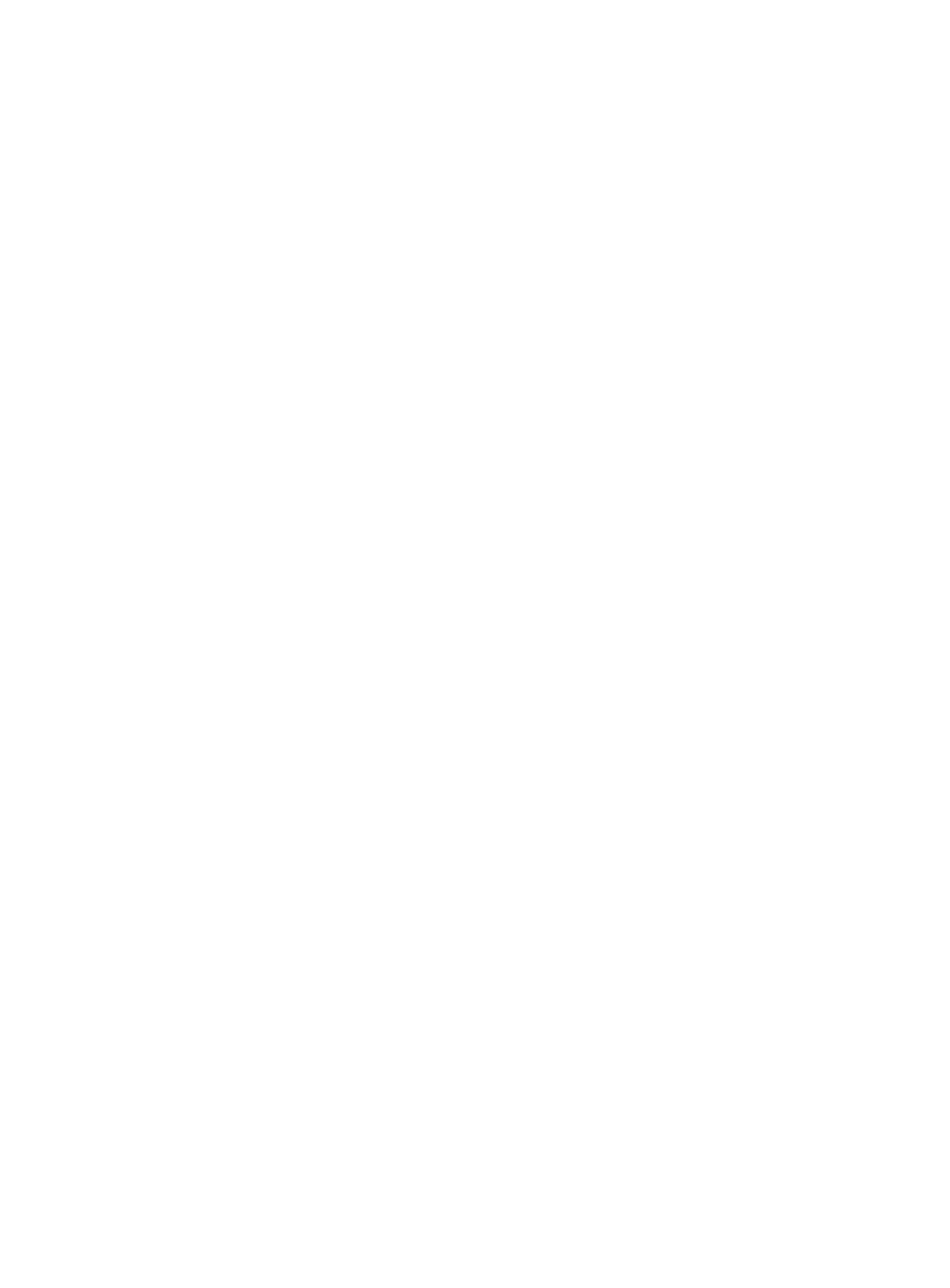# **Contents**

| 3   | Corporate Information                                                      |
|-----|----------------------------------------------------------------------------|
| 4   | Chairman's Statement                                                       |
| 6   | <b>Management Discussion and Analysis</b>                                  |
| 18  | Biographical Details of Directors and Senior<br>Management                 |
| 21  | Report of the Directors                                                    |
| 29  | Corporate Governance Report                                                |
| 40  | Environmental, Social and Governance Report                                |
| 54  | Independent Auditor's Report                                               |
| 60  | Consolidated Statement of Profit or Loss and Other<br>Comprehensive Income |
| 61  | <b>Consolidated Statement of Financial Position</b>                        |
| 63  | Consolidated Statement of Changes in Equity                                |
| 64  | <b>Consolidated Statement of Cash Flows</b>                                |
| 66  | Notes to the Consolidated Financial Statements                             |
| 144 | <b>Five-Year Financial Summary</b>                                         |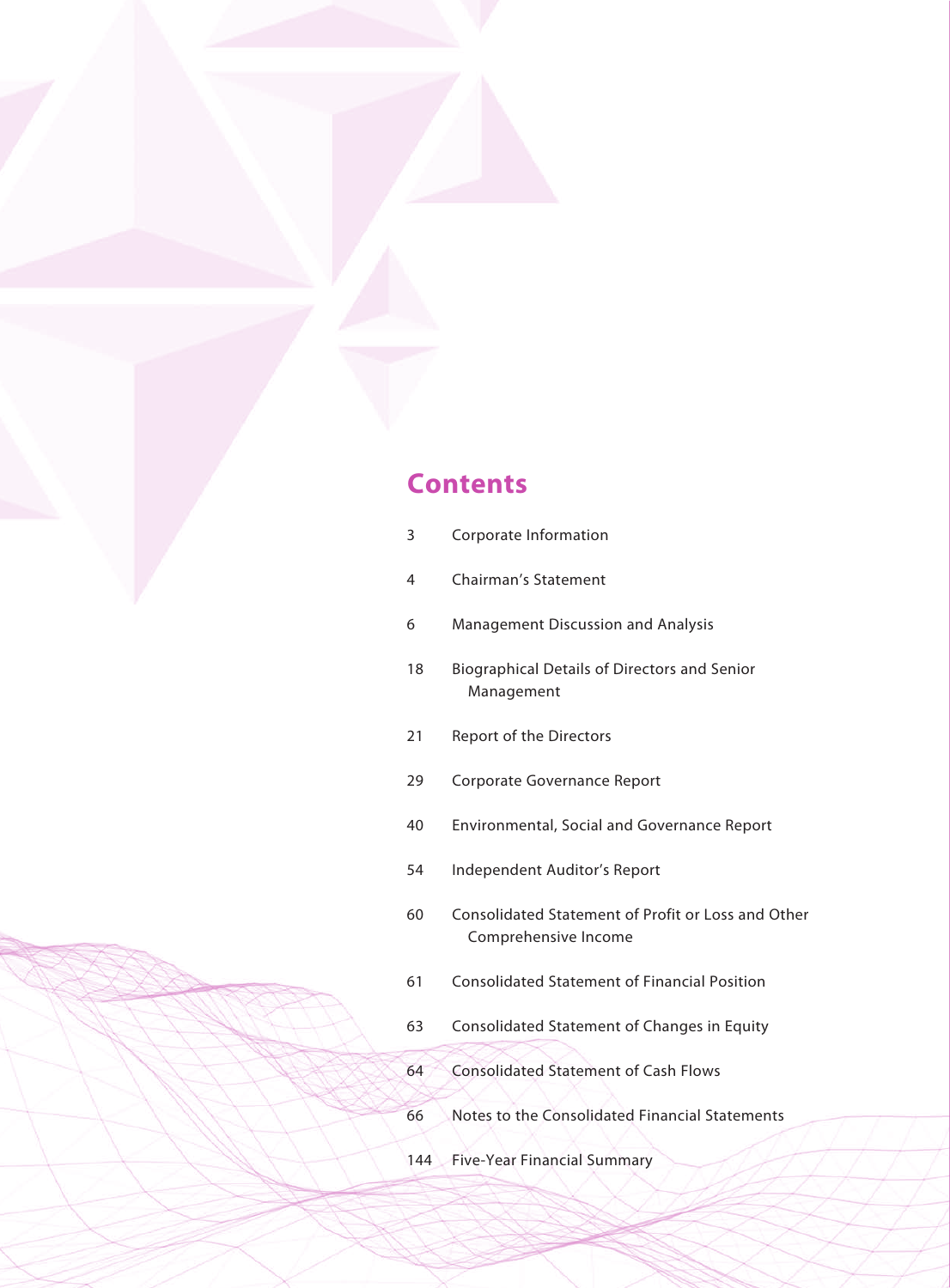**EPI (HOLDINGS) LIMITED ANNUAL REPORT 2018**

## **Abbreviations**

In this annual report, the following abbreviations have the following meanings unless otherwise specified:

| "ARS"                              | Argentina Peso                                                                                                       |
|------------------------------------|----------------------------------------------------------------------------------------------------------------------|
| "Board"                            | Board of Directors of the Company                                                                                    |
| "Company"                          | EPI (Holdings) Limited                                                                                               |
| "Directors"                        | directors of the Company                                                                                             |
| "Group"                            | the Company and its subsidiaries                                                                                     |
| "Hong Kong Companies<br>Ordinance" | Companies Ordinance (Chapter 622 of the Laws of Hong Kong)                                                           |
| "Listing Rules"                    | Rules Governing the Listing of Securities on the Stock Exchange                                                      |
| "Model Code"                       | Model Code for Securities Transactions by Directors of Listed Issuers set<br>out in Appendix 10 to the Listing Rules |
| "PRC"                              | People's Republic of China                                                                                           |
| "RMB"                              | Renminbi                                                                                                             |
| "SFO"                              | Securities and Futures Ordinance (Chapter 571 of the Laws of Hong Kong)                                              |
| "Stock Exchange"                   | The Stock Exchange of Hong Kong Limited                                                                              |
| "HK\$" and "HK cent(s)"            | Hong Kong dollars and cent(s)                                                                                        |
| "US\$"                             | <b>United States dollars</b>                                                                                         |
| 10/0''                             | per cent.                                                                                                            |

*The Chinese version of this annual report is a translation of the English version and is for reference only. In case of any discrepancies or inconsistencies between the English version and the Chinese version, the English version shall prevail.*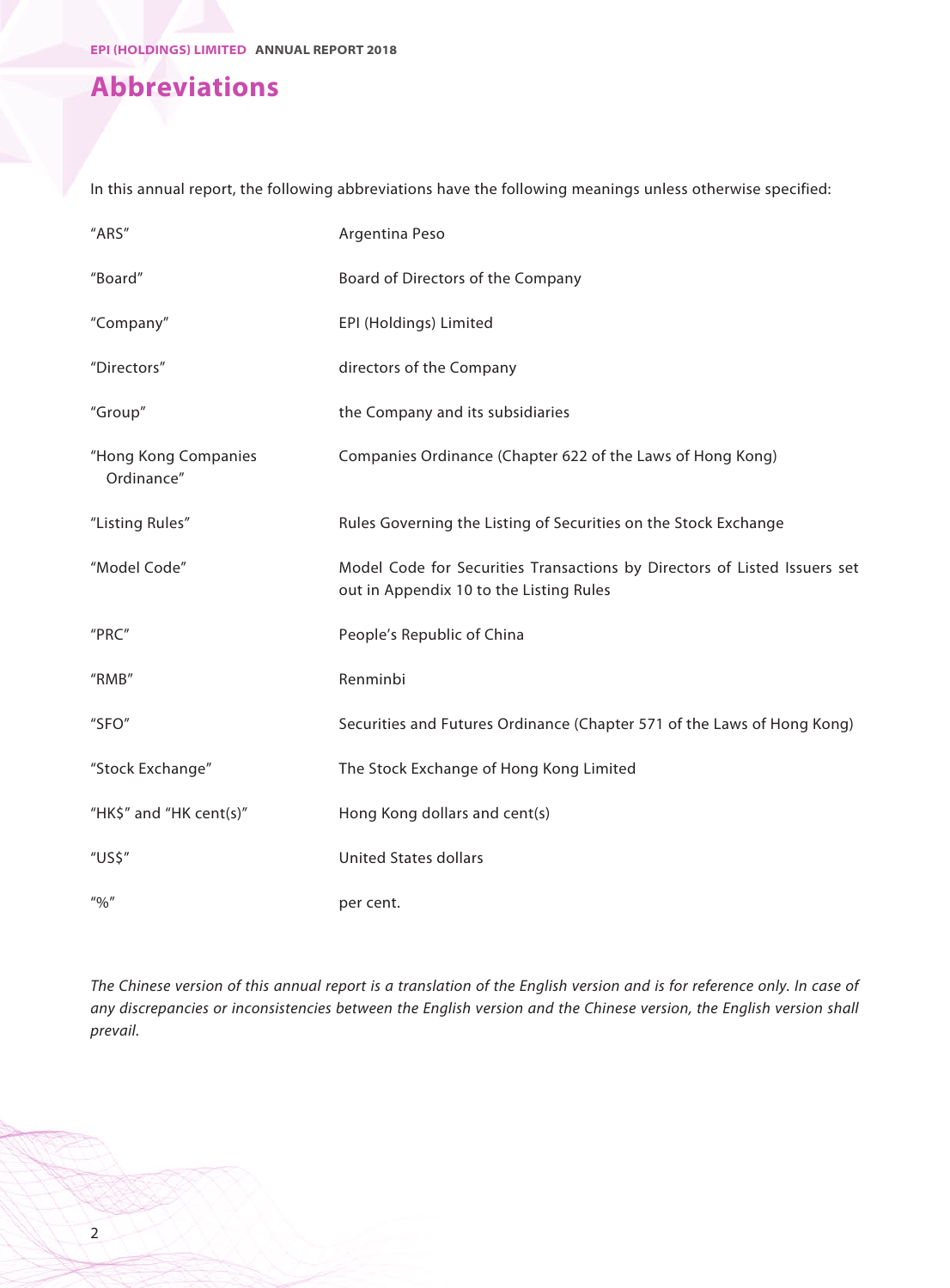## **Corporate Information**

### **BOARD OF DIRECTORS**

**Executive Directors**

Mr. Liu Zhiyi *(Chairman and Chief Executive Officer)* Mr. Sue Ka Lok Mr. Yiu Chun Kong Mr. Chan Shui Yuen

**Non-executive Director** Mr. Suen Cho Hung, Paul

**Independent Non-executive Directors**

Mr. To Yan Ming, Edmond Mr. Pun Chi Ping Ms. Leung Pik Har, Christine Mr. Kwong Tin Lap

### **AUDIT COMMITTEE**

Mr. To Yan Ming, Edmond *(Chairman)* Mr. Pun Chi Ping Ms. Leung Pik Har, Christine Mr. Kwong Tin Lap

### **REMUNERATION COMMITTEE**

Mr. Pun Chi Ping *(Chairman)* Mr. To Yan Ming, Edmond Ms. Leung Pik Har, Christine Mr. Kwong Tin Lap

### **NOMINATION COMMITTEE**

Ms. Leung Pik Har, Christine *(Chairlady)* Mr. To Yan Ming, Edmond Mr. Pun Chi Ping Mr. Kwong Tin Lap

### **CORPORATE GOVERNANCE COMMITTEE**

Mr. To Yan Ming, Edmond *(Chairman)* Mr. Kwong Tin Lap Mr. Sue Ka Lok Mr. Chan Shui Yuen

### **COMPANY SECRETARY**

Mr. Chan Shui Yuen

### **REGISTERED OFFICE**

Clarendon House 2 Church Street Hamilton HM11 Bermuda

### **PRINCIPAL PLACE OF BUSINESS IN HONG KONG**

Room 3203, 32nd Floor China Resources Building 26 Harbour Road Wanchai, Hong Kong

### **PRINCIPAL BANKERS**

The Hongkong and Shanghai Banking Corporation Limited Hang Seng Bank Limited Bank of Communications Co., Ltd., Hong Kong Branch China CITIC Bank International Limited

### **LEGAL ADVISERS**

Reed Smith Richards Butler Lau, Horton & Wise LLP

### **AUDITOR**

Deloitte Touche Tohmatsu *Certified Public Accountants*

### **PRINCIPAL SHARE REGISTRAR AND TRANSFER OFFICE**

MUFG Fund Services (Bermuda) Limited The Belvedere Building 69 Pitts Bay Road Pembroke HM08 Bermuda

### **HONG KONG BRANCH SHARE REGISTRAR AND TRANSFER OFFICE**

Tricor Tengis Limited Level 22, Hopewell Centre 183 Queen's Road East Hong Kong

### **TRADING OF SHARES**

The Stock Exchange of Hong Kong Limited (Stock Code: 689)

### **WEBSITE**

http://www.epiholdings.com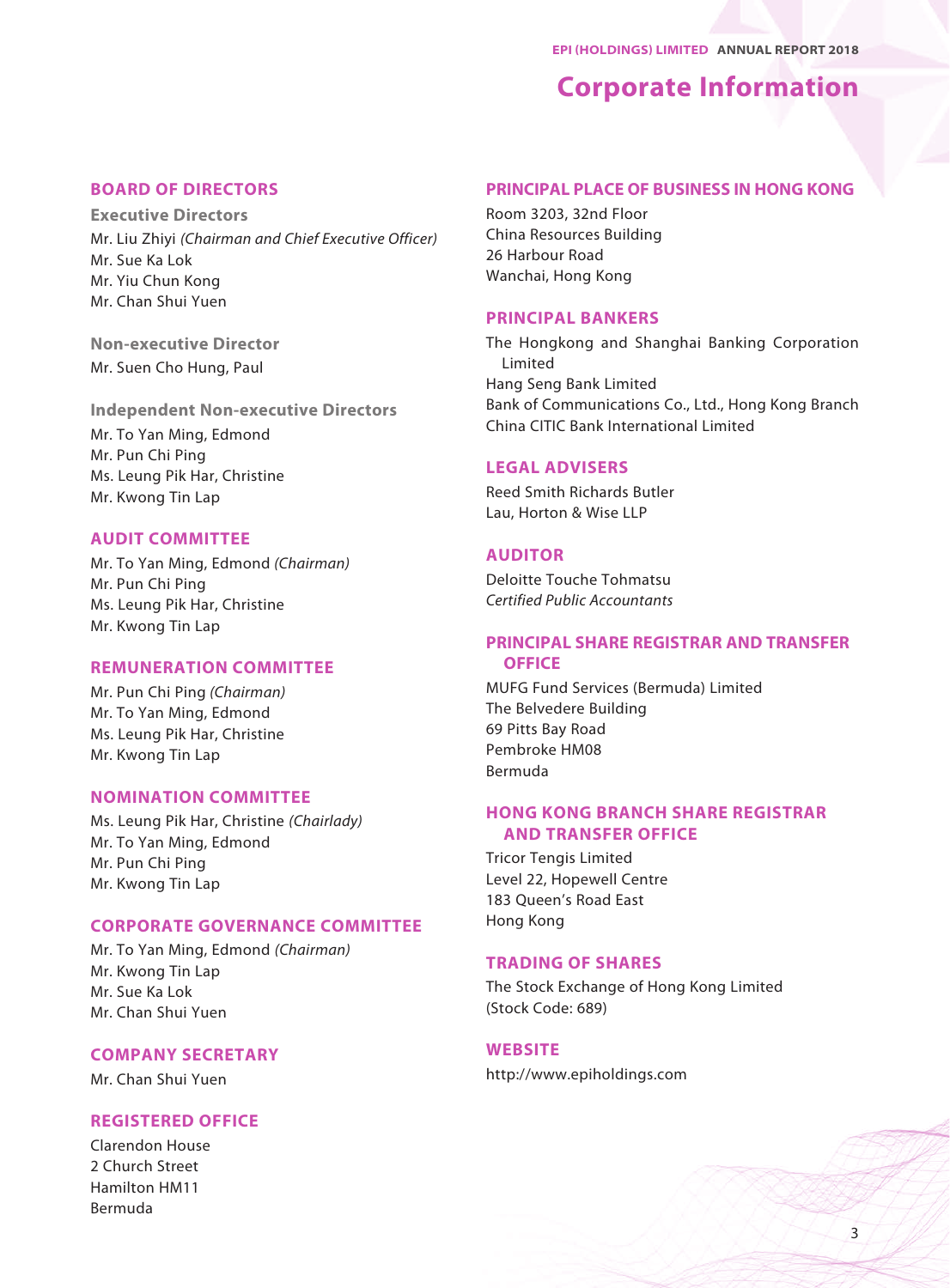## **Chairman's Statement**

On behalf of the Board, I hereby present to the shareholders the results of the Group for the year ended 31 December 2018.

#### **RESULTS**

For the year under review, the Group continued to principally engage in the business of petroleum exploration and production, money lending and investment in securities.

For 2018, the Group reported a loss attributable to owners of the Company of HK\$115,227,000 (2017: HK\$54,855,000) that mainly due to the net fair value loss on derivative component of the convertible notes issued by the Company of HK\$24,370,000, which was non-cash in nature, and the net loss on financial assets at fair value through profit or loss of HK\$80,636,000, though the losses were partly offset by the profitable results contributed by the money lending business and the absence of the share-based payments expense this year whilst an amount of HK\$73,257,000 was recognised last year relating to granting of share options. Basic loss per share was HK2.26 cents and increased by HK1.09 cents when compared to the prior year (2017: HK1.17 cents).

For the year under review, the Group recorded revenue of HK\$71,419,000 which increased by 23% compared to the prior year (2017: HK\$57,870,000). The increase was mainly due to the rise in interest income generated from the investment in securities and money lending businesses, and accompanied with the increase in revenue of the petroleum business resulting from the rise in average selling price of crude oil sold, though the incremental effect on revenue was partly offset by the drop in volume of crude oil produced by the Group's petroleum operation.

Overall speaking, the Group's petroleum exploration and production business recorded a small loss of HK\$462,000 (2017: profit of HK\$24,319,000), the money lending business posted a profitable result of HK\$10,793,000 (2017: HK\$7,927,000), and the investment in securities business recorded a loss result of HK\$71,562,000 (2017: profit of HK\$51,587,000) which mainly represented the net realised and unrealised loss on securities investments made by the Group.

### **PROSPECTS**

The Group's petroleum exploration and production operation showed an improved operating performance in 2018 by reporting operating profit (before provision of impairment losses, which was non-cash in nature, on certain properties of the concession) of HK\$2,921,000. The improved operating results was mainly attributed to the rise in crude oil selling price to an average of US\$60.8 per barrel during the year (2017: average of US\$52.4 per barrel), though the price rise effect was partly offset by the drop in the operation's production volume due to the extended maintenance works on several oil wells and the natural decline in output of the Group's oil wells. The international oil price has become rather volatile in the past few months, the fluctuations of international oil price owing to many factors including world demand and supply will to a considerable extent affect the operation's results in 2019.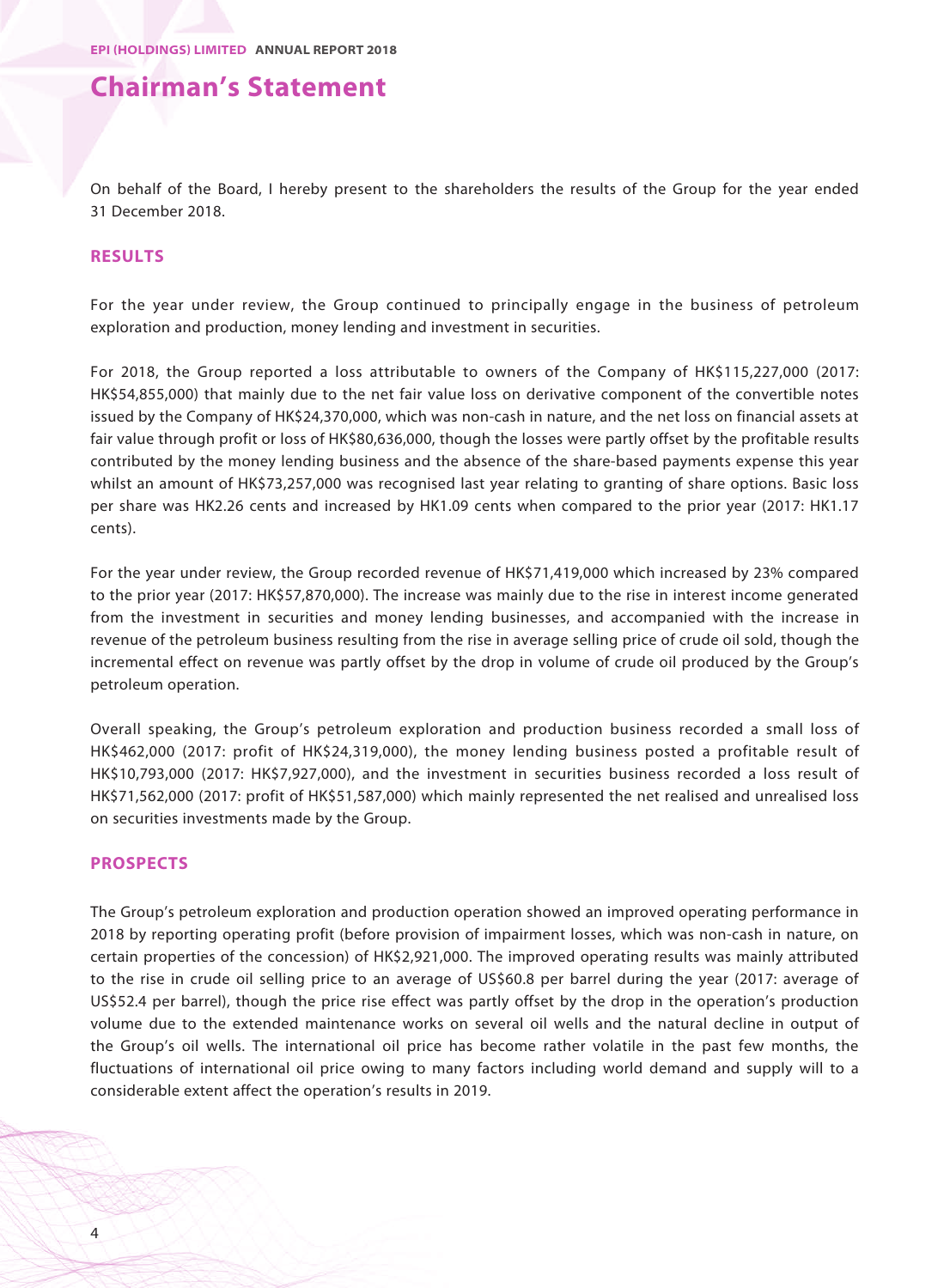### **Chairman's Statement**

As for the money lending business, the Group will continue to develop this business under prudent credit management with the goal that this business will continue to contribute a stable and favorable income stream to the Group in future years.

The investment and stock market in Hong Kong have been rather volatile in 2018 owing to factors including the pace of interest rate rise in the United States and in particular the trade disputes and settlement negotiations between China and the United States. The Group had recorded losses for its securities investments for the year under review, the management will be more cautious and take a prudent and disciplined approach in managing the Group's securities investments portfolio in 2019, which comprises of equity securities listed in Hong Kong and corporate bonds listed in Hong Kong or overseas.

Looking forward, the management will continue to develop the Group's existing businesses and will step up its effort to improve the Group's financial performance. The management will also seize business and investment opportunities with good prospects, particularly in the energy sector, aiming to create new value to shareholders. As referred to in the Company's announcement dated 8 November 2017, the Group had entered into a limited partnership agreement with two independent parties to establish a limited partnership for the purpose of investing in a series of projects in the smart city big data industry in the PRC. The Board expects that the investments to be carried out by the limited partnership will bring attractive investments returns and create a new stream of revenue for the Group. Further announcement on this investment will be made by the Company to shareholders as and when appropriate.

### **APPRECIATION**

On behalf of the Board, I would like to take this opportunity to thank all shareholders, investors, bankers, business associates and customers for their continuing support to the Group, my fellow directors for their valuable services, and all staff members for their contributions and hard work during the past year.

**Liu Zhiyi** *Chairman and Chief Executive Officer*

Hong Kong, 29 March 2019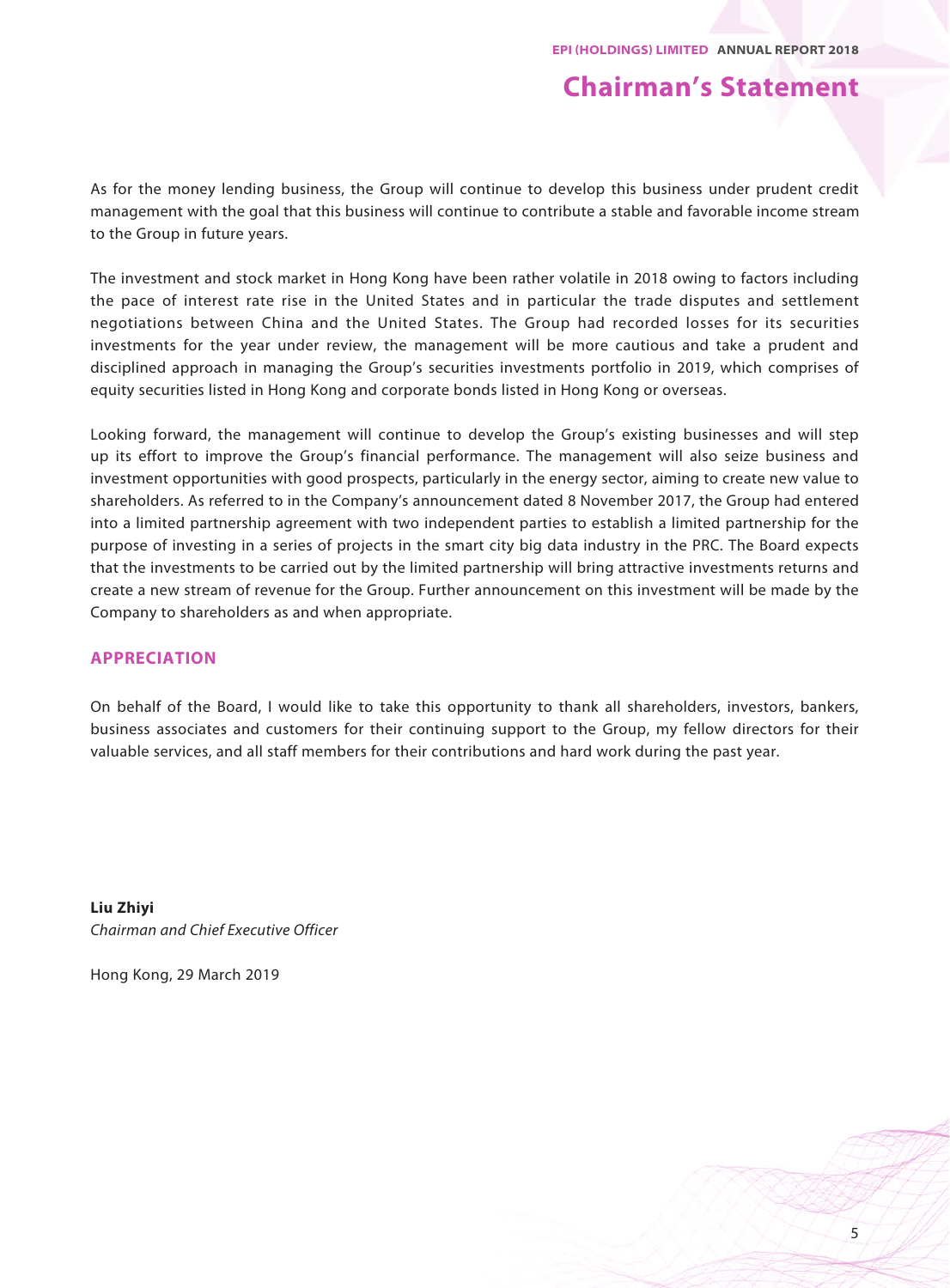### **BUSINESS REVIEW**

For the year ended 31 December 2018, the Group continued to principally engage in the business of petroleum exploration and production, money lending and investment in securities.

For the year under review, the Group recorded revenue of HK\$71,419,000 which increased by 23% compared to the prior year (2017: HK\$57,870,000). The increase was mainly due to the rise in interest income generated from the investment in securities and money lending businesses, and accompanied by the increase in revenue of the petroleum business resulting from the rise in average selling price of crude oil sold, though the incremental effect on revenue was partly offset by the drop in volume of crude oil produced by the Group's petroleum operation.

### **Petroleum Exploration and Production**

During the year ended 31 December 2018, the Group continued to engage in petroleum exploration and production in the Chañares Herrados Area ("CHE Area") (the "Concession") in the Cuyana Basin, Mendoza Province of Argentina. Chañares Herrados Empresa de Trabajos Petroleros S.A. ("Chañares") is the concessionaire of the Concession (the "Concessionaire").

On 2 December 2010, Southstart Limited ("Southstart"), a wholly owned subsidiary of the Company, and Chañares entered into a joint venture agreement ("2010 JV Agreement"). Pursuant to the 2010 JV Agreement, among others, EP Energy S.A. ("EP Energy"), a wholly owned subsidiary of the Company, had the right to drill and invest in the Concession and was entitled to share 72% of hydrocarbon production from the wells drilled by EP Energy in the current and future years until the end of the Concession.

On 5 June 2012, EP Energy, Have Result Investments Limited ("Have Result"), a wholly owned subsidiary of the Company, and Chañares entered into an operation agreement (the "Operation Agreement"). Pursuant to the Operation Agreement, among others, Chañares agreed to release EP Energy from the investment commitment in the 2010 JV Agreement, whereas EP Energy retains the right to drill and invest in the Concession during the life of the Concession. The Operation Agreement confirmed that Have Result is entitled to 51% interest on the production of five oil wells and EP Energy is entitled to 72% interest on the production of the other five oil wells.

During the year under review, the Group continued to focus on the investment to improve the production of and had performed maintenance works for the ten existing oil wells.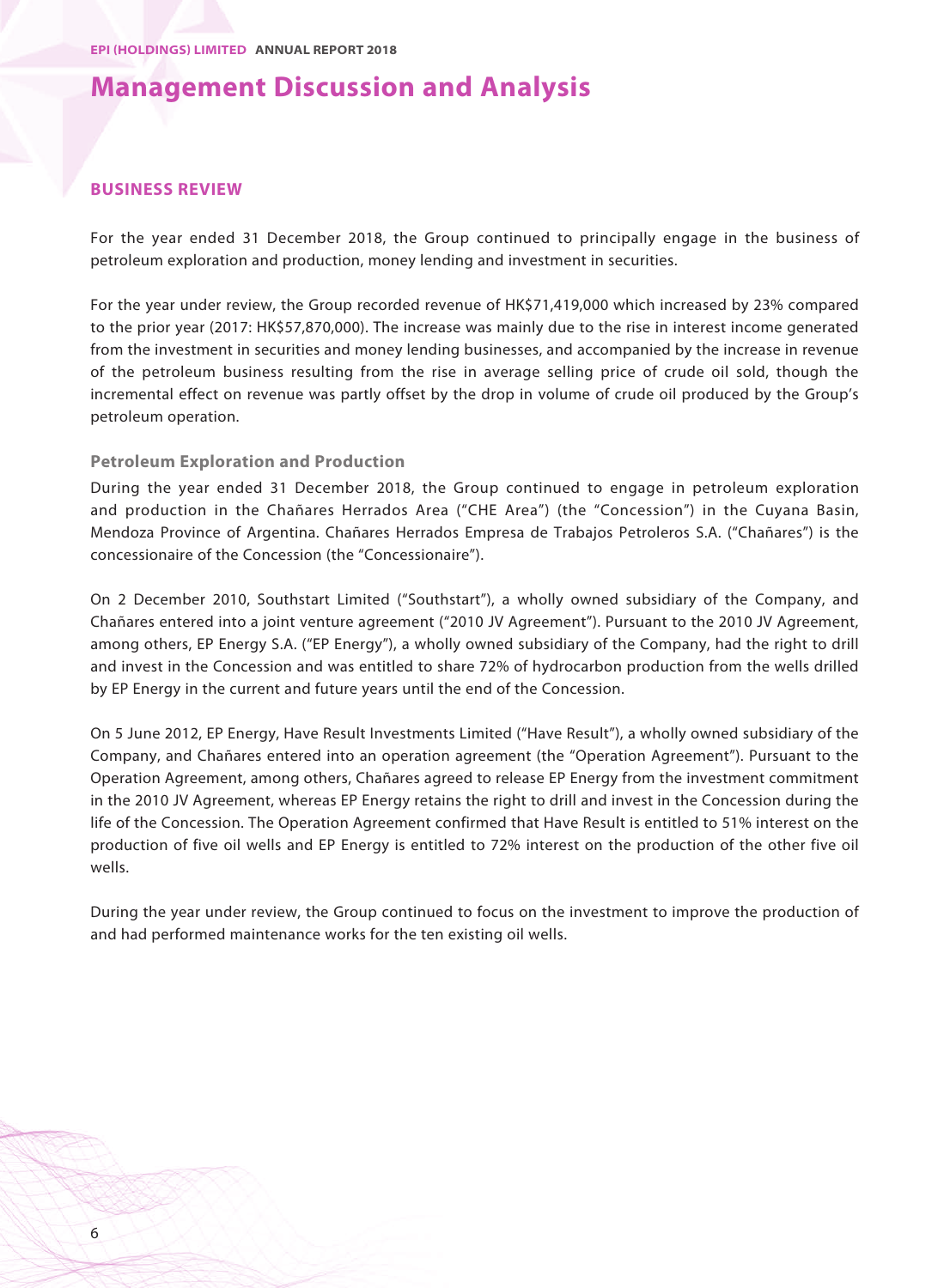For the year under review, the Group's petroleum exploration and production business generated a revenue of HK\$43,998,000 (2017: HK\$42,914,000) and recorded an operating profit before provision of impairment loss of HK\$2,921,000 (2017: operating loss of HK\$59,000). The increase in the operation's revenue was due to the rise in average crude oil selling price offered by YPF S.A., an Argentina state-owned oil company and the buyer of the operation's output, from an average of US\$52.4 per barrel in 2017 to US\$60.8 per barrel in 2018, though the incremental effect on revenue was partly offset by the drop in production volume of crude oil by about 15%. The drop in crude oil production volume during the year was mainly the combined results of the extended maintenance works performed on several oil wells and the natural decline of output of the ten oil wells the Group has interested in, such oil wells have been in production for over seven years. The Group had performed an impairment review on the exploration and evaluation assets and the oil and gas properties of the Concession at 31 December 2018. At 31 December 2018, the Group reconsidered the future development of the investment plan on the Concession and concluded that no further well drilling programme will be launched at present primarily because, according to management's estimates, the prevailing and forecasted crude oil selling price has not yet reached a level that new well drillings will warrant a satisfactory return. As such, the Group determined that there was no reversal of impairment loss on the exploration and evaluation assets. For the impairment assessment of the oil and gas properties, the recoverable amount of the oil and gas properties was determined based on the discounted cash flow projection of the Group's ten oil wells with their production reserves and the estimated future oil prices being the major parameters. According to the selling price of crude oil being offered to the Group during 2018 and the future international oil price forecast released by the U.S. Energy Information Administration, the management in 2018 estimated that the range of crude oil selling price projected for the next five years (i.e. 2019 to 2023) will be in the range from US\$47.15 to US\$79.41 per barrel, which is lower than that projected in 2017 being in the range from US\$55.51 to US\$86.40 per barrel. As such, primarily owing to a drop in the forecasted range of crude oil selling price for the next five years, a provision of impairment loss on the oil and gas properties of the Concession of HK\$3,383,000 (2017: reversal of impairment loss of HK\$22,588,000) was recognised. Overall speaking, the operation recorded a small overall loss of HK\$462,000 (2017: profit of HK\$24,319,000) comprising operating profit of HK\$2,921,000 (2017: operating loss of HK\$59,000) and provision of impairment losses of HK\$3,383,000 (2017: reversal of impairment losses of HK\$24,378,000).

References are made to the announcement of the Company dated 15 August 2017 and the annual report of the Company for the year ended 31 December 2017, the Group was notified by the Concessionaire that the Executive of the Province of Mendoza published two decrees on 9 August 2017 to the effect that (i) it had accepted the investment commitment plan submitted by the Concessionaire in respect of the concession extension for the CHE Area; and (ii) it declared the lapse of the concession in respect of the Puesto Pozo Cercado Area (the "PPC Area") by 30 October 2017. The Concessionaire also advised the Group that based on its discussions with the Mendoza Government, the concession in respect of the CHE Area would be extended until 14 November 2027.

In light of the above, it is the intention of the Group to continue its participation in the operations and sharing of interest on the production of the ten oil wells drilled in the CHE Area. As regards the PPC Area, as no oil wells had been drilled or were in operations and the Group's exploration and evaluation assets in respect of its right over the hydrocarbon production from the PPC Area was fully impaired in the year ended 31 December 2015, the Board considers that the lapse of the concession in respect of the PPC Area would not have material adverse effect on the business, financial positions or prospects of the Group.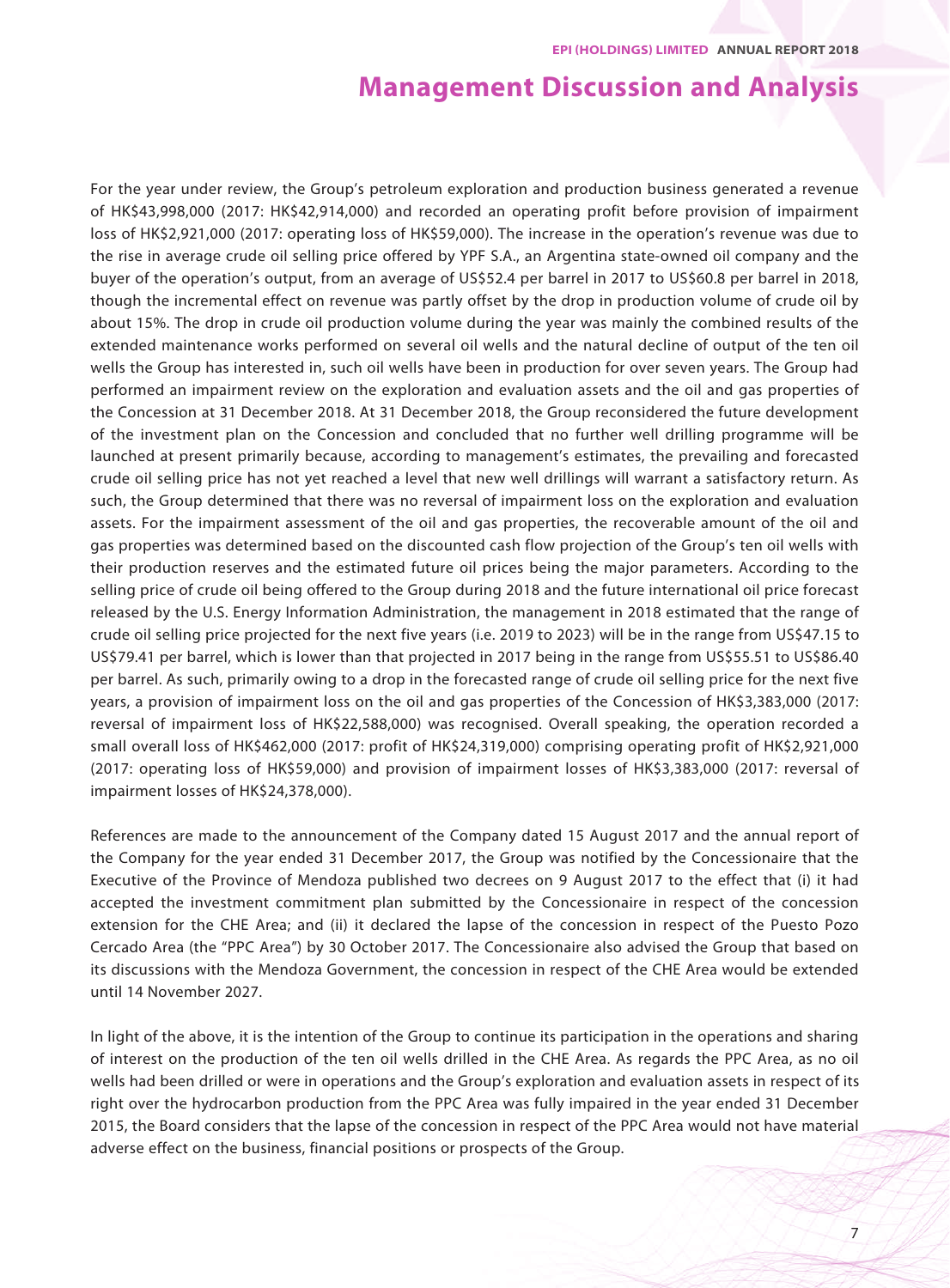### **Money Lending**

During the year ended 31 December 2018, the Group's money lending business reported an increase in revenue and operating profit by reporting HK\$16,814,000 (2017: HK\$7,797,000) and HK\$10,793,000 (2017: HK\$7,927,000) respectively. Such increases were mainly due to the higher average amount of loans advanced to borrowers during the year under review. Before granting loans to potential customers, the management uses internal credit assessment process to assess individual borrower's credit quality and defines the credit limit granted to the borrower. The credit limits granted to the borrowers are reviewed by the management regularly.

During the year under review, there was no default in repayments from borrowers, nevertheless, an expected credit loss of HK\$5,613,000 was recognised against loan and interest receivables.

At 31 December 2018, the loans portfolio held by the Group amounted to HK\$251,652,000 (after expected credit loss) with details as follows:

|                                        |                                          | The community of the community of the call find announce<br>of the Group's loan portfolio |                       |                   |                                 |                 |
|----------------------------------------|------------------------------------------|-------------------------------------------------------------------------------------------|-----------------------|-------------------|---------------------------------|-----------------|
| <b>Category of</b><br><b>borrowers</b> | <b>Guaranteed</b><br>(unsecured)<br>$\%$ | <b>Secured</b><br>%                                                                       | <b>Unsecured</b><br>% | <b>Total</b><br>% | Interest rate<br>per annum<br>% | <b>Maturity</b> |
| Corporate                              | 18.49                                    | 31.90                                                                                     | 6.45                  | 56.84             | $10 - 18$                       | Within one year |
| Individual                             | 18.49                                    | 34.60<br>66.50                                                                            | 8.56<br>15.01         | 43.16<br>100.00   | $10 - 18$                       | Within one year |

## **Approximate weighting to the carrying amount**

As shown above, 18.49% of the loan portfolio is guaranteed by credible guarantor(s), 66.50% is secured by various collaterals and the remaining 15.01% is unsecured.

### **Investment in Securities**

The Group generally acquires securities listed on the Stock Exchange or other recognised stock exchanges and over-the-counter markets with good liquidity that can facilitate swift execution of securities transactions. For making investment or divestment decision on securities of individual target company, references will usually be made to the latest financial information, news and announcements issued by the target company, investment analysis reports that the Company has access to, as well as industry or macro-economic news. When deciding on acquiring securities to be held for long-term purpose, particular emphasis will be placed on the past financial performance of the target company including its sales and profit growth, financial healthiness, dividend policy, business prospect, industry and macro-economic outlook. When deciding on acquiring securities to be held other than for long-term purpose, in addition to the factors mentioned, references will also be made to prevailing market sentiments on different sectors of the investment markets. In terms of return, for long-term securities investments, the Company mainly emphasises on return of investment in form of capital appreciation and dividend/interest income. For securities investment other than for long-term holding, the Company mainly emphasises on return of investment in form of trading gains.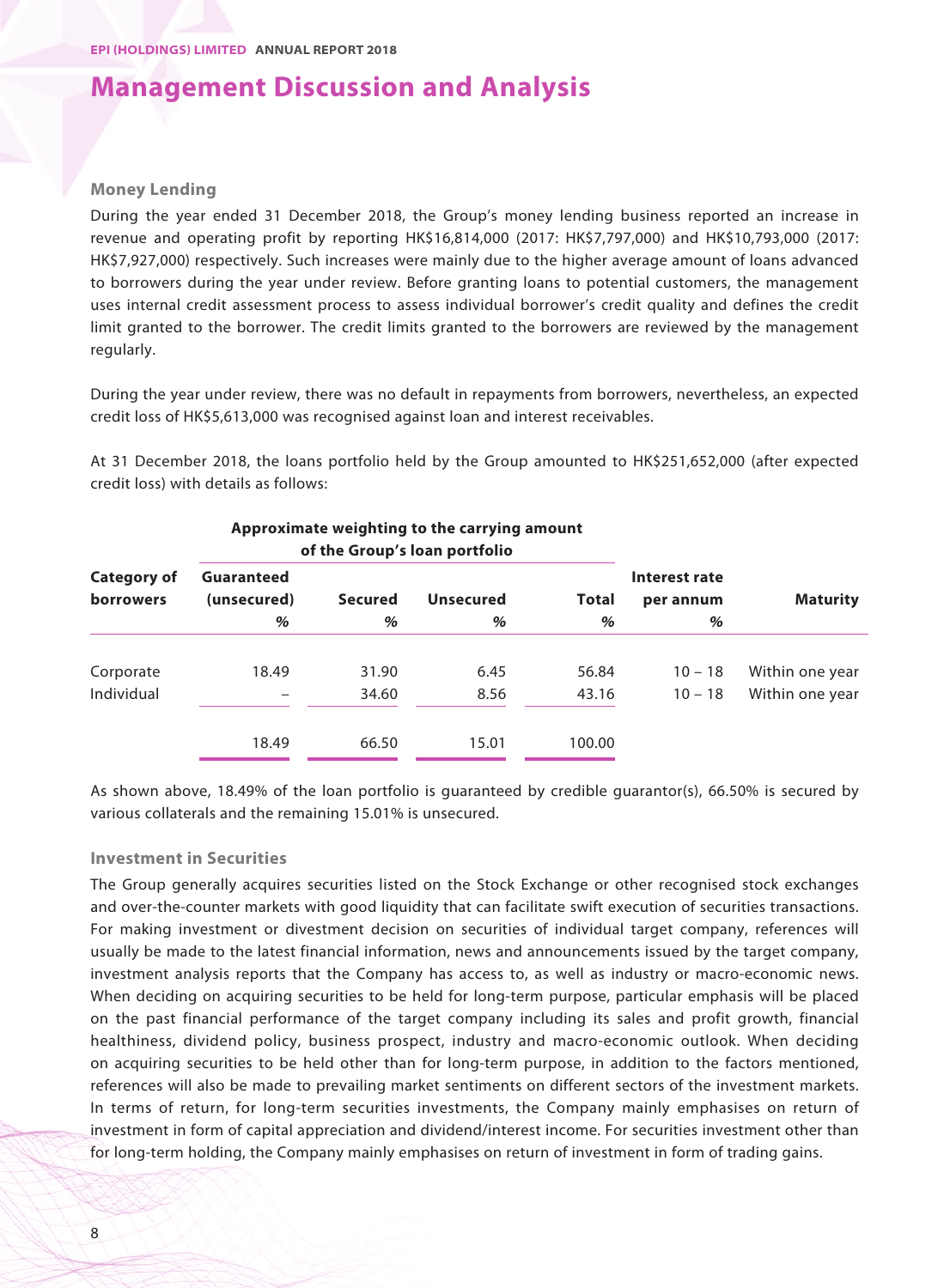At 31 December 2018, the Group's investment in securities operation held a financial asset at fair value through profit or loss ("FVTPL") portfolio valued HK\$71,816,000 (2017: HK\$95,849,000), comprising equity securities listed in Hong Kong, and debt instrument at fair value through other comprehensive income ("FVTOCI") portfolio (constituted by non-current and current portions) valued at HK\$130,330,000 (2017: HK\$147,406,000, previously classified as available-for-sale ("AFS") investments), comprising debt securities listed in Hong Kong or overseas. As a whole, the operation recorded a revenue of HK\$10,607,000 (2017: HK\$7,159,000) and a loss of HK\$71,562,000 (2017: profit of HK\$51,587,000).

### *Financial assets at FVTPL*

At 31 December 2018, the Group held a financial asset at FVTPL portfolio amounting to HK\$71,816,000 (2017: HK\$95,849,000) measured at market/fair value. During the year under review, the portfolio generated revenue of HK\$1,052,000 representing dividends from equity securities (2017: HK\$2,088,000, representing dividends from equity securities of HK\$1,832,000 and interest income from debt securities of HK\$256,000). The Group recognised a net loss on financial assets at FVTPL of HK\$80,636,000, which comprised net unrealised loss and net realised loss of HK\$55,237,000 and HK\$25,399,000 respectively (2017: net gain on financial assets at FVTPL of HK\$45,101,000, which comprised net unrealised gain and net realised gain of HK\$25,921,000 and HK\$19,180,000 respectively). The realised loss recorded during the year represented loss on disposal of equity securities in open market and the unrealised loss represented fall in market value of those equity securities held by the Group at the year end.

At 31 December 2018, the Group invested in different categories of companies and their weightings to the market/fair value of the Group's financial asset at FVTPL portfolio of HK\$71,816,000 are as below:

| <b>Category of companies</b> | Approximate<br>weighting to the<br>market/fair value of<br>the Group's financial<br>asset at FVTPL<br>portfolio<br>% |
|------------------------------|----------------------------------------------------------------------------------------------------------------------|
|                              |                                                                                                                      |
| Conglomerate                 | 20.65                                                                                                                |
| Education                    | 15.29                                                                                                                |
| Game publishing and service  | 31.54                                                                                                                |
| Property                     | 25.96                                                                                                                |
| Others                       | 6.56                                                                                                                 |
|                              | 100.00                                                                                                               |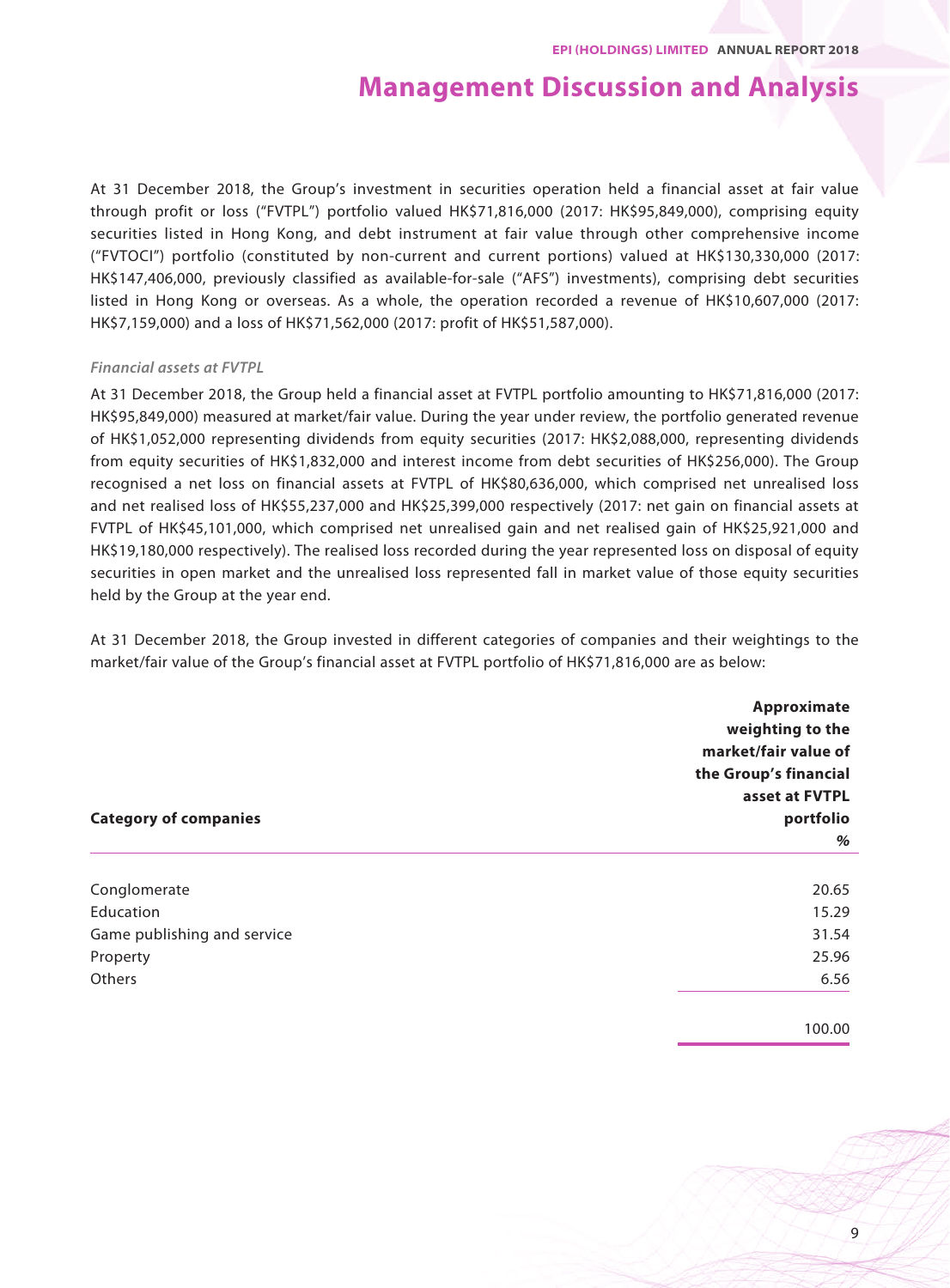At 31 December 2018, the weightings of the Group's top five and other investments to the market/fair value of the Group's financial asset at FVTPL portfolio of HK\$71,816,000 (together with other information) are as below:

| Investee company's name<br>and its principal activities <sup>®</sup>                                                                                                                                                                     | Approximate<br>weighting to<br>the market/<br>fair value of<br>the Group's<br>financial asset<br>at FVTPL<br>porfolio<br>% | % of<br>shareholding<br>interest<br>% | Acquisition<br>costs<br><b>HK\$'000</b> | *Acquisition<br>costs during the<br>year/carrying<br>amount at<br>1 January<br>2018<br><b>HK\$'000</b> | Market/fair<br>value at<br>31 December<br>2018<br><b>HK\$'000</b> | Accumulated<br>unrealised<br>gain (loss)<br>recognised<br>up to<br>31 December<br>2018<br><b>HK\$'000</b> | <b>Unrealised</b><br>gain (loss)<br>recognised<br>during the<br>year ended<br>31 December<br>2018<br><b>HK\$'000</b> | *Investee company's<br>financial performance                                                                                                                                                                                        | <sup>*</sup> Future prospects of the<br>investee company                                                                                                                                                                                                                                                                                                                                                                                                                                       |
|------------------------------------------------------------------------------------------------------------------------------------------------------------------------------------------------------------------------------------------|----------------------------------------------------------------------------------------------------------------------------|---------------------------------------|-----------------------------------------|--------------------------------------------------------------------------------------------------------|-------------------------------------------------------------------|-----------------------------------------------------------------------------------------------------------|----------------------------------------------------------------------------------------------------------------------|-------------------------------------------------------------------------------------------------------------------------------------------------------------------------------------------------------------------------------------|------------------------------------------------------------------------------------------------------------------------------------------------------------------------------------------------------------------------------------------------------------------------------------------------------------------------------------------------------------------------------------------------------------------------------------------------------------------------------------------------|
|                                                                                                                                                                                                                                          |                                                                                                                            |                                       | A                                       | B                                                                                                      | C                                                                 | $D = C - A$                                                                                               | $E = C - B$                                                                                                          |                                                                                                                                                                                                                                     |                                                                                                                                                                                                                                                                                                                                                                                                                                                                                                |
| <b>Equity securities listed in Hong Kong</b><br>FingerTango Inc.<br>(stock code: 6860)<br>Leading mobile game publisher and a<br>pioneer in the simulation game publishing<br>industry in China                                          | 25.49                                                                                                                      | 0.52                                  | 25,284                                  | 25,284                                                                                                 | 18,307                                                            | (6, 977)                                                                                                  |                                                                                                                      | (6,977) For the year ended<br>31 December<br>2018, revenue<br>decreased by 9% to<br>RMB1,085,931,000<br>and profit for the year<br>decreased by 35% to<br>RMB155,595,000 as<br>compared to 2017.                                    | The investee company<br>will insist on developing<br>products with the first-<br>class technology, and<br>extending the lifecycle<br>of its games with the<br>continuous enriched<br>and enhanced player<br>experience, thereby<br>improving the ability<br>to monetization and<br>continuing to generate<br>stable revenue for the<br>investee company.                                                                                                                                       |
| <b>Emperor International</b>                                                                                                                                                                                                             |                                                                                                                            |                                       |                                         |                                                                                                        |                                                                   |                                                                                                           |                                                                                                                      |                                                                                                                                                                                                                                     |                                                                                                                                                                                                                                                                                                                                                                                                                                                                                                |
| <b>Holdings Limited</b><br>(stock code: 163)<br>Property investments, property<br>development and hospitality                                                                                                                            | 19.27                                                                                                                      | 0.20                                  | 18,278                                  | 19,598                                                                                                 | 13,838                                                            | (4, 440)                                                                                                  |                                                                                                                      | (5,760) For the six months<br>ended 30 September<br>2018, revenue<br>increased by 5% to<br>HK\$1,536,451,000 and<br>profit for the period<br>increased by 53% to<br>HK\$2,575,489,000 as<br>compared to the same<br>period in 2017. | The investee company<br>will continue to<br>replenish its land<br>bank through multiple<br>channels in order to<br>strengthen earnings and<br>shareholders' value, and<br>believes its investment<br>properties will drive solid<br>recurrent rental income<br>in the long-run with its<br>well developed portfolio<br>of Grade-A commercial<br>buildings.                                                                                                                                     |
| <b>China E-Information</b><br><b>Technology Group Limited</b><br>(stock code: 8055)<br>Provision of an internet platform for<br>the facilitation of education program in<br>Chinese medicine and other advisory and<br>training programs | 15.29                                                                                                                      | 1.17                                  | 9,304                                   | 9,304                                                                                                  | 10,982                                                            | 1,678                                                                                                     | 1,678                                                                                                                | For the year ended<br>31 December 2018,<br>revenue increased by<br>10% to HK\$57,856,000<br>while loss for the year<br>increased by 19% to<br>HK\$79,013,000 as<br>compared to 2017.                                                | The investee company<br>will implement cost-<br>effective measures to<br>streamline the operation<br>so as to enhance the<br>profitability and value of<br>the e-learning business<br>and will continue to<br>look for other attractive<br>investments in the<br>PRC and locally in an<br>attempt to diversify into<br>different business areas<br>to reduce the reliance<br>upon existing e-learning<br>business and strengthen<br>the positive cash flow<br>and earnings in the long<br>run. |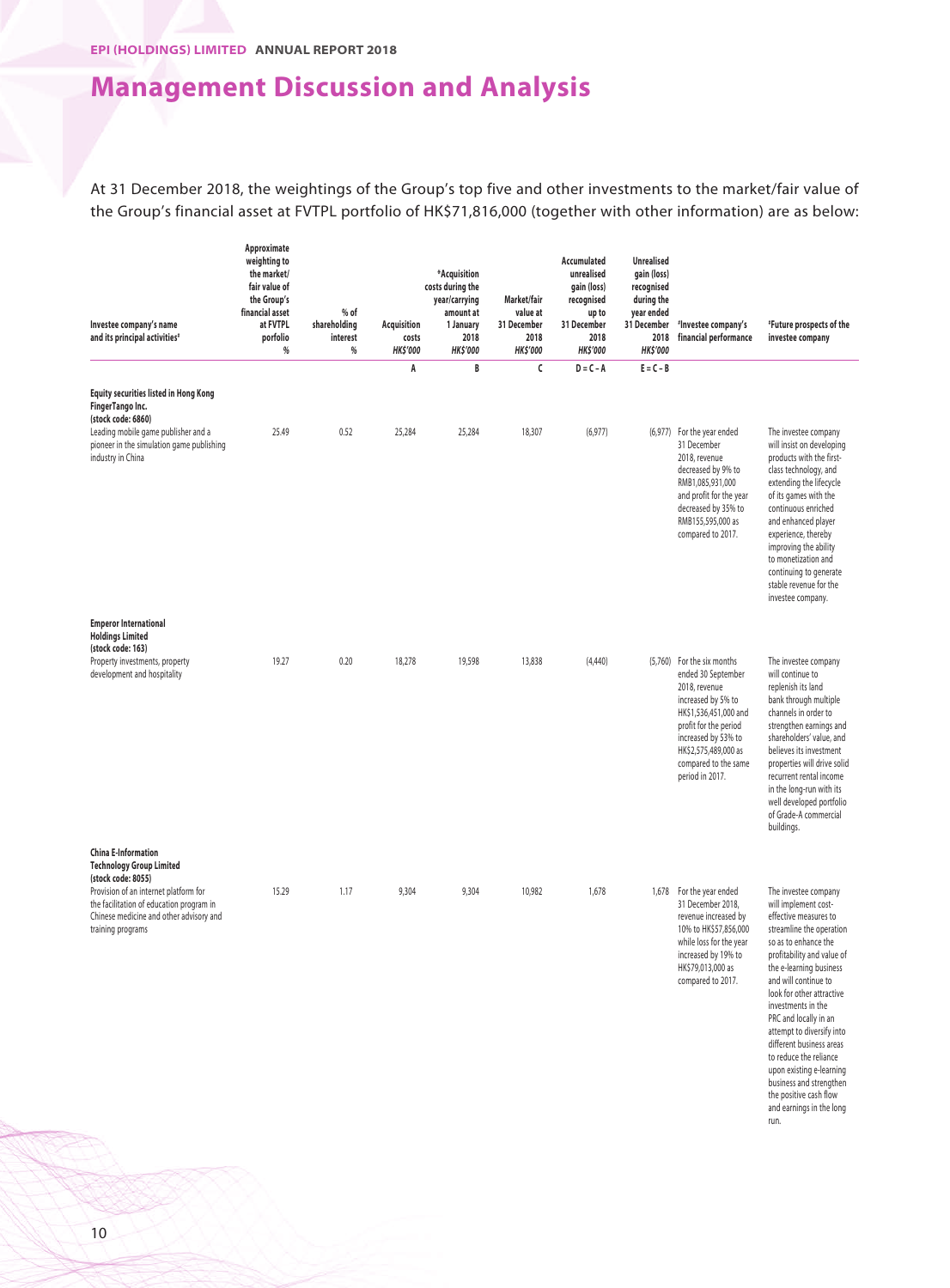| Investee company's name<br>and its principal activities <sup>#</sup>                                                                                                                      | Approximate<br>weighting to<br>the market/<br>fair value of<br>the Group's<br>financial asset<br>at FVTPL<br>porfolio<br>% | $%$ of<br>shareholding<br>interest<br>% | Acquisition<br>costs<br><b>HK\$'000</b> | *Acquisition<br>costs during the<br>year/carrying<br>amount at<br>1 January<br>2018<br><b>HK\$'000</b> | Market/fair<br>value at<br>31 December<br>2018<br><b>HK\$'000</b> | <b>Accumulated</b><br>unrealised<br>gain (loss)<br>recognised<br>up to<br>31 December<br>2018<br><b>HK\$'000</b> | <b>Unrealised</b><br>gain (loss)<br>recognised<br>during the<br>year ended<br>31 December<br>2018<br><b>HK\$'000</b> | *Investee company's<br>financial performance                                                                                                                                                                                                                                                | <sup>*</sup> Future prospects of the<br>investee company                                                                                                                                                                                                                                                                                                                                                                                                                                                    |
|-------------------------------------------------------------------------------------------------------------------------------------------------------------------------------------------|----------------------------------------------------------------------------------------------------------------------------|-----------------------------------------|-----------------------------------------|--------------------------------------------------------------------------------------------------------|-------------------------------------------------------------------|------------------------------------------------------------------------------------------------------------------|----------------------------------------------------------------------------------------------------------------------|---------------------------------------------------------------------------------------------------------------------------------------------------------------------------------------------------------------------------------------------------------------------------------------------|-------------------------------------------------------------------------------------------------------------------------------------------------------------------------------------------------------------------------------------------------------------------------------------------------------------------------------------------------------------------------------------------------------------------------------------------------------------------------------------------------------------|
|                                                                                                                                                                                           |                                                                                                                            |                                         | A                                       | B                                                                                                      | $\mathsf{C}$                                                      | $D = C - A$                                                                                                      | $E = C - B$                                                                                                          |                                                                                                                                                                                                                                                                                             |                                                                                                                                                                                                                                                                                                                                                                                                                                                                                                             |
| Life Healthcare Group Limited<br>(stock code: 928)<br>Healthcare services, money lending,<br>apparel retail and securities trading<br>and investments                                     | 14.20                                                                                                                      | 1.60                                    | 21,084                                  | 21,084                                                                                                 | 10,196                                                            | (10, 888)                                                                                                        |                                                                                                                      | (10,888) For the six months<br>ended 30 September<br>2018, revenue from<br>continuing operations<br>increased by 71% to<br>HK\$44,024,000 while<br>loss for the period from<br>continuing operations<br>increased by 67% to<br>HK\$69,457,000 as<br>compared to the same<br>period in 2017. | The investee<br>company will focus<br>on improving the<br>biological information<br>analysis system and<br>interpretation of clinical<br>medicine system. In<br>addition, the investee<br>company intends to<br>enlarge and diversify<br>the types of its genetic<br>testing products and<br>the health data analysis<br>services, and optimise<br>the cooperation with<br>professionals and<br>hospitals.                                                                                                  |
| <b>CNQC International Holdings Limited</b><br>(stock code: 1240)<br>Property development, foundation and<br>construction business in Singapore and<br>Southeast Asia, Hong Kong and Macau | 6.69                                                                                                                       | 0.19                                    | 4,769                                   | 4,769                                                                                                  | 4.805                                                             | 36                                                                                                               |                                                                                                                      | 36 For the year ended<br>31 December 2018,<br>revenue decreased<br>by 27% to<br>HK\$7,507,891,000<br>and profit for the year<br>decreased by 55% to<br>HK\$305,210,000 as<br>compared to 2017.                                                                                              | The investee company<br>will strive to maintain<br>and capitalise upon its<br>superior competitive<br>strength in the property<br>development business<br>and consolidate its<br>market position as a<br>major local developer in<br>Singapore. In addition,<br>the investee company<br>is actively seeking and<br>studying potential<br>property projects<br>in various districts,<br>including the acquisition<br>of residential and<br>commercial projects and<br>the redevelopment of old<br>buildings. |
| <b>Others</b>                                                                                                                                                                             | 19.06                                                                                                                      | N/A                                     | 47,706                                  | 47,014                                                                                                 | 13,688                                                            | (34, 018)                                                                                                        | $(33,326) -$                                                                                                         |                                                                                                                                                                                                                                                                                             |                                                                                                                                                                                                                                                                                                                                                                                                                                                                                                             |
|                                                                                                                                                                                           | 100.00                                                                                                                     |                                         | 126,425                                 | 127,053                                                                                                | 71,816                                                            | (54, 609)                                                                                                        | (55, 237)                                                                                                            |                                                                                                                                                                                                                                                                                             |                                                                                                                                                                                                                                                                                                                                                                                                                                                                                                             |

# Extracted from published financial information of the investee companies.

The amount represented the costs of the securities acquired during the year ended 31 December 2018 and/or the carrying amount of the securities brought forward from the prior financial year after accounting for additional acquisition and/or disposal of the securities (if any) during the current financial year.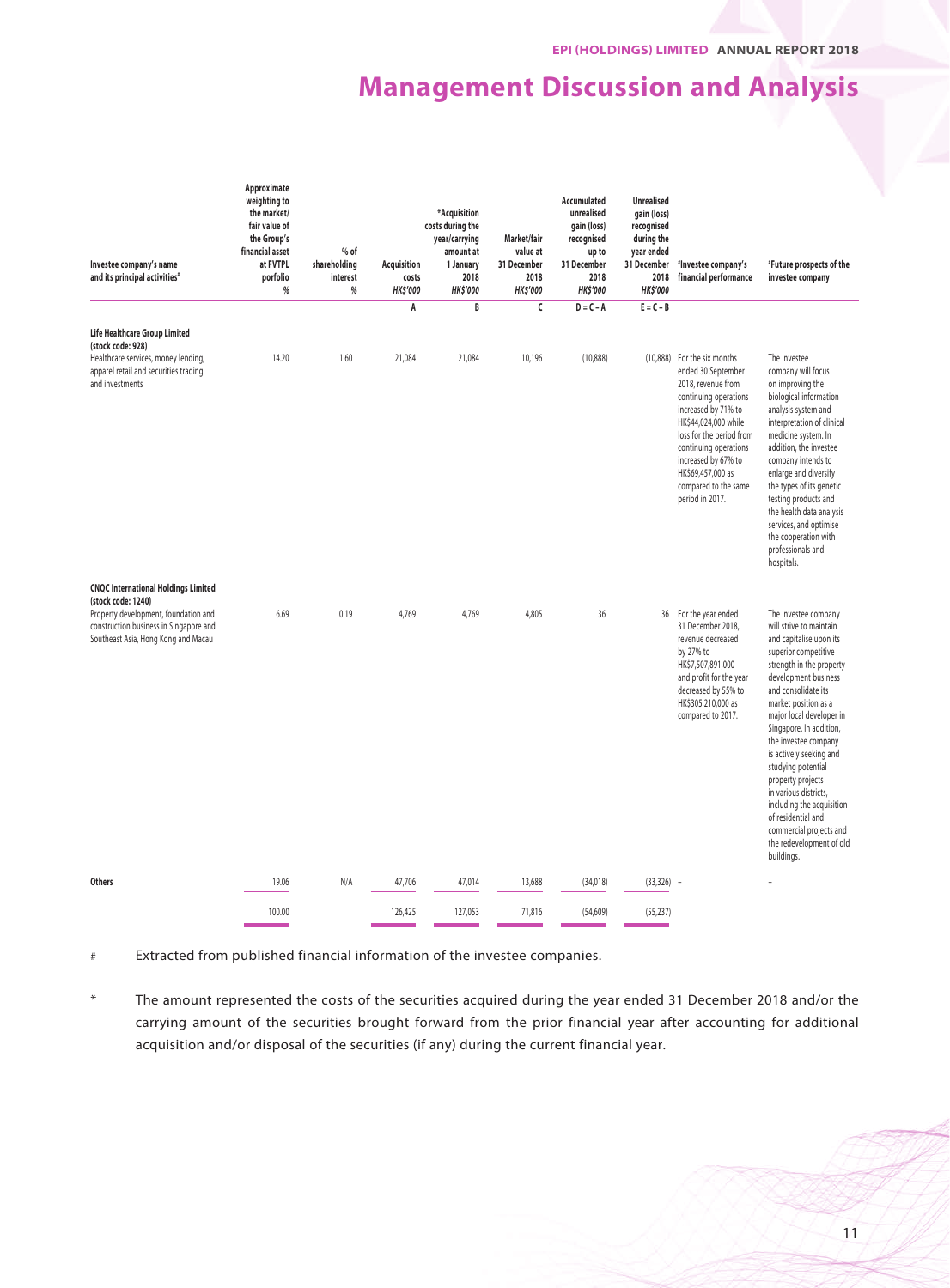### **Debt instruments at FVTOCI (debt instruments previously classified as AFS Investments)**

At 31 December 2018, the Group's debt instrument at FVTOCI portfolio (constituted by non-current and current portions) of HK\$130,330,000 (2017: HK\$147,406,000, previously classified as AFS investments) was measured at market/fair value. During the year under review, the Group's debt instrument at FVTOCI portfolio generated total revenue amounting to HK\$9,555,000 (2017: HK\$5,071,000) representing interest income from debt securities. According to the maturity of the debt instruments, HK\$14,622,000 (2017: HK\$25,873,000, previously classified as AFS investments) was classified as current assets.

During the year under review, the Group invested HK\$34,808,000 for acquiring debt securities issued by two property companies listed on the Stock Exchange.

At the year end, a net fair value loss on debt instruments at FVTOCI amounting to HK\$13,583,000 (2017: HK\$519,000, previously recognised as net fair value loss on AFS investments) was recognised as other comprehensive expense. Such fair value loss on debt instruments held by the Group was mainly a result of the general increase in market interest rates during the current year which caused the market value of debt instruments held by the Group to drop.

At 31 December 2018, the Group invested in bonds issued by an aircraft leasing company and seven property companies classified as debt instruments at FVTOCI and their respective weightings to the market/fair value of the Group's debt instruments at FVTOCI portfolio of HK\$130,330,000 (together with other information) are as below:

| <b>Category of companies</b>                    | Approximate<br>weighting to the<br>market/fair value<br>of the Group's debt<br>instrument at<br><b>FVTOCI portfolio</b><br>$\%$ | <b>Yield to</b><br>maturity on<br>acquisition<br>$\%$ | Acquisition<br>costs<br><b>HK\$'000</b> | *Acquisition costs<br>during the<br>year/carrying<br>amount at<br>1 January<br>2018<br><b>HK\$'000</b> | Market/fair<br>value at<br>31 December<br>2018<br><b>HK\$'000</b> | Accumulated<br>fair value loss<br>recognised up to<br>31 December<br>2018<br><b>HK\$'000</b> | <b>Fair value loss</b><br>recognised during<br>the year ended<br>31 December<br>2018<br><b>HK\$'000</b> |
|-------------------------------------------------|---------------------------------------------------------------------------------------------------------------------------------|-------------------------------------------------------|-----------------------------------------|--------------------------------------------------------------------------------------------------------|-------------------------------------------------------------------|----------------------------------------------------------------------------------------------|---------------------------------------------------------------------------------------------------------|
|                                                 |                                                                                                                                 |                                                       | A                                       | B                                                                                                      | L                                                                 | $D = C - A$                                                                                  | $E = C - B$                                                                                             |
| Debt securities listed in Hong Kong or overseas |                                                                                                                                 |                                                       |                                         |                                                                                                        |                                                                   |                                                                                              |                                                                                                         |
| Aircraft leasing                                | 10.41                                                                                                                           | 4.93                                                  | 15,444                                  | 15,461                                                                                                 | 13,562                                                            | (1.882)                                                                                      | (1,899)                                                                                                 |
| Property                                        | 89.59                                                                                                                           | $5.26 - 12.50$                                        | 125,617                                 | 127,235                                                                                                | 116,768                                                           | (8,849)                                                                                      | (10, 467)                                                                                               |
|                                                 | 100.00                                                                                                                          |                                                       | 141,061                                 | 142,696                                                                                                | 130,330                                                           | (10,731)                                                                                     | (12, 366)                                                                                               |

The amount represented the costs of the securities acquired during the year ended 31 December 2018 and/or the carrying amount of the securities brought forward from the prior financial year after accounting for additional acquisition and/or disposal of the securities (if any) during the current financial year.

The yield to maturity on acquisition of debt securities that were held by the Group at the year end ranged from 4.93% to 12.50% per annum.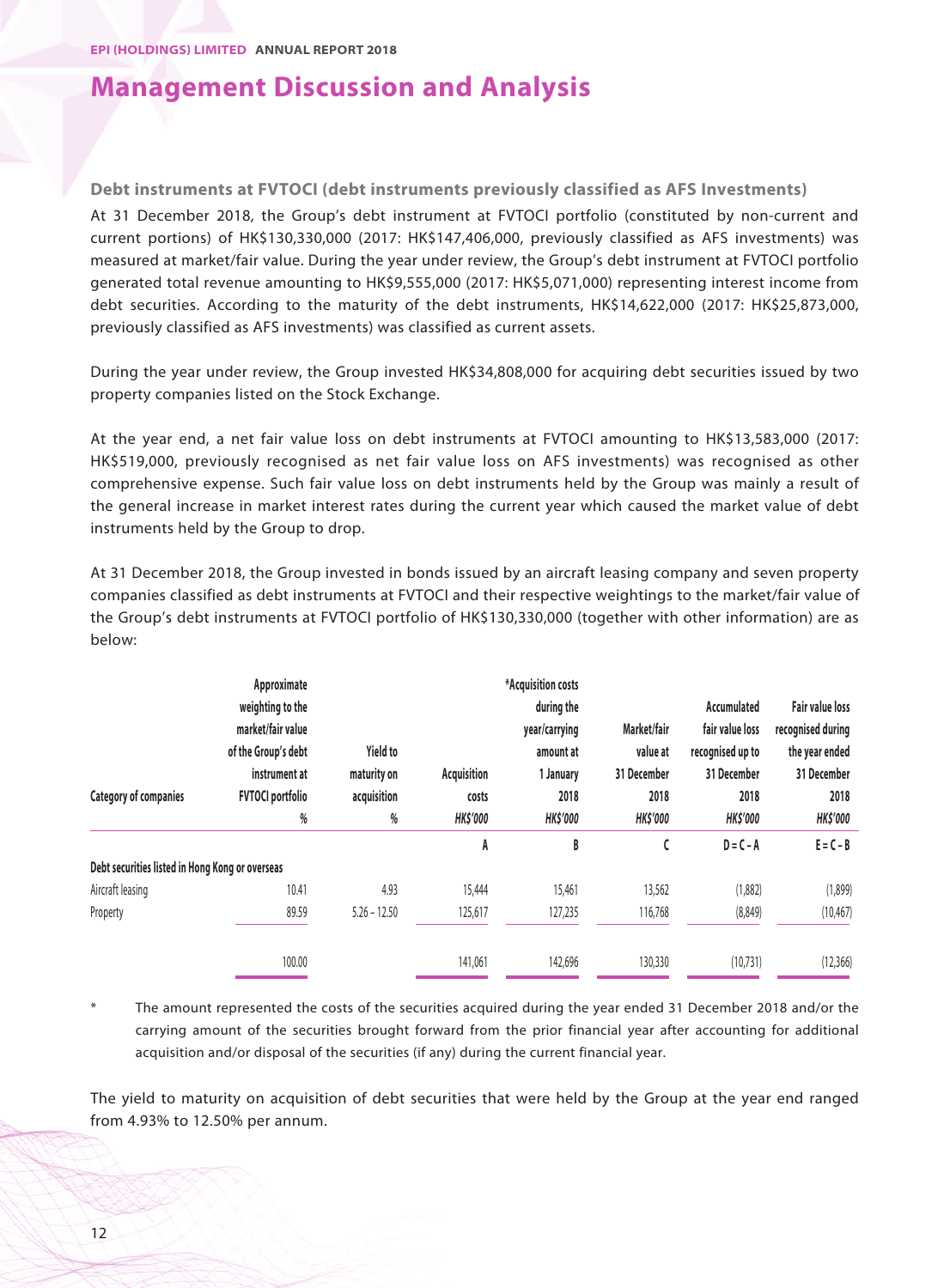### **Overall Results**

For year ended 31 December 2018, the Group reported a loss attributable to owners of the Company of HK\$115,227,000 (2017: HK\$54,855,000) that mainly due to the net fair value loss on derivative component of the convertible notes issued by the Company of HK\$24,370,000, which was non-cash in nature, and the net loss on financial assets at FVTPL of HK\$80,636,000, though the losses were partly offset by the profitable results contributed by the money lending business and the absence of the share-based payments expense this year whilst an amount of HK\$73,257,000 was recognised last year relating to granting of share options. Basic loss per share was HK2.26 cents and increased by HK1.09 cents when compared to the prior year (2017: HK1.17 cents).

### **FINANCIAL REVIEW**

#### **Liquidity, Financial Resources and Capital Structure**

On 11 April 2017, the Company entered into an agreement with an investor for the subscription of the 3% convertible notes in the aggregate principal amount of HK\$80,000,000 which could be converted into ordinary shares of the Company at an initial conversion price of HK\$0.36 per share (the "CN Subscription"). The completion of the CN Subscription took place on 26 April 2017 and net proceeds of HK\$79,852,000 were raised. The Company intended to use approximately 50% of the net proceeds as working capital for the money lending business and the remaining for the investment in securities business of the Group. During the year, on 4 April 2018, 8 October 2018 and 18 October 2018, convertible notes with aggregate principal amount of HK\$26,000,000, HK\$10,800,000 and HK\$43,200,000 respectively were converted into ordinary shares of the Company and net fair value loss on derivative component of convertible notes totalling HK\$24,370,000 was recognised. Such net fair value loss was calculated with reference to the fair values of the derivative component of convertible notes upon their conversion at the respective dates. Further details of the issuance of convertible notes were set out in the announcements of the Company dated 11 April 2017 and 26 April 2017.

At 31 December 2018, the net proceeds raised from the CN Subscription had been utilised as intended as approximately HK\$40,000,000 had been applied by the money lending business for granting loans to borrowers and approximately HK\$40,000,000 had been applied by the investment in securities business for acquiring corporate bonds.

On 16 June 2017, the Company entered into a placing agreement with a placing agent whereby the Company conditionally agreed to place, through the placing agent, on a best effort basis, up to 651,000,000 new shares of the Company to not less than six independent placees at the placing price of HK\$0.308 per share (the "Share Placement"). The completion of the Share Placement took place on 4 July 2017, the net proceeds from the Share Placement, after deducting directly attributable costs of HK\$5,117,000 from gross proceeds of HK\$200,508,000, were HK\$195,391,000. The Company intended to allocate the net proceeds on a 50:50 basis between the Group's money lending and investment in securities businesses but may apply the net proceeds toward funding investment opportunities which the Board considers to be in the interest of the Company. Further details of the Share Placement were set out in the announcements of the Company dated 16 June 2017 and 4 July 2017.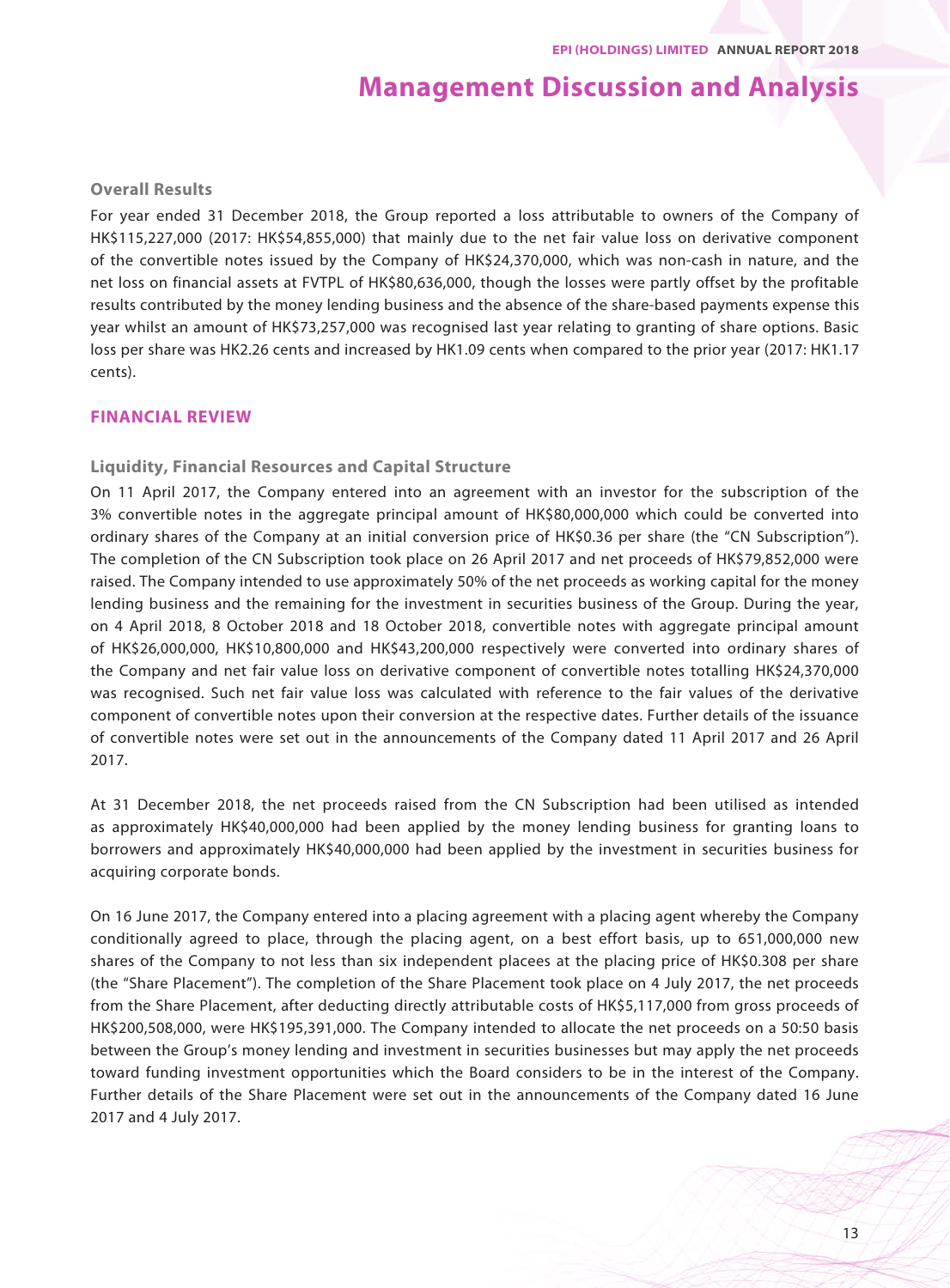At 31 December 2018, the net proceeds raised from the Share Placement had been utilised as intended as approximately HK\$96,000,000 had been applied by the money lending business for granting loans to borrowers and approximately HK\$99,000,000 had been applied by the investments in securities business for acquiring corporate bonds and listed equity securities as to approximately HK\$60,000,000 and HK\$39,000,000 respectively.

On 8 November 2017, two indirectly wholly owned subsidiaries of the Company, Mega Link Hengtian (Xiamen) Equity Investment Co., Ltd. and Xiamen Mega Link Hengtian Zhichuang Investment Management Partners Corporation (Limited Partnership), entered into a limited partnership agreement (the "Limited Partnership Agreement") with two independent parties in respect of, among other matters, the establishment of a limited partnership (the "Limited Partnership") and the subscription of interest therein. Pursuant to the Limited Partnership Agreement, the total capital commitment to the Limited Partnership is RMB120,000,000 in which the Group has committed to contribute a total of RMB61,510,000 to subscribe for an aggregate approximately 51.26% interest in the Limited Partnership. The purpose of the Limited Partnership is to invest in a series of projects in the smart city big data industry in the PRC. It is expected that the Limited Partnership will invest in smart city and big data application projects in the next few years and will construct cloud computing data centers in the PRC. At 31 December 2018, capital had not yet been injected into the Limited Partnership, the Group is in negotiation of a project with good business potential and capital will be injected into the Limited Partnership if the Group has decided to invest in the project. Details of the Limited Partnership were set out in the announcement of the Company dated 8 November 2017.

During the year ended 31 December 2018, the Group financed its operation mainly by cash generated from its operations, funds raised through the CN Subscription and shareholders' funds. At the year end, the Group had current assets of HK\$435,693,000 (2017: HK\$524,860,000) and liquid assets comprising bank balances and cash as well as financial assets at FVTPL totaling HK\$155,409,000 (2017: HK\$383,198,000). The Group's current ratio, calculated based on current assets over current liabilities of HK\$24,330,000 (2017: HK\$143,613,000), was about 17.9 (2017: 3.7). The increase in current ratio in the current year was mainly due to the absence of convertible notes (2017: HK\$76,145,000) and derivative financial liability (2017: HK\$46,617,000) resulting from the full conversion of convertibles notes into ordinary shares of the Company during the year. At 31 December 2018, the Group's trade and other receivables and prepayments amounted to HK\$12,780,000 (2017: HK\$46,232,000). The decrease in trade and other receivables and prepayments was mainly due to the amount placed with securities brokers in relation to investment in securities activities decreased to HK\$2,578,000 at the year end (2017: HK\$37,411,000).

At 31 December 2018, the net assets of the Group increased to HK\$575,053,000 (2017: HK\$559,116,000). The Group's gearing ratio, calculated on the basis of total liabilities of HK\$24,614,000 (2017: HK\$147,804,000) divided by total assets of HK\$599,667,000 (2017: HK\$706,920,000), was about 4% (2017: 21%). The finance costs for the year amounted to HK\$4,992,000 (2017: HK\$4,955,000), which represented the effective interest on convertible notes issued in April 2017.

With the amount of liquid assets on hand, the management is of the view that the Group has sufficient financial resources to meet its ongoing operational requirements.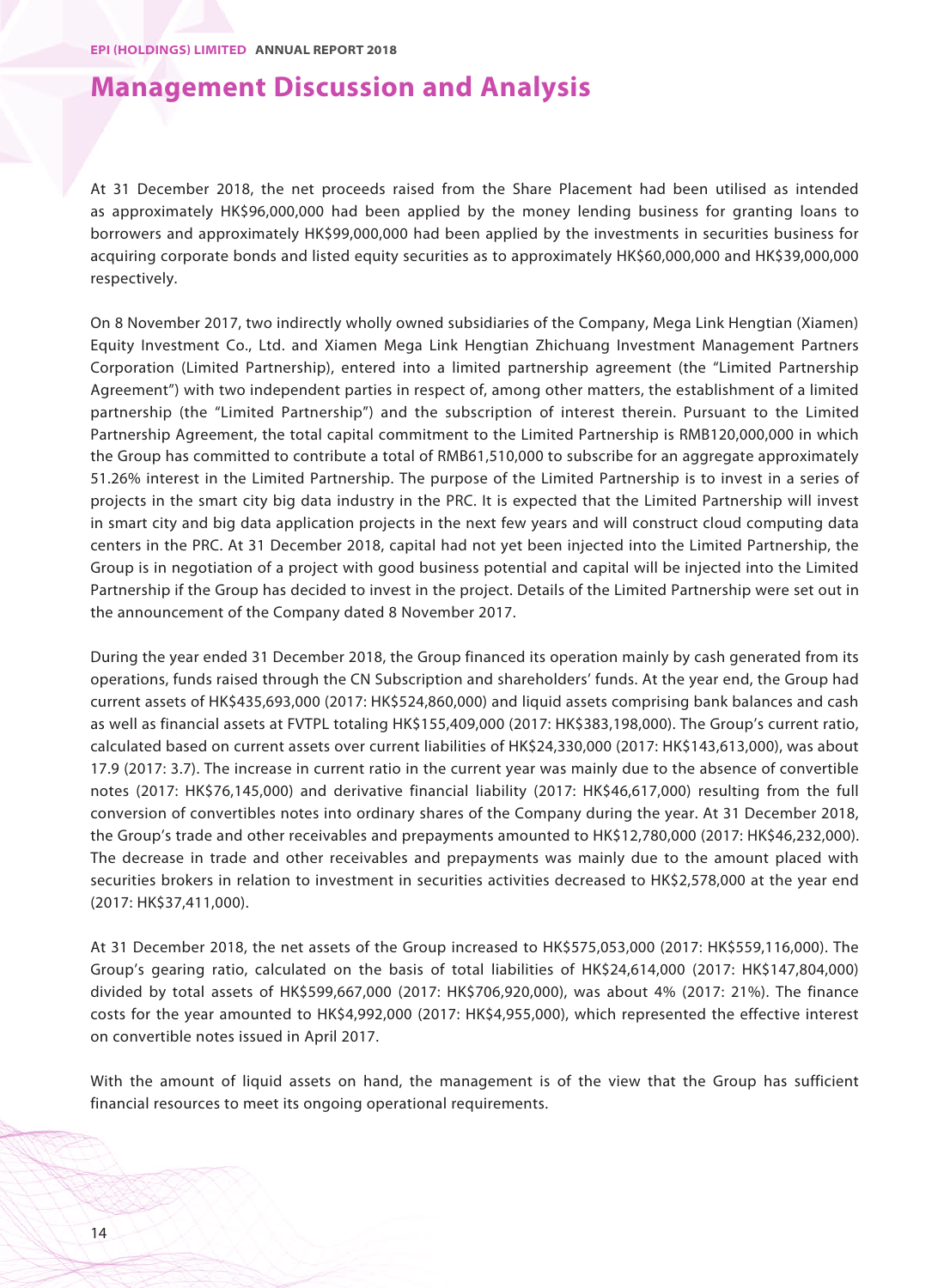### **Foreign Currency Management**

The monetary assets and liabilities as well as business transactions of the Group are mainly denominated in HK\$, US\$, RMB and ARS. During the year under review, the Group had not experienced any significant exchange rate exposure to US\$ as HK\$ and US\$ exchange rate is pegged. Besides, the Group continuously monitors foreign exchange exposure of RMB and will consider a formal foreign currency hedging policy for RMB should the needs arise. As for the Group's petroleum operations in Argentina, the oil selling proceeds are quoted at US\$ and converted into ARS for settlement at official exchange rate on a monthly basis, and a majority of the investment and operating costs including infrastructure and equipment, drilling costs, completion costs and workover jobs are based on US\$ and converted into ARS for payments. Any surplus funds in ARS are converted into US\$ and remitted back to Hong Kong. As such, the ARS converted from the US\$ denominated sale receipts and expenditures of the Argentinean operation are largely matched and the devaluation of ARS during the year does not have a significant impact on the foreign currency exposure of the operation. The Group currently does not have a formal foreign currency hedging policy for ARS, however, the management regularly monitors the foreign exchange exposure of ARS and will undertake appropriate hedging measures should significant exposures arise.

### **Contingent Liability**

At 31 December 2018, the Group had no significant contingent liability (2017: nil).

**Pledge of Assets**

At 31 December 2018, the Group had no pledged assets (2017: nil).

#### **Capital Commitment**

Pursuant to the Limited Partnership Agreement, the Group is committed to contribute a total of RMB61,510,000 to subscribe for the interest in the Limited Partnership. At 31 December 2018, the Group had not yet injected any capital into the Limited Partnership.

### **Event After the Reporting Period**

Save as disclosed above and in the "Chairman's Statement" section set out on pages 4 to 5 of this annual report, there has been no significant event affecting the Group since the end of the financial year.

### **HUMAN RESOURCES AND REMUNERATION POLICY**

At 31 December 2018, the Group had a total 44 (2017: 27) employees including directors of the Company with 38 (2017: 20) employees in Hong Kong and the PRC and 6 (2017: 7) employees in Argentina. Staff costs, including directors' emoluments, amounted to HK\$13,768,000 for the year (2017: HK\$83,874,000, including staff costs of HK\$10,617,000 and share-based payments expense for share options granted to directors and staff of HK\$73,257,000 in aggregate). If the effect of the share-based payments expense in the prior year is excluded, the increase in staff costs of HK\$3,151,000 was mainly due to the increase of the Group's headcounts during the year. The remuneration packages for directors and staff are normally reviewed annually and are structured by reference to prevailing market terms and individual competence, performance and experience. The Group operates a Mandatory Provident Fund Scheme for employees in Hong Kong and operates employees' pension schemes for employees in the PRC and Argentina. In addition, the Group provides other employee benefits which include medical insurance, share option scheme and discretionary bonus.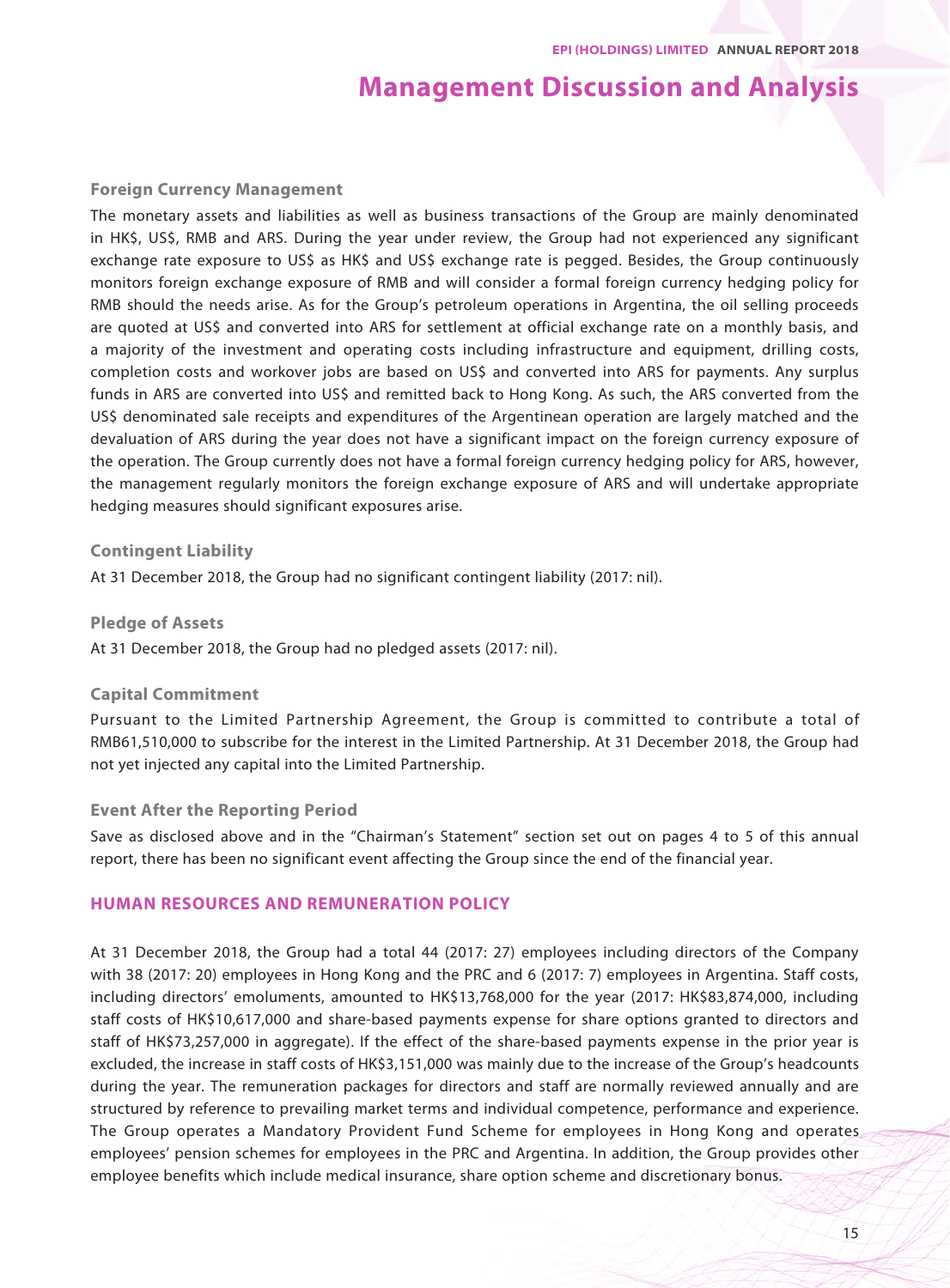### **PRINCIPAL RISK AND UNCERTAINTIES**

The Group is principally engaged in the business of petroleum exploration and production, money lending and investment in securities. The financial position, operations, businesses and prospects of the Group and its individual business segment are affected by the following significant risk and uncertainty factors:

### **Business Risk**

The global economic conditions and the state of international financial and investment markets, including the economy, financial and investment markets of the United States, Mainland China and Hong Kong, of which the Group has no control, have significant influences on the business and financial performance of the Group. The management policy to mitigate this risk is to diversify the Group's business and to diversify its investments (where possible) within the same business, as in the case of the Group's investment in securities business.

### **Market Risk**

The Group's money lending business is operating in a very competitive environment that put pressure on the revenue and profitability of this business. The management policy to mitigate this risk is to continue to put effort in enlarging the market share and enhancing the market competitiveness of this business by various means.

### **Environmental Risk**

The Group's petroleum exploration and production business is constantly exposed to inherent risks such as pollution, mechanical breakdown of machinery, adverse weather conditions, earthquake, fire or other calamity. Any of these factors may cause disruptions to the Group's operations. The Group may also be liable to pay compensations resulting from the above events which may adversely affect its financial performance.

### **Financial Risk**

The Group is exposed to financial risks relating to interest rate, foreign currency, securities price, credit and liquidity risk in its ordinary course of business. For further details of such risks and relevant management policies, please refer to Note 37 to the consolidated financial statements.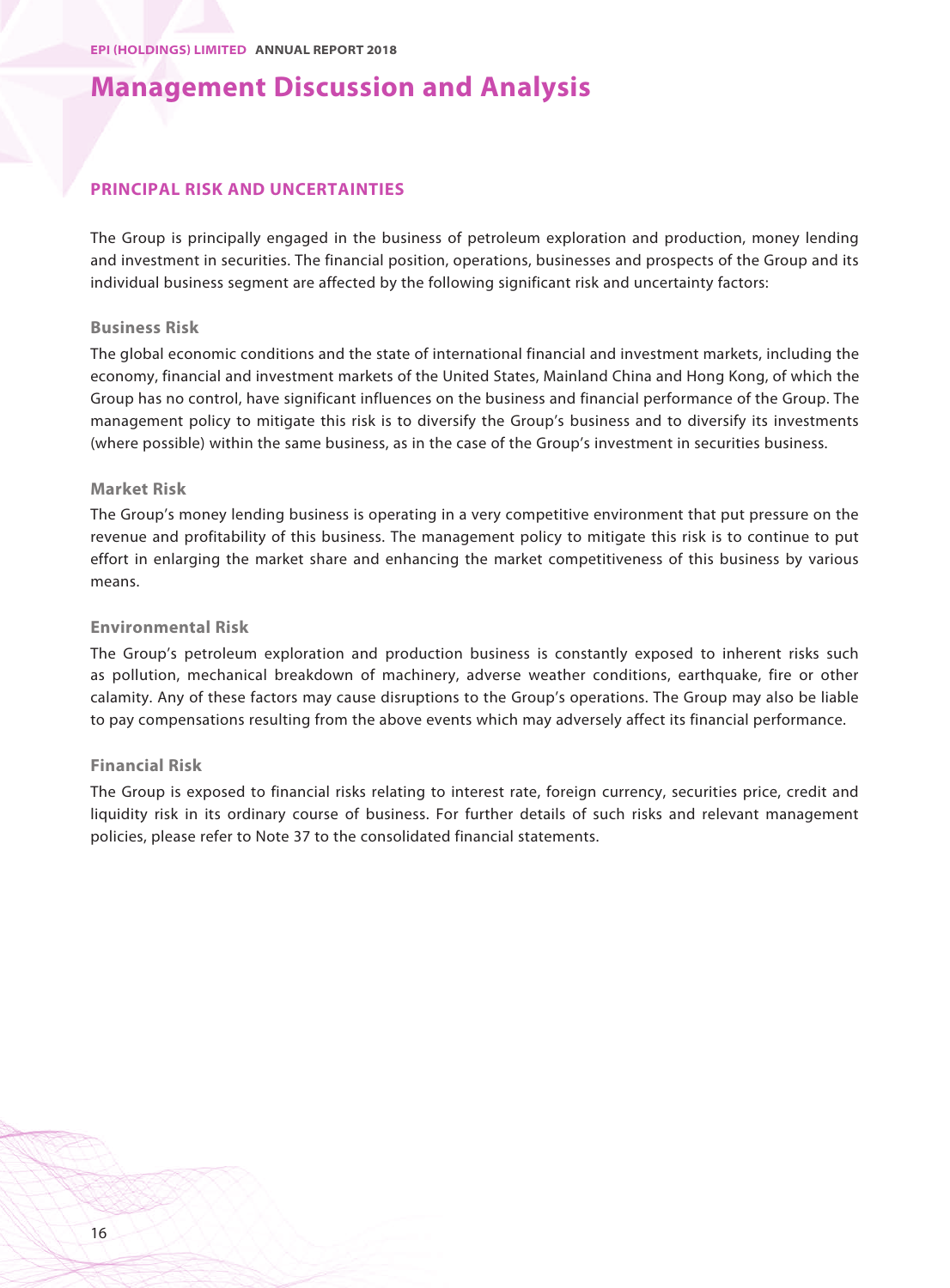### **COMPLIANCE WITH THE RELEVANT LAWS AND REGULATIONS**

As far as the Board and management are aware, the Group has complied in material respects with the relevant laws and regulations that have a significant impact on the business and operation of the Group. During the year under review, there was no material breach of or non-compliance with the applicable laws and regulations by the Group.

### **RELATIONSHIP WITH EMPLOYEES, CUSTOMERS AND SUPPLIERS**

The Group understands the importance of maintaining a good relationship with its employees, customers and suppliers to meet its immediate and long-term business goals. During the year ended 31 December 2018, there were no significant dispute between the Group and its employees, customers and suppliers.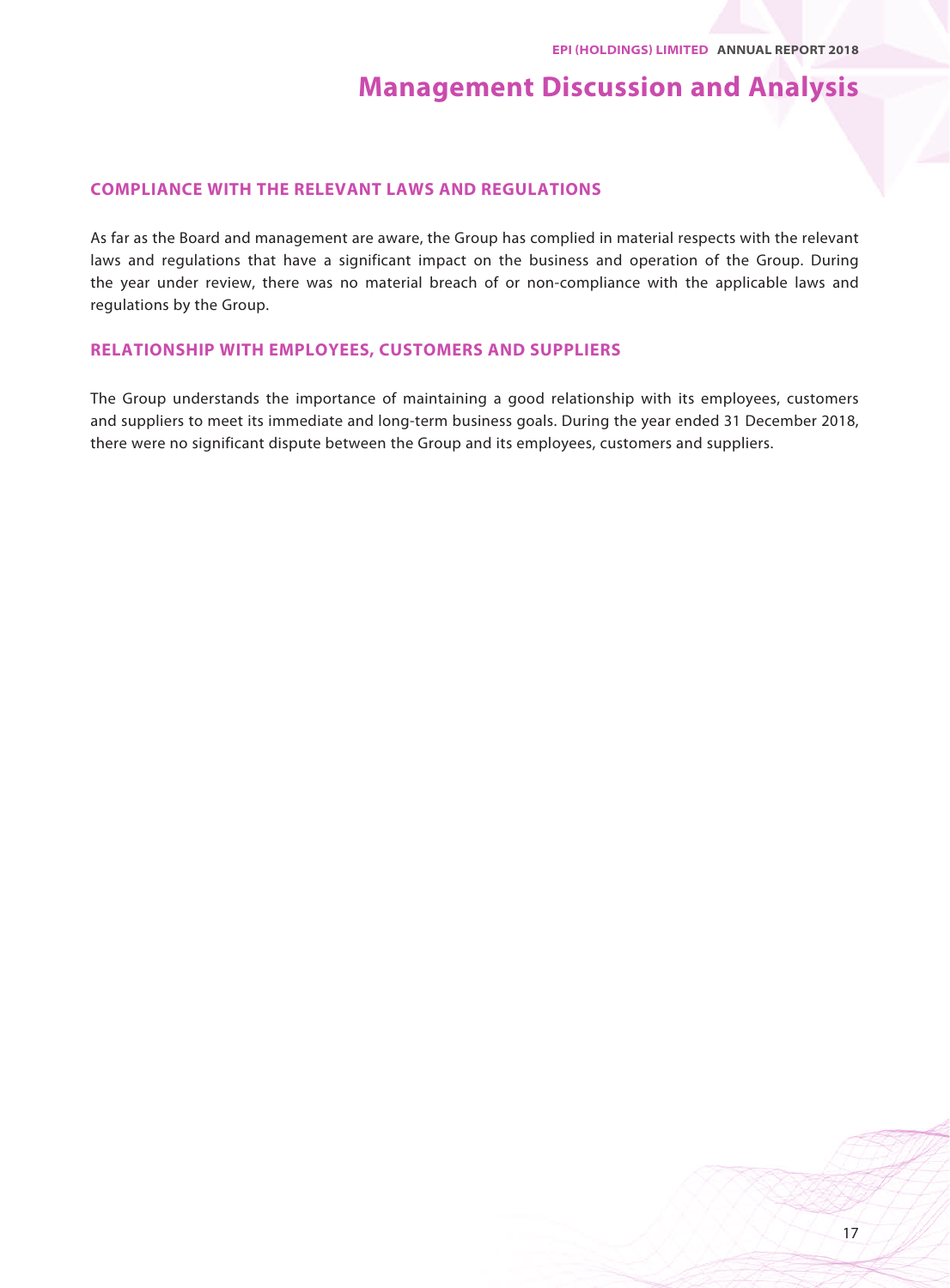## **Biographical Details of Directors and Senior Management**

The biographical details of Directors and senior management at 29 March 2019, the date of this annual report, are set out below:

### **EXECUTIVE DIRECTORS**

### **Mr. Liu Zhiyi ("Mr. Liu"),** *Chairman and Chief Executive Officer*

Aged 45, joined the Company as an Executive Director in May 2017 and was appointed the Chief Executive Officer and the Chairman of the Board in January 2018 and July 2018 respectively. Mr. Liu is also a director of several subsidiaries of the Company. He holds a bachelor's degree in engineering from Beijing Union University in the PRC. Mr. Liu has extensive experience in the areas of mobile communications and applications, internet system development, information technology and investments. Mr. Liu is deemed to be a substantial shareholder of the Company through his interests in BJHK Company Limited, a substantial shareholder of the Company, which is wholly owned by Mr. Liu.

### **Mr. Sue Ka Lok ("Mr. Sue")**

Aged 53, joined the Company as an Executive Director and the Chief Executive Officer in October 2016 and stepped down from his position as Chief Executive Officer in January 2018. Mr. Sue is a member of the Corporate Governance Committee. He is also a director of certain subsidiaries of the Company. Mr. Sue holds a Bachelor of Economics degree from The University of Sydney in Australia and a Master of Science in Finance degree from the City University of Hong Kong. Mr. Sue is a fellow of the Hong Kong Institute of Certified Public Accountants, a certified practising accountant of the CPA Australia, a fellow of the Hong Kong Securities and Investment Institute, and a fellow and Chartered Governance Professional of both The Hong Kong Institute of Chartered Secretaries and The Institute of Chartered Secretaries and Administrators. He has extensive experience in corporate management, finance, accounting and company secretarial practice. Mr. Sue is an executive director and the chief executive officer of China Strategic Holdings Limited (HKEX stock code: 235); an executive director of PT International Development Corporation Limited (HKEX stock code: 372) and PYI Corporation Limited (HKEX stock code: 498); a non-executive director of Birmingham Sports Holdings Limited ("Birmingham Sports") (HKEX stock code: 2309); and a non-executive director and the chairman of Courage Investment Group Limited ("Courage Investment") (HKEX stock code: 1145). All the aforementioned companies are listed on the Main Board of the Stock Exchange and with Courage Investment is also listed on the Singapore Exchange Securities Trading Limited.

### **Mr. Yiu Chun Kong ("Mr. Yiu")**

Aged 34, joined the Company as an Executive Director in October 2016. Mr. Yiu is also a director of certain subsidiaries of the Company. He holds a Bachelor of Business Administration in Accountancy degree from The Hong Kong Polytechnic University. Mr. Yiu is a certified public accountant of the Hong Kong Institute of Certified Public Accountants. He has rich experience in auditing, accounting and finance. Mr. Yiu is an executive director of Birmingham Sports.

### **Mr. Chan Shui Yuen ("Mr. Chan")**

Aged 38, joined the Company as an Executive Director in October 2016 and was appointed the Company Secretary in November 2017. Mr. Chan is a member of the Corporate Governance Committee. He is also a director of a subsidiary of the Company. Mr. Chan holds a Bachelor of Business Administration (Honours) in Accountancy degree from the City University of Hong Kong and a Master of Financial Analysis degree from The University of New South Wales in Australia. Mr. Chan is a CFA charterholder, a fellow of the Association of Chartered Certified Accountants, a certified public accountant of the Hong Kong Institute of Certified Public Accountants and a certified practising accountant of the CPA Australia. He has rich experience in auditing, accounting, finance and compliance.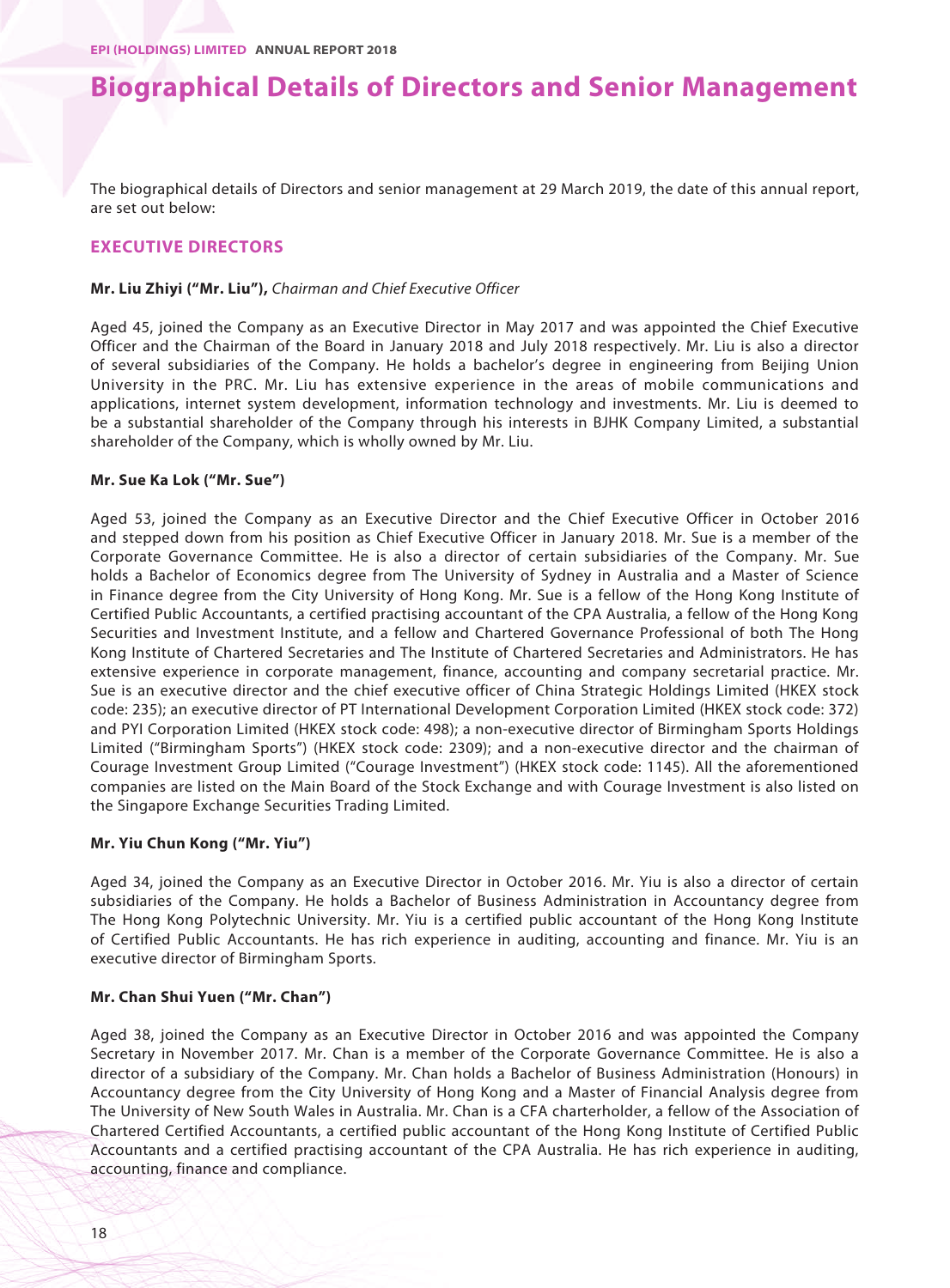## **Biographical Details of Directors and Senior Management**

### **NON-EXECUTIVE DIRECTOR**

#### **Mr. Suen Cho Hung, Paul ("Mr. Suen")**

Aged 58, joined the Company as an Executive Director and the Chairman of the Board in October 2016. Mr. Suen stepped down from his position as the Chairman of the Board and was re-designated as a Non-executive Director in July 2018. Mr. Suen holds a Master of Business Administration degree from the University of South Australia. He has extensive experience in strategic planning and corporate management of business enterprises in Hong Kong and the PRC. Mr. Suen is deemed to be a substantial shareholder of the Company through his interests in Billion Expo International Limited, a substantial shareholder of the Company, which is ultimately wholly owned by Mr. Suen.

### **INDEPENDENT NON-EXECUTIVE DIRECTORS**

### **Mr. To Yan Ming, Edmond ("Mr. To")**

Aged 47, joined the Company as an Independent Non-executive Director in October 2016. Mr. To is the Chairman of the Audit Committee and the Corporate Governance Committee, a member of the Remuneration Committee and the Nomination Committee. He holds a Bachelor of Commerce Accounting degree from Curtin University of Technology in Western Australia. Mr. To is a Certified Public Accountant (Practising) in Hong Kong, a certified practising accountant of the CPA Australia and an associate of the Hong Kong Institute of Certified Public Accountants. He had worked for Deloitte Touche Tohmatsu, an international accounting firm, and has extensive experience in auditing, accounting, initial public offerings and taxation matters. Mr. To is also a director of Edmond To CPA Limited, R.C.W. (HK) CPA Limited and Asian Alliance (HK) CPA Limited. Mr. To is an independent non-executive director of Asia Grocery Distribution Limited (HKEX stock code: 8413), Birmingham Sports, China Vanguard You Champion Holdings Limited (HKEX stock code: 8156), Courage Investment, SH Group (Holdings) Limited (HKEX stock code: 1637), Tianli Holdings Group Limited (HKEX stock code: 117), Wai Chun Group Holdings Limited (HKEX stock code: 1013) and Wai Chun Mining Industry Group Company Limited (HKEX stock code: 660). All the aforementioned companies are listed on the Main Board/ Growth Enterprise Market of the Stock Exchange and with Courage Investment is also listed on the Singapore Exchange Securities Trading Limited.

### **Mr. Pun Chi Ping ("Mr. Pun")**

Aged 52, joined the Company as an Independent Non-executive Director in October 2016. Mr. Pun is the Chairman of the Remuneration Committee and a member of the Audit Committee and the Nomination Committee. He holds a Master of Science in Finance degree from the City University of Hong Kong and a Bachelor of Arts in Accountancy degree from the City Polytechnic of Hong Kong (now known as the City University of Hong Kong). Mr. Pun is a fellow of the Association of Chartered Certified Accountants and an associate of the Hong Kong Institute of Certified Public Accountants. He has extensive experience in corporate finance, accounting and auditing. Mr. Pun is an independent non-executive director of Birmingham Sports and Huajun International Group Limited (HKEX stock code: 377) and the financial controller of Poly Property Group Co., Limited (HKEX stock code: 119). All the aforementioned companies are listed on the Main Board of the Stock Exchange.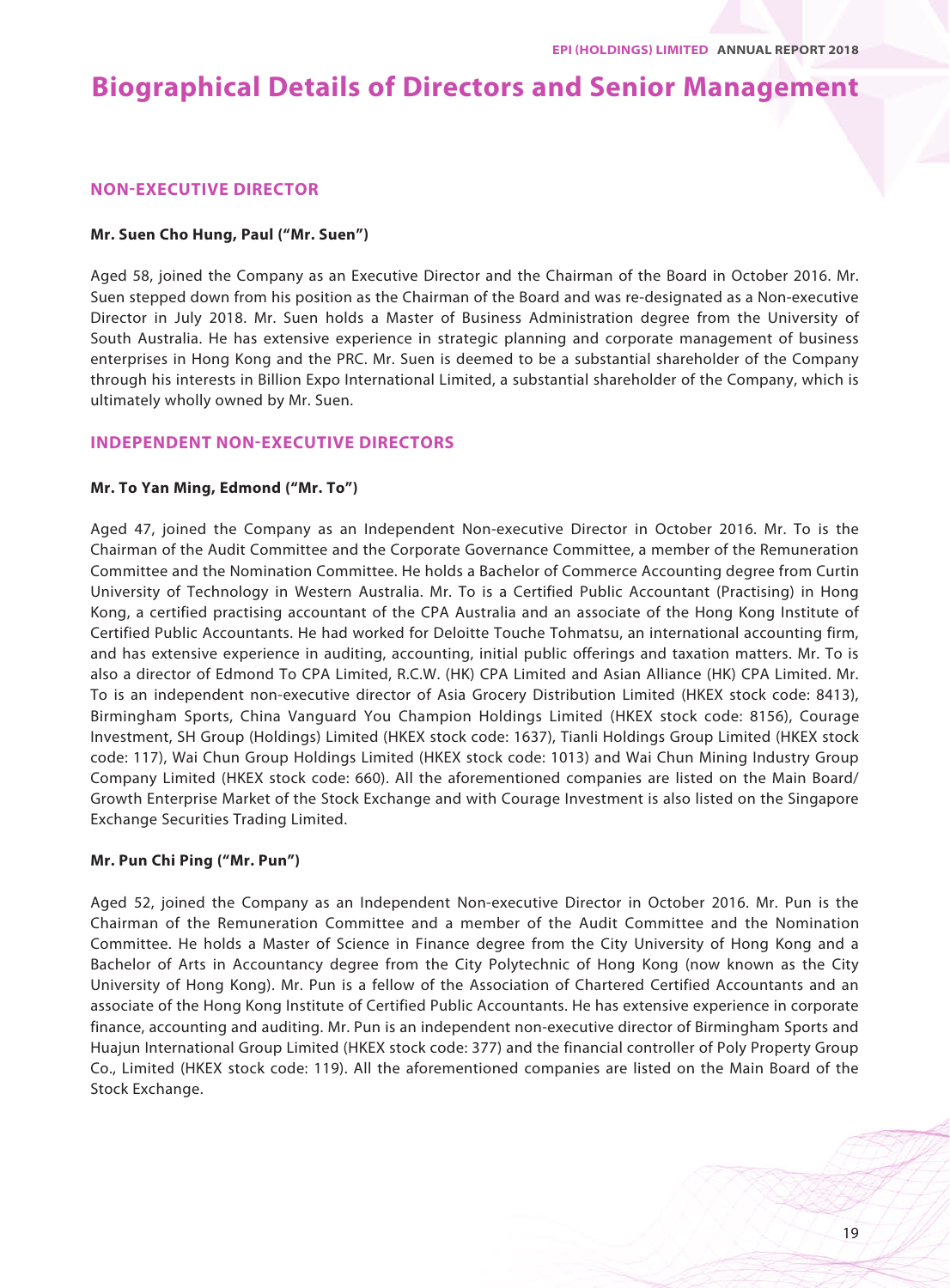## **Biographical Details of Directors and Senior Management**

### **INDEPENDENT NON-EXECUTIVE DIRECTORS (continued)**

### **Ms. Leung Pik Har, Christine ("Ms. Leung")**

Aged 49, joined the Company as an Independent Non-executive Director in October 2016. Ms. Leung is the Chairlady of the Nomination Committee and a member of the Audit Committee and the Remuneration Committee. She holds a Bachelor of Business Administration degree from The Chinese University of Hong Kong. Ms. Leung has extensive experience in banking and financial services industries and had worked at several international financial institutions including Citibank, N.A. Hong Kong, Bank of America, Industrial and Commercial Bank of China (Asia) Limited and Fubon Bank (Hong Kong) Limited. She is an independent nonexecutive director of Birmingham Sports.

### **Mr. Kwong Tin Lap ("Mr. Kwong")**

Aged 54, joined the Company as an Independent Non-executive Director in December 2018. Mr. Kwong is a member of the Audit Committee, the Remuneration Committee, the Nomination Committee and the Corporate Governance Committee. He holds a Professional Diploma in Accountancy from the Hong Kong Polytechnic (now known as The Hong Kong Polytechnic University) and a Master of Science in Information Systems degree from The Hong Kong Polytechnic University. Mr. Kwong is a Certified Public Accountants (Practising) in Hong Kong, an associate of the Hong Kong Institute of Certified Public Accountants and a fellow of the Association of Chartered Certified Accountants. He has extensive experience in accounting, finance, auditing and corporate management. Mr. Kwong had been a director of certain Hong Kong listed companies and is currently a director of CCTH CPA Limited.

### **SENIOR MANAGEMENT**

### **Mr. Pak Ka Kei ("Mr. Pak"),** *Financial Controller*

Aged 48, joined the Company as Financial Controller in November 2009. Mr. Pak graduated from City University of Hong Kong with a Bachelor of Arts in Accounting degree. Mr. Pak has extensive experience in the fields of audit, internal control, accountancy, taxation and treasury. Prior to joining the Company, he had worked for Ernst & Young, an international accounting firm, and TCL Multimedia Technology Holdings Limited (now known as TCL Electronics Holdings Limited) in its finance department in Hong Kong, emerging markets and Europe as deputy internal control director and deputy financial controller.

### **Mr. Quiroga Daniel Federico ("Mr. Quiroga"),** *General Manager, Argentina*

Aged 54, joined the Company as the Operation Manager of the Group's Argentina operation in December 2010 and was appointed as General Manager of the Argentina operation in late 2012. Mr. Quiroga oversees the Company's oil projects in Argentina. He has extensive experience in operations, exploration and production management of oil field projects in Argentina and Mexico. Mr. Quiroga had been employed by Tecpetrol S.A. since 1991 and the last position held by Mr. Quiroga in 2000 was the head of secondary recovery division. During his work in Tecpetrol S.A., Mr. Quiroga was appointed as operation engineer, production manager, field operation manager and had gained experiences in operations, production management for various oil fields in Argentina. During 2002 to 2006, Mr. Quiroga was the operation superintendent and field manager who was in charge of field operations in oil fields located in Neuquina Basin and S.J. Gulf Basin, Argentina for Pioneer NRA S.A.. After that, Mr. Quiroga also worked for Apache Corp Argentina and Petrolera El Trebol. Before joining the Company, Mr. Quiroga had worked for Weatherford Regional Mexico as the operation coordinator. He was in charge of field operations for oil field in Mexico. Mr. Quiroga graduated from the National University of Cuyo in Mendoza Province, Argentina majoring in Petroleum Engineer in 1991. Mr. Quiroga was a postgraduate in Business & Finance at National University of Cuyo in Mendoza Province, Argentina.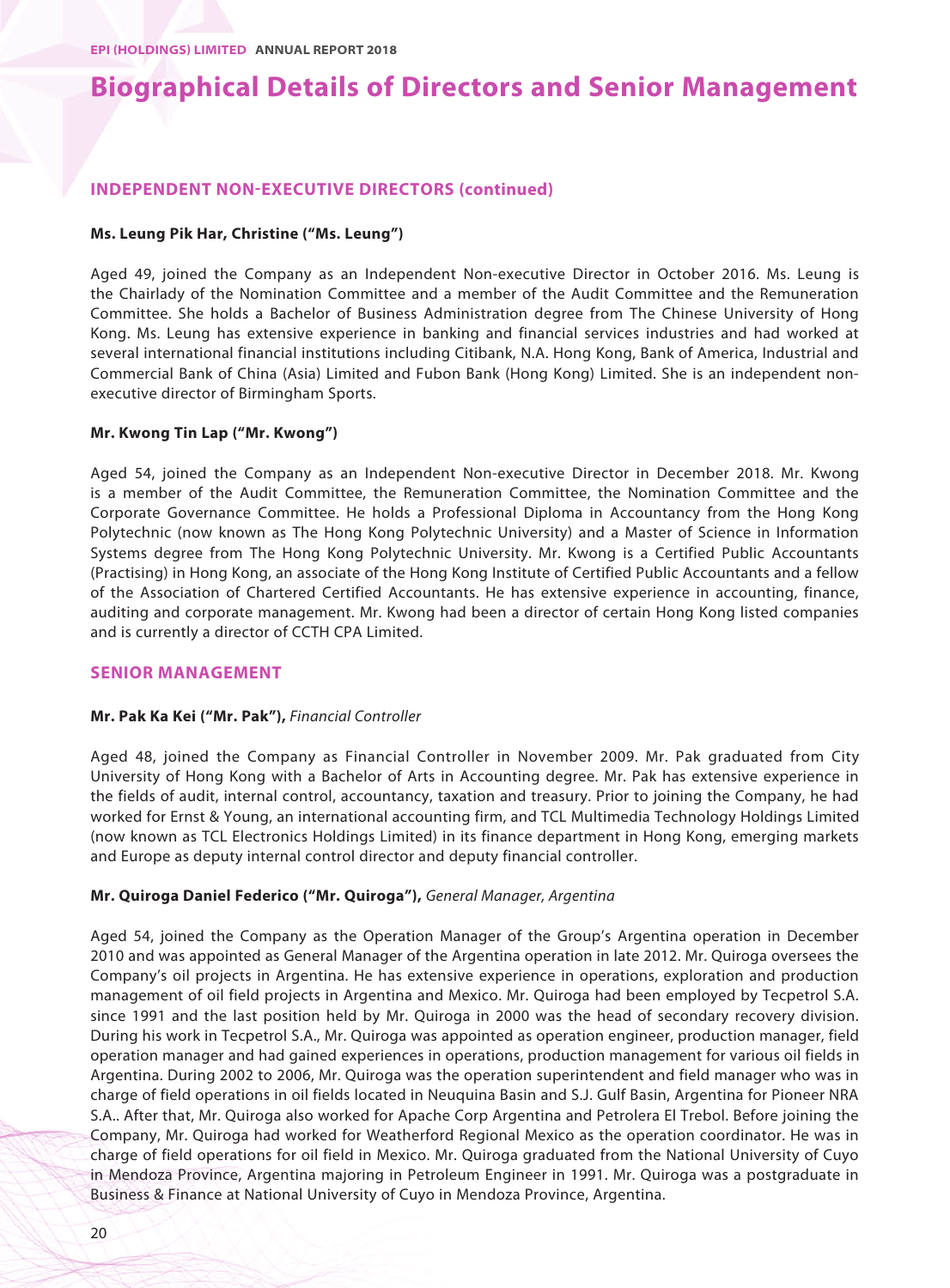The Directors are pleased to present their report and the audited consolidated financial statements of the Company for the year ended 31 December 2018.

### **PRINCIPAL ACTIVITIES AND BUSINESS REVIEW**

The Company acts as an investment holding company. The principal activities of its principal subsidiaries are set out in Note 38 to the consolidated financial statements.

Further discussion and analysis of the Group's activities as required by Schedule 5 to the Hong Kong Companies Ordinance, including a discussion of the principal risks and uncertainties facing the Group, particulars of important events affecting the Group that have occurred since the end of the financial year and an indication of likely future developments in the Group's businesses, can be found in the "Chairman's Statement" and "Management Discussion and Analysis" sections set out on pages 4 to 17 of this annual report. In addition, discussions on the Group's environmental policies and performance are contained in the Environmental, Social and Governance Report on pages 40 to 53 of this annual report.

#### **RESULTS**

The results of the Group for the year ended 31 December 2018 are set out in the consolidated statement of profit or loss and other comprehensive income on page 60.

#### **FINAL DIVIDEND**

The Board does not recommend the payment of a final dividend for the year ended 31 December 2018 (2017: nil).

### **FIVE-YEAR FINANCIAL SUMMARY**

A summary of the published results and assets and liabilities of the Group for the last five financial years, as extracted from the audited consolidated financial statements of the Company, is set out on page 144. This summary does not form part of the audited consolidated financial statements.

#### **PROPERTY, PLANT AND EQUIPMENT**

Details of movement in the property, plant and equipment of the Group during the year are set out in Note 18 to the consolidated financial statements.

### **SHARE CAPITAL AND SHARE OPTIONS**

Details of movements in the Company's share capital and share options during the year are set out in Notes 29 and 30 to the consolidated financial statements, respectively.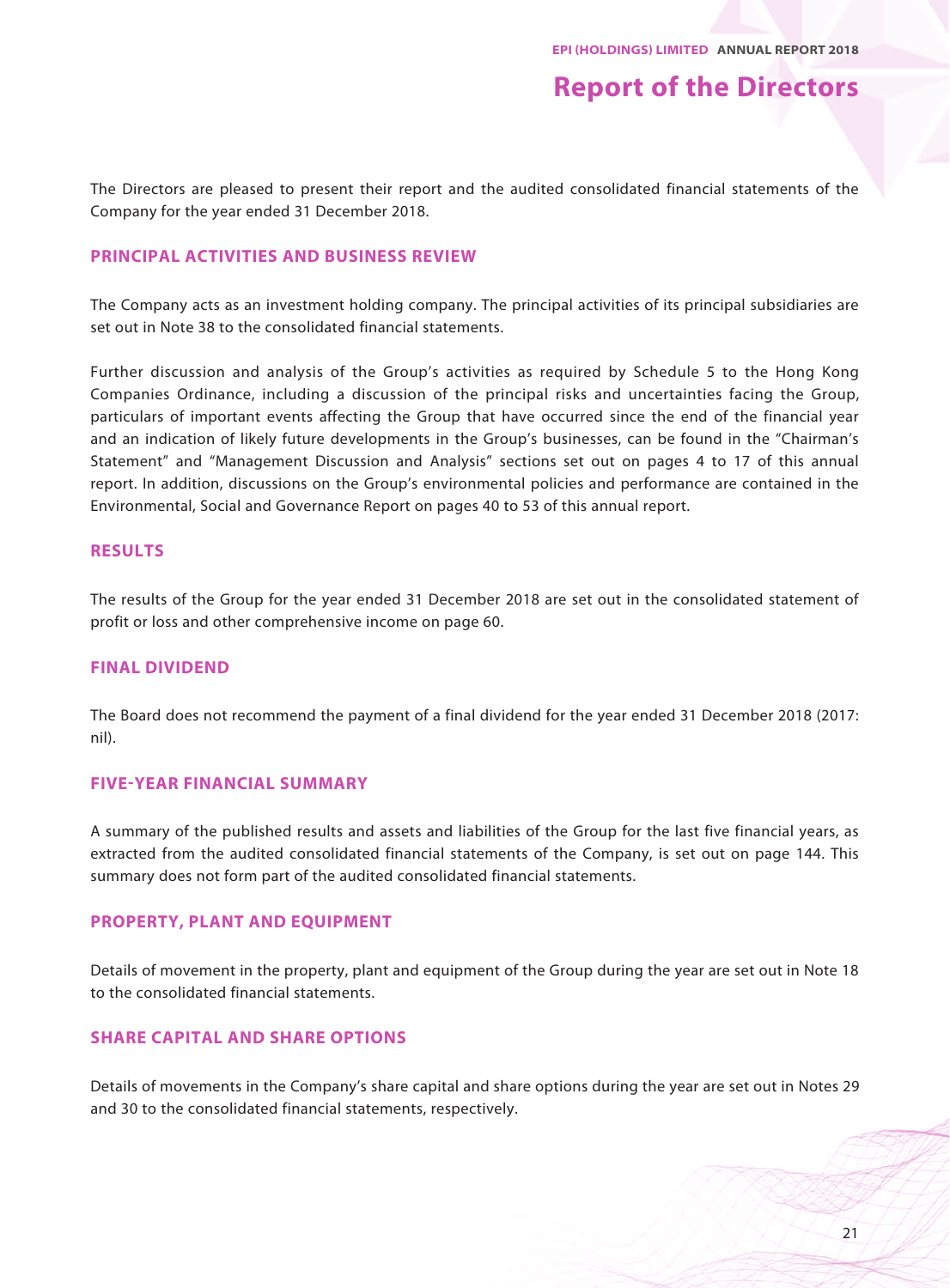### **PRE-EMPTIVE RIGHTS**

There is no provision for pre-emptive rights under the Company's Bye-laws or the applicable laws of Bermuda which would oblige the Company to offer new shares on a pro-rata basis to existing shareholders.

### **PURCHASE, SALE OR REDEMPTION OF THE COMPANY'S LISTED SECURITIES**

During the year ended 31 December 2018, neither the Company nor any of its subsidiaries purchased, sold or redeemed any of the Company's listed securities.

### **RESERVES**

Details of movements in the reserves of the Company and of the Group during the year are set out in Note 39 to the consolidated financial statements and in the consolidated statement of changes in equity, respectively.

### **DISTRIBUTABLE RESERVES**

At 31 December 2018, the Company had no reserve available for distribution as computed in accordance with the Companies Act 1981 of Bermuda. The Company's share premium account, in the amount of approximately HK\$918,270,000 may be distributed in the form of fully paid bonus shares.

### **MAJOR CUSTOMERS AND SUPPLIERS**

During the year, revenue from the Group's five largest customers/sources accounted for approximately 77% of the revenue for the year and revenue from the largest customer accounted for approximately 62%. Purchases from the Group's five largest suppliers accounted for 100% of the total purchases for the year and purchases from the largest supplier accounted for 100%.

None of the directors or any of their associates or any shareholders (which, to the best knowledge of the directors, own more than 5% of the Company's issued shares) had any beneficial interest in the Group's five largest customers or suppliers during the year.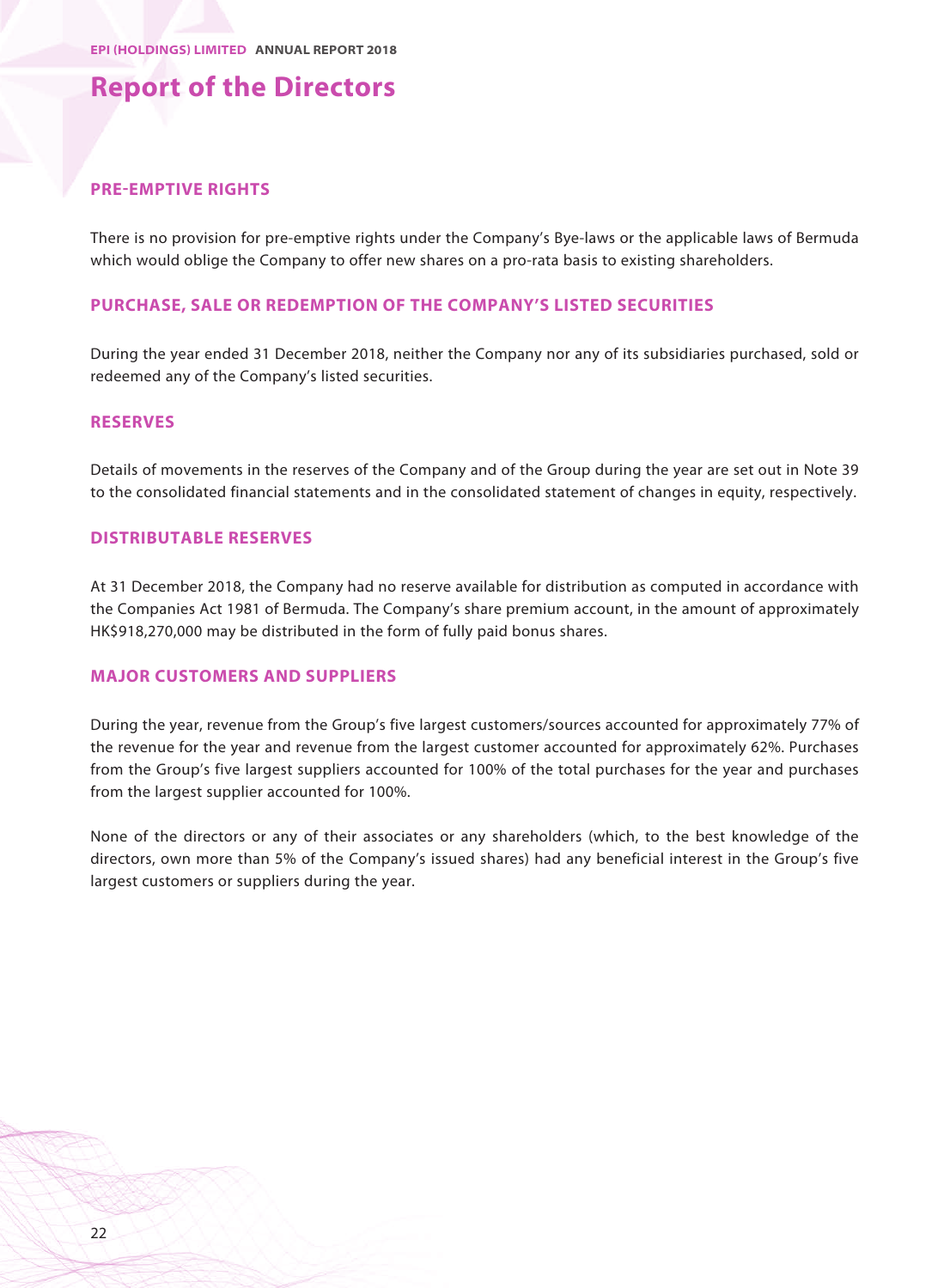### **DIRECTORS**

The directors of the Company during the year and up to the date of this report were:

**Executive Directors:** Mr. Liu Zhiyi Mr. Sue Ka Lok Mr. Yiu Chun Kong Mr. Chan Shui Yuen

**Non-executive Director:** Mr. Suen Cho Hung, Paul (re-designated on 1 July 2018)

**Independent Non-executive Directors:** Mr. To Yan Ming, Edmond Mr. Pun Chi Ping Ms. Leung Pik Har, Christine Mr. Kwong Tin Lap (appointed on 17 December 2018)

In accordance with bye-law 100(A) of the Company's Bye-laws, Mr. Liu Zhiyi, Mr. Sue Ka Lok and Mr. Pun Chi Ping will retire at the forthcoming annual general meeting of the Company (the "2019 AGM") by rotation and, being eligible, will offer themselves for re-election in the 2019 AGM.

In addition, in accordance with bye-law 103(B) of the Company's Bye-laws, Mr. Kwong Tin Lap will hold office until the 2019 AGM and, being eligible, will offer himself for re-election in the 2019 AGM.

### **PERMITTED INDEMNITY PROVISION**

Pursuant to the Company's Bye-laws, subject to the statutes, the directors for the time being of the Company shall be indemnified and secured harmless out of the assets of the Company from and against all actions, costs, charges, losses, damages and expenses which they or any of them, shall or may incur or sustain by reason of any act done, concurred in or omitted in or about the execution of their duty or supposed duty in their respective offices or trusts or otherwise in relation thereto except through their own wilful neglect or default, fraud and dishonesty. The Company has arranged appropriate directors' and officers' liability insurance coverage for the directors and other officers of the Company during the year.

### **DIRECTORS' SERVICE CONTRACTS**

None of the directors being proposed for re-election at the 2019 AGM has a service contract with the Company or any of its subsidiaries which is not determinable by the Group within one year without payment of compensation, other than statutory compensation.

### **DIRECTORS' REMUNERATION**

Details of the directors' remuneration are set out in Note 13 to the consolidated financial statements.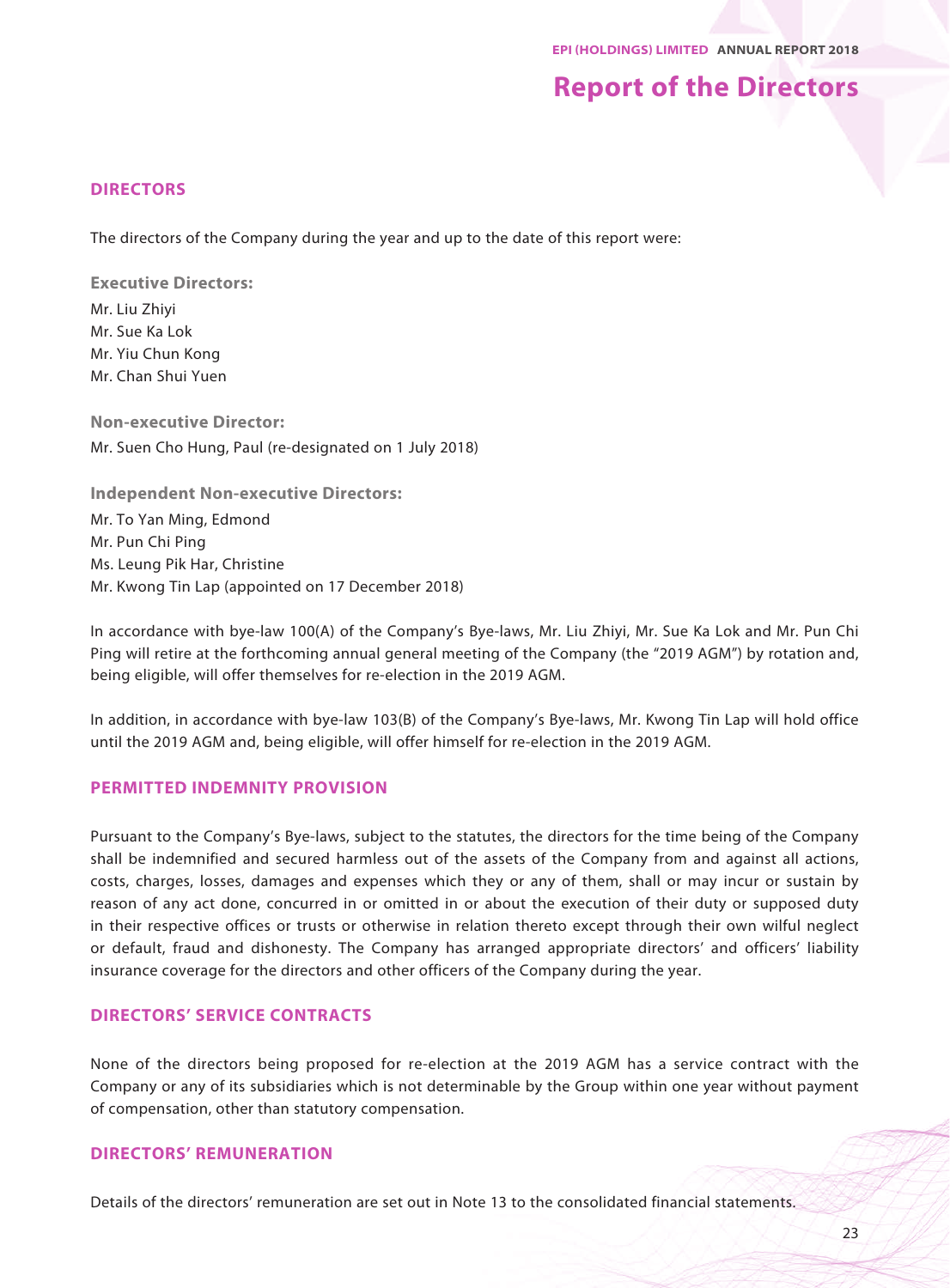### **DIRECTORS' INTERESTS IN TRANSACTIONS, ARRANGEMENTS OR CONTRACTS**

Save for the related party transactions as disclosed in Note 35 to the consolidated financial statements, no other transactions, arrangements or contracts of significance to which the Company or any of its subsidiaries was a party and in which a Director or an entity connected with a Director has or had a material interest, whether directly or indirectly, subsisted at the end of the year or at any time during the year.

### **DIRECTORS' INTERESTS AND SHORT POSITIONS IN SHARES, UNDERLYING SHARES AND DEBENTURES**

At 31 December 2018, the interests and short positions of the directors and chief executive of the Company in the shares, underlying shares and debentures of the Company or its associated corporations (within the meaning of Part XV of the SFO) as recorded in the register required to be kept by the Company under section 352 of the SFO, or as otherwise notified to the Company and the Stock Exchange pursuant to the Model Code, were as follows:

**Long positions in the shares and underlying shares of the Company:**

| <b>Name of Directors</b>                | <b>Capacity and</b><br>nature of interest | <b>Number of</b><br>shares held | <b>Number of</b><br>underlying<br>shares held | <b>Total</b><br>interests | Approximate<br>percentage<br>of the<br>Company's<br>issued share<br>capital<br>(Note (i)) |
|-----------------------------------------|-------------------------------------------|---------------------------------|-----------------------------------------------|---------------------------|-------------------------------------------------------------------------------------------|
| Mr. Liu Zhiyi<br>("Mr. Liu")            | Interest of controlled<br>corporation     | 1,000,000,000<br>(Note (ii))    |                                               |                           |                                                                                           |
|                                         | <b>Beneficial owner</b>                   |                                 | 43,500,000<br>(Note (iv))                     | 1,043,500,000             | 19.913%                                                                                   |
| Mr. Suen Cho Hung,<br>Paul ("Mr. Suen") | Interest of controlled<br>corporation     | 862,085,620<br>(Note (iii))     |                                               | 862,085,620               | 16.451%                                                                                   |
| Mr. Sue Ka Lok                          | <b>Beneficial owner</b>                   |                                 | 22,800,000<br>(Note (iv))                     | 22,800,000                | 0.435%                                                                                    |
| Mr. Yiu Chun Kong                       | <b>Beneficial owner</b>                   |                                 | 600,000<br>(Note (iv))                        | 600,000                   | 0.011%                                                                                    |
| Mr. Chan Shui Yuen                      | <b>Beneficial owner</b>                   |                                 | 900,000<br>(Note (iv))                        | 900,000                   | 0.017%                                                                                    |
| Mr. To Yan Ming,<br>Edmond              | Beneficial owner                          |                                 | 300,000<br>(Note (iv))                        | 300,000                   | 0.006%                                                                                    |
| Mr. Pun Chi Ping                        | <b>Beneficial owner</b>                   |                                 | 300,000<br>(Note (iv))                        | 300,000                   | 0.006%                                                                                    |
| Ms. Leung Pik Har,<br>Christine         | Beneficial owner                          |                                 | 300,000<br>(Note (iv))                        | 300,000                   | 0.006%                                                                                    |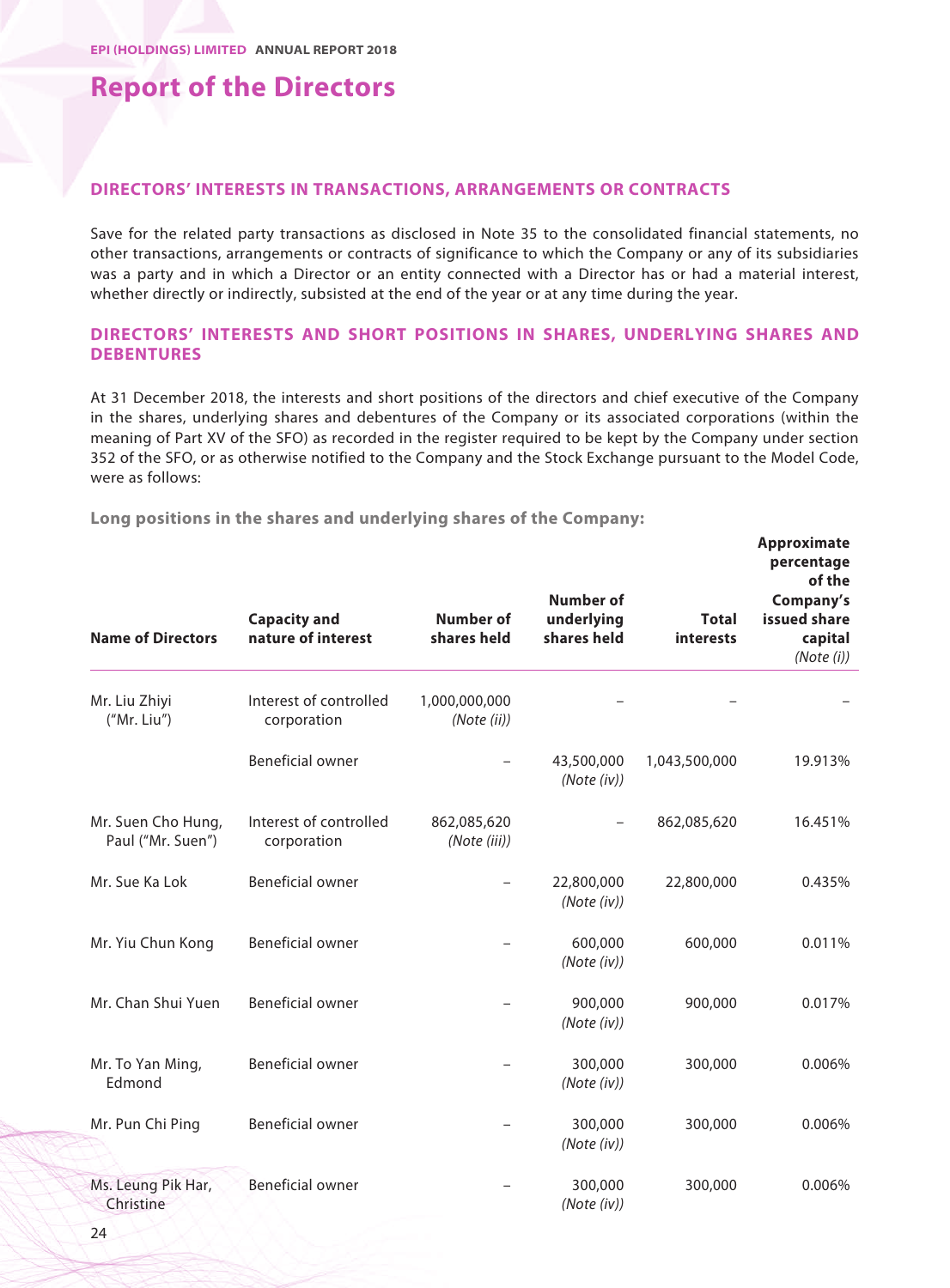### **DIRECTORS' INTERESTS AND SHORT POSITIONS IN SHARES, UNDERLYING SHARES AND DEBENTURES (continued)**

#### *Notes:*

- *(i)* The approximate percentage of the Company's issued share capital was calculated on the basis of 5,240,344,044 shares of the Company in issue at 31 December 2018.
- *(ii)* These interests were held by BJHK Company Limited ("BJHK"), which was wholly owned by Mr. Liu. Mr. Liu was the sole director of BJHK. Accordingly, Mr. Liu was deemed to be interested in 1,000,000,000 shares of the Company under the SFO.
- *(iii)* These interests were held by Billion Expo International Limited ("Billion Expo"), which was a wholly owned subsidiary of Premier United Group Limited ("Premier United") which in turn was wholly owned by Mr. Suen. Mr. Suen was the sole director of Billion Expo and Premier United. Accordingly, Mr. Suen was deemed to be interested in 862,085,620 shares of the Company under the SFO.
- *(iv)* This represented the interest of the underlying shares issuable under the share options granted by the Company on 4 May 2017 pursuant to the share option scheme adopted by the shareholders of the Company on 22 June 2016. The consideration paid by the director on acceptance of the share options granted was HK\$1.00. The exercise price of the share options granted is HK\$0.53 per share and the exercisable period is from 4 May 2017 to 3 May 2020 (both dates inclusive).

Save as disclosed above, at 31 December 2018, none of the directors or chief executive of the Company had registered an interest or short positions in the shares, underlying shares and debentures of the Company or any of its associated corporations (within the meaning of Part XV of the SFO) that was required to be recorded pursuant to section 352 of the SFO, or as otherwise notified to the Company and the Stock Exchange pursuant to the Model Code.

### **DIRECTORS' RIGHTS TO ACQUIRE SHARES OR DEBENTURES**

Save as disclosed in the section headed "Directors' Interests and Short Positions in Shares, Underlying Shares and Debentures" above and in the "Share Option Scheme" disclosure in Note 30 to the consolidated financial statements, at no time during the year was the Company or any of its subsidiaries a party to any arrangements to enable the directors of the Company to acquire benefits by means of the acquisition of shares in, or debentures of, the Company or any other body corporate, and none of the directors of the Company or their spouse or minor children had any rights to subscribe for the securities of the Company, or had exercised any such rights during the year.

### **SHARE OPTION SCHEME**

Details of the share option scheme of the Company are set out in Note 30 to the consolidated financial statements.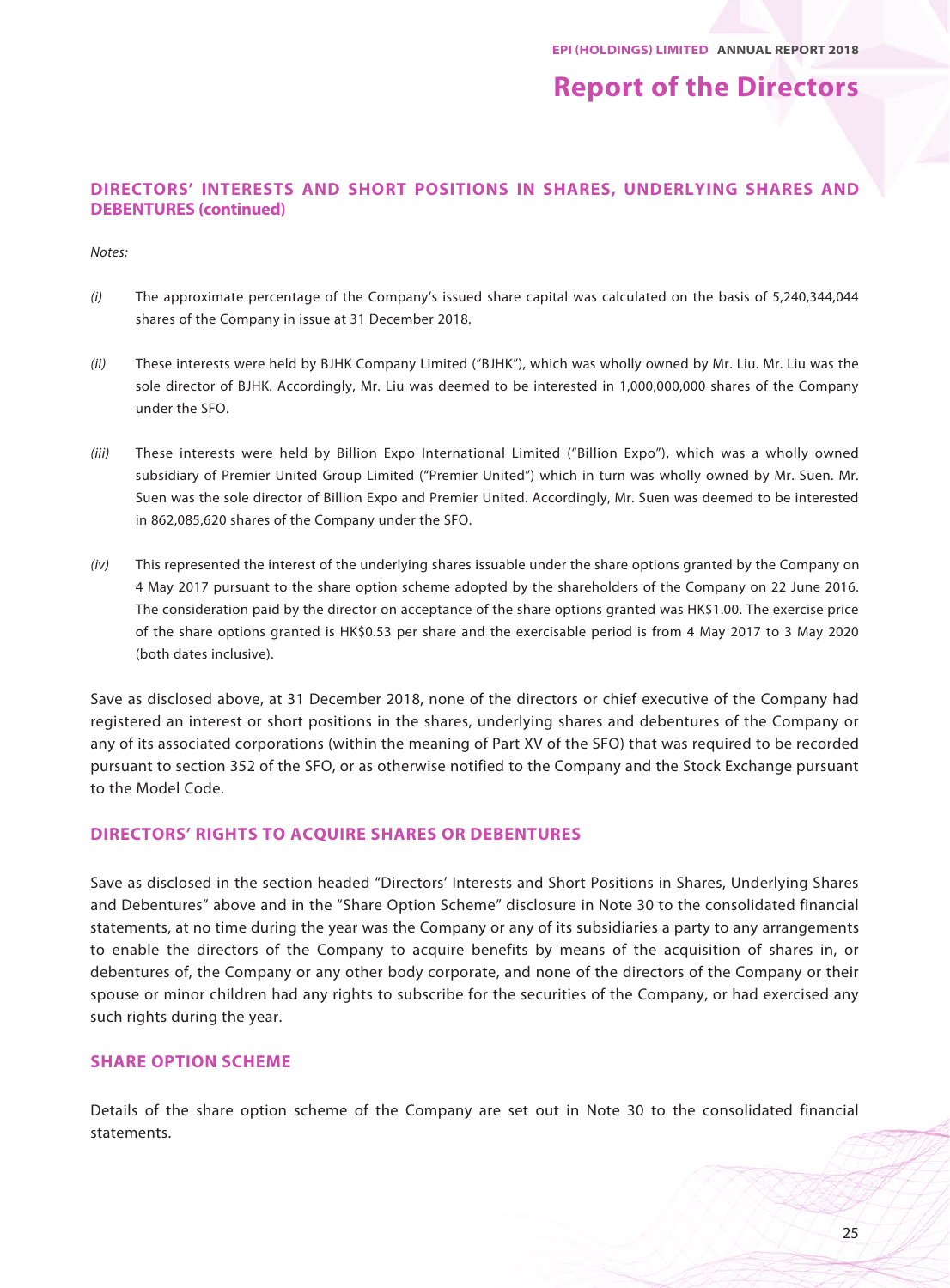### **INTERESTS AND SHORT POSITIONS OF SHAREHOLDERS DISCLOSEABLE UNDER THE SFO**

At 31 December 2018, the following interests of more than 5% of the issued share capital of the Company were recorded in the register of interests required to be kept by the Company pursuant to section 336 of the SFO.

| Name of<br>shareholders               | <b>Capacity and</b><br>nature of interest | <b>Number of</b><br>shares held | <b>Number of</b><br>underlying<br>shares held | <b>Total</b><br>interests    | <b>Approximate</b><br>percentage<br>of the<br>Company's<br>issued share<br>capital<br>(Note (i)) |
|---------------------------------------|-------------------------------------------|---------------------------------|-----------------------------------------------|------------------------------|--------------------------------------------------------------------------------------------------|
| Mr. Liu                               | Interest of controlled<br>corporation     | 1,000,000,000<br>(Note (ii))    |                                               |                              |                                                                                                  |
|                                       | <b>Beneficial owner</b>                   |                                 | 43,500,000<br>(Note (iv))                     | 1,043,500,000                | 19.913%                                                                                          |
| <b>BJHK</b>                           | <b>Beneficial owner</b>                   | 1,000,000,000<br>(Note (ii))    |                                               | 1,000,000,000<br>(Note (ii)) | 19.083%                                                                                          |
| Mr. Suen                              | Interest of controlled<br>corporation     | 862,085,620<br>(Note (iii))     |                                               | 862,085,620                  | 16.451%                                                                                          |
| <b>Premier United</b>                 | Interest of controlled<br>corporation     | 862,085,620<br>(Note (iii))     |                                               | 862,085,620                  | 16.451%                                                                                          |
| <b>Billion Expo</b>                   | <b>Beneficial owner</b>                   | 862,085,620<br>(Note (iii))     |                                               | 862,085,620                  | 16.451%                                                                                          |
| China Shipbuilding<br>Capital Limited | <b>Beneficial owner</b>                   | 700,170,000                     |                                               | 700,170,000                  | 13.361%                                                                                          |
| China Create Capital<br>Limited       | <b>Beneficial owner</b>                   | 357,705,000                     |                                               | 357,705,000                  | 6.826%                                                                                           |

**Long positions in the shares and underlying shares of the Company:**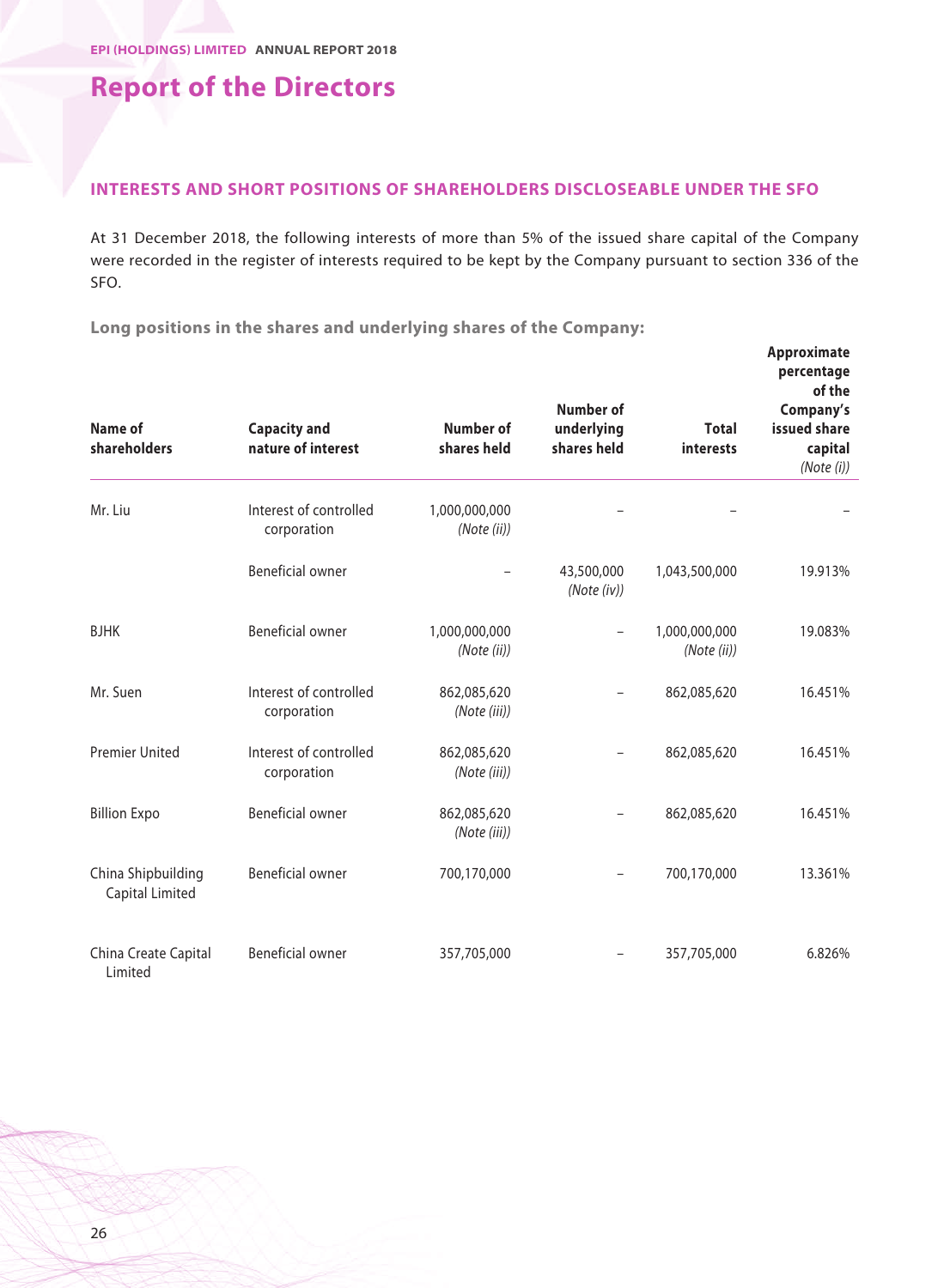### **INTERESTS AND SHORT POSITIONS OF SHAREHOLDERS DISCLOSEABLE UNDER THE SFO (continued)**

#### *Notes:*

- *(i)* The approximate percentage of the Company's issued share capital was calculated on the basis of 5,240,344,044 shares of the Company in issue at 31 December 2018.
- *(ii)* These interests were held by BJHK, which was wholly owned by Mr. Liu. Mr. Liu was the sole director of BJHK. Accordingly, Mr. Liu was deemed to be interested in 1,000,000,000 shares of the Company under the SFO.
- *(iii)* These interests were held by Billion Expo, which was a wholly owned subsidiary of Premier United which in turn was wholly owned by Mr. Suen. Mr. Suen was the sole director of Billion Expo and Premier United. Accordingly, Mr. Suen was deemed to be interested in 862,085,620 shares of the Company under the SFO.
- *(iv)* This represented the interest of the underlying shares issuable under the share options granted by the Company on 4 May 2017 pursuant to the share option scheme adopted by the shareholders of the Company on 22 June 2016. The consideration paid by the director on acceptance of the share options granted was HK\$1.00. The exercise price of the share options granted is HK\$0.53 per share and the exercisable period is from 4 May 2017 to 3 May 2020 (both dates inclusive).

The interests of Mr. Liu and BJHK in 1,000,000,000 shares of the Company referred to in Note (ii) above related to the same parcel of shares.

The interests of Mr. Suen, Premier United and Billion Expo in 862,085,620 shares of the Company referred to in Note (iii) above related to the same parcel of shares.

Save as disclosed above, the Company had not been notified of any other relevant interests or short positions in the shares and underlying shares of the Company at 31 December 2018 as required pursuant to section 336 of the SFO.

### **CONNECTED TRANSACTIONS**

The related party transactions as disclosed in Note 35 to the consolidated financial statements fall under the scope of "Connected Transactions" or "Continuing Connected Transactions" under Chapter 14A of the Listing Rules but are exempted from reporting, annual review, announcement or independent shareholders' approval requirements.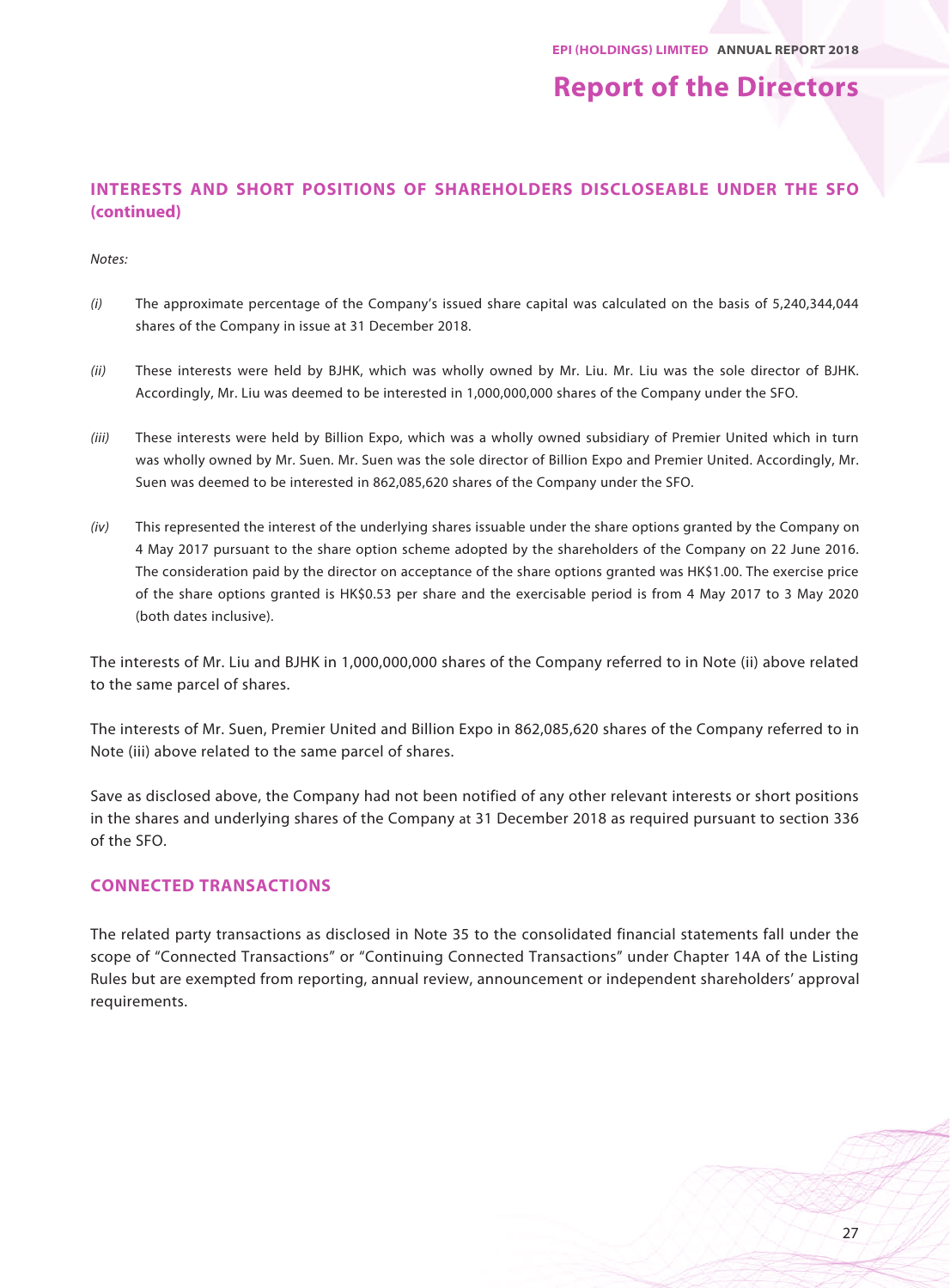### **REMUNERATION POLICY**

The Group remunerates its employees based on their competence, performance, experience and prevailing market terms. Other employee benefits include provident fund scheme, medical insurance, share option scheme as well as discretionary bonus.

### **EQUITY-LINKED AGREEMENTS**

Save for the convertible notes and the share option scheme of the Company as disclosed in Notes 27 and 30 to the consolidated financial statements respectively, no equity-linked agreements were entered into by the Group, or existed during the year.

### **MANAGEMENT CONTRACTS**

No contract concerning the management and administration of the whole or any substantial part of any business of the Company was entered into or existed during the year.

### **SUFFICIENCY OF PUBLIC FLOAT**

Based on information that is publicly available to the Company and within the knowledge of the Directors, at least 25% of the Company's total issued shares is held by the public at the date of this report.

### **AUDIT COMMITTEE**

The audited consolidated financial statements of the Company for the year ended 31 December 2018 have been reviewed by the Audit Committee and duly approved by the Board under the recommendation of the Audit Committee.

### **AUDITOR**

The consolidated financial statements of the Company for the year ended 31 December 2018 have been audited by Deloitte Touche Tohmatsu.

A resolution will be proposed at the 2019 AGM to re-appoint Deloitte Touche Tohmatsu as the auditor of the Company.

On behalf of the Board

**Liu Zhiyi** *Chairman and Chief Executive Officer*

Hong Kong, 29 March 2019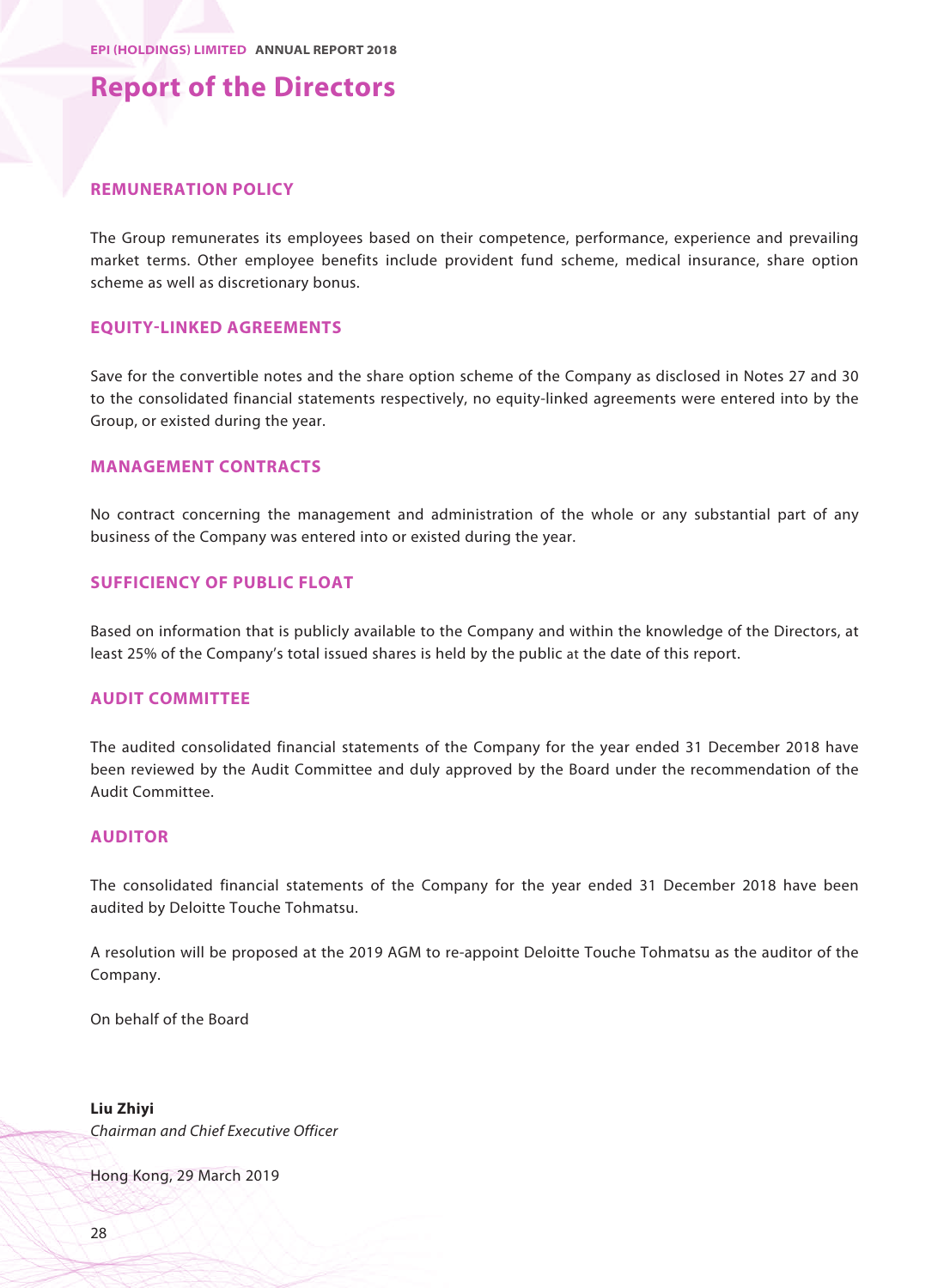The Company has recognised the importance of transparency and accountability, and believes that shareholders can benefit from good corporate governance. The Company aims to achieve good standard of corporate governance.

### **CORPORATE GOVERNANCE**

The Company has complied with all the applicable provisions of the Corporate Governance Code (the "CG Code") as set out in Appendix 14 to the Listing Rules for the year ended 31 December 2018, except for the following deviations with reasons as explained:

**Chairman and chief executive**

### *Code Provision A.2.1*

Code Provision A.2.1 of the CG Code requires the roles of the chairman and chief executive should be separate and should not be performed by the same individual.

### *Deviation*

There has been a deviation from the Code Provision A.2.1 due to Mr. Liu Zhiyi, an Executive Director of the Company, has served both roles of the chairman and the chief executive officer since 1 July 2018. The Board believes that vesting the roles of chairman and chief executive officer in the same person provides the Company with strong and consistent leadership in the development and execution of long-term business strategy.

### **Effective communications**

### *Code Provision E.1.2*

Code provision E.1.2 of the CG Code stipulates that the chairman of the board should attend the annual general meeting.

#### *Deviation*

The former Chairman of the Board, Mr. Suen Cho Hung, Paul, was unable to attend the annual general meeting of the Company held on 27 June 2018 (the "2018 AGM") as he had other important business engagement. However, Mr. Sue Ka Lok, an Executive Director of the Company, had chaired the meeting in accordance with bye-law 70 of the Company's Bye-laws.

### **DIRECTORS' SECURITIES TRANSACTIONS**

The Company has adopted the Model Code as its own code of conduct regarding securities transactions by directors of the Company. Having made specific enquiry with the directors, all of them confirmed that they have complied with the required standards set out in the Model Code during the year ended 31 December 2018.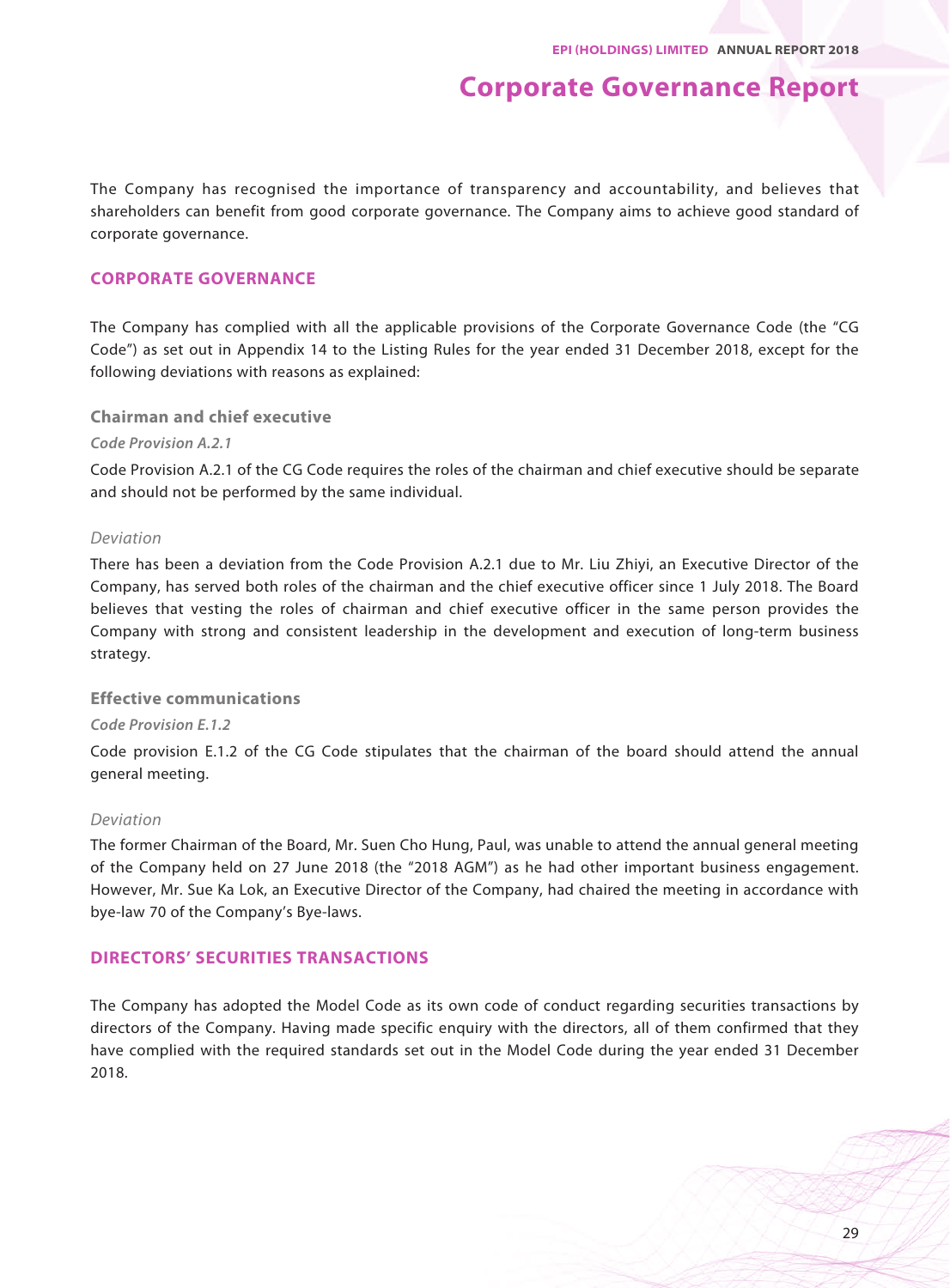### **BOARD OF DIRECTORS**

The Board formulates overall strategy of the Group, monitors its financial performance and maintains effective oversight over the management. The Board members are fully committed to their roles and have acted in good faith to maximize the shareholders' value in the long run, and have aligned the Group's goal and directions with the prevailing economic and market conditions. Daily operations and administration are delegated to the management.

The Board met regularly throughout the year to discuss the overall strategy as well as the operation and financial performance of the Group. The directors are kept informed on timely basis of major changes that may affect the Group's business, including relevant rules and regulations. The directors can, upon reasonable request, seek independent professional advice in appropriate circumstances, at the Company's expenses. The Board shall resolve to provide separate appropriate independent professional advice to the directors to assist the relevant directors to discharge their duties.

At 29 March 2019, the date of this annual report, the Board comprises nine directors, four of which are Executive Directors, namely Mr. Liu Zhiyi ("Mr. Liu") (Chairman and Chief Executive Officer), Mr. Sue Ka Lok ("Mr. Sue"), Mr. Yiu Chun Kong ("Mr. Yiu") and Mr. Chan Shui Yuen, and one Non-executive Director, namely Mr. Suen Cho Hung, Paul ("Mr. Suen"), and four are Independent Non-executive Directors, namely Mr. To Yan Ming, Edmond ("Mr. To"), Mr. Pun Chi Ping ("Mr. Pun"), Ms. Leung Pik Har, Christine ("Ms. Leung") and Mr. Kwong Tin Lap. The directors are considered to have a balance of skill and experience appropriate for the requirements of the business of the Company. The Company has received from each of the independent nonexecutive directors an annual confirmation of his/her independence pursuant to Rule 3.13 of the Listing Rules. The Company considers all the independent non-executive directors are independent in accordance with the independence guidelines set out in the Listing Rules. Biographical details of the directors are set out under the section headed "Biographical Details of Directors and Senior Management" on pages 18 to 20 of this annual report.

Mr. Suen is the controlling shareholder of Birmingham Sports Holdings Limited (HKEX stock code: 2309) of which Mr. Sue is a non-executive director, Mr. Yiu is an executive director, and Mr. To, Mr. Pun and Ms. Leung are independent non-executive directors. Mr. Suen is a shareholder of China Strategic Holdings Limited (HKEX stock code: 235) of which Mr. Sue is an executive director and the chief executive officer. Mr. Suen is a substantial shareholder of Courage Investment Group Limited (HKEX stock code: 1145) of which Mr. Sue is a non-executive director and the chairman, and Mr. To is an independent non-executive director. Mr. Suen is the substantial shareholder of PT International Development Corporation Limited ("PT International") (HKEX stock code: 372) of which Mr. Sue is an executive director. Mr. Suen was a deemed substantial shareholder of PYI Corporation Limited ("PYI") (HKEX stock code: 498) through his interest in PT International until 4 October 2018 and Mr. Sue is an executive director of PYI. Mr. To is an independent non-executive director of Tianli Holdings Group Limited (HKEX stock code: 117) of which Mr. Sue was a non-executive director until 17 January 2018. Save for the aforesaid, there is no other financial, business, family or other material/relevant relationship between Mr. Liu, the Chairman and the Chief Executive Officer, and among members of the Board.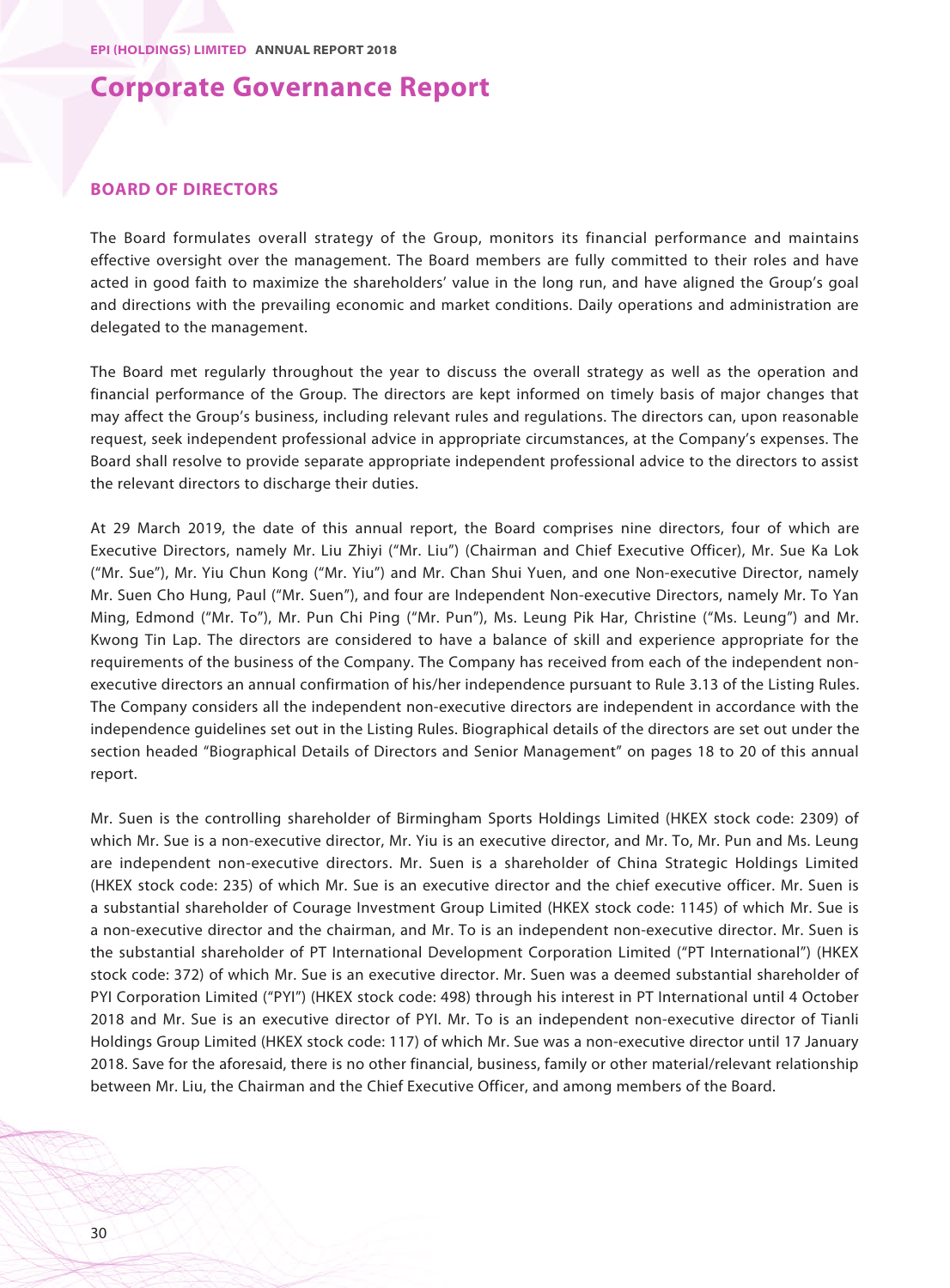### **BOARD OF DIRECTORS (continued)**

The Company will provide a comprehensive, formal and tailored induction to each newly appointed director on his/her first appointment in order to enable him/her to have appropriate understanding of the business and operations of the Company and that he/she is fully aware of his/her responsibilities and obligations under the Listing Rules and relevant regulatory requirements.

All directors are encouraged to participate in continuous professional development to develop and refresh their knowledge and skills. Directors are continually updated on developments in the statutory and regulatory regime and the business environment to facilitate the discharge of their responsibilities. The Company has provided timely technical updates, including the briefing on the amendments on the Listing Rules and the news release published by the Stock Exchange to the directors. Continuing briefing and professional development for directors are arranged where necessary.

The Directors have participated in continuous professional development by attending seminars, in-house briefings and reading materials on the related areas to develop and refresh their knowledge and skills. During the year ended 31 December 2018, all the Directors (including Mr. Liu Zhiyi (Chairman and Chief Executive Officer), Mr. Sue Ka Lok, Mr. Yiu Chun Kong, Mr. Chan Shui Yuen, Mr. Suen Cho Hung, Paul, Mr. To Yan Ming, Edmond, Mr. Pun Chi Ping, Ms. Leung Pik Har, Christine and Mr. Kwong Tin Lap) have complied with Code Provision A.6.5 of the CG Code and have provided the Company with their respective training records pursuant to the CG Code.

During the year ended 31 December 2018, four regular Board meetings and 2018 AGM were held and the attendance of each director is set out as follows:

|                                                        | <b>Number of attendance</b> |                 |  |
|--------------------------------------------------------|-----------------------------|-----------------|--|
|                                                        | <b>Board Meetings</b>       | <b>2018 AGM</b> |  |
| <b>Executive Directors</b>                             |                             |                 |  |
| Mr. Liu Zhiyi                                          | 4/4                         | 1/1             |  |
| Mr. Sue Ka Lok                                         | 4/4                         | 1/1             |  |
| Mr. Yiu Chun Kong                                      | 4/4                         | 1/1             |  |
| Mr. Chan Shui Yuen                                     | 4/4                         | 1/1             |  |
| <b>Non-executive Director</b>                          |                             |                 |  |
| Mr. Suen Cho Hung, Paul (re-designated on 1 July 2018) | 4/4                         | 0/1             |  |
| <b>Independent Non-executive Directors</b>             |                             |                 |  |
| Mr. To Yan Ming, Edmond                                | 4/4                         | 0/1             |  |
| Mr. Pun Chi Ping                                       | 4/4                         | 1/1             |  |
| Ms. Leung Pik Har, Christine                           | 4/4                         | 0/1             |  |
| Mr. Kwong Tin Lap (appointed on 17 December 2018)      | 1/1                         | N/A             |  |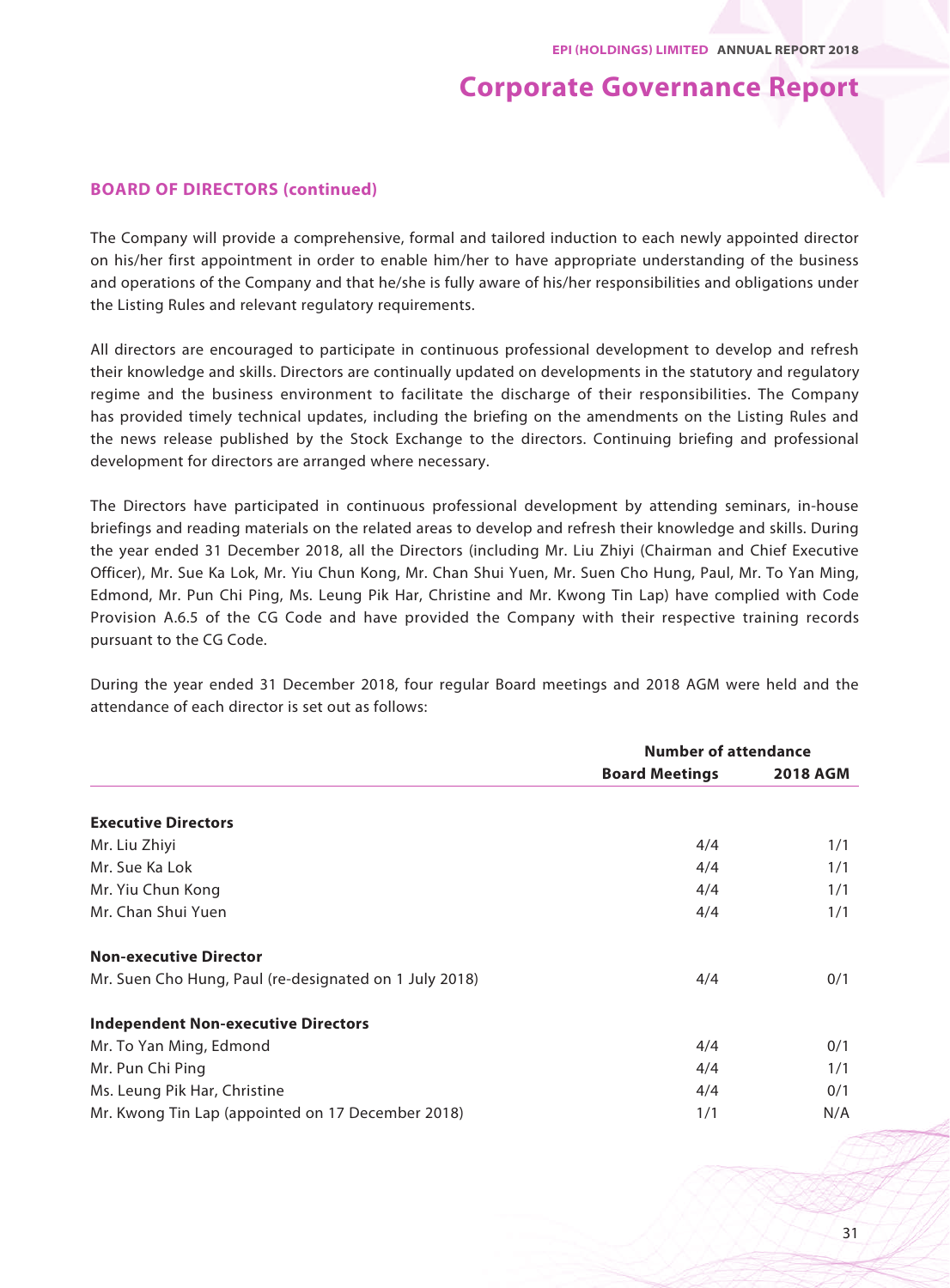### **CHAIRMAN AND CHIEF EXECUTIVE**

Code Provision A.2.1 of the CG Code requires the roles of the chairman and chief executive should be separate and should not be performed by the same individual. The Company has deviated from the requirement commencing from 1 July 2018 due to Mr. Liu Zhiyi, an Executive Director of the Company, has served both roles of the chairman and the chief executive officer since 1 July 2018. Although this arrangement constitutes a deviation from the CG Code, the Board considers that the management structure of the Company, where the leadership of the Board is distinct from the executive responsibilities for running of the business operations, will not impair the balance of power and authority between the Board and the management of the business, the Board further believes that vesting the roles of chairman and chief executive officer in the same person provides the Company with strong and consistent leadership in the development and execution of long-term business strategy.

### **TERM OF APPOINTMENT OF NON-EXECUTIVE DIRECTORS**

According to the CG Code, the non-executive directors should be appointed for a specific term and subject to re-election. All the Non-executive Directors (including the Independent Non-executive Directors) are appointed for a term of twelve-month period which automatically renews for successive twelve-month periods unless terminated by either party in writing prior to the expiry of the term. All the Non-executive Directors (including the Independent Non-executive Directors) are also subject to retirement by rotation and re-election at least once every three years at the annual general meetings of the Company in accordance with the Company's Bye-laws.

### **REMUNERATION COMMITTEE**

The Remuneration Committee has specific written terms of reference that is in compliance with the CG Code. At the date of this annual report, the Remuneration Committee comprises four Independent Non-executive Directors, namely Mr. To Yan Ming, Edmond, Mr. Pun Chi Ping, Ms. Leung Pik Har, Christine and Mr. Kwong Tin Lap. Mr. Pun Chi Ping is the Chairman of the Remuneration Committee.

The Remuneration Committee is mainly responsible for formulating the remuneration policy, reviewing and recommending to the Board the annual remuneration policy and the remuneration of the directors. The overriding objective of the remuneration policy is to ensure that the Group is able to attract, retain and motivate a high-caliber team which is essential to the success of the Group. The full terms of reference are available on the Company's website and the Stock Exchange's website.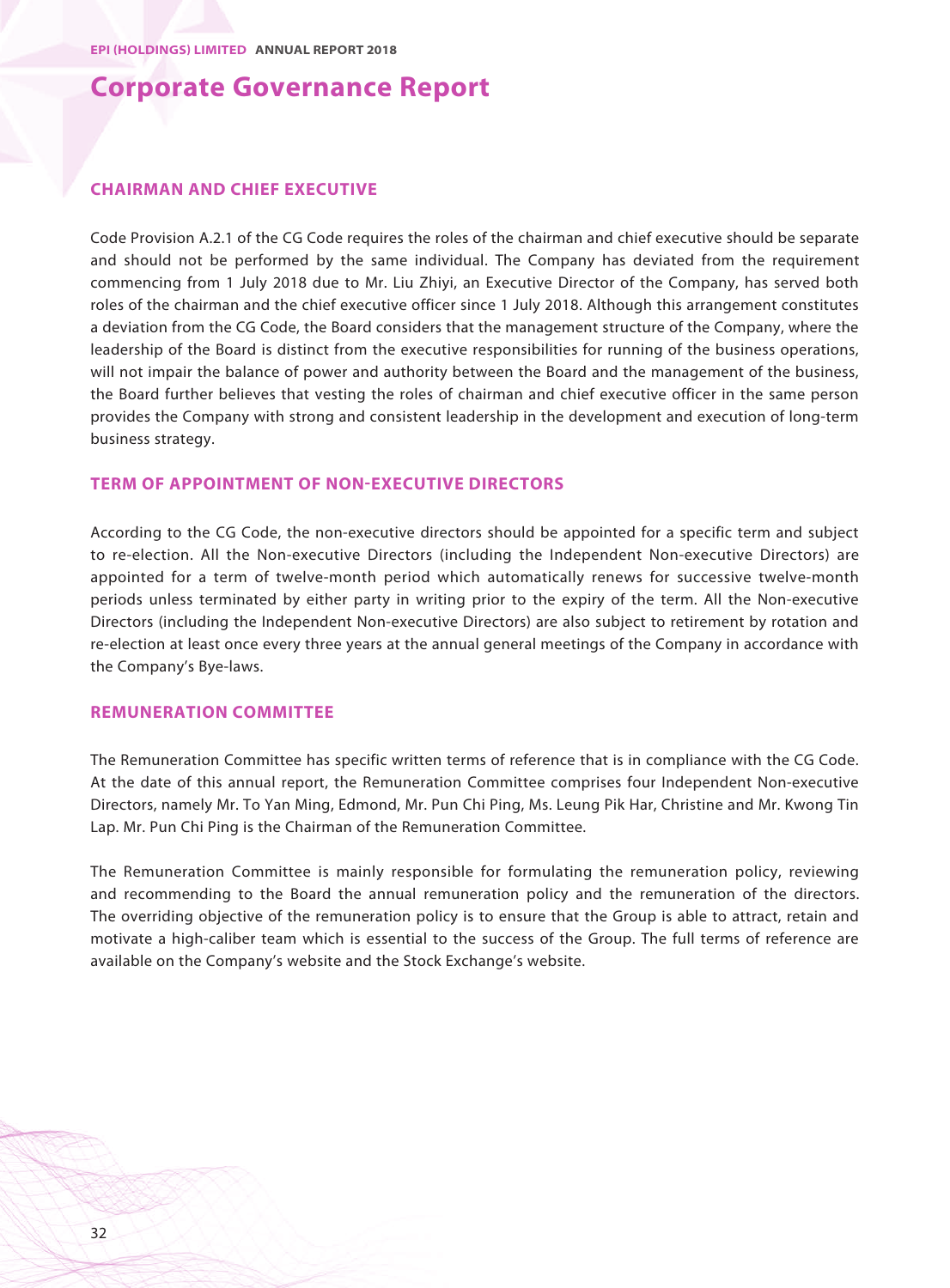### **REMUNERATION COMMITTEE (continued)**

The Remuneration Committee met one time during the year ended 31 December 2018 to review the remuneration package for an executive director. The attendance of each member is set out as follows:

| <b>Members</b>                                    | <b>Number of attendance</b> |
|---------------------------------------------------|-----------------------------|
|                                                   |                             |
| Mr. Pun Chi Ping                                  | 1/1                         |
| Mr. To Yan Ming, Edmond                           | 1/1                         |
| Ms. Leung Pik Har, Christine                      | 1/1                         |
| Mr. Kwong Tin Lap (appointed on 17 December 2018) | N/A                         |

In addition to the Remuneration Committee meeting, the Remuneration Committee also reviewed and made recommendation to the Board on the letters of appointment for a non-executive director and an independent non-executive director by way of circulation during the year ended 31 December 2018.

### **NOMINATION COMMITTEE**

The Nomination Committee has specific written terms of reference that is in compliance with the CG Code. At the date of this annual report, the Nomination Committee comprises four Independent Non-executive Directors, namely Mr. To Yan Ming, Edmond, Mr. Pun Chi Ping, Ms. Leung Pik Har, Christine and Mr. Kwong Tin Lap. Ms. Leung Pik Har, Christine is the Chairlady of the Nomination Committee.

The Nomination Committee is mainly responsible for identifying potential directors and making recommendations to the Board on the appointment or re-appointment of directors of the Company. Potential new directors are selected on the basis of their qualifications, skills and experience that he/she could add value to the management through his/her contributions in the relevant strategic business areas. The full terms of reference are available on the Company's website and the Stock Exchange's website.

The Nomination Committee met one time during the year ended 31 December 2018 to review the independence of independent non-executive directors, review the structure, size and composition of the Board; and review and make recommendation to the Board on the re-election of directors. The attendance of each member is set out as follows:

| <b>Members</b>                                    | <b>Number of attendance</b> |
|---------------------------------------------------|-----------------------------|
|                                                   |                             |
| Ms. Leung Pik Har, Christine                      | 1/1                         |
| Mr. To Yan Ming, Edmond                           | 1/1                         |
| Mr. Pun Chi Ping                                  | 1/1                         |
| Mr. Kwong Tin Lap (appointed on 17 December 2018) | N/A                         |

In addition to the Nomination Committee meeting, the Nomination Committee also reviewed and made recommendation to the Board on the appointment of the chief executive officer and the appointment of an independent non-executive director by way of circulation during the year ended 31 December 2018.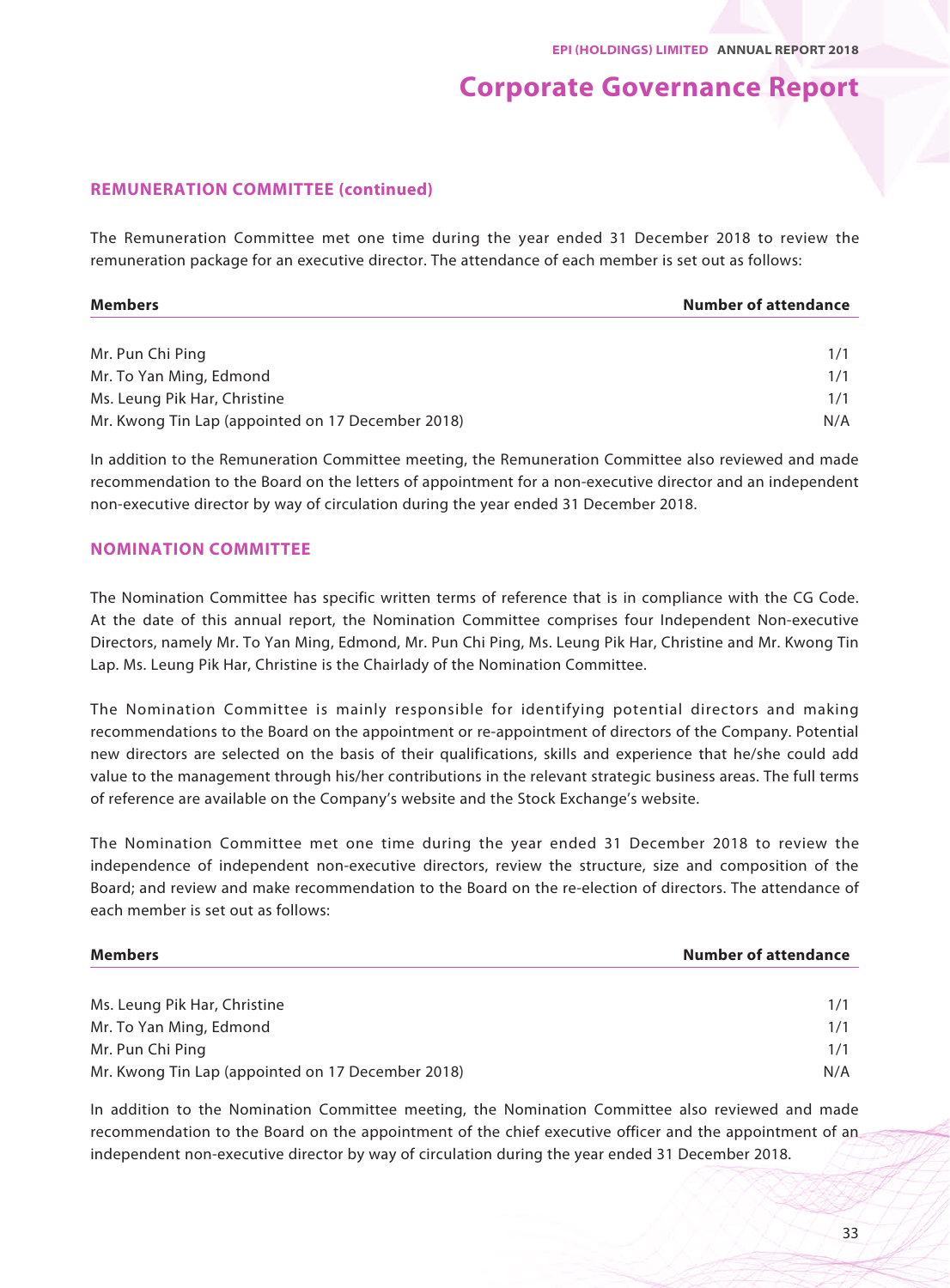### **NOMINATION COMMITTEE (continued)**

The Company recognises the benefits of having a diverse Board to enhance the quality of its performance and adopted the board diversity policy of the Company (the "Board Diversity Policy"). The Board Diversity Policy sets out that in determining the optimum composition of the Board, differences in skills, regional and industry experience, background, race, gender and other qualities of directors shall be considered. All Board appointments are made on merits, in the context of skills and experience the Board as a whole requires, with due regard for the benefits of diversity on the Board, and the Nomination Committee shall review and assess the Board composition and its effectiveness on an annual basis. When there is vacancy on Board, the Nomination Committee will recommend suitable candidates for appointment to the Board on merits, based on the terms of reference of the Nomination Committee, with due regard to the Company's own circumstances.

The Nomination Committee will review the Board Diversity Policy from time to time to ensure that the policy will be implemented effectively.

### **AUDITOR AND AUDITOR'S REMUNERATION**

The statement of the external auditor of the Company about their responsibilities on the Company's consolidated financial statements for the year ended 31 December 2018 is set out in the "Independent Auditor's Report" on pages 54 to 59 of this annual report.

For the year ended 31 December 2018, remuneration payable to the Company's auditor, Deloitte Touche Tohmatsu, for the provision of audit services was HK\$2,200,000. During the year, HK\$139,000 was paid as remuneration to Deloitte Touche Tohmatsu for the provision of non-audit related services.

### **AUDIT COMMITTEE**

The Audit Committee has specific written terms of reference that is in compliance with the CG Code. At the date of this annual report, the Audit Committee comprises four Independent Non-executive Directors, namely Mr. To Yan Ming, Edmond, Mr. Pun Chi Ping, Ms. Leung Pik Har, Christine and Mr. Kwong Tin Lap, who among themselves possess a wealth of management experience in the accounting profession and in commercial fields. Mr. To Yan Ming, Edmond is the Chairman of the Audit Committee.

The Audit Committee is mainly responsible for reviewing financial statements of the Company, discussing the risk management and internal control of the Group and meeting with the auditor of the Company. Any findings and recommendations of the Audit Committee will be submitted to the Board for consideration.

The Audit Committee is authorised by the Board to investigate any activity within its terms of reference. It is authorised to seek any information it requires from any employee. It is also authorised to obtain outside legal or other independent professional advice and to secure the attendance of outsiders with relevant experience and expertise if it considers necessary. The full terms of reference are available on the Company's website and the Stock Exchange's website.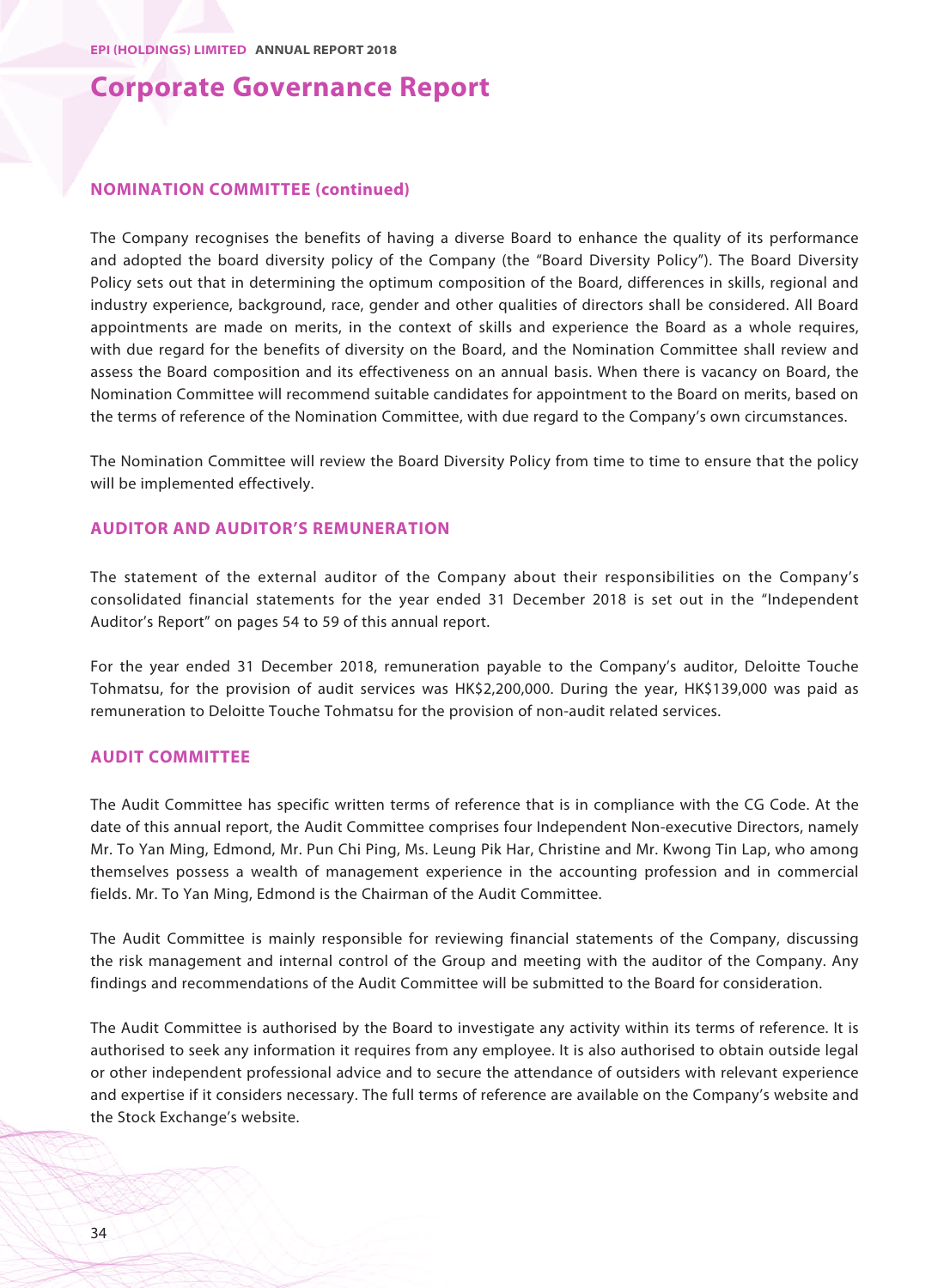### **AUDIT COMMITTEE (continued)**

The Audit Committee met two times during the year ended 31 December 2018 and the attendance of each member is set out as follows:

| <b>Members</b> | <b>Number of attendance</b> |
|----------------|-----------------------------|
|                |                             |

| Mr. To Yan Ming, Edmond                           | 2/2 |
|---------------------------------------------------|-----|
| Mr. Pun Chi Ping                                  | 2/2 |
| Ms. Leung Pik Har, Christine                      | 2/2 |
| Mr. Kwong Tin Lap (appointed on 17 December 2018) | N/A |

The following is a summary of work performed by the Audit Committee during the year:

- 1. reviewed and discussed the audited consolidated financial statements of the Company for the year ended 31 December 2017 and recommended to the Board for approval;
- 2. reviewed and discussed the unaudited condensed consolidated financial statements of the Company for the six months ended 30 June 2018 and recommended to the Board for approval;
- 3. reviewed and discussed with the management and the auditor of the Company the accounting policies and practices which may affect the Group and the scope of the audit;
- 4. reviewed reports from the auditor of the Company regarding their audit on the Company's consolidated financial statements for the year ended 31 December 2017;
- 5. reviewed the effectiveness of the risk management and internal control systems of the Group; and
- 6. reviewed and approved the remuneration and the terms of engagement of the Company's auditor; and reviewed and made recommendations to the Board on the re-appointment of the Company's auditor.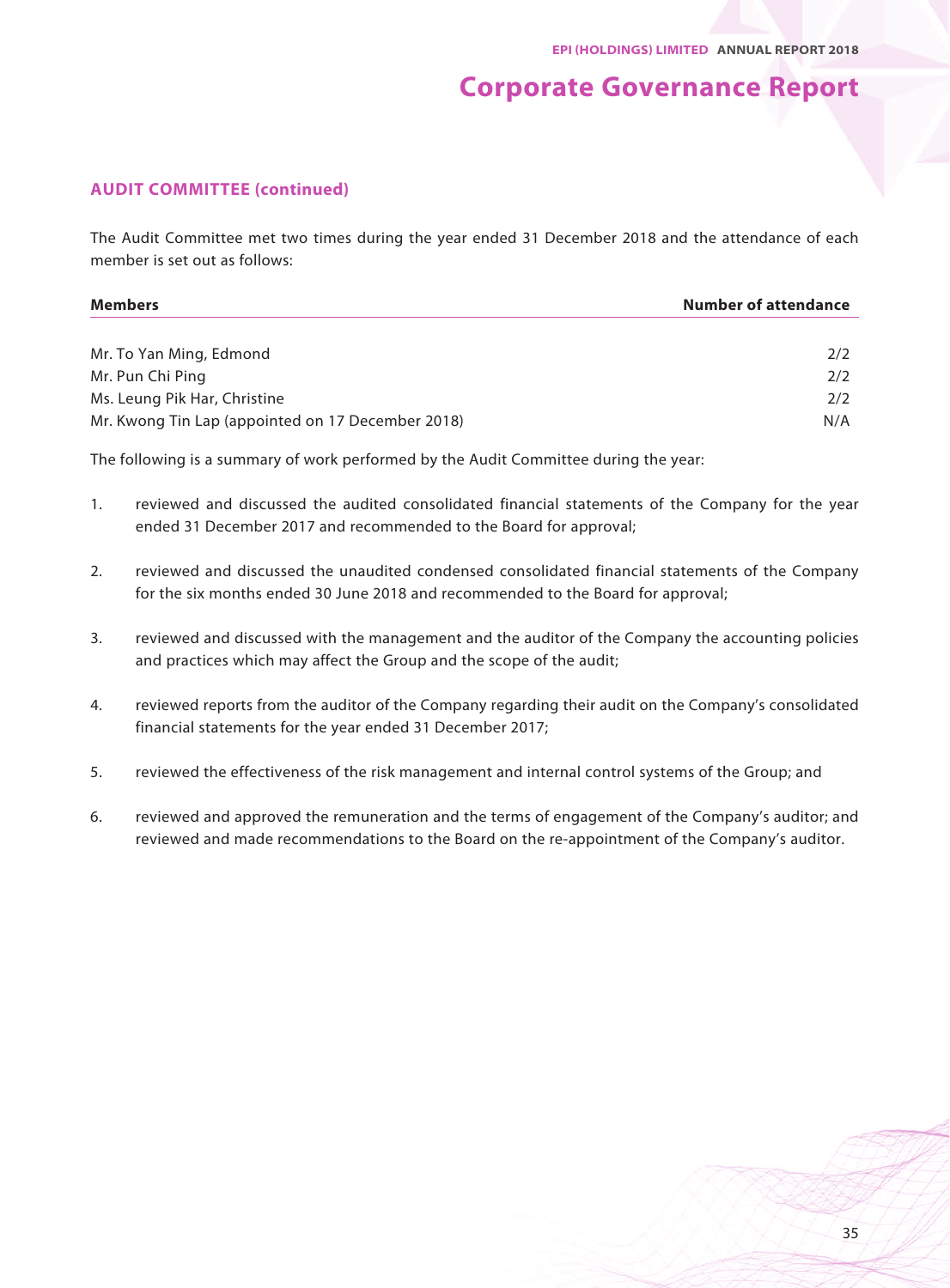### **CORPORATE GOVERNANCE COMMITTEE**

The Board has delegated the corporate governance duties to the Corporate Governance Committee. The Corporate Governance Committee has specific written terms of reference that includes the corporate governance functions as set out in the CG Code. At the date of this annual report, the Corporate Governance Committee comprises four members, including two Executive Directors, namely Mr. Sue Ka Lok and Mr. Chan Shui Yuen, and two Independent Non-executive Directors, namely Mr. To Yan Ming, Edmond and Mr. Kwong Tin Lap. Mr. To Yan Ming, Edmond is the Chairman of the Corporate Governance Committee.

The main responsibilities of the Corporate Governance Committee are (i) to develop and review the Group's policies and practices on corporate governance and make recommendations to the Board; (ii) to review and monitor the training and continuous professional development of directors and senior management; (iii) to review and monitor the Group's policies and practices on compliance with legal and regulatory requirements; (iv) to develop, review and monitor the code of conduct and compliance manual applicable to the employees and directors of the Group; and (v) to review the Group's compliance with the CG Code and disclosure requirements in the Corporate Governance Report. The full terms of reference are available on the Company's website and the Stock Exchange's website.

The Corporate Governance Committee met one time during the year ended 31 December 2018 to review the training and continuous professional development of directors; and the Group's compliance with the CG Code. The attendance of each member is set out as follows:

| <b>Members</b>                                    | <b>Number of attendance</b> |
|---------------------------------------------------|-----------------------------|
|                                                   |                             |
| Mr. To Yan Ming, Edmond                           | 1/1                         |
| Mr. Kwong Tin Lap (appointed on 17 December 2018) | N/A                         |
| Mr. Sue Ka Lok                                    | 1/1                         |
| Mr. Chan Shui Yuen                                | 1/1                         |

#### **DIRECTORS' RESPONSIBILITIES FOR THE CONSOLIDATED FINANCIAL STATEMENTS**

The Directors acknowledge their responsibility for preparing the financial statements for the year ended 31 December 2018, which give a true and fair view of the state of affairs of the Company and of the Group at that date and of the Group's results and cash flows for the year then ended and are properly prepared on the going concern basis in accordance with the statutory requirements and applicable accounting standards.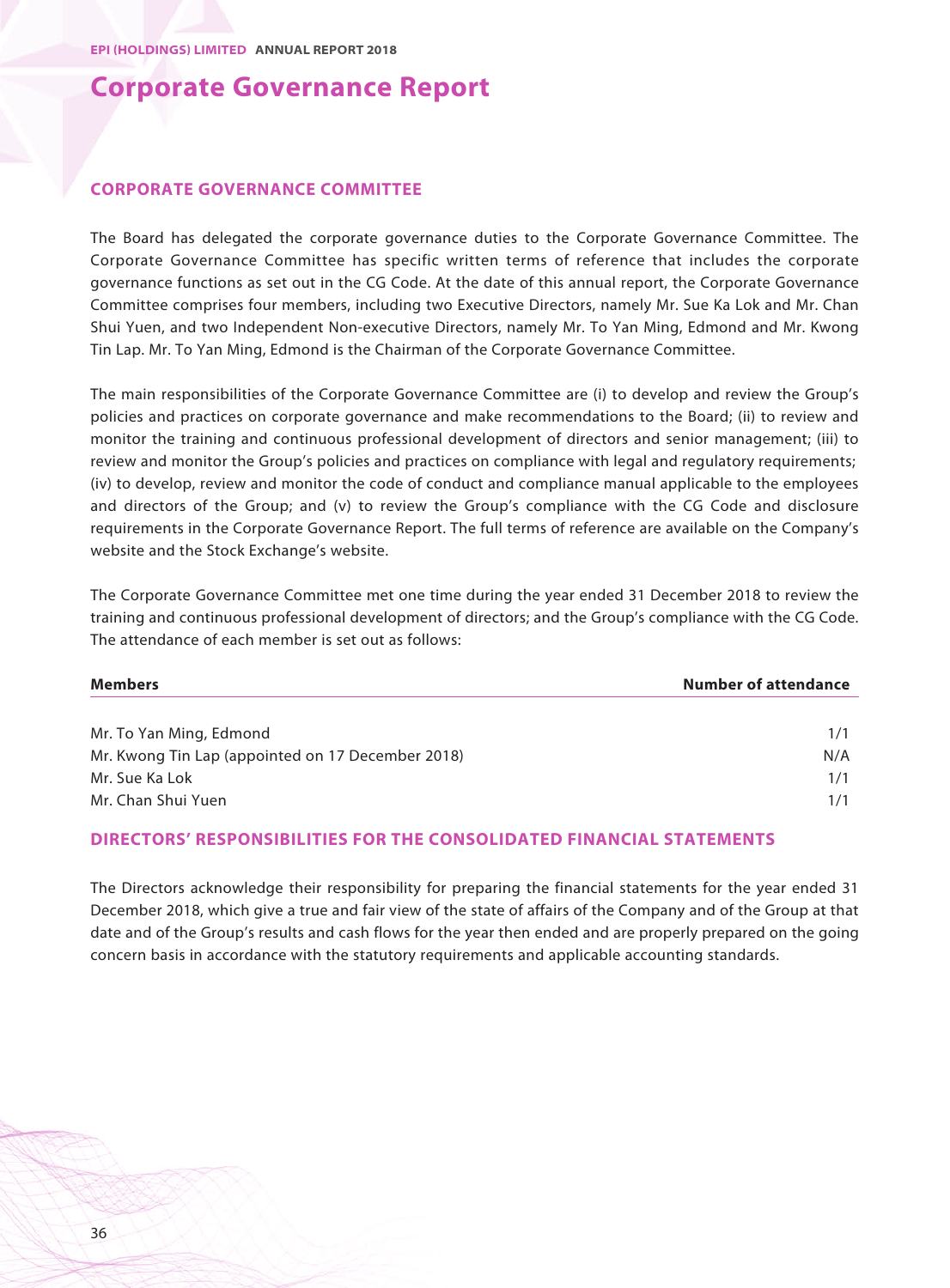### **RISK MANAGEMENT AND INTERNAL CONTROL**

The Board acknowledges its responsibility for the risk management and internal control systems and reviewing their effectiveness. The systems are designed to identifying, analysing, evaluating and mitigating risk exposures that may impact the continued efficiency and effectiveness of the operation of the Group. The goal of the risk management and internal control mechanism is to provide reasonable assurance regarding the fulfilment of corporate development strategies and not absolute assurance against material misstatement or loss.

Effective risk management is essential in the long-term growth and sustainability of the Group's business. The Board monitors the risk management and internal control systems on an ongoing basis. It has evaluated and determined the nature and extent of the risks it is willing to take in achieving the strategic objectives. An annual review of effectiveness of the Group's risk management and internal control systems has been conducted. The annual review ensured the adequacy of resources, staff qualifications and experience, training programmes and budget of the Group's accounting, internal audit and financial reporting functions.

The process used to identify, evaluate and manage the significant risks of the Group is embedded in the Group's normal business operations. Organisational structure is well established with clearly defined authorities and responsibilities, and the Group has developed various risk management and internal control policies and procedures for each business unit to follow. Business units are responsible for identifying, assessing and monitoring risks associated with their respective units regularly. The results of assessment are reported to the management which subsequently assesses the likelihood of risk occurrence, provides remedial plan and monitors the progress of rectification with the assistance of the head of the business units. The results and effectiveness of the Group's risk management and internal controls have been reported to the Audit Committee.

Guidelines are provided to the directors, officers, management and relevant staff in handling and disseminating sensitive and confidential inside information with due care. Only personnel at appropriate level can get reach of the sensitive and confidential inside information.

The Group does not have an internal audit function due to the size of the Group and consideration for cost effectiveness. Instead, the Company has engaged an external consultant to conduct review on the Group's risk management and internal control systems to identify and evaluate significant risks of the business operations. The Board believes that the involvement of the external consultant could enhance the objectivity and transparency of evaluation process. The external consultant has conducted an annual review to identify risks that potentially impact the business of the Group, key operational and financial processes, regulatory compliance and information security, and assess the adequacy and effectiveness of the systems for the year ended 31 December 2018. The review covered all material controls, including financial, operational and compliance controls. After the review, a report of findings and recommendations for improvement in relation to the systems has been provided to the Audit Committee and management. The internal audit report has been endorsed by the Audit Committee and the management is required to establish remedial plans and take required actions to rectify those internal control deficiencies identified (which are all at low to medium risk level) according to the respective risk level and priorities. Subsequent review will be performed by the external consultant to monitor the implementation of those agreed recommendations and to report the results of the follow-up review to the Audit Committee.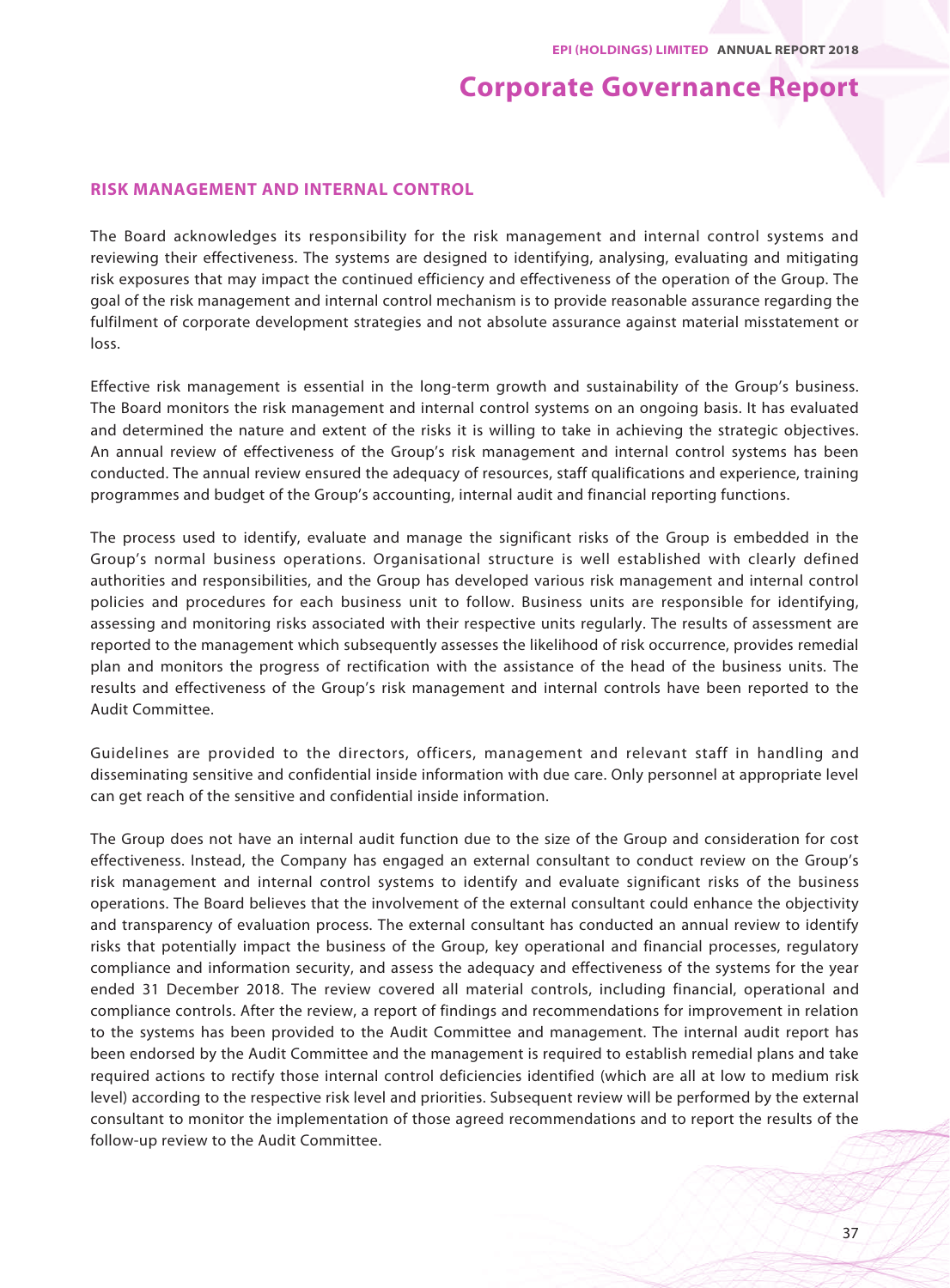#### **RISK MANAGEMENT AND INTERNAL CONTROL (continued)**

The Board is not aware of any significant internal control and risk management weaknesses or inconsistencies with risk management policies, and considers the existing risk management and internal control systems effective and adequate for the year ended 31 December 2018. The Company has complied with the relevant code provisions of the CG Code relating to risk management and internal control.

### **COMPANY SECRETARY**

Mr. Chan Shui Yuen ("Mr. Chan"), an Executive Director of the Company, was appointed the Company Secretary on 10 November 2017. The biographical details of Mr. Chan are set out under the section headed "Biographical Details of Directors and Senior Management" on pages 18 to 20 of this annual report. Mr. Chan has taken no less than 15 hours of the relevant professional training during the year ended 31 December 2018.

#### **SHAREHOLDER RIGHTS**

#### **Procedures for shareholders to convene a special general meeting**

In accordance with the Company's bye-law 64, the Board may, whenever it thinks fit, convene a special general meeting, and special general meetings shall also be convened on requisition, as provided by the Companies Act 1981 of Bermuda (the "Companies Act") and in default, may be convened by the requisitionists. Pursuant to the Companies Act, shareholders holding at the date of deposit of the requisition not less than one-tenth of the paid up capital of the Company carrying the right of voting at general meetings of the Company shall at all times have the right, by written requisition to the Board or the Company Secretary of the Company, to require a special general meeting to be called by the Board for the transaction of any business specified in such requisition. If the Board does not within twenty-one days from the date of the deposit of the requisition proceed duly to convene a meeting, the requisitionists, or any of them representing more than one half of the total voting rights of all of them, may themselves convene a meeting, but any meeting so convened shall not be held after the expiration of three months from the said date in accordance with the provisions of Section 74(3) of the Companies Act.

#### **Procedures for shareholders to put forward proposals at general meetings**

Pursuant to the Companies Act, any number of shareholders representing not less than one-twentieth of the total voting rights of all the shareholders having at the date of the requisition a right to vote at the meeting to which the requisition relates; or not less than one hundred shareholders, can request the Company in writing to:

- (a) give to shareholders of the Company entitled to receive notice of the next annual general meeting notice of any resolution which may properly be moved and is intended to be moved at that meeting;
- (b) circulate to shareholders of the Company entitled to have notice of any general meeting send to them any statement of not more than one thousand words with respect to the matter referred to in any proposed resolution or the business to be dealt with at that meeting.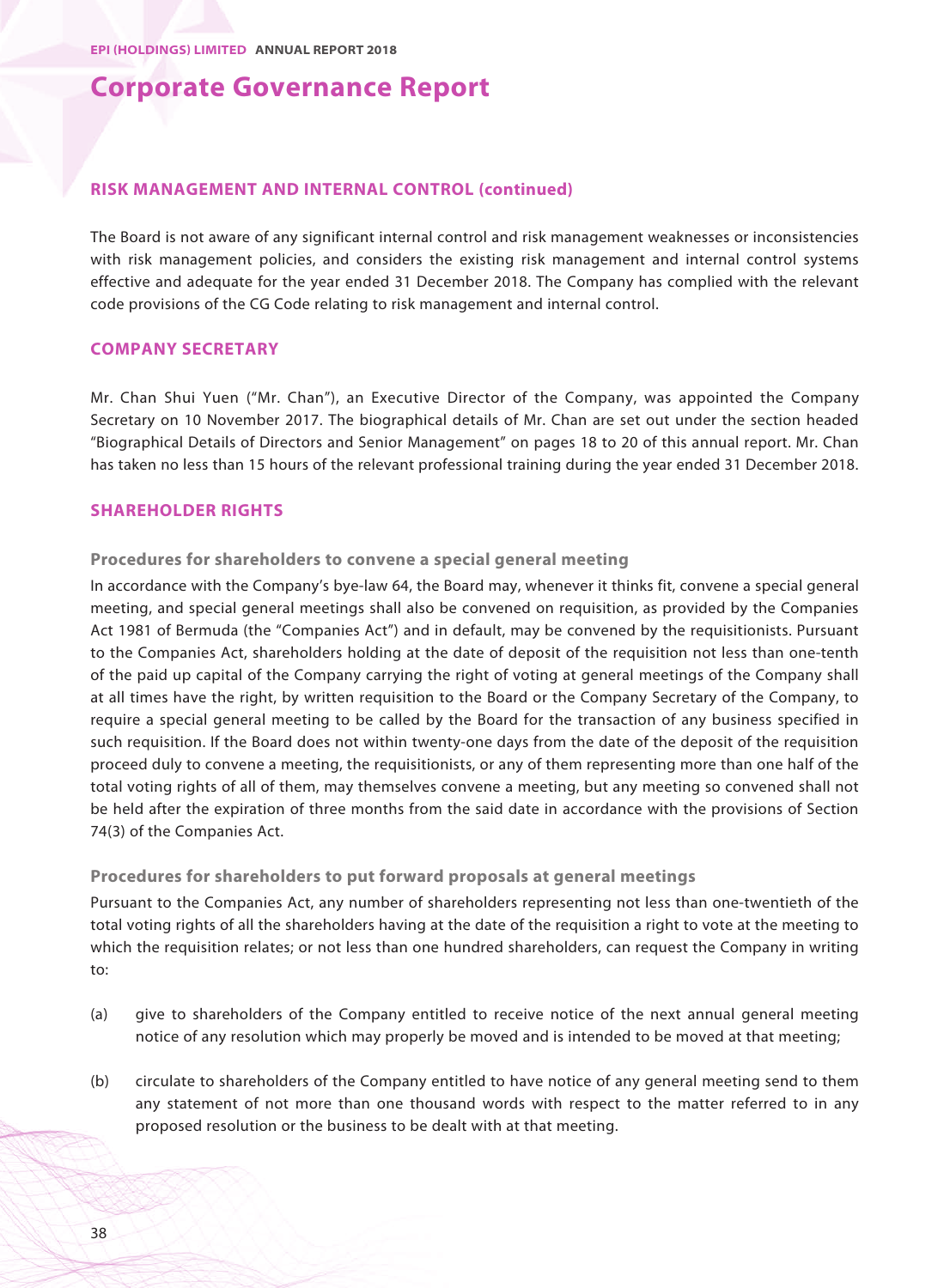#### **SHAREHOLDER RIGHTS (continued)**

**Procedures for shareholders to put forward proposals at general meetings (continued)** The requisition must be deposited to the Company not less than six weeks before the meeting in case of a requisition requiring notice of a resolution or not less than one week before the meeting in case of any other requisition.

#### **Procedures for shareholders to propose a person for election as a director of the Company**

According to bye-law 104 of the Company's Bye-laws, no person other than a director retiring at the general meeting of the Company shall, unless recommended by the directors for election, be eligible for election as a director at any general meeting of the Company unless a notice signed by a shareholder of the Company (other than the person to be proposed) duly qualified to attend and vote at the general meeting of the Company for which such notice is given of his/her intention to propose such person for election and also a notice signed by the person to be proposed of his/her willingness to be elected shall have been lodged at the Company's principal place of business in Hong Kong or at the Company's branch share registrar and transfer office in Hong Kong, Tricor Tengis Limited provided that the minimum length of the period, during which such notice(s) are given, shall be at least seven days and that the period for lodgement of such notice(s) shall commence no earlier than the day after the despatch of the notice of the general meeting and end no later than seven days prior to the date of such general meeting.

#### **Procedures for directing shareholders' enquiries to the Board**

Shareholders may at any time send their enquiries and concerns in writing to the Company Secretary of the Company at the Company's principal place of business in Hong Kong at Room 3203, 32nd Floor, China Resources Building, 26 Harbour Road, Wanchai, Hong Kong.

#### **INVESTOR RELATIONS**

The Company has established a range of communication channels between itself and its shareholders, investors and other stakeholders. These include the annual general meetings, the annual and interim reports, notices, announcements and circulars and the Company's website at www.epiholdings.com.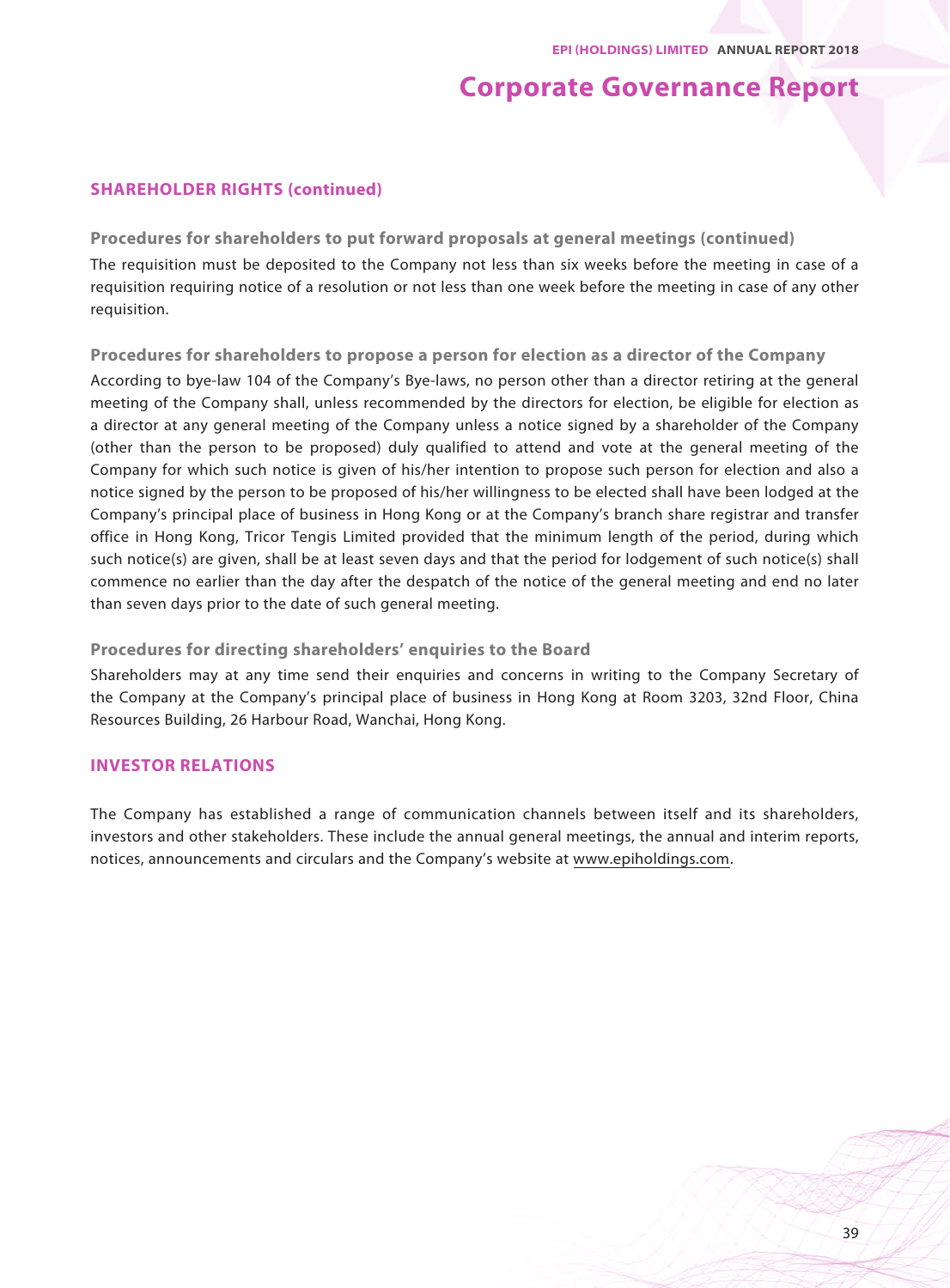### **OVERVIEW**

The Board of EPI (Holdings) Limited is pleased to present this Environmental, Social and Governance (the "ESG") report of the Company and its subsidiaries (hereinafter referred to as the "Group" or "we" or "our") which summarises the efforts and achievements made by the Group in corporate responsibility and sustainable development.

The Board is responsible for the Group's ESG strategy and reporting, evaluating and determining the Group's ESG-related risks, and ensuring that appropriate and effective ESG risk management and internal control systems are in place. In order to determine the ESG reporting scopes, the key management personnel has discussed internally and identified the environmental, social and operating items, and assessed their importance to the stakeholders and the Group. The summary of material ESG items are listed out in this report.

### **REPORT SCOPE AND BOUNDARIES**

This report has been prepared in accordance with the Environmental, Social and Governance Reporting Guide and complied under the "comply or explain" provision as set out in Appendix 27 to the Listing Rules. With regard to corporate governance aspect, please refer to the Corporate Governance Report on pages 29 to 39 of this annual report. This ESG report mainly covers the petroleum exploration and production, money lending and investment in securities businesses of the Group for the year ended 31 December 2018.

#### **A. STAKEHOLDERS' ENGAGEMENT**

The Group is committed to maintaining the sustainable development of its business and providing support to environmental protection and the community in which it operates. The Group maintains a close tie with its stakeholders, including government/regulatory organisations, shareholders/ investors, employees, customers, suppliers, community etc. and strives to balance their opinions and interests through constructive communications in order to determine the directions of its sustainable development. The Group assesses and determines its environmental, social and governance risks, and ensures that the relevant risk management and internal control systems are operating properly and effectively.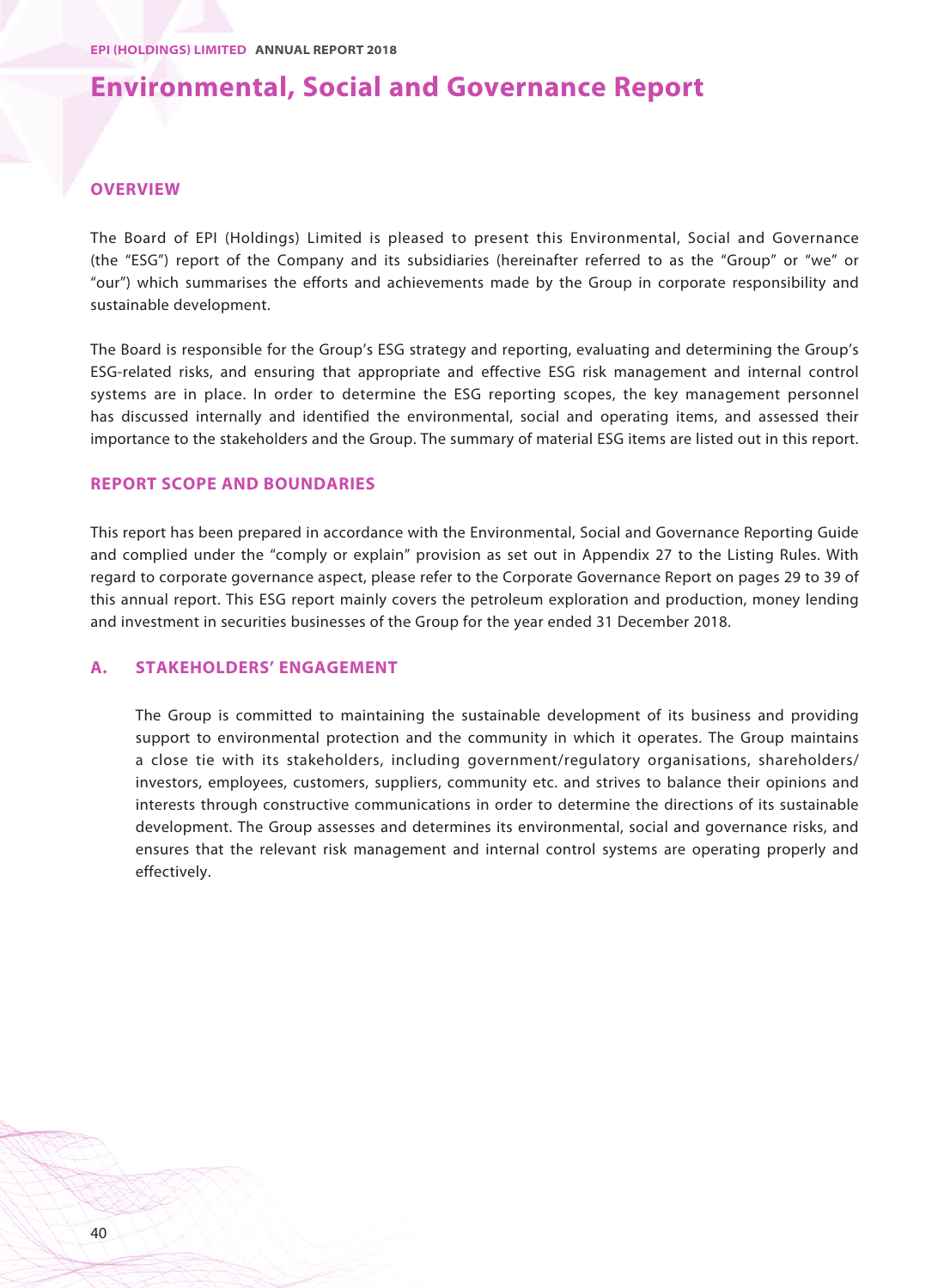The following table contains the main expectations and concerns of the key stakeholders, as identified by the Group, and the corresponding management response:

| <b>Stakeholders</b>                        | <b>Expectations and Concerns</b>                                                                                         | <b>Management Response</b>                                                                                                                                                                                                                                                                                                               |
|--------------------------------------------|--------------------------------------------------------------------------------------------------------------------------|------------------------------------------------------------------------------------------------------------------------------------------------------------------------------------------------------------------------------------------------------------------------------------------------------------------------------------------|
| Government/<br>regulatory<br>organisations | $\blacktriangleright$<br>Compliance in laws and<br>regulations<br>$\blacktriangleright$<br>Fulfill tax obligation        | $\blacktriangleright$<br>Uphold integrity and compliance in<br>operations<br>➤<br>Pay tax on time in return contributing to the<br>society<br>Establish comprehensive and effective<br>➤<br>internal control system                                                                                                                      |
| Shareholders/<br>investors                 | ➤<br>Return on investment<br>Information<br>➤<br>transparency<br>➤<br>Corporate governance<br>system                     | ➤<br>Management possesses experience and<br>professional knowledge in business<br>sustainability<br>➤<br>Ensure transparency and efficient<br>communications published in websites of the<br>Stock Exchange and the Company<br>Continuous improvement to the internal<br>➤<br>control system and focus on risk management                |
| Employees                                  | Labour rights<br>➤<br>➤<br>Career development<br>Compensation and<br>➤<br>welfare<br>➤<br>Health and workplace<br>safety | ➤<br>Set up contractual obligations to protect<br>labour rights<br>Encourage employees to participate in<br>➤<br>continuous education and professional<br>trainings to enhance competency<br>Establish fair, reasonable and competitive<br>➤<br>remuneration scheme<br>➤<br>Pay attention to occupational health and<br>workplace safety |
| Customers                                  | High quality products<br>➤<br>and customer services                                                                      | ➤<br>Provide high quality products and services<br>continuously in order to maintain customer<br>satisfaction<br>➤<br>Ensure proper contractual obligations are in<br>place                                                                                                                                                              |
| Suppliers                                  | Integrity<br>➤<br>Corporate reputation<br>➤                                                                              | ➤<br>Ensure proper contractual obligations are in<br>place<br>➤<br>Establish policy and procedures in supply<br>chain management<br>➤<br>Select suppliers with due care                                                                                                                                                                  |
| Community                                  | ➤<br>Environmental<br>protection<br>Community<br>➤<br>contribution<br>Economic development<br>➤                          | Pay attention to climate change<br>➤<br>Encourage employees to actively participate<br>➤<br>in charitable activities and voluntary services<br>$\blacktriangleright$<br>Ensure good and stable financial performance<br>and business growth                                                                                              |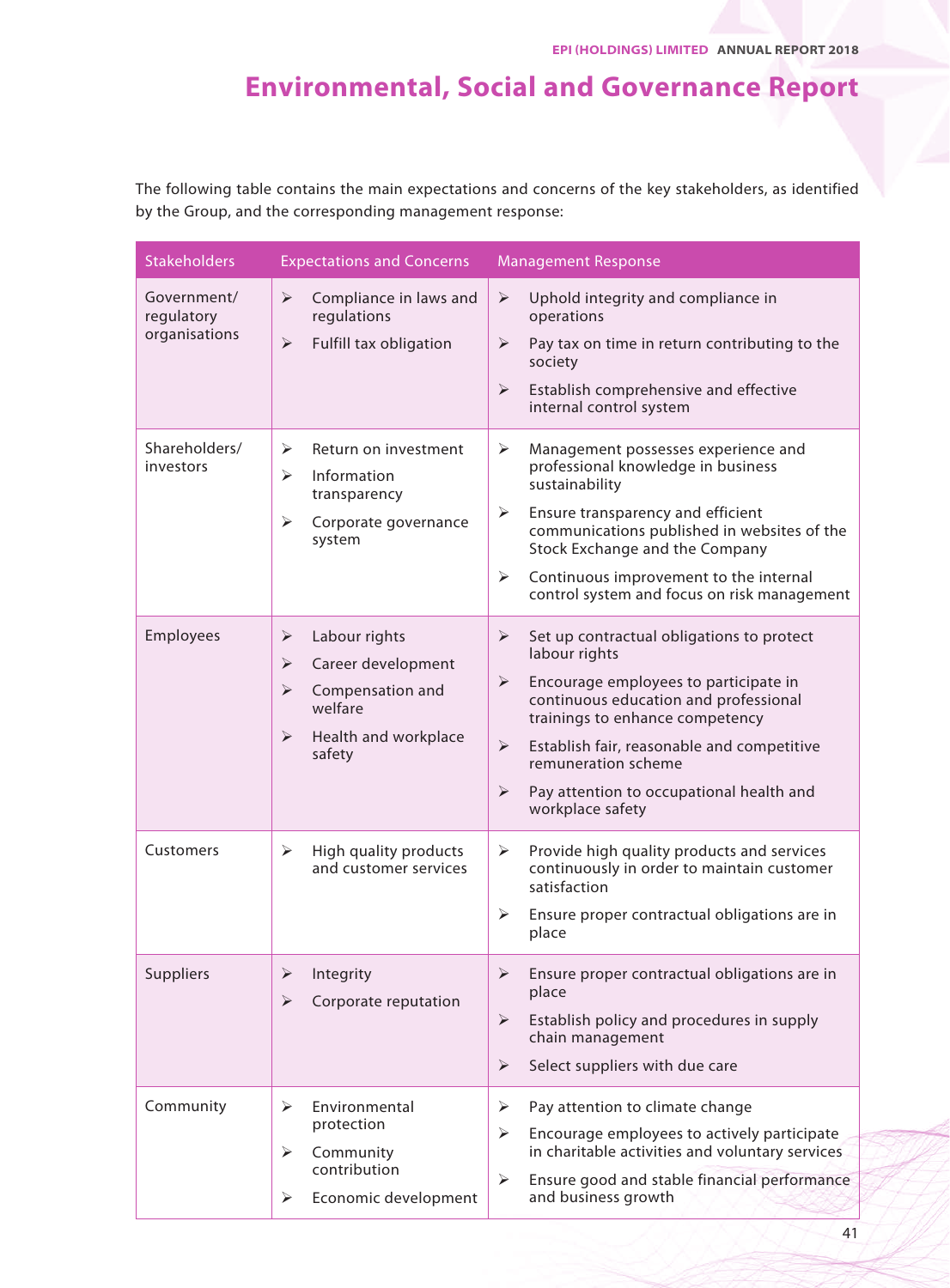### **B. MATERIALITY MATRIX**

During the reporting period, the Group has evaluated a number of environmental, social and operating items, and assessed their importance to stakeholders and the Group through various channels. This assessment helps to ensure that the Group's business objectives and development direction are in line with the stakeholders' expectations and requirements. The Group's and stakeholders' matters of concern are presented in the following materiality matrix:

|                                                |                                      |                                                                                                                                                     |             | <b>Materiality Matrix</b>                                                                                |                                                          |                                                                                                                                                 |
|------------------------------------------------|--------------------------------------|-----------------------------------------------------------------------------------------------------------------------------------------------------|-------------|----------------------------------------------------------------------------------------------------------|----------------------------------------------------------|-------------------------------------------------------------------------------------------------------------------------------------------------|
| High                                           |                                      | Anti-discrimination<br>measures<br>Labour rights<br>protection                                                                                      |             | Talent management<br>Staff training<br>and promotion<br>opportunity<br>Staff compensation<br>and welfare | $\blacktriangleright$<br>$\blacktriangleright$<br>➤<br>٠ | Customers'<br>satisfaction<br>Product and customer<br>service quality<br>Suppliers<br>management<br>Occupational health<br>and workplace safety |
| Importance to<br>Medium<br><b>Stakeholders</b> | $\blacktriangleright$                | Community<br>contribution                                                                                                                           | ➤<br>✧<br>✧ | Anti-corruption<br>measures<br>Air and greenhouse<br>gas emissions<br>Energy conservation<br>measures    | ➤<br>➤                                                   | Operational<br>compliance<br>Client's privacy<br>measures and<br>protection                                                                     |
| Low                                            | $\blacktriangleright$<br>۰<br>✧<br>✧ | Product safety<br>Preventive measures<br>for child and forced<br>labour<br>Water resources<br>utilisation<br>Generation of non-<br>hazardous wastes |             |                                                                                                          |                                                          |                                                                                                                                                 |
|                                                | ✧                                    | Low<br>Environmental                                                                                                                                |             | <b>Medium</b><br><b>Importance to the Group</b><br>Employee                                              | ➤                                                        | High<br>Operation                                                                                                                               |

| ÷.<br>I | ٠ |
|---------|---|
|         |   |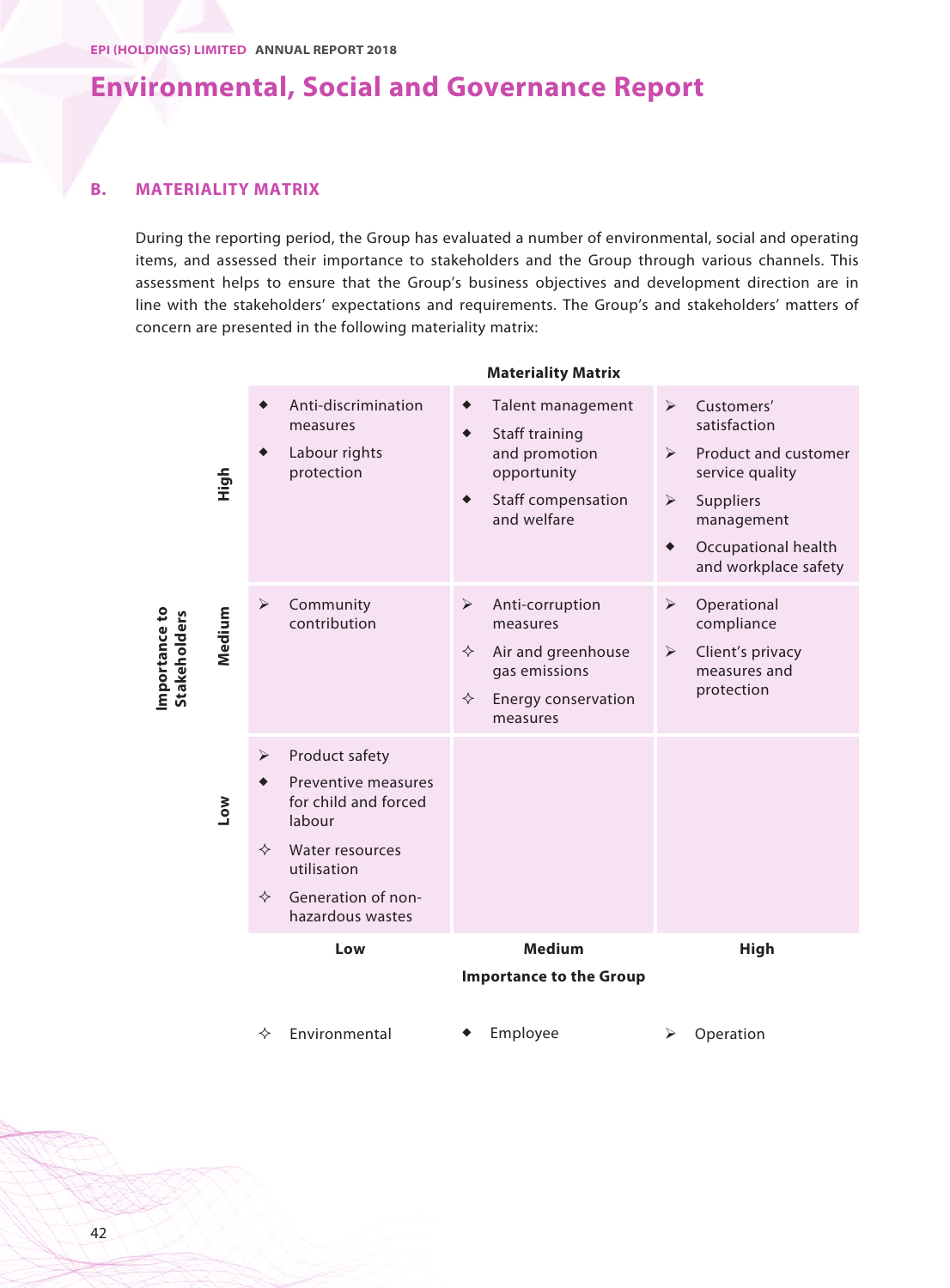### **C. ENVIRONMENTAL**

The Group has commenced its petroleum exploration and production business since the end of 2009. During the reporting period, the Group continued to engage in petroleum exploration and production in the Chañares Herrados Area (the "Concession") in the Cuyana Basin, Mendoza Province of Argentina. Chañares Herrados Empresa de Trabajos Petroleros S.A. ("Chañares") is the concessionaire of the Concession (the "Concessionaire"). According to the agreements signed between the Group and Chañares, the Group has the right to drill new wells and perform workover on its existing oil wells. Chañares also act as the operator of the Concession. Once the Group completes drilling a well which is ready for production, Chañares will check to confirm the conditions and be responsible for the crude oil production and field operation.

As the Concessionaire and operator of the Concession, Chañares is responsible to comply with rules and regulations relating to environmental protection, labour, hydrocarbon and oil industry in Argentina.

Currently, crude oil after processing is delivered to the collection point and sold to our customer, YPF S.A. (a state-owned petroleum company). Chañares has been handling the above sales process for the Group and charging the Group handling charges.

Our daily works in the oilfield mainly include monitoring and controlling the production process performed by Chañares, and recording the quantity and quality of crude oil produced and sold.

During the reporting period, the daily production and sales processes of the Group's petroleum exploration and production operation are handled by Chañares, and the Group has not drilled any new well and performed any workover on existing wells during the period. Accordingly, the Group did not directly produce any air emissions and hazardous wastes, and had not directly caused any significant impact on the environment where the oil field operates.

Environmental protection issues relating to the Group's other operations are analysed below:

### **Emissions and Energy Consumption**

The Group has always been committed to assessing and reporting its carbon footprint to the public. As the Group's other operations mainly operate in an office setting, the major environmental impact are the greenhouse gas and air emissions generated by electricity, natural gas and fuel consumption of office vehicles. The Group's operating initiatives is to reduce the emission of carbon dioxide generated in its business activities. Therefore, the Group focuses on carrying out various energy saving measures to minimise the impact on the environment resulted from emissions. During the reporting period, the Group produced 56.64 Carbon Dioxide Equivalent ("CO<sub>2e</sub>") tonnes of greenhouse gas ("GHG") emission, including 37.96 CO<sub>2e</sub> tonnes of Scope 1 GHG emissions and 18.68 CO<sub>2e</sub> tonnes of Scope 2 GHG emissions.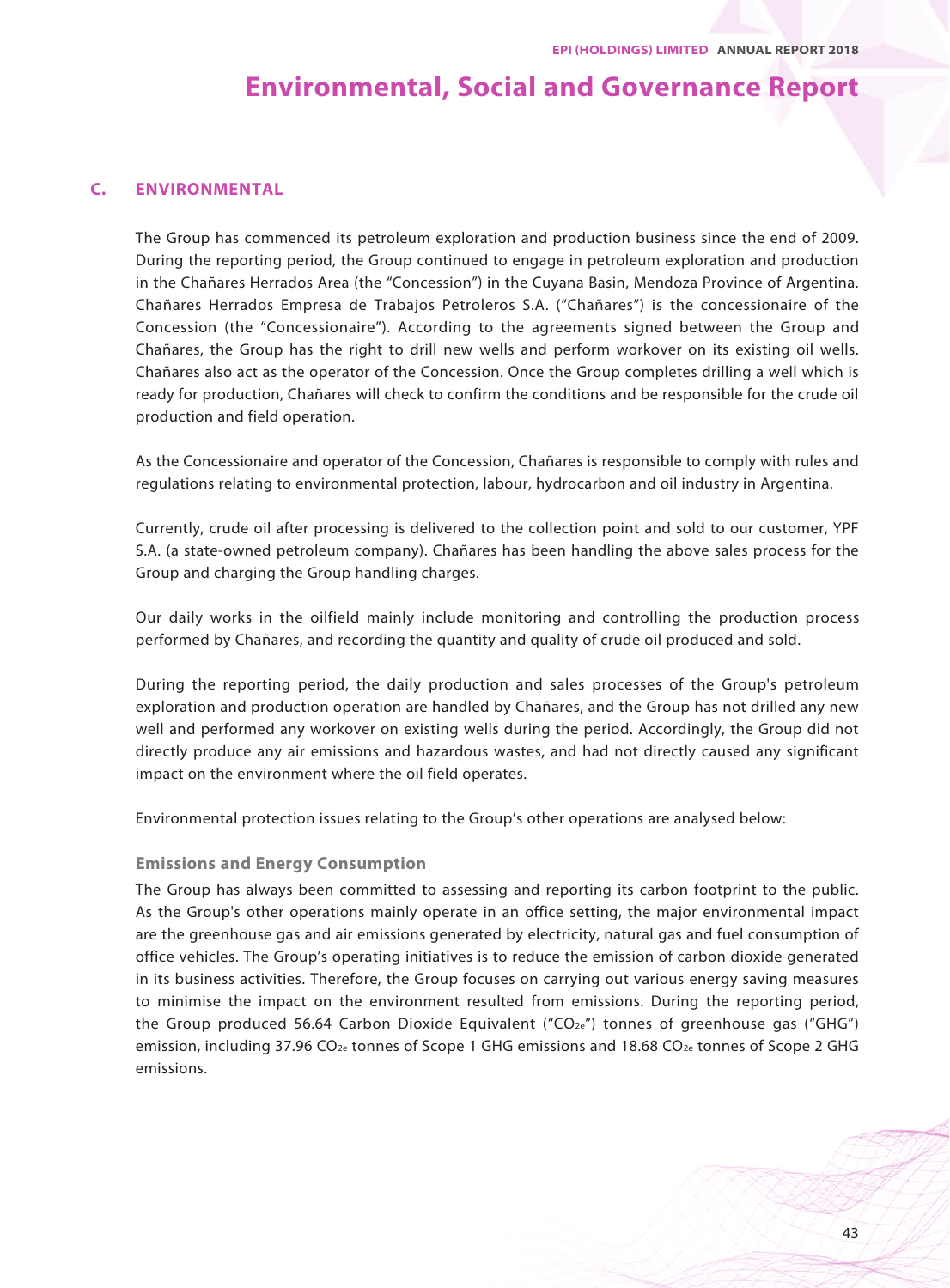**Emissions and Energy Consumption (continued)**

The greenhouse gas emission from the operation has been calculated and measured as follows:

|                                  | 2018         |                                                                  | 2017         |                                                                  |  |
|----------------------------------|--------------|------------------------------------------------------------------|--------------|------------------------------------------------------------------|--|
|                                  |              | Carbon<br><b>Dioxide</b><br><b>Equivalent</b><br><b>Emission</b> |              | Carbon<br><b>Dioxide</b><br><b>Equivalent</b><br><b>Emission</b> |  |
| <b>Scope 1 - Direct Emission</b> | Consumption  | (in tonne)                                                       | Consumption  | (in tonne)                                                       |  |
| Gasoline and diesel              | 5,916 Liters | 37.96                                                            | 4,436 Liters | 45.47                                                            |  |
| Intensity (per employee)         | 134 Liters   | 0.86                                                             | 164 Liters   | 1.68                                                             |  |

|                                    | 2018             |                   | 2017             |                   |
|------------------------------------|------------------|-------------------|------------------|-------------------|
|                                    |                  | Carbon            |                  | Carbon            |
|                                    |                  | <b>Dioxide</b>    |                  | <b>Dioxide</b>    |
|                                    |                  | <b>Equivalent</b> |                  | <b>Equivalent</b> |
|                                    |                  | <b>Emission</b>   |                  | <b>Emission</b>   |
| <b>Scope 2 - Indirect Emission</b> | Consumption      | (in tonne)        | Consumption      | (in tonne)        |
|                                    |                  |                   |                  |                   |
| Electricity                        | 21,390 kWh       | 13.35             | 27,249 kWh       | 17.35             |
| Natural gas                        | 2,402,930 Liters | 5.33              | 3,262,110 Liters | 7.23              |
|                                    |                  |                   |                  |                   |
|                                    |                  | 18.68             |                  | 24.58             |
|                                    |                  |                   |                  |                   |
| Intensity (per employee):          |                  |                   |                  |                   |
| Electricity                        | 486 kWh          | 0.30              | 1,009 kWh        | 0.64              |
| Natural gas                        | 54,612 Liters    | 0.12              | 120,819 Liters   | 0.27              |
|                                    |                  |                   |                  |                   |
|                                    |                  | 0.42              |                  | 0.91              |
|                                    |                  |                   |                  |                   |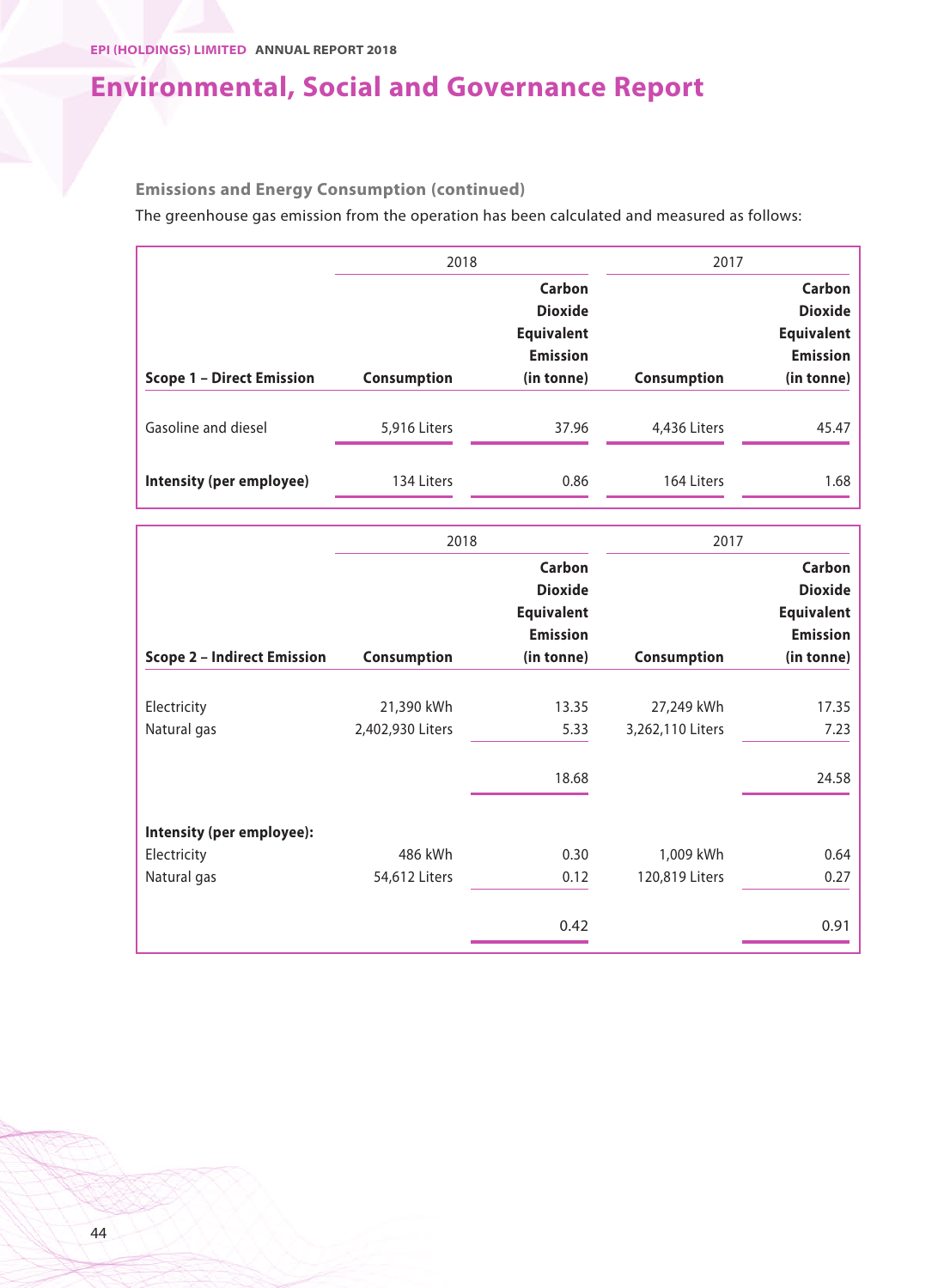#### **Emissions and Energy Consumption (continued)**

#### *Fuel Consumption*

During the reporting period, the Nitrogen Oxides ("NOx"), Sulphur Oxides ("SOx") and Particulate Matter ("PM") emitted by vehicles used by the Group accounted for 1.62 tonnes, 0.20 tonne, 0.45 tonne respectively, compared to 1.58 tonnes, 0.26 tonne, 0.67 tonne in 2017. During the reporting period, one of the vehicles was discarded and a rental car with smaller fuel consumption was used in Argentina, and hence emissions of NO<sub>X</sub>, SO<sub>X</sub> and PM were generally reduced compared to 2017. However, as the Group has expanded its business into the PRC, the fuel consumption of the vehicles used by the PRC operation which consumed gasoline contributed to a slight increase in  $NO<sub>x</sub>$  emissions. Since the  $CO<sub>2e</sub>$  of gasoline emission factor is less than that of diesel, the increase in the proportion of the gasoline consumption caused the overall CO2e from fuel consumption to decrease.

### *Natural Gas Consumption*

The operation in Argentina mainly uses natural gas for heating. To minimise gas consumption, the Group reminds its employees to turn off the heater after work; conducts regular inspection and carries out corrective repairs and maintenance to the equipment and pipelines to enhance thermal efficiency of natural gas. In 2018, the natural gas consumption was 2,402,930 liters. The relatively warm winter this year led to a 26.34% decrease when compared to the consumption in 2017, and the  $CO_{2e}$  emission decreased accordingly.

#### *Energy Conservation Initiatives*

The Group encourages its employees to change their habit of using electrical appliances; and introduced control measures include switching off lightings, air-conditioners, computers, personal electronic devices and office equipment after work and/or when they are idle; and turned on power saving mode. The Group also focuses on keeping all electronic appliances well-maintained so as to extend the life of the equipment. As a result of various energy conservation initiatives, the Group consumed electricity of 21,390 kWh during the reporting period, representing a decrease of 21.50% when compared to the consumption in 2017, and the  $CO<sub>2e</sub>$  emission decreased accordingly. Besides, the Group has established policies relating to business vehicles such as restricting their use, eliminating excessive fuel consumption, and regular vehicle inspection and maintenance.

#### **Water Consumption**

The Group does not face any water supply control problem as it is provided by municipal to the office building; and regularly orders drinking water from external supplier to eliminate use of electricity in running a water supply system. Although the Group does not has full controls over water supply, it recognises the scarcity of resources the environment could offer and always encourages its staff members to cherish water usage, such as putting up "save water" sign in the prominent places in the pantry and toilets as a reminder. The water consumption was 259 tonnes in 2018, as compared to 216 tonnes in previous year. The increase was mainly due to an isolated incident of water leakages related to the operation in Argentina during the year. The Group will pay attention to the water pipes maintenance to improve the situation.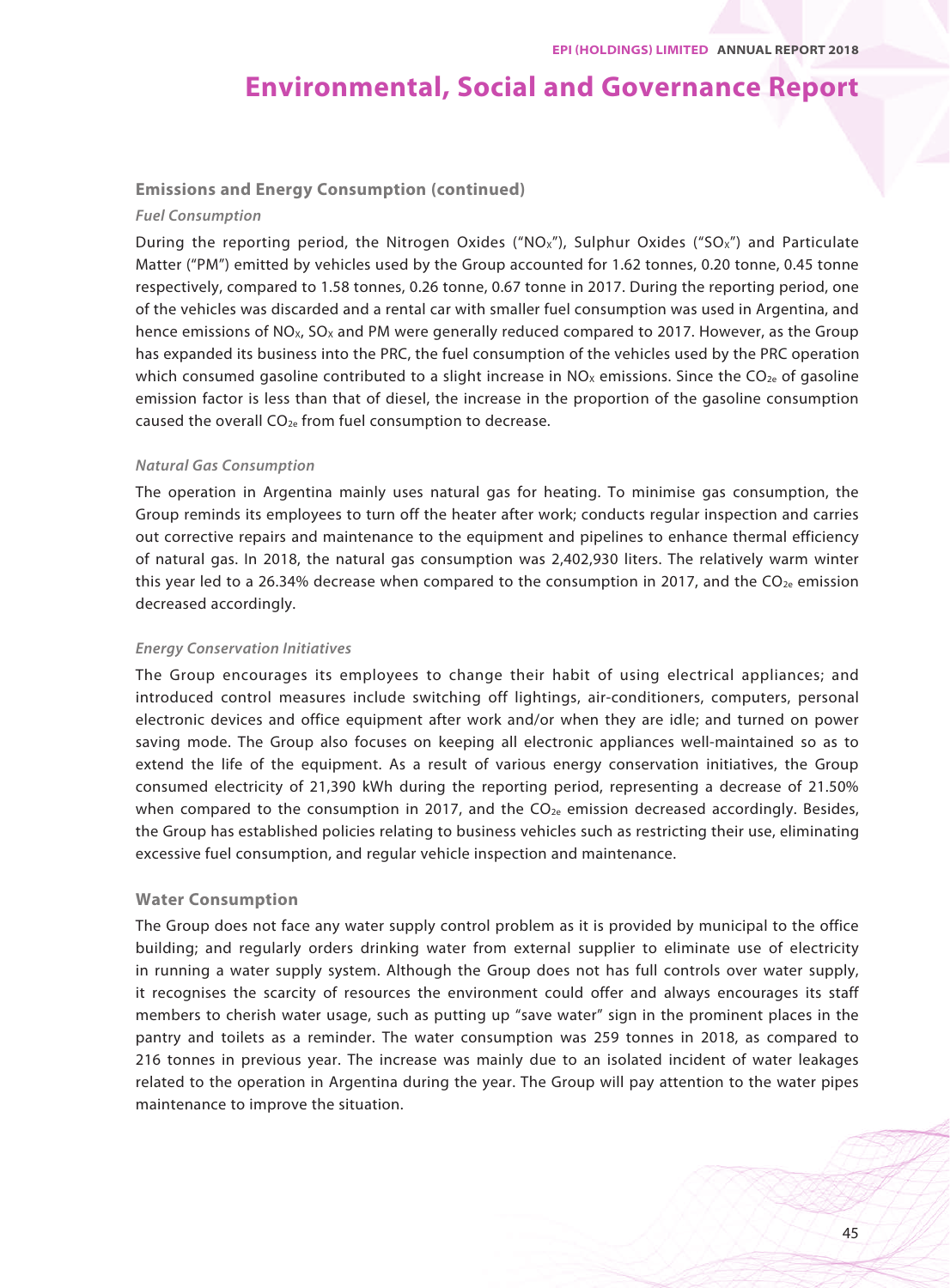### **Waste Reduction**

The Group does not generate any hazardous waste. Waste management mainly involves recycling waste papers and collection of domestic wastes. During the reporting period, the Group's business consumed 0.73 tonne of paper, with a 4.29% increase from 2017's consumption of 0.70 tonne. A slight increase in consumption of paper was due to the inclusion of paper usage from the new business in the PRC. In addition to our energy conservation practices, the Group has introduced measures to reduce wastes production. The Group encourages its employees to read documents in electronic format, to consider the environment before printing, to dispatch memos and announcements via emails, to preview document layout, and to print documents on both side of the papers. Clearly labelled recycling bins are provided to collect waste papers, plastic bottles, ink cartridges, etc. The Group also encourages its employees to reduce use of non-recyclable materials to minimise the adverse impact on the environment.

### **The Environment and Natural Resources**

The Group's other operations do not have significant impact on the environment and natural resources. The Company encourages staff to adopt environmentally responsible behaviour and raise awareness of environmental protection. As mentioned in the above sections, the Company has implemented various measures to reduce energy consumption, protect water resources and reduce waste.

#### **Compliance**

During the reporting period, the Group did not involve in any non-compliance incidents relating to environmental protection. In addition, the Group did not involve in any non-compliance in relation to air and greenhouse gas emissions, discharge into water and land, and generation of hazardous and non-hazardous waste.

### **D. SOCIAL**

Connecting with the right people, building social capital and relationships, showing appreciation to staff, vendors and customers who make the business run are the cornerstones of business success.

#### **Employment and Labour Practices**

#### *Employment*

Our employees are critical in our operations. We always view employees as core asset of the Group for establishing the foundation of success and long-term development. When we formulate human resources strategies, we devote to create an equitable, non-discriminatory and safe working environment. We strive to build a harmonious working environment for our employees based on mutual respect, trust, impartiality, transparency and truthfulness, dynamism and teamwork to encourage creativity, flexibility and commitment to accomplish our corporate mission. We provide equal opportunities to employees to capture, promote and retain talents and promote personal and professional growth by offering them attractive and commensurate remuneration packages and providing various career development training. Besides, we strictly comply with the relevant laws and regulations.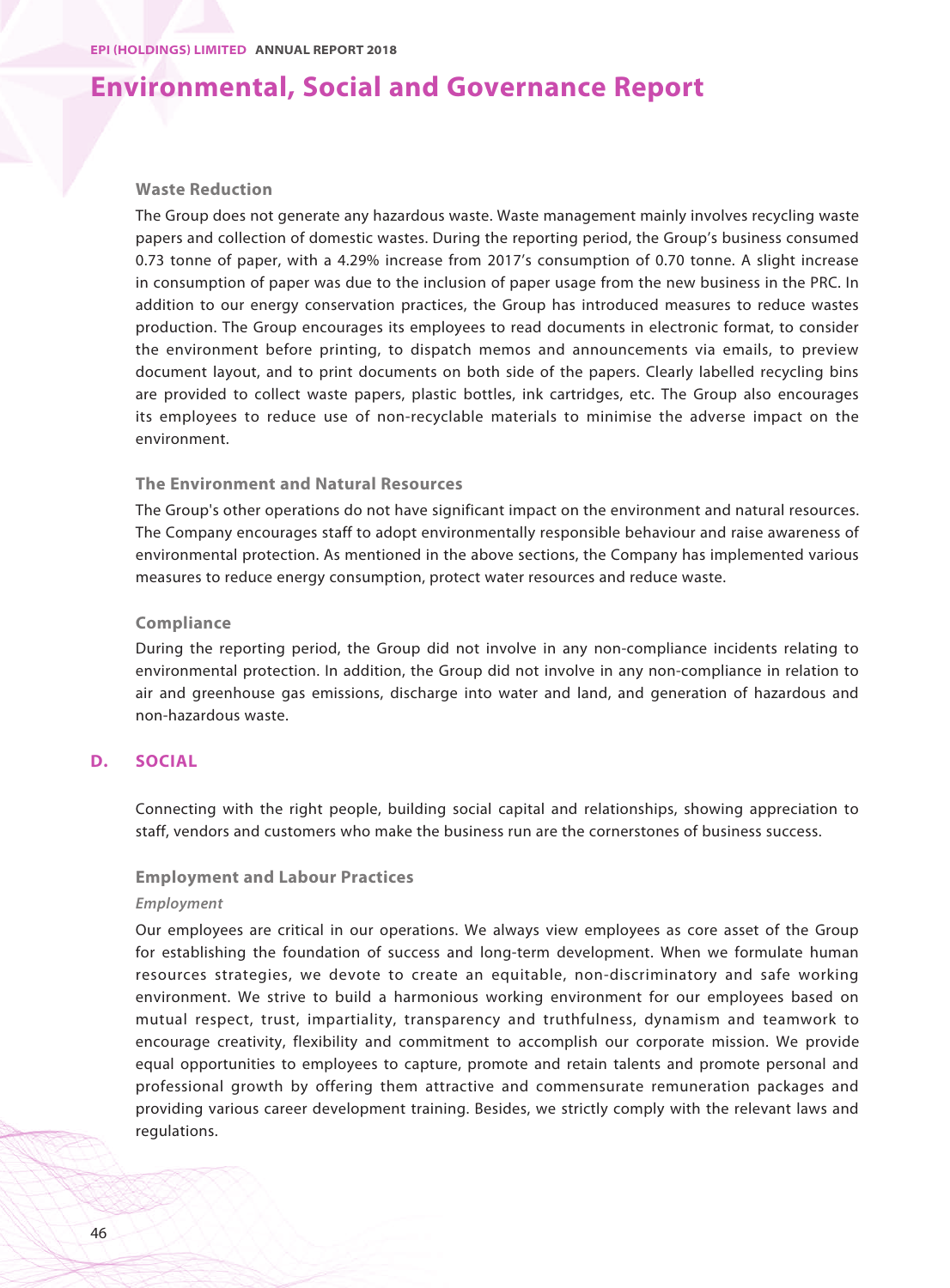#### **Employment and Labour Practices (continued)**

The Group always follows the principles of fairness, equality, competitive and non-discrimination to hire outstanding talents, and devotes to protect human right and privacy of employees. We select the best qualified candidate by considering various criteria such as education background, relevant work experiences, demonstrated knowledge, competencies and skills, desirable personal traits, physical fitness and development potential. We provide equal opportunities to employees in promotion, training and career development, and they are not discriminated against or denied any opportunity because of their race, religion, nationality, gender, age, marital status and disability. We hope to achieve win-win situation through joint development of employees and the Group.

#### *Workforce*

The composition of the Group's employees is analysed by gender, employment type and age group as follows:



#### **(i) Percentage of Employees by Gender**

Note: The analysis for Percentage of Employees by Gender was based on full-time employees.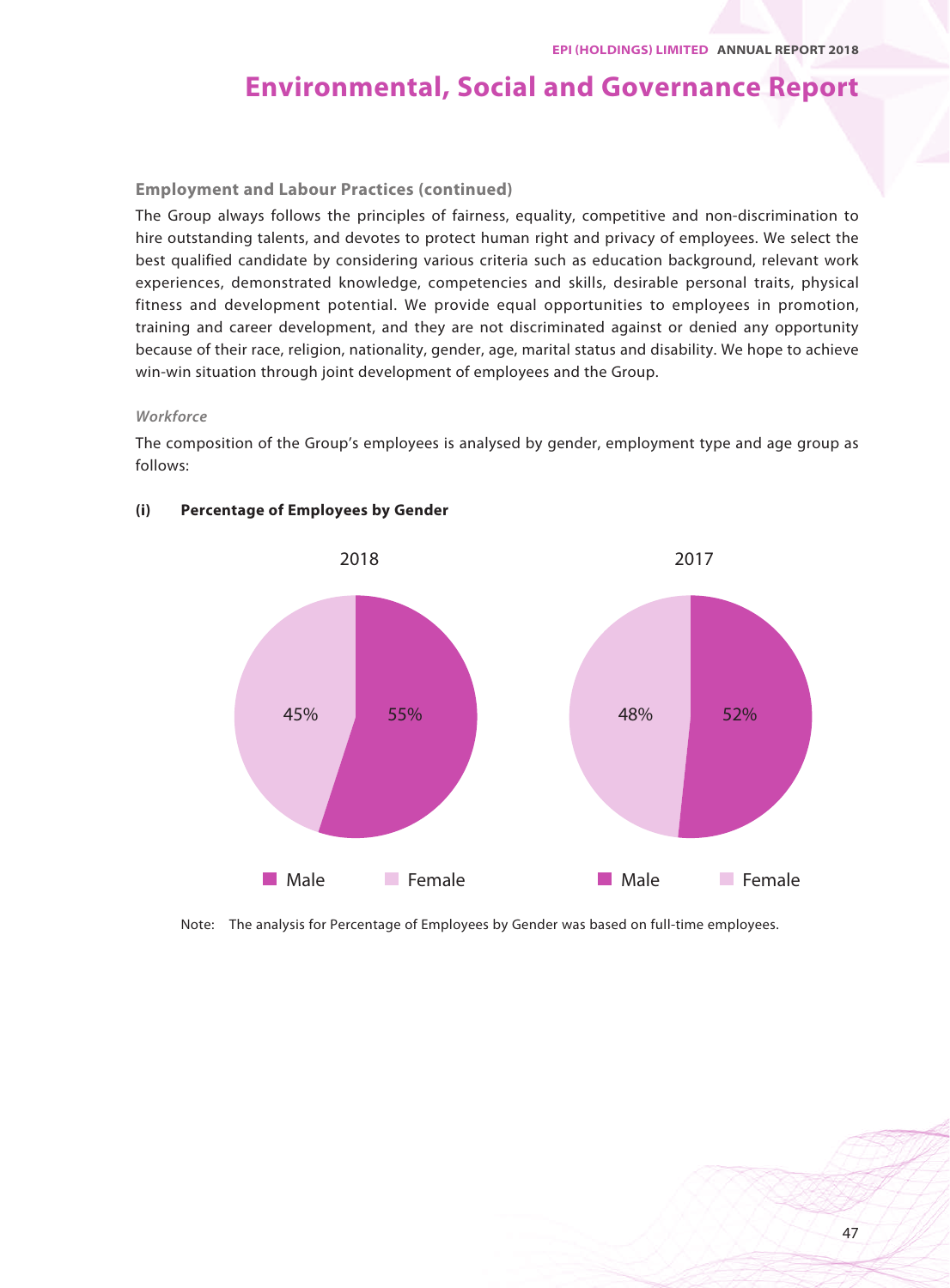**Employment and Labour Practices (continued)** *Workforce (continued)*

### **(ii) Percentage of Employees by Employment Type**



#### **(iii) Percentage of Employees by Age Group**



Note: The analysis for Percentage of Employees by Age Group was based on full-time employees.

There is no significant difference between the two years in respect of the above employee composition analyses.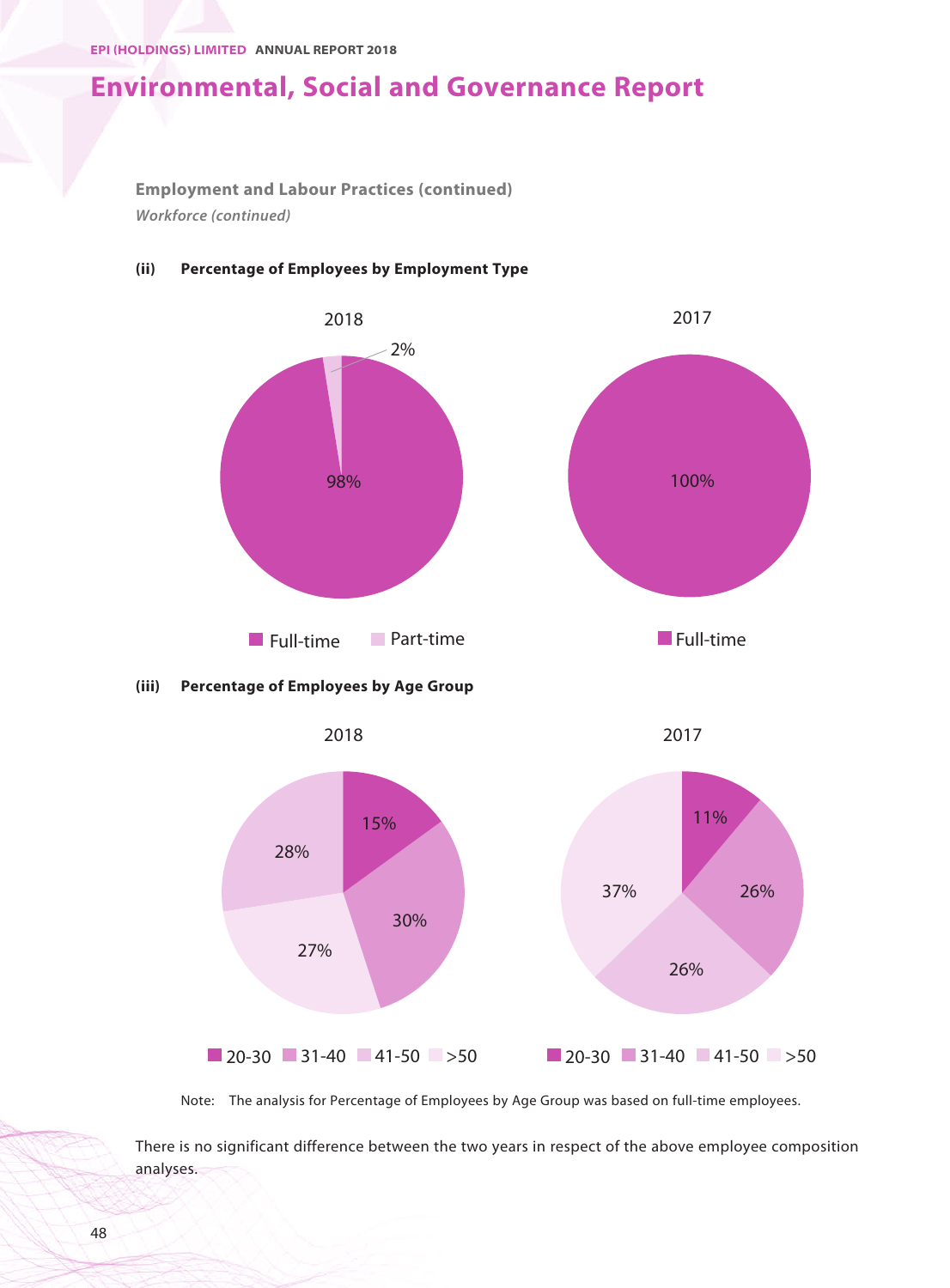#### **Employment and Labour Practices (continued)**

*Working Hours, Promotion, Termination, Compensation and Other Benefits*

At 31 December 2018, the Group had 44 (2017: 27) employees in total; 27 (2017: 11) in Hong Kong, 11 (2017: 9) in the PRC and 6 (2017: 7) in Argentina. During the reporting period, 4 employees left the Group, all of them were compensated in accordance with the applicable local labour and employment laws and regulations. There was no employee left or being terminated in 2017. The employee turnover rate for 2018 is about 9.1% (2017: nil), which is still at a relatively low level.

To retain quality staff, we establish competitive remuneration scheme and regularly evaluate their salary levels to make sure that they are competitive. Though the remuneration scheme varies in different nations we operate, we strive to build a fair, reasonable and competitive remuneration scheme. Staff salaries are determined based on their knowledge, skills, experiences and education background relevant to the job requirements. Basic remuneration of staff includes fixed salary, bonuses, paid holidays etc. We operate retirement plans (pension schemes for employees in the PRC and Argentina and Mandatory Provident Fund Scheme for employees in Hong Kong) for employees in compliance with local law requirements.

In addition to national mandatory holidays, employees are entitled to annual leave, compensated leave and other compassionate leave. Those employees who have demonstrable experience in the oil industry are entitled to additional holidays under the laws in Argentina. Staff are also subsidised to join training programs which are appropriate and relevant to the job. All staff are expected to discharge their job responsibilities within reasonable work hours. In general, we implement five-day work system with 40 working hours per week. We dismiss employees and compensate them in accordance with the relevant laws and regulations. Staff consent for working overtime is needed so as to prevent forced overtime work; and they are compensated in accordance with the requirement of the local laws and regulations.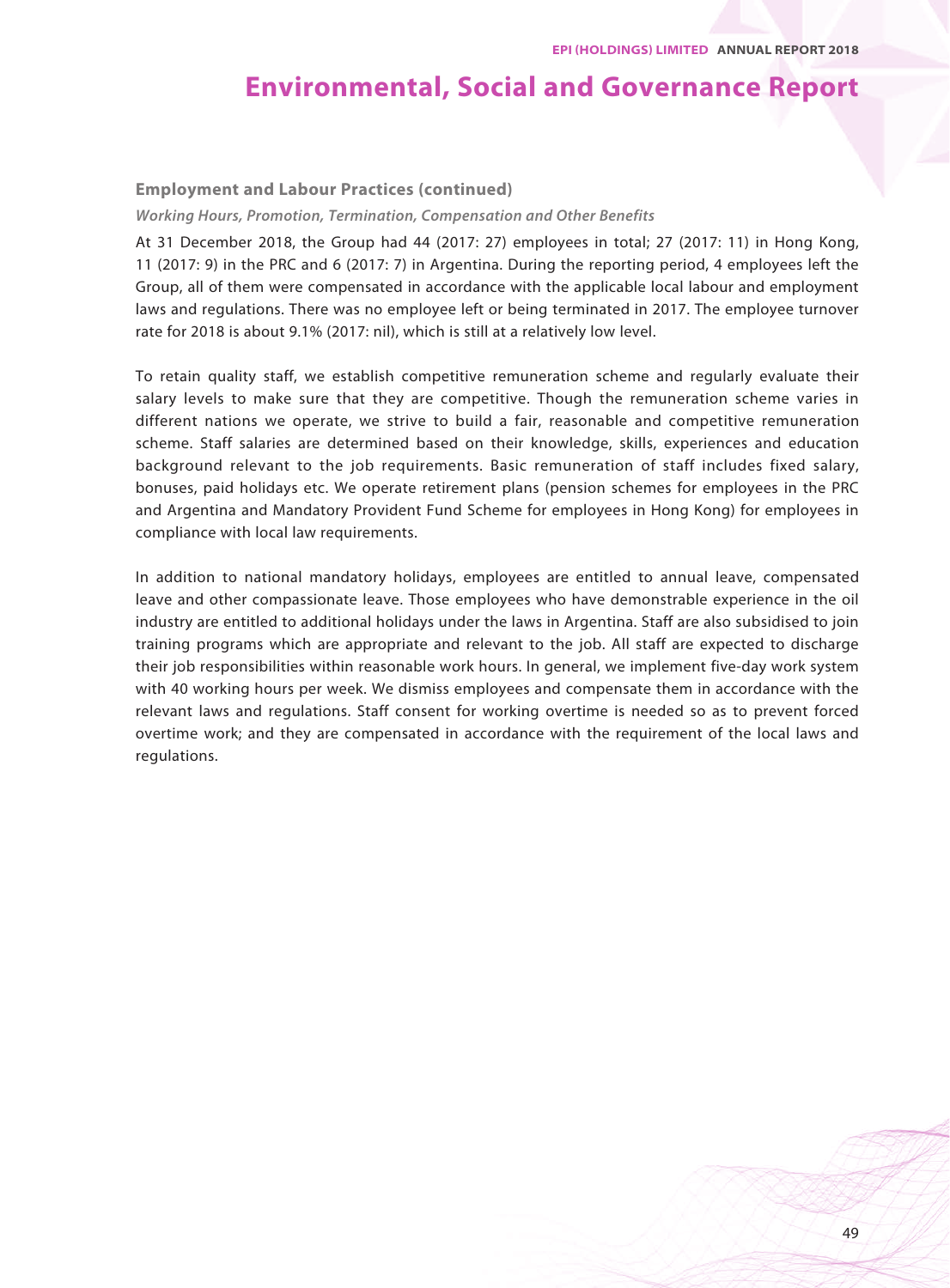#### **Employment and Labour Practices (continued)**

#### *Working Hours, Promotion, Termination, Compensation and Other Benefits (Continued)*

In order to improve employee satisfaction, to enhance the cohesion between employees and help them to build up sense of belongings, the Group continues to optimise the annual performance appraisal, remuneration, recognition and reward process, to improve the work environment and organised various recreational activities.

#### *Health and Safety*

The Group always puts health and safety of its employees as its first priority, and injury prevention is especially important as part of our management practices. The Group established strict risk assessment and management policies and procedures to identify and minimise potential hazard that might lead to injury, illness or human loss by providing staff training and planning in advance for the coordinated action in case of emergency. The policies and procedures provide clear and identified guidelines for staff to identify and assess risks, delineate procedures for handling situations involving security and safety of workers and facilities, carefully plan for business operations (including tools required for eliminating or controlling risks) and promote good working atmosphere. We provide on-thejob technical training regularly, arrange safety assessment and organises team-building activities to promote job safety. This is to ensure that our employees are equipped with the required knowledge and skills to fulfill their job duties and able to meet the safety standards. We care about the occupational health and safety programs as they strengthen safety awareness and self-protecting tendencies of employees and maintain a safe production environment.

The Group believes that good working relationship among staff can minimise hazards within the operation site. We set up comprehensive contingency plan detailing the handling procedures for different types of contingencies (fires, earthquakes, etc.). A responsible personnel is designated for coordinating and supervising the work necessary during and after the incident. We also establish and optimise our occupational health management system to protect our workers and their rights. We provide all site workers with safety protective equipment such as gloves, shockproof glasses, hearing protectors, helmet, boots with toes and ankles protection, working clothes, etc. in sufficient quantity and quality, and also monitor and educate our staff to use and wear them as required.

We attach great importance to hazard prevention and control in order to effectively improve the intrinsic safety. Operations department is responsible for monitoring the daily conditions of our own wells, well fluid collection tanks and pipelines, and the works performed by the operator on our own wells. In case of problem detected, the responsible personnel reports to the operator immediately. Records of works performed on our own wells are properly documented and filed.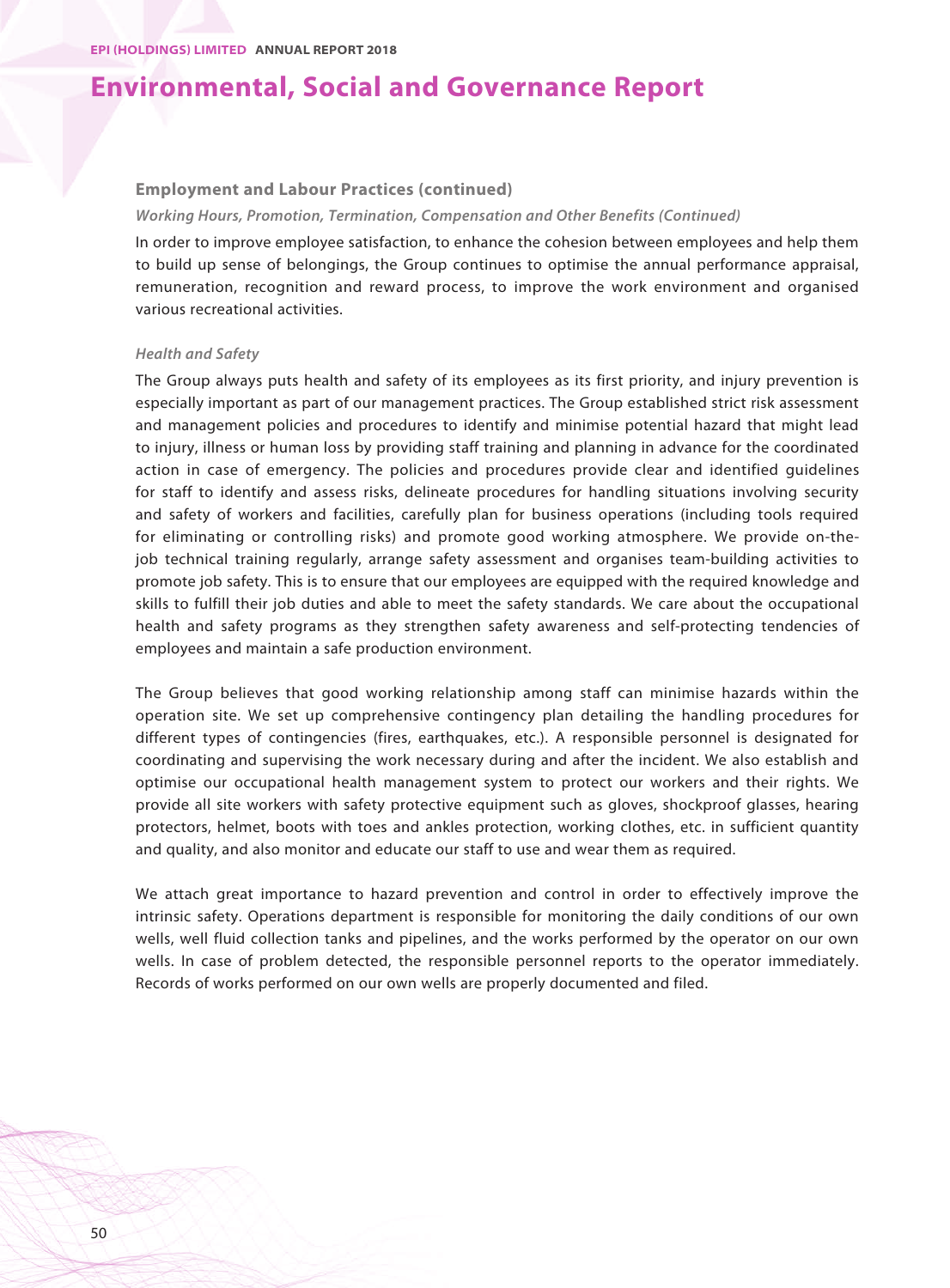#### **Employment and Labour Practices (continued)**

#### *Development and Training*

An excellent corporate team is critical to the Group's sustainable and long-term business development. Therefore, the Group encourages its employees to continue study and lifelong learning. The Group organized internal and external trainings in explaining the operational procedures by business, risk assessment and management policies and contingency plan; subsidised employees to attend training courses whenever necessary. New hires are required to participate in induction orientation introducing the corporate culture, industry knowledge, the Group's organisational structure, and operational safety, etc. Ongoing training can enhance the employees' professional knowledge and work skills; and also provide a reasonable guarantee to ensure that the employees have the necessary technical knowledge, professional skills and business ethics; and are able to discharge of duties efficiently and with integrity. For example, the Argentina finance team provided technical updates to the Group's employees on topics relating to their local tax, legal and accounting standards.

#### *Labour Standards*

The Group cherishes human rights and prohibits any unethical hiring practices, including child and forced labour, by conducting background checks and reference checks in its hiring process. During the reporting period, the Group did not hire any applicant under the legal working age in order to comply with the local laws and regulations in respect of child and forced labour.

#### *Compliance*

During the reporting period, the Group did not involve in any non-compliance incidents relating to employment, human rights and labour practices, and occupational health and safety.

#### **Operating Practices**

#### *Supply Chain Management*

We have established policies and procedures in supply chain management and provided various reporting channels for employees, suppliers, customers and other business partners to report any violations of laws or regulations when people are performing their duties for the Group. During the reporting period, the Group did not have significant issues relating to violations in this respect.

As abovementioned, the Group has the right to engage experts to drill new well and perform workover on our own wells. We are responsible to select and appoint experts and monitor the works performed by these experts. The experts must have the necessary qualification and be familiar with the basin where the oil field located. We have also established strict policy in selecting suppliers and service providers. Periodic supplier and service provider performance evaluation is conducted to better control and assure good quality.

The Group also serves to maintain long-term, stable and strategic cooperative relationships with suppliers with good credit history, high product or service quality, proven environmental compliance and sound commitment to social responsibility. Such bases are used to establish an efficient and green supply chain system in selecting suppliers and service providers; and to conduct regular performance reviews with an aim to effectively control its product and service quality.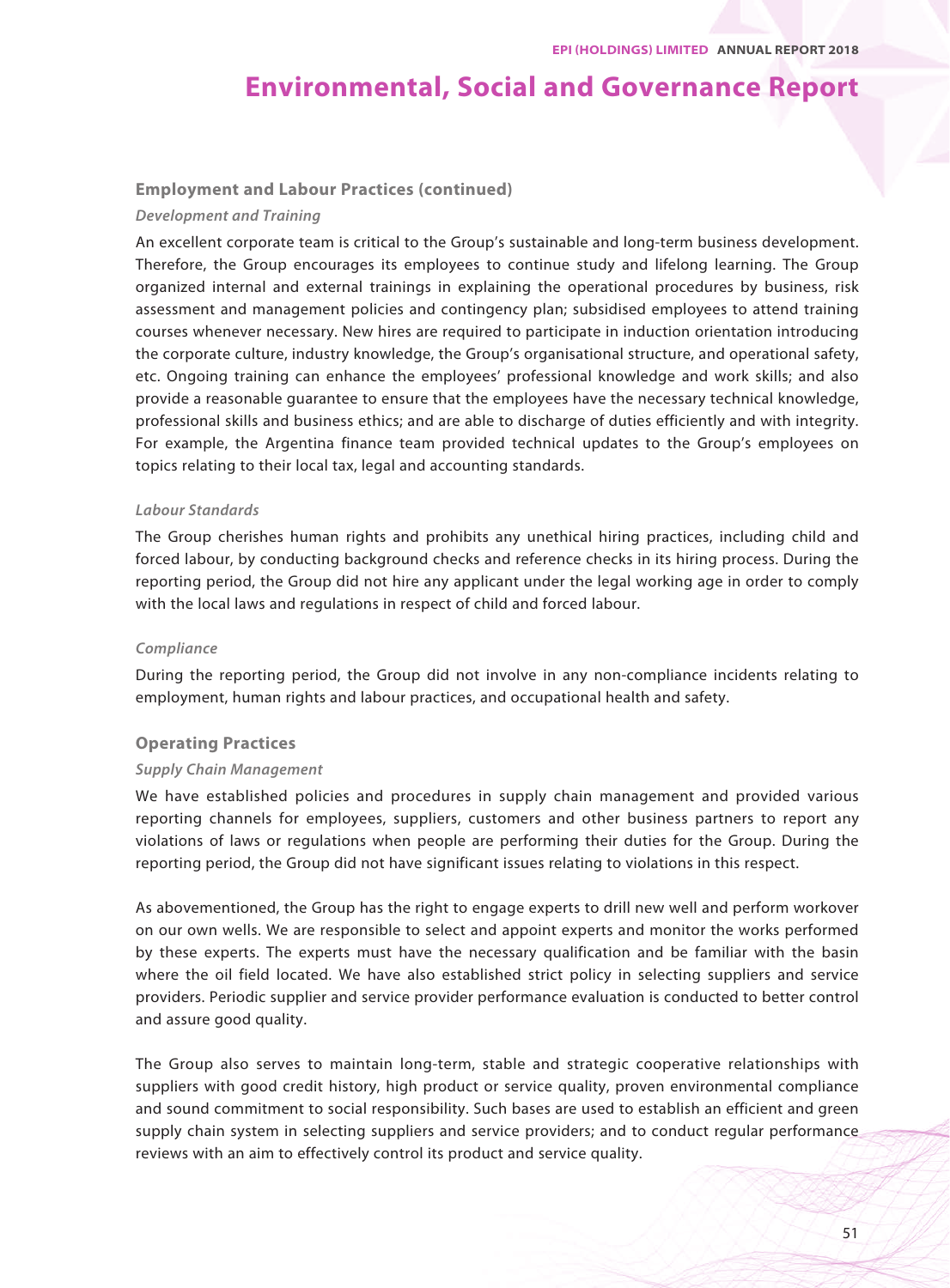### **Operating Practices (continued)** *Supplier/Service Provider Responsibility*

American Petroleum Institute ("API") gravity is a measure to determine the grade of the crude oil. Crude oil extracted underground is treated through oil/water separation process before selling to the customer. Our customer, YPF S.A. checks the API gravity before oil is delivered and thus no after-sale quality problem exists.

For the money lending business, we handle confidential information of our clients with integrity and in accordance with applicable laws. Confidential information may be subject to disclosure requirements according to the applicable laws and regulations and shall be exchanged internally and exclusively on a "need-to-know" basis.

During the reporting period, there was neither concluded legal cases regarding our products brought against us nor complaints received concerning breaches of customer privacy and loss of data.

#### *Anti-corruption*

The Group always attach importance to creating a harmonious and honest working environment and we commit to achieving and maintaining high integrity and accountability standards with great emphasis on corporate governance, moral culture and staff quality. All employees should act in upright, impartial and honest manner, and strictly follow the applicable laws and regulations. If employees violate them, they will face disciplinary action or even termination of the employment contracts. Employees must observe our required ethical standards and make their own judgements as to the appropriateness of their conduct in business operation. When employees suspect violations incurred, they may, in the case of absolute confidentiality, report through different channels to those charged with governance. Employees who hide traces, evidence or avoid investigation of suspicious transactions may be considered as illegal. We continue to optimise the reporting mechanism and resolutely fight against corruption for building a clean social environment.

During the reporting period, the Group and our employees did not involve in any litigation of corruption.

#### **Community Involvement**

The Group views sustainable development and community contribution as our goals. We believe in people-oriented management principle, carry out variety of activities in fulfilling our social responsibilities, actively pursue social contribution initiatives and strive to create a sustainable and harmonious society.

Since our establishment, we are a responsible taxpayer and employer. We offer job opportunities to ease the local employment pressure. We establish good practices in running our business, and actively promote energy saving and environmental friendly concepts with a hope to be the role model within the industry. To some certain extents, we have contributed to social stability and building a harmonious community.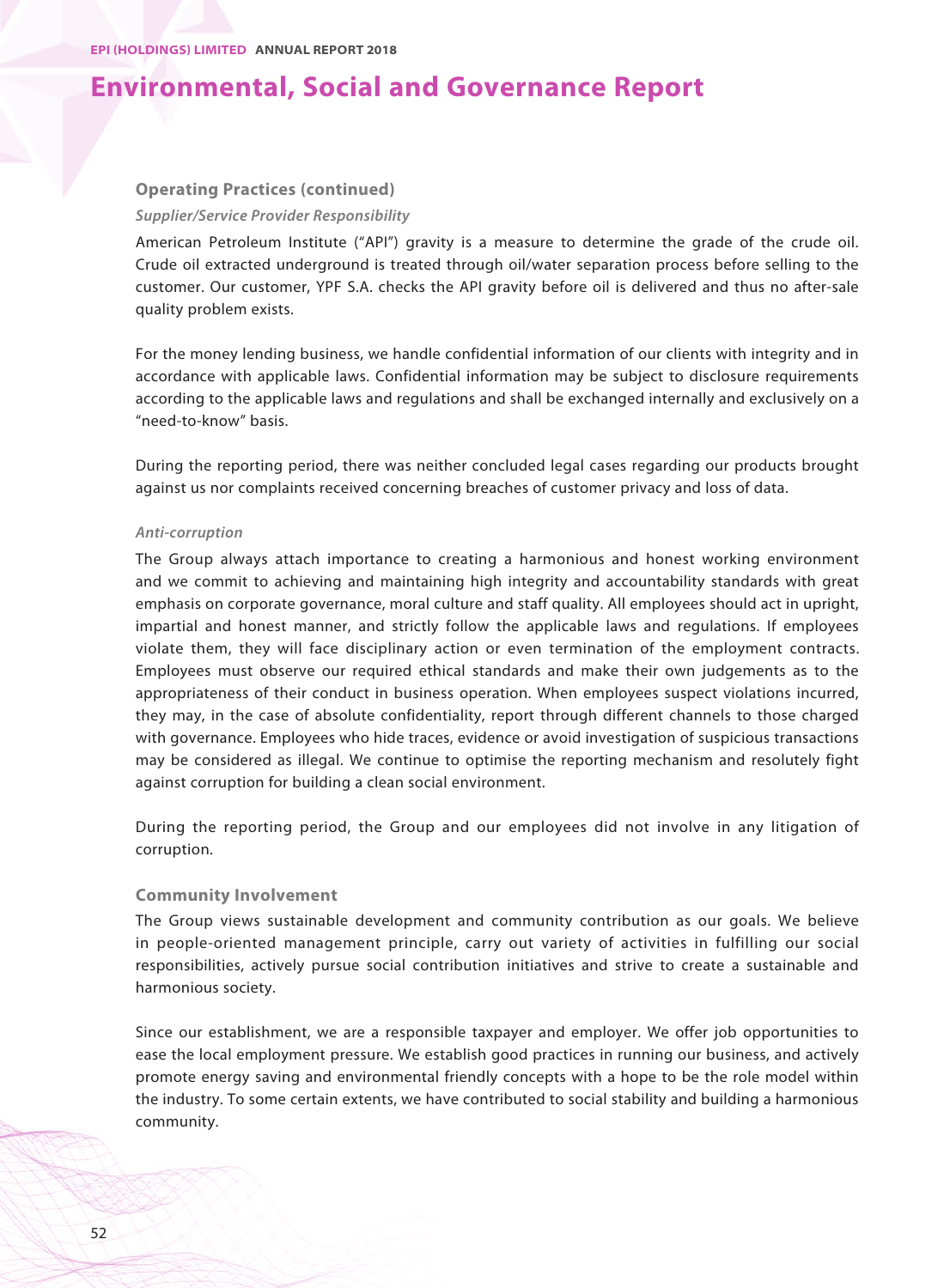### **E. SUMMARY OF ENVIRONMENTAL DATA AND PERFORMANCE**

|                                      | <b>Unit</b>          | 2018         | 2017         |
|--------------------------------------|----------------------|--------------|--------------|
| <b>Greenhouse gas emissions:</b>     |                      |              |              |
| Scope 1:                             |                      |              |              |
| Total                                | Tonne                | 37.96        | 45.47        |
| Intensity                            | Tonne (per employee) | 0.86         | 1.68         |
| Scope 2:                             |                      |              |              |
| Total                                | Tonne                | 18.68        | 24.58        |
| Intensity                            | Tonne (per employee) | 0.42         | 0.91         |
| <b>Air emissions:</b>                |                      |              |              |
|                                      |                      |              |              |
| Nitrogen Oxides                      | Tonne                | 1.62         | 1.58         |
| Sulphur Oxides                       | Tonne                | 0.20         | 0.26         |
| <b>Particulate Matter</b>            | Tonne                | 0.45         | 0.67         |
| <b>Energy and water consumption:</b> |                      |              |              |
| <b>Electricity:</b>                  |                      |              |              |
| Total                                | <b>kWh</b>           | 21,390.00    | 27,249.00    |
| Intensity                            | kWh (per employee)   | 486.14       | 1,009.22     |
| Diesel:                              |                      |              |              |
| Total                                | Liter                | 1,699.09     | 3,069.14     |
| Intensity                            | Liter (per employee) | 38.62        | 113.67       |
| <b>Gasoline:</b>                     |                      |              |              |
| Total                                | Liter                | 4,217.05     | 1,366.45     |
| Intensity                            | Liter (per employee) | 95.84        | 50.61        |
| <b>Natural gas:</b>                  |                      |              |              |
| Total                                | Liter                | 2,402,930.00 | 3,262,110.00 |
| Intensity                            | Liter (per employee) | 54,612.05    | 120,818.89   |
| <b>Water:</b>                        |                      |              |              |
| Total                                | Tonne                | 259.00       | 216.00       |
| Intensity                            | Tonne (per employee) | 5.89         | 8.00         |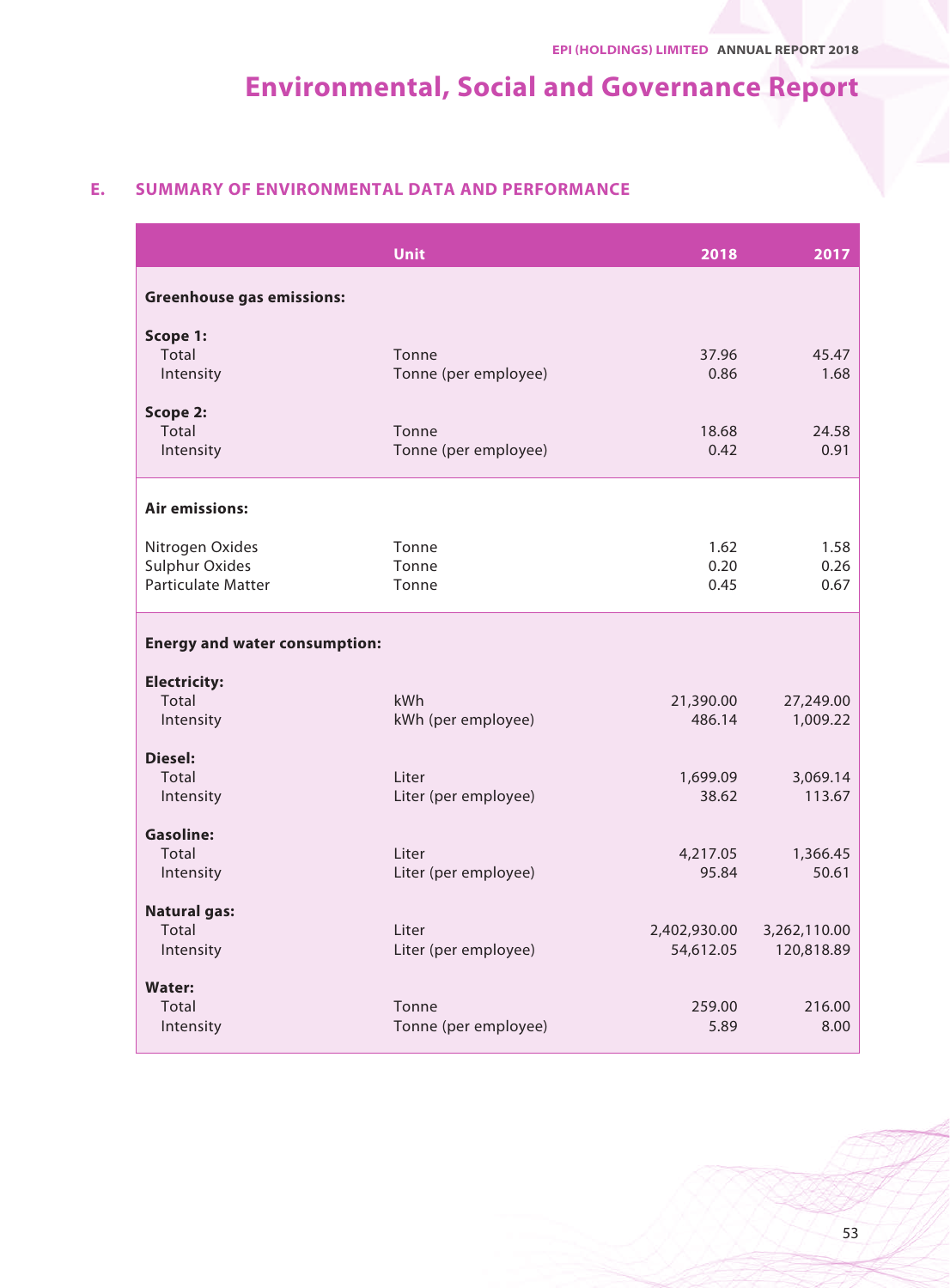



**TO THE MEMBERS OF EPI (HOLDINGS) LIMITED** *(Incorporated in Bermuda with limited liability)*

### **OPINION**

We have audited the consolidated financial statements of EPI (Holdings) Limited (the "Company") and its subsidiaries (collectively referred to as the "Group") set out on pages 60 to 143, which comprise the consolidated statement of financial position as at 31 December 2018, and the consolidated statement of profit or loss and other comprehensive income, consolidated statement of changes in equity and consolidated statement of cash flows for the year then ended, and notes to the consolidated financial statements, including a summary of significant accounting policies.

In our opinion, the consolidated financial statements give a true and fair view of the consolidated financial position of the Group as at 31 December 2018, and of its consolidated financial performance and its consolidated cash flows for the year then ended in accordance with Hong Kong Financial Reporting Standards ("HKFRSs") issued by the Hong Kong Institute of Certified Public Accountants ("HKICPA") and have been properly prepared in compliance with the disclosure requirements of the Hong Kong Companies Ordinance.

### **BASIS FOR OPINION**

We conducted our audit in accordance with Hong Kong Standards on Auditing ("HKSAs") issued by the HKICPA. Our responsibilities under those standards are further described in the Auditor's Responsibilities for the Audit of the Consolidated Financial Statements section of our report. We are independent of the Group in accordance with the HKICPA's Code of Ethics for Professional Accountants (the "Code"), and we have fulfilled our other ethical responsibilities in accordance with the Code. We believe that the audit evidence we have obtained is sufficient and appropriate to provide a basis for our opinion.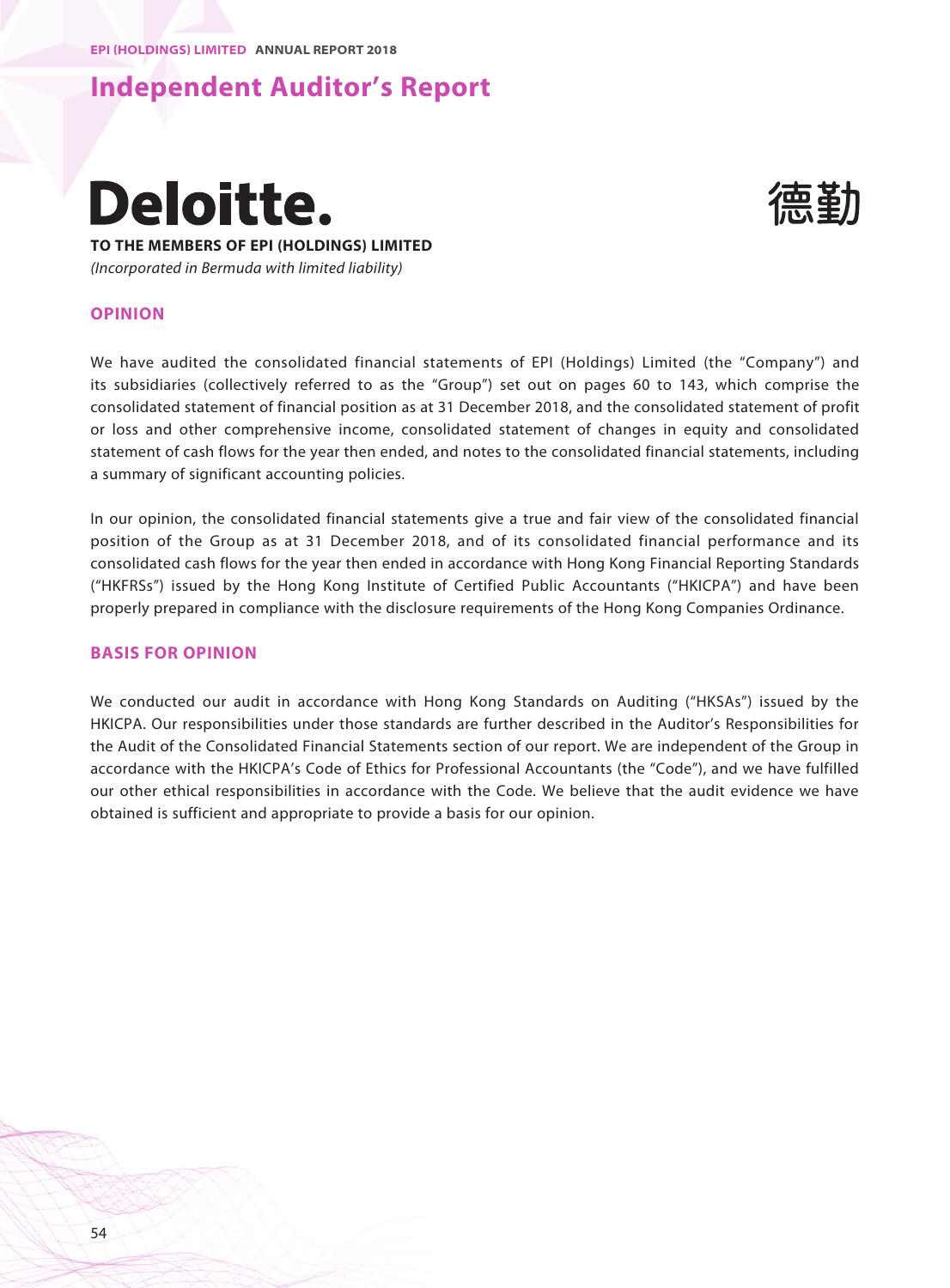### **KEY AUDIT MATTERS**

Key audit matters are those matters that, in our professional judgment, were of most significance in our audit of the consolidated financial statements of the current period. These matters were addressed in the context of our audit of the consolidated financial statements as a whole, and in forming our opinion thereon, and we do not provide a separate opinion on these matters.

#### **Key audit matter How our audit addressed the key audit matter**

#### *Impairment assessment of oil and gas properties*

We identified the impairment assessment of oil and gas properties as a key audit matter due to the significant management judgement involved. The carrying value of oil and gas properties reported under property, plant and equipment as at 31 December 2018 was HK\$46,130,000 (Note 18 to the consolidated financial statements).

As detailed in Notes 4 and 18 to the consolidated financial statements, the determination of an impairment is highly subjective as significant judgement is required by the directors of the Company in determining the recoverable amounts of the oil and gas properties in the oil field in Mendoza, Argentina. The recoverable amount was determined using a value in use calculation based on the cash flow projections in which key assumptions such as discount rate used, future oil price and the estimated oil to be produced can significantly affect the discounted cash flow projections. The Group relies on experts to assess the geological prospects for the discovery of oil in the oil field and engaged an independent valuer to estimate the value of oil to be produced in the future at a suitable discount rate in order to calculate the present value.

The management of the Group determined that there was impairment loss being recognised in profit or loss amounting to HK\$3,383,000 on the oil and gas properties during the year ended 31 December 2018.

Our procedures in relation to impairment assessment of oil and gas properties included:

- Understanding the Group's impairment assessment process, including the valuation model adopted, assumptions used and involvement of independent valuer appointed by the Group;
- Working with independent component auditor in Argentina to evaluate the cash flow projections prepared by the management, and assess the validity of the geological prospects for the discovery of oil in the oil field prepared by the Group's internal experts and the estimate of value of oil to be produced in the future with reference to the local and international oil prices study based on market research and the reasonableness of the discount rate;
- Evaluating the competence, capabilities and objectivity of the external independent valuer;
- Evaluating the historical accuracy of the cash flow projections prepared by the management by comparing the historical cash flow projections with the actual performance; and
- Assessing the extent of disclosure of impairment assessment in the consolidated financial statements.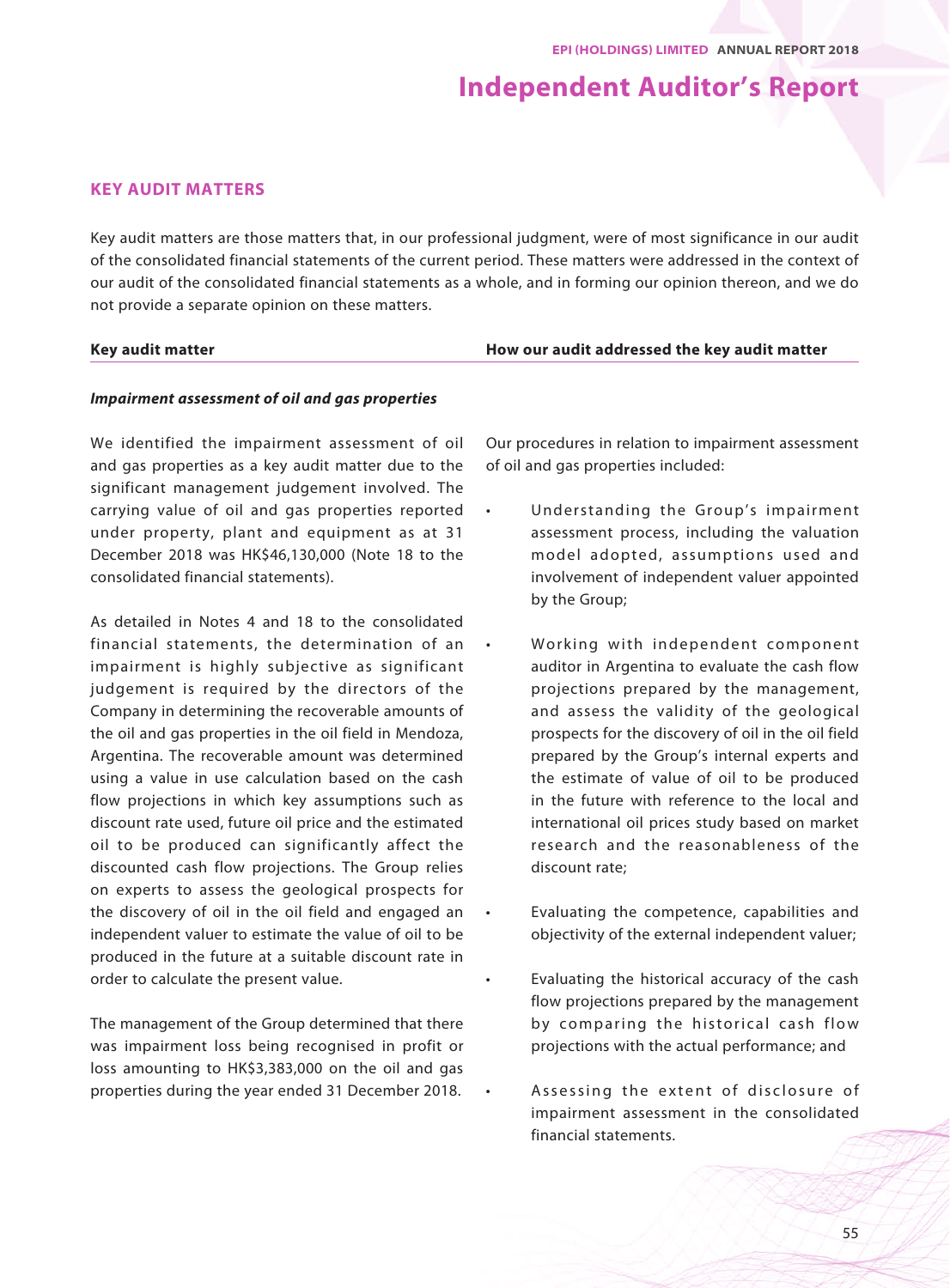### **KEY AUDIT MATTERS (continued)**

**Key audit matter How our audit addressed the key audit matter**

#### *Impairment assessment of loan and interest receivables*

We identified the impairment assessment of loan and interest receivables as a key audit matter due to the significance of balances to the Group's consolidated financial position and the involvement of significant management judgement in evaluating the expected credit losses ("ECL") of loan and interest receivables at the end of the reporting period.

As detailed in Note 4 to the consolidated financial statements, in making the assessment, the loan and interest receivables from borrowers are assessed individually by the management of the Group, based on the financial background, financial condition and the historical settlement records, including the past due dates and default rates, of each borrower and reasonable and supportable forward-looking information such as macroeconomic data that is available without undue cost or effort. Each borrower is assigned a risk grading under internal credit ratings to calculate the ECL, taking into consideration of the estimates of expected cash shortfalls. At every reporting date, the historical settlement records are reassessed and changes in the forward-looking information are considered.

The carrying amount of the loan and interest receivables is HK\$251,652,000 in aggregate and the Group's impairment allowance on loan and interest receivables is HK\$7,052,000 in aggregate as at 31 December 2018 as set out in Note 22 to the consolidated financial statements.

Our procedures in relation to impairment assessment of loan and interest receivables included:

- Understanding the Group's policy on granting loans to its borrowers and the Group's credit and impairment assessments including the related credit control and loan monitoring process;
- Checking the past due dates of outstanding loan and interest receivables against the loan agreements for the terms of the loans to identify any significant change in credit risk or default in loan and interest receivables;
- Testing the integrity of information used by management to develop the impairment assessment of the loan and interest receivables as at year-end by checking the historical settlement records on a sample basis;
- Evaluating the expected cash shortfalls estimated by the management by checking the expected cash flows from the realisation of collaterals received against publicly available information; and
- Assessing the reasonableness of forward-looking information used by the Group.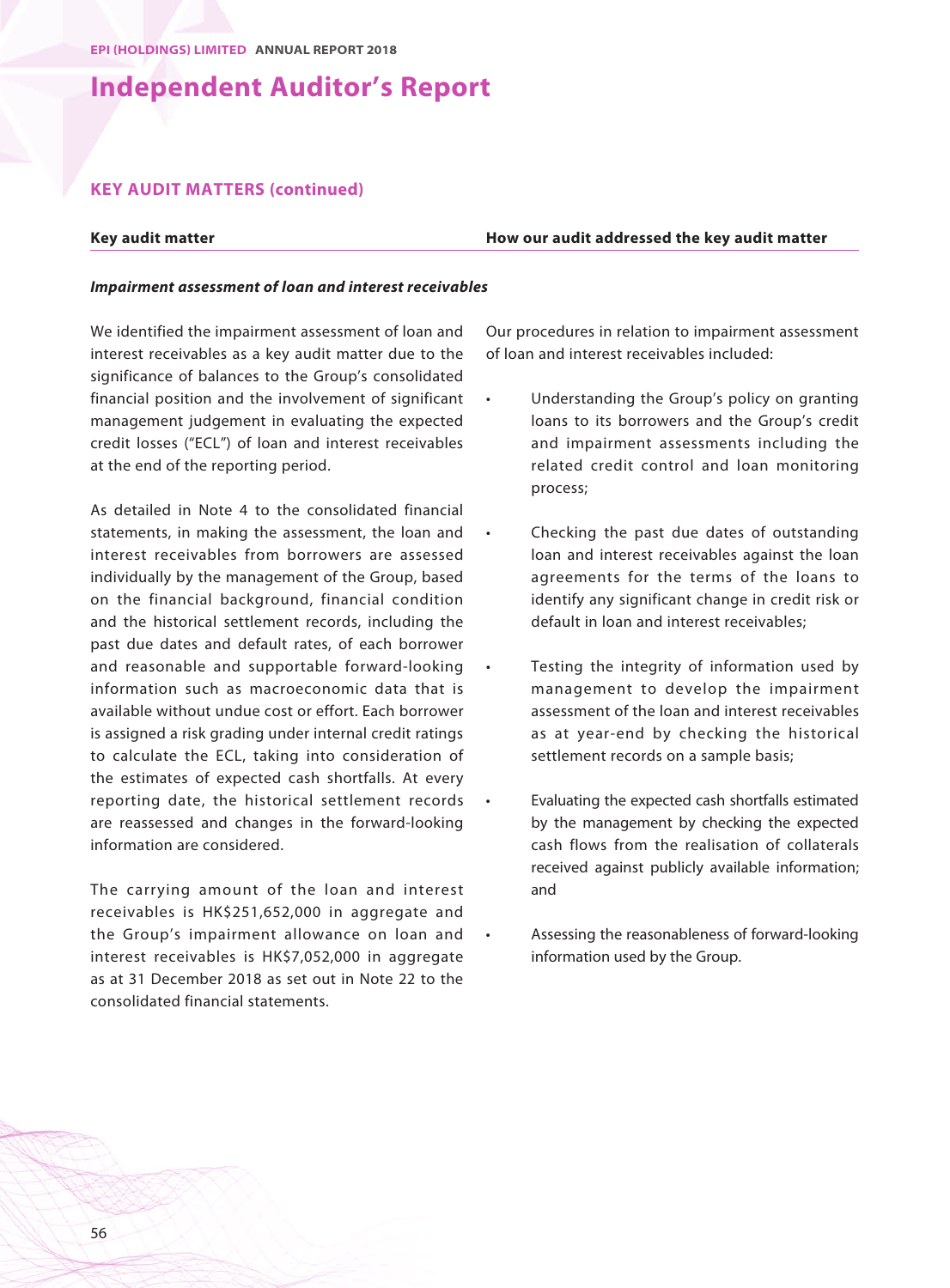### **OTHER INFORMATION**

The directors of the Company are responsible for the other information. The other information comprises the information included in the annual report, but does not include the consolidated financial statements and our auditor's report thereon.

Our opinion on the consolidated financial statements does not cover the other information and we do not express any form of assurance conclusion thereon.

In connection with our audit of the consolidated financial statements, our responsibility is to read the other information and, in doing so, consider whether the other information is materially inconsistent with the consolidated financial statements or our knowledge obtained in the audit or otherwise appears to be materially misstated. If, based on the work we have performed, we conclude that there is a material misstatement of this other information, we are required to report that fact. We have nothing to report in this regard.

### **RESPONSIBILITIES OF DIRECTORS AND THOSE CHARGED WITH GOVERNANCE FOR THE CONSOLIDATED FINANCIAL STATEMENTS**

The directors of the Company are responsible for the preparation of the consolidated financial statements that give a true and fair view in accordance with HKFRSs issued by the HKICPA and the disclosure requirements of the Hong Kong Companies Ordinance, and for such internal control as the directors determine is necessary to enable the preparation of consolidated financial statements that are free from material misstatement, whether due to fraud or error.

In preparing the consolidated financial statements, the directors are responsible for assessing the Group's ability to continue as a going concern, disclosing, as applicable, matters related to going concern and using the going concern basis of accounting unless the directors either intend to liquidate the Group or to cease operations, or have no realistic alternative but to do so.

Those charged with governance are responsible for overseeing the Group's financial reporting process.

### **AUDITOR'S RESPONSIBILITIES FOR THE AUDIT OF THE CONSOLIDATED FINANCIAL STATEMENTS**

Our objectives are to obtain reasonable assurance about whether the consolidated financial statements as a whole are free from material misstatement, whether due to fraud or error, and to issue an auditor's report that includes our opinion solely to you, as a body, in accordance with section 90 of the Bermuda Companies Act, and for no other purpose. We do not assume responsibility towards or accept liability to any other person for the contents of this report. Reasonable assurance is a high level of assurance, but is not a guarantee that an audit conducted in accordance with HKSAs will always detect a material misstatement when it exists. Misstatements can arise from fraud or error and are considered material if, individually or in the aggregate, they could reasonably be expected to influence the economic decisions of users taken on the basis of these consolidated financial statements.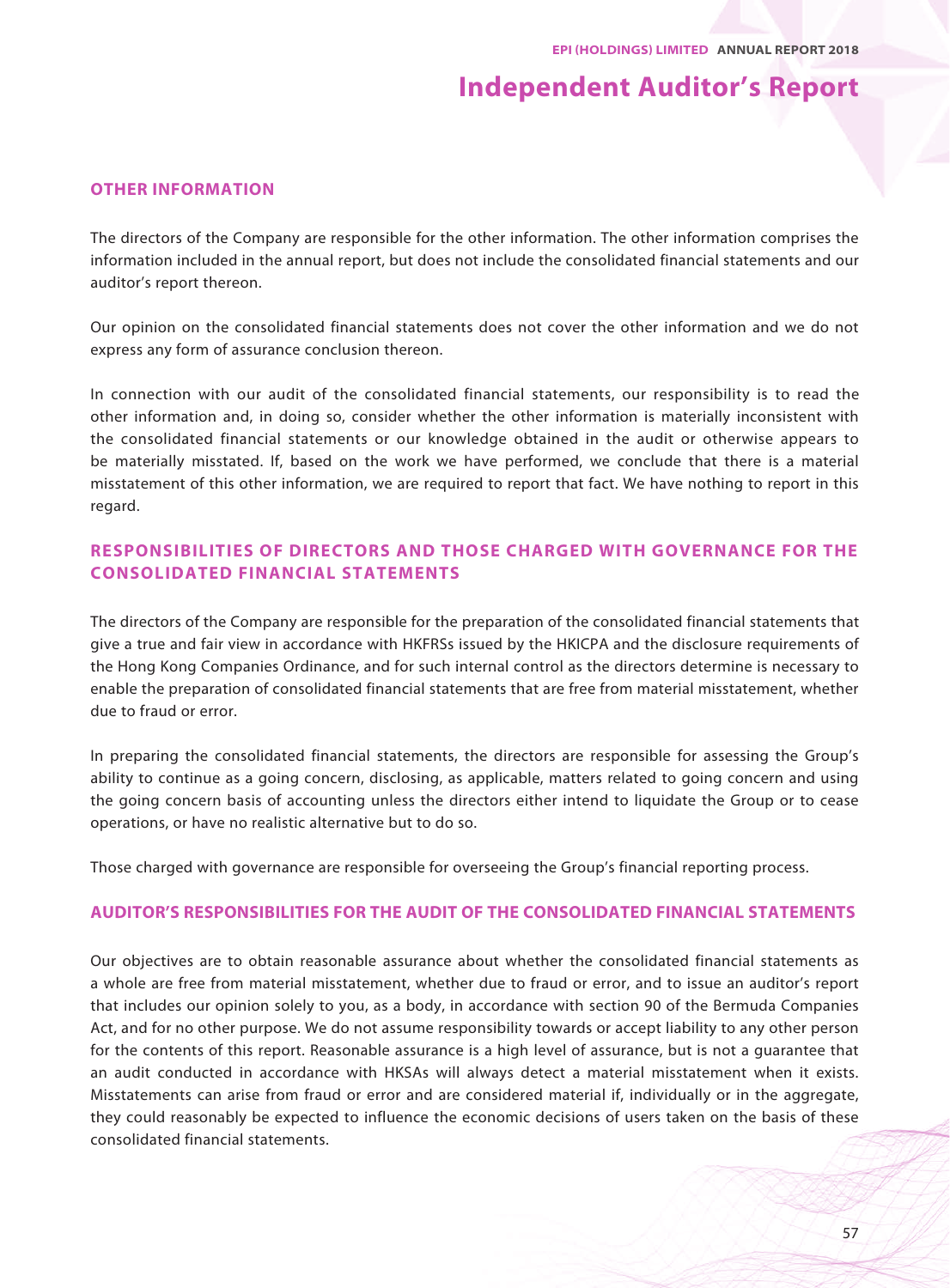### **AUDITOR'S RESPONSIBILITIES FOR THE AUDIT OF THE CONSOLIDATED FINANCIAL STATEMENTS (continued)**

As part of an audit in accordance with HKSAs, we exercise professional judgment and maintain professional skepticism throughout the audit. We also:

- Identify and assess the risks of material misstatement of the consolidated financial statements, whether due to fraud or error, design and perform audit procedures responsive to those risks, and obtain audit evidence that is sufficient and appropriate to provide a basis for our opinion. The risk of not detecting a material misstatement resulting from fraud is higher than for one resulting from error, as fraud may involve collusion, forgery, intentional omissions, misrepresentations, or the override of internal control.
- Obtain an understanding of internal control relevant to the audit in order to design audit procedures that are appropriate in the circumstances, but not for the purpose of expressing an opinion on the effectiveness of the Group's internal control.
- Evaluate the appropriateness of accounting policies used and the reasonableness of accounting estimates and related disclosures made by the directors.
- Conclude on the appropriateness of the directors' use of the going concern basis of accounting and, based on the audit evidence obtained, whether a material uncertainty exists related to events or conditions that may cast significant doubt on the Group's ability to continue as a going concern. If we conclude that a material uncertainty exists, we are required to draw attention in our auditor's report to the related disclosures in the consolidated financial statements or, if such disclosures are inadequate, to modify our opinion. Our conclusions are based on the audit evidence obtained up to the date of our auditor's report. However, future events or conditions may cause the Group to cease to continue as a going concern.
- Evaluate the overall presentation, structure and content of the consolidated financial statements, including the disclosures, and whether the consolidated financial statements represent the underlying transactions and events in a manner that achieves fair presentation.
- Obtain sufficient appropriate audit evidence regarding the financial information of the entities or business activities within the Group to express an opinion on the consolidated financial statements. We are responsible for the direction, supervision and performance of the group audit. We remain solely responsible for our audit opinion.

We communicate with those charged with governance regarding, among other matters, the planned scope and timing of the audit and significant audit findings, including any significant deficiencies in internal control that we identify during our audit.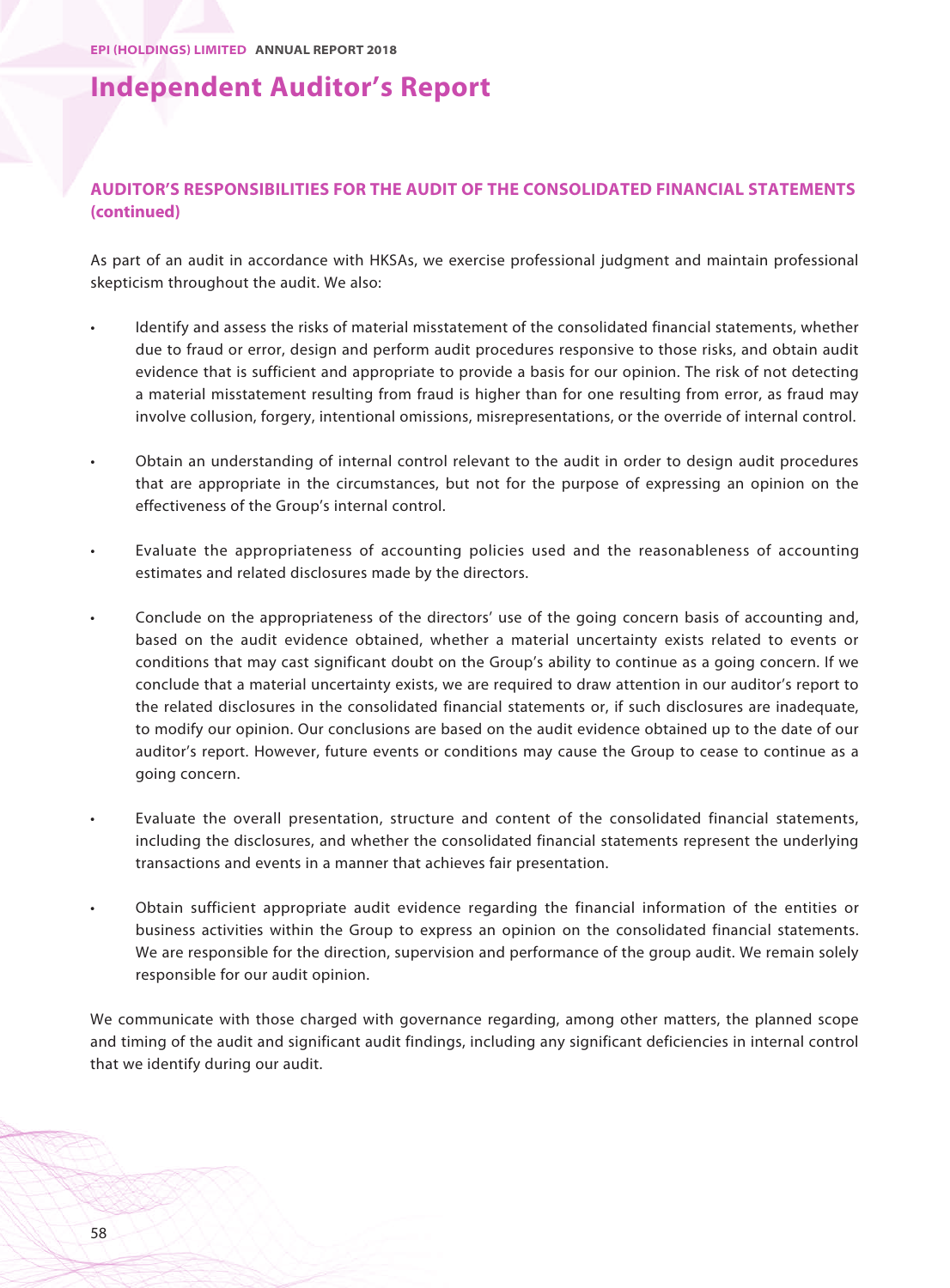### **AUDITOR'S RESPONSIBILITIES FOR THE AUDIT OF THE CONSOLIDATED FINANCIAL STATEMENTS (continued)**

We also provide those charged with governance with a statement that we have complied with relevant ethical requirements regarding independence, and to communicate with them all relationships and other matters that may reasonably be thought to bear on our independence, and where applicable, related safeguards.

From the matters communicated with those charged with governance, we determine those matters that were of most significance in the audit of the consolidated financial statements of the current period and are therefore the key audit matters. We describe these matters in our auditor's report unless law or regulation precludes public disclosure about the matter or when, in extremely rare circumstances, we determine that a matter should not be communicated in our report because the adverse consequences of doing so would reasonably be expected to outweigh the public interest benefits of such communication.

The engagement partner on the audit resulting in the independent auditor's report is Yen Sau Yin, Emily.

**Deloitte Touche Tohmatsu** *Certified Public Accountants*

Hong Kong 29 March 2019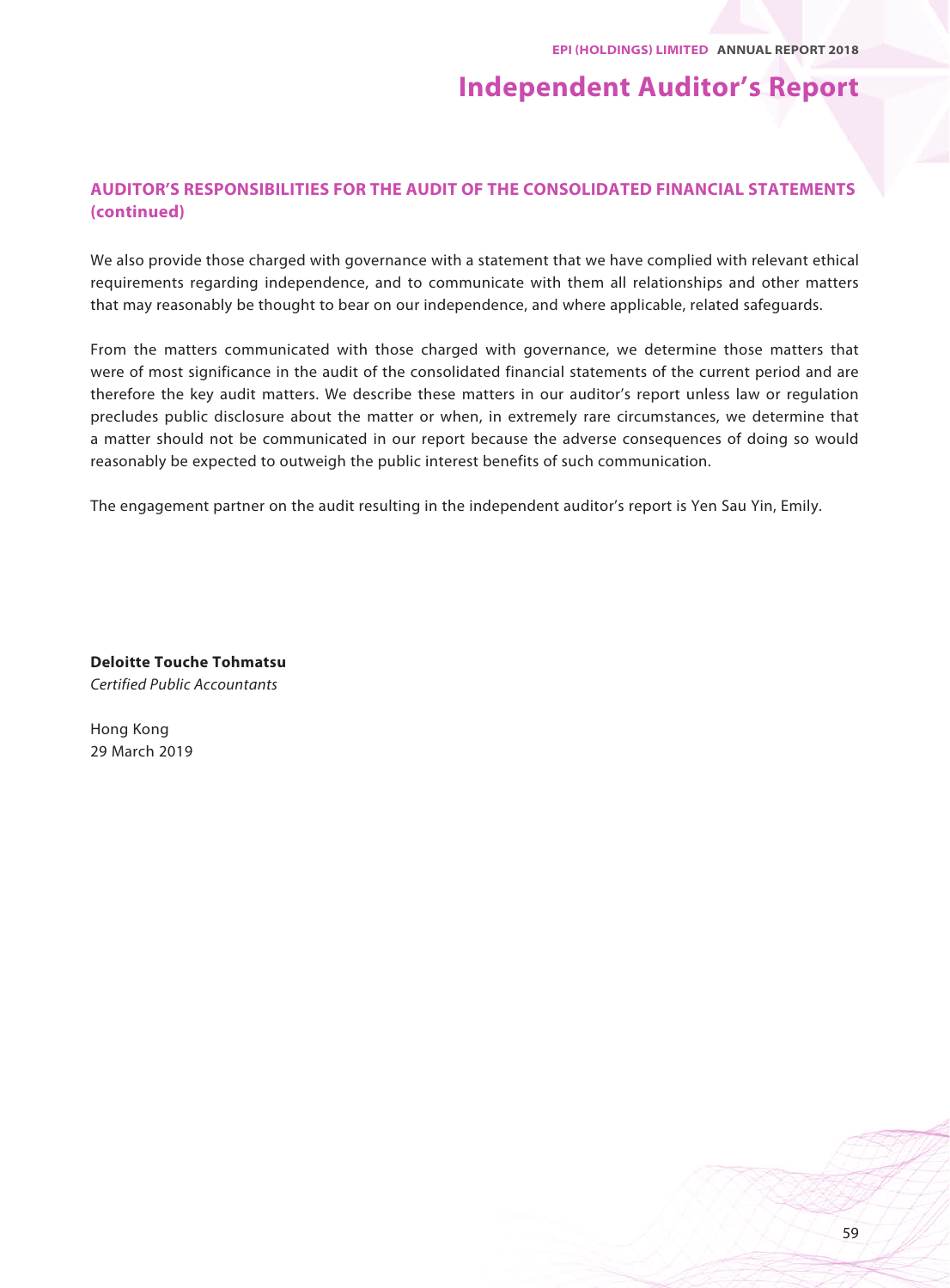# **Consolidated Statement of Profit or Loss and Other Comprehensive Income**

For the year ended 31 December 2018

|                                                                                              |              | 2018                  | 2017                  |
|----------------------------------------------------------------------------------------------|--------------|-----------------------|-----------------------|
|                                                                                              | <b>Notes</b> | <b>HK\$'000</b>       | HK\$'000              |
| <b>Revenue</b>                                                                               | 5            | 71,419                | 57,870                |
| Sales of petroleum                                                                           |              | 43,998                | 42,914                |
| Interest income                                                                              |              | 26,369                | 12,868                |
| Others                                                                                       |              | 1,052                 | 2,088                 |
| Purchases, processing and related expenses                                                   |              | (29, 017)             | (31, 752)             |
| Other income and losses, net                                                                 | 7            | (577)                 | (430)                 |
| Net (loss) gain on financial assets at fair value through                                    |              |                       |                       |
| profit or loss<br>Loss on disposal of debt instruments at fair value through                 | 8            | (80, 636)             | 45,101                |
| other comprehensive income                                                                   |              | (610)                 |                       |
| Net fair value changes on derivative component of                                            |              |                       |                       |
| convertible note and forward to issue convertible notes                                      | 27           | (24, 370)             | (39, 158)             |
| Wages, salaries and other benefits<br>Share-based payments expense                           | 30           | (13, 768)             | (10,617)<br>(73, 257) |
| Depreciation and depletion                                                                   |              | (6, 657)              | (4, 344)              |
| Expected credit loss on financial assets of:                                                 |              |                       |                       |
| Loan and interest receivables                                                                | 22           | (5,613)               |                       |
| Debt instruments at fair value through other comprehensive                                   |              |                       |                       |
| income<br>(Provision) reversal of impairment losses on non-financial                         |              | (395)                 |                       |
| assets, net                                                                                  | 9            | (3, 383)              | 24,378                |
| Other expenses                                                                               |              | (16, 488)             | (11, 260)             |
| Finance costs                                                                                | 10           | (4,992)               | (4,955)               |
| Loss before tax                                                                              |              | (115,087)             | (48, 424)             |
| Income tax expense                                                                           | 11           | (140)                 | (6, 431)              |
|                                                                                              |              |                       |                       |
| Loss for the year attributable to owners of the Company                                      | 12           | (115, 227)            | (54, 855)             |
| Other comprehensive (expense) income                                                         |              |                       |                       |
| Items that may be reclassified subsequently to profit or loss:                               |              |                       |                       |
| Net fair value loss on:                                                                      |              |                       |                       |
| Available-for-sale investments<br>Debt instruments at fair value through other comprehensive |              |                       | (519)                 |
| income                                                                                       |              | (13, 583)             |                       |
| Release on disposal of debt instruments at fair value through                                |              |                       |                       |
| other comprehensive income                                                                   |              | 610                   |                       |
| Exchange differences arising on translation of foreign<br>operations                         |              | (4,631)               |                       |
|                                                                                              |              |                       |                       |
| Other comprehensive expense for the year,                                                    |              |                       |                       |
| net of income tax                                                                            |              | (17, 604)             | (519)                 |
| Total comprehensive expense for the year attributable to                                     |              |                       |                       |
| owners of the Company                                                                        |              | (132, 831)            | (55, 374)             |
|                                                                                              |              |                       |                       |
| Loss per share attributable to owners of the Company                                         |              |                       |                       |
| – Basic                                                                                      | 16           | <b>HK(2.26) cents</b> | HK(1.17) cents        |
|                                                                                              |              |                       |                       |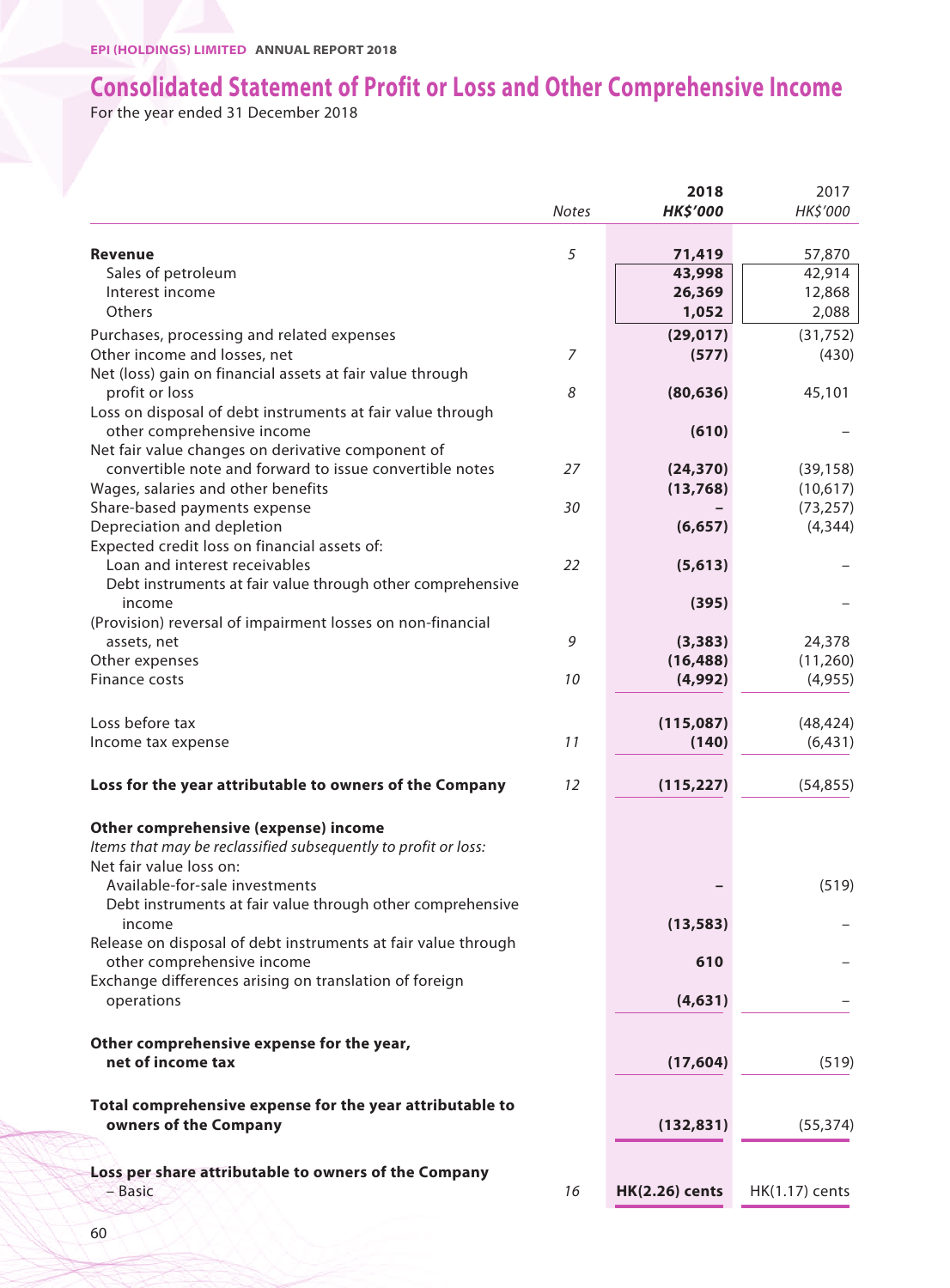# **Consolidated Statement of Financial Position**

At 31 December 2018

|                                                            |              | 2018            | 2017     |
|------------------------------------------------------------|--------------|-----------------|----------|
|                                                            | <b>Notes</b> | <b>HK\$'000</b> | HK\$'000 |
|                                                            |              |                 |          |
| <b>Non-current assets</b>                                  |              |                 |          |
| Exploration and evaluation assets                          | 17           |                 |          |
| Property, plant and equipment                              | 18           | 47,951          | 56,451   |
| Available-for-sale investments                             | 19           |                 | 121,533  |
| Debt instruments at fair value through other comprehensive |              |                 |          |
| income                                                     | 20           | 115,708         |          |
| Other tax recoverables                                     | 21           | 315             | 4,076    |
|                                                            |              |                 |          |
| Total non-current assets                                   |              | 163,974         | 182,060  |
|                                                            |              |                 |          |
| <b>Current assets</b>                                      |              |                 |          |
| Available-for-sale investments                             | 19           |                 | 25,873   |
| Debt instruments at fair value through other comprehensive |              |                 |          |
| income                                                     | 20           | 14,622          |          |
| Loan and interest receivables                              | 22           | 251,652         | 67,798   |
| Trade and other receivables and prepayments                | 23           | 12,780          | 46,232   |
| Other tax recoverables                                     | 21           | 1,230           | 1,759    |
| Financial assets at fair value through profit or loss      | 24           | 71,816          | 95,849   |
| Bank balances and cash                                     | 25           | 83,593          | 287,349  |
|                                                            |              |                 |          |
| Total current assets                                       |              | 435,693         | 524,860  |
|                                                            |              |                 |          |
| <b>Current liabilities</b>                                 |              |                 |          |
| Trade and other payables                                   | 26           | 19,126          | 19,107   |
| Income tax payable                                         |              | 5,204           | 1,744    |
| Derivative financial liability                             | 27           |                 | 46,617   |
| Convertible notes                                          | 27           |                 | 76,145   |
|                                                            |              |                 |          |
| <b>Total current liabilities</b>                           |              | 24,330          | 143,613  |
|                                                            |              |                 |          |
|                                                            |              |                 |          |
| <b>Net current assets</b>                                  |              | 411,363         | 381,247  |
|                                                            |              |                 |          |
| <b>Total assets less current liabilities</b>               |              | 575,337         | 563,307  |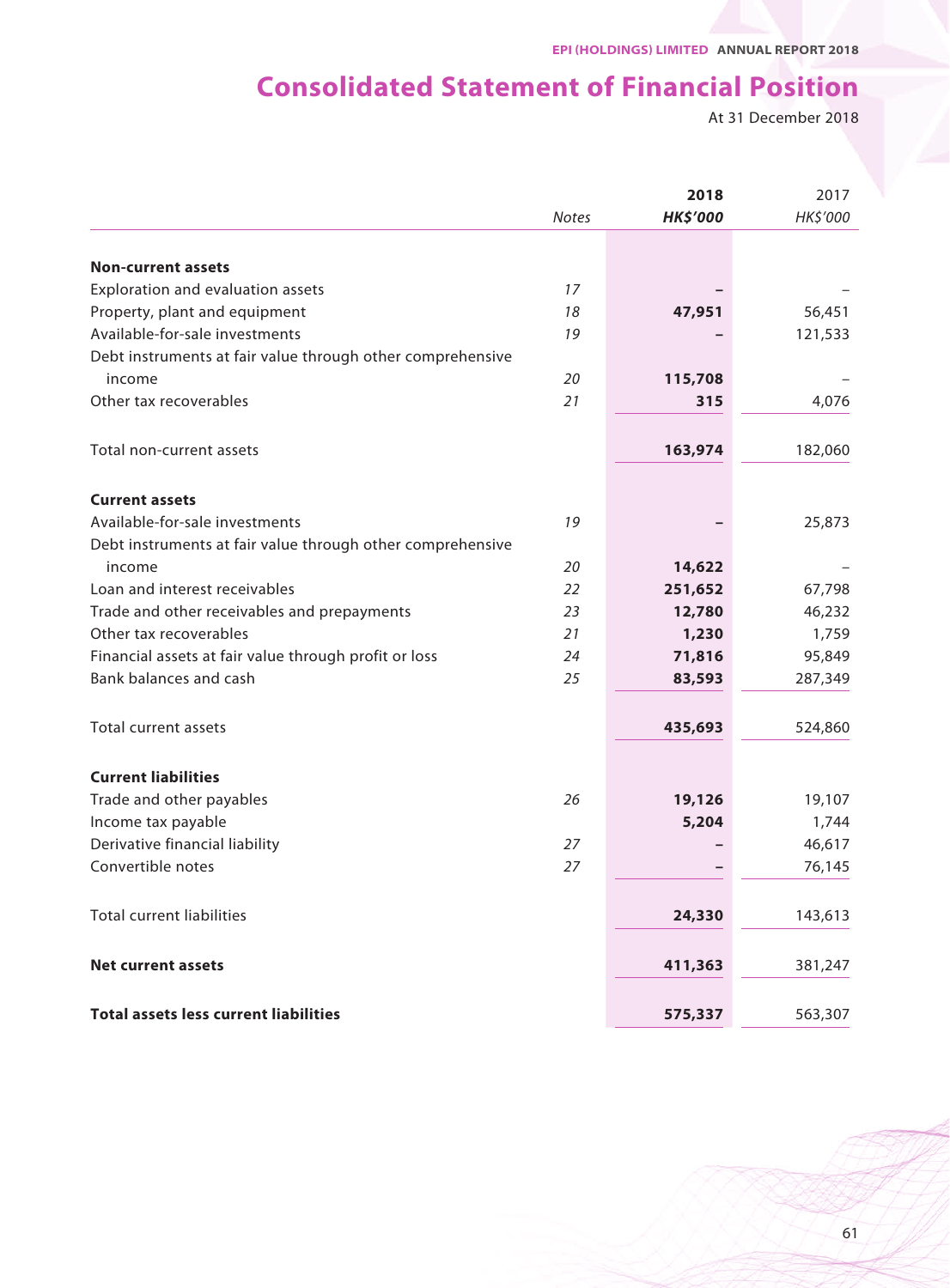# **Consolidated Statement of Financial Position**

At 31 December 2018

|                              |              | 2018            | 2017            |
|------------------------------|--------------|-----------------|-----------------|
|                              | <b>Notes</b> | <b>HK\$'000</b> | <b>HK\$'000</b> |
|                              |              |                 |                 |
| <b>Non-current liability</b> |              |                 |                 |
| Deferred tax liabilities     | 28           | 284             | 4,191           |
|                              |              |                 |                 |
| <b>Net assets</b>            |              | 575,053         | 559,116         |
|                              |              |                 |                 |
| <b>Capital and reserves</b>  |              |                 |                 |
| Share capital                | 29           | 52,403          | 50,181          |
| Reserves                     |              | 522,650         | 508,935         |
|                              |              |                 |                 |
| <b>Total equity</b>          |              | 575,053         | 559,116         |

The consolidated financial statements on pages 60 to 143 together with the Company's statement of financial position set out in Note 39 to the consolidated financial statements have been approved and authorised for issue by the Board of Directors on 29 March 2019 and are signed on its behalf by:

**Liu Zhiyi Sue Ka Lok** *Director Director*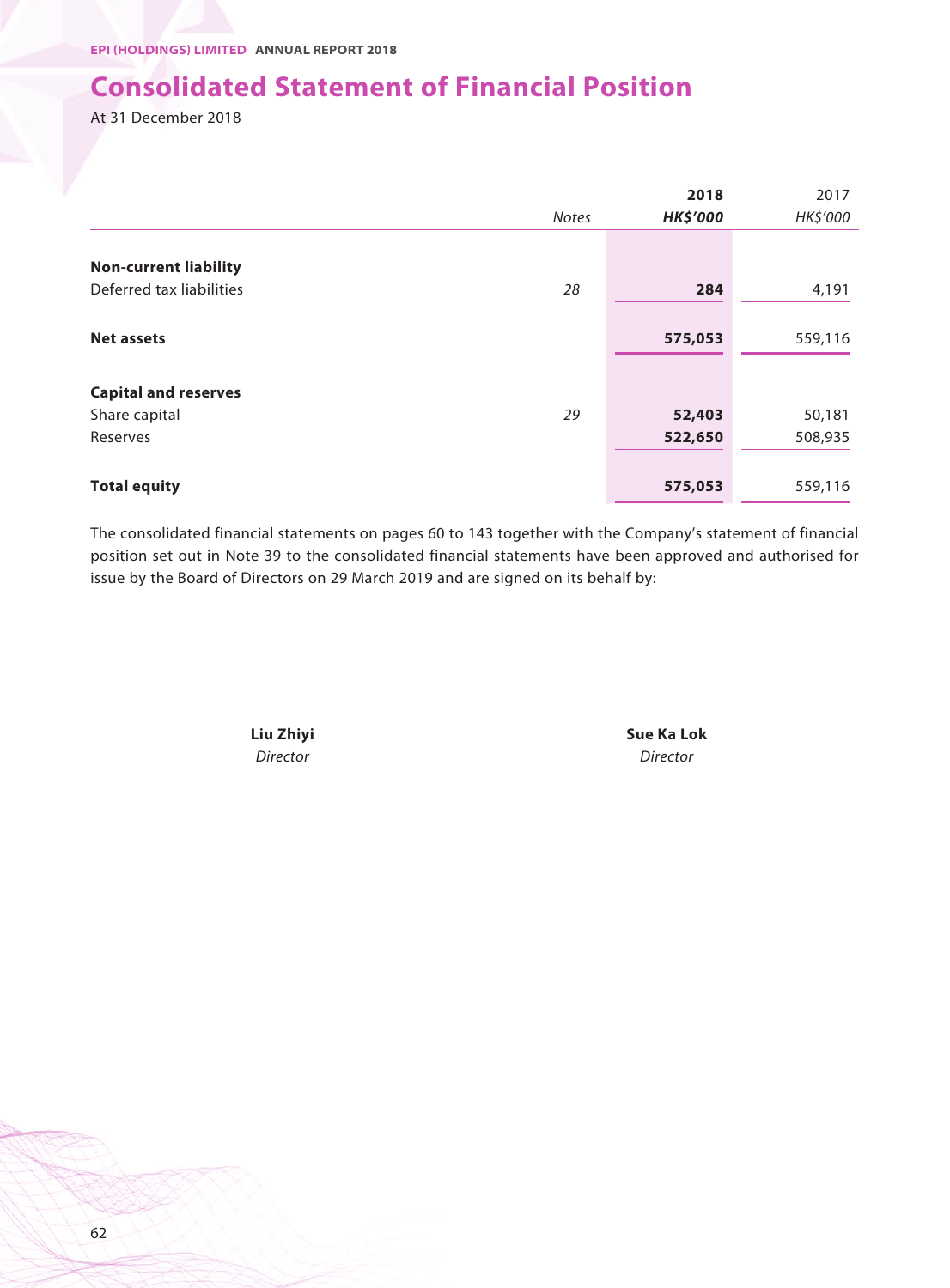# **Consolidated Statement of Changes in Equity**

For the year ended 31 December 2018

|                                                                                                                       | <b>Share</b><br>capital<br><b>HK\$'000</b> | <b>Share</b><br>premium<br><b>HK\$'000</b> | <b>Share</b><br>options<br>reserve<br><b>HK\$'000</b> | Investment<br>revaluation<br>reserve<br><b>HK\$'000</b> | reserve<br><b>HK\$'000</b> | <b>Translation Accumulated</b><br>losses<br><b>HK\$'000</b> | <b>Total</b><br><b>HK\$'000</b> |
|-----------------------------------------------------------------------------------------------------------------------|--------------------------------------------|--------------------------------------------|-------------------------------------------------------|---------------------------------------------------------|----------------------------|-------------------------------------------------------------|---------------------------------|
| At 1 January 2017                                                                                                     | 43,671                                     | 581,404                                    | 128,388                                               |                                                         |                            | (407, 621)                                                  | 345,842                         |
| Loss for the year<br>Net fair value loss on                                                                           |                                            |                                            |                                                       |                                                         |                            | (54, 855)                                                   | (54, 855)                       |
| available-for-sale investments                                                                                        |                                            |                                            |                                                       | (519)                                                   |                            |                                                             | (519)                           |
| Total comprehensive expense<br>for the year<br>Recognition of equity-settled                                          |                                            |                                            |                                                       | (519)                                                   |                            | (54, 855)                                                   | (55, 374)                       |
| share-based payments<br>expense (Note 30)                                                                             |                                            |                                            | 73,257                                                |                                                         |                            |                                                             | 73,257                          |
| Issue of shares upon share<br>placement (Note (i))<br>Transaction costs attributable<br>to issue of shares upon share | 6,510                                      | 193,998                                    |                                                       |                                                         |                            |                                                             | 200,508                         |
| placement (Note (i))                                                                                                  |                                            | (5, 117)                                   |                                                       |                                                         |                            |                                                             | (5, 117)                        |
| At 31 December 2017<br>Adjustments (see Note 2.2)                                                                     | 50,181                                     | 770,285                                    | 201,645                                               | (519)<br>2,191                                          |                            | (462, 476)<br>(3,630)                                       | 559,116<br>(1,439)              |
| At 1 January 2018 (restated)                                                                                          | 50,181                                     | 770,285                                    | 201,645                                               | 1,672                                                   |                            | (466, 106)                                                  | 557,677                         |
| Loss for the year<br>Net fair value loss on debt                                                                      |                                            |                                            |                                                       |                                                         |                            | (115, 227)                                                  | (115, 227)                      |
| instruments at fair value through<br>other comprehensive income<br>Release on disposal of debt                        |                                            |                                            |                                                       | (13, 583)                                               |                            |                                                             | (13, 583)                       |
| instruments at fair value through<br>other comprehensive income                                                       |                                            |                                            |                                                       | 610                                                     |                            |                                                             | 610                             |
| Exchange differences arising on<br>translation of foreign operations                                                  |                                            |                                            |                                                       |                                                         | (4, 631)                   |                                                             | (4, 631)                        |
| Total comprehensive expense<br>for the year                                                                           |                                            |                                            |                                                       | (12, 973)                                               | (4, 631)                   | (115, 227)                                                  | (132, 831)                      |
| Issue of shares upon conversion of<br>convertible notes (Note (ii))                                                   | 2,222                                      | 147,985                                    |                                                       |                                                         |                            |                                                             | 150,207                         |
| At 31 December 2018                                                                                                   | 52,403                                     | 918,270                                    | 201,645                                               | (11, 301)                                               | (4, 631)                   | (581, 333)                                                  | 575,053                         |

*Notes:*

- *(i)* During the year ended 31 December 2017, the Company completed a share placement by which a total of 651,000,000 shares of the Company were issued. Details of the share placement set out in Note 29(i).
- 63 *(ii)* During the year ended 31 December 2018, all the convertible notes with an aggregate principal amount of HK\$80,000,000 were converted into ordinary shares of the Company at the conversion price of HK\$0.36 per share and 222,222,222 ordinary shares of HK\$0.01 each were issued to the holders of convertible notes. Details of the conversion are set out in Note 27.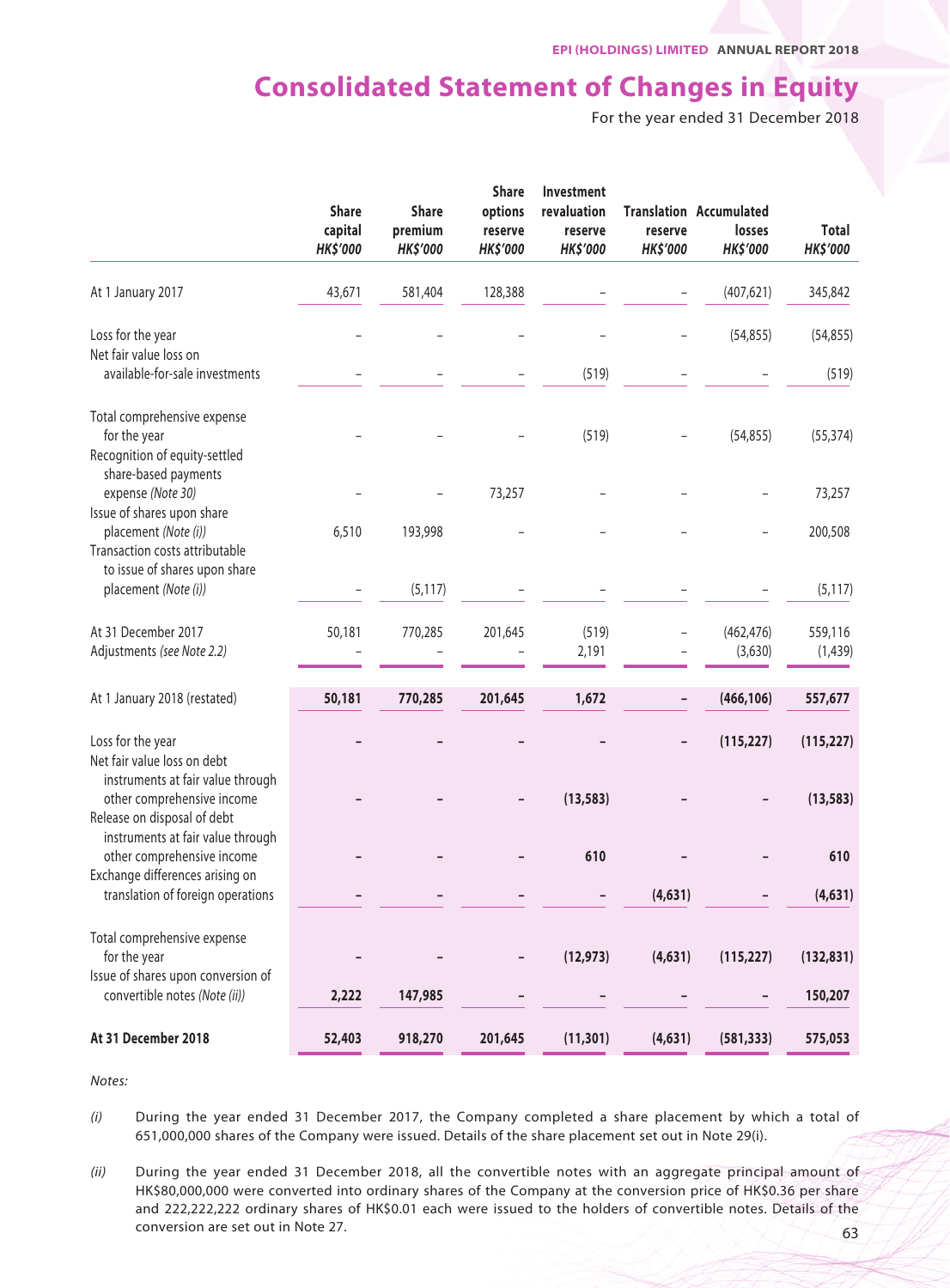# **Consolidated Statement of Cash Flows**

For the year ended 31 December 2018

|                                                                                                    | 2018         |                 | 2017            |
|----------------------------------------------------------------------------------------------------|--------------|-----------------|-----------------|
|                                                                                                    | <b>Notes</b> | <b>HK\$'000</b> | <b>HK\$'000</b> |
| <b>Cash flows from operating activities</b>                                                        |              |                 |                 |
| Loss before tax                                                                                    |              | (115,087)       | (48, 424)       |
| Adjustments for:                                                                                   |              |                 |                 |
| Depreciation and depletion of property, plant and equipment                                        |              | 6,657           | 4,344           |
| Loss on disposal of debt instruments at fair value through                                         |              |                 |                 |
| other comprehensive income                                                                         |              | 610             |                 |
| Provision (reversal) of impairment loss of property, plant and                                     |              |                 |                 |
| equipment                                                                                          | 9            | 3,383           | (22, 588)       |
| Reversal of impairment loss of other tax recoverables                                              | 9            |                 | (1,790)         |
| Expected credit loss on loan and interest receivables                                              |              | 5,613           |                 |
| Expected credit loss on debt instruments at fair value through                                     |              |                 |                 |
| other comprehensive income                                                                         |              | 395             |                 |
| Loss on disposal of property, plant and equipment                                                  |              |                 | 306             |
| Net loss (gain) on financial assets at fair value through profit                                   |              |                 |                 |
| or loss                                                                                            | 8            | 80,636          | (45, 101)       |
| Net fair value changes on derivative component of                                                  |              |                 |                 |
| convertible notes and forward to issue convertible notes                                           |              | 24,370          | 39,158          |
| Bank interest income                                                                               |              | (662)           | (935)           |
| Interest expense                                                                                   | 10           | 4,992           | 4,955           |
| Share-based payments expense                                                                       | 30           |                 | 73,257          |
| Dividend income                                                                                    |              | (1,052)         | (1,832)         |
| Interest income from money lending business<br>Interest income from debt instruments at fair value |              | (16, 814)       | (7, 797)        |
| through other comprehensive income/                                                                |              |                 |                 |
| available-for-sale investments                                                                     |              | (9, 555)        | (5,071)         |
| Interest income from financial assets at fair value                                                |              |                 |                 |
| through profit or loss                                                                             |              |                 | (256)           |
|                                                                                                    |              |                 |                 |
| Operating cash flows before movements in working capital                                           |              | (16, 514)       | (11, 774)       |
| Decrease (increase) in trade and other receivables and                                             |              |                 |                 |
| prepayments                                                                                        |              | 32,721          | (37, 384)       |
| (Increase) decrease in loan and interest receivables                                               |              | (195, 490)      | 34,765          |
| Decrease in other tax recoverables                                                                 |              | 4,290           | 1,851           |
| Increase in financial assets at fair value through profit or loss                                  |              | (56, 603)       | (23, 294)       |
| Increase (decrease) in trade and other payables                                                    |              | 74              | (3,897)         |
|                                                                                                    |              |                 |                 |
| <b>Cash used in operations</b>                                                                     |              | (231, 522)      | (39, 733)       |
| Withholding tax on interest income from a group entity paid                                        |              | (560)           | (587)           |
| Dividend received                                                                                  |              | 1,052           | 1,832           |
| Interest received from money lending business                                                      |              | 16,814          | 7,797           |
| Interest received from debt instruments at fair value                                              |              |                 |                 |
| through other comprehensive income/                                                                |              |                 |                 |
| available-for-sale investments<br>Interest received from financial assets at fair value            |              | 9,555           | 5,071           |
| through profit or loss                                                                             |              |                 | 256             |
|                                                                                                    |              |                 |                 |
| Net cash outflow from operating activities                                                         |              | (204, 661)      | (25, 364)       |
|                                                                                                    |              |                 |                 |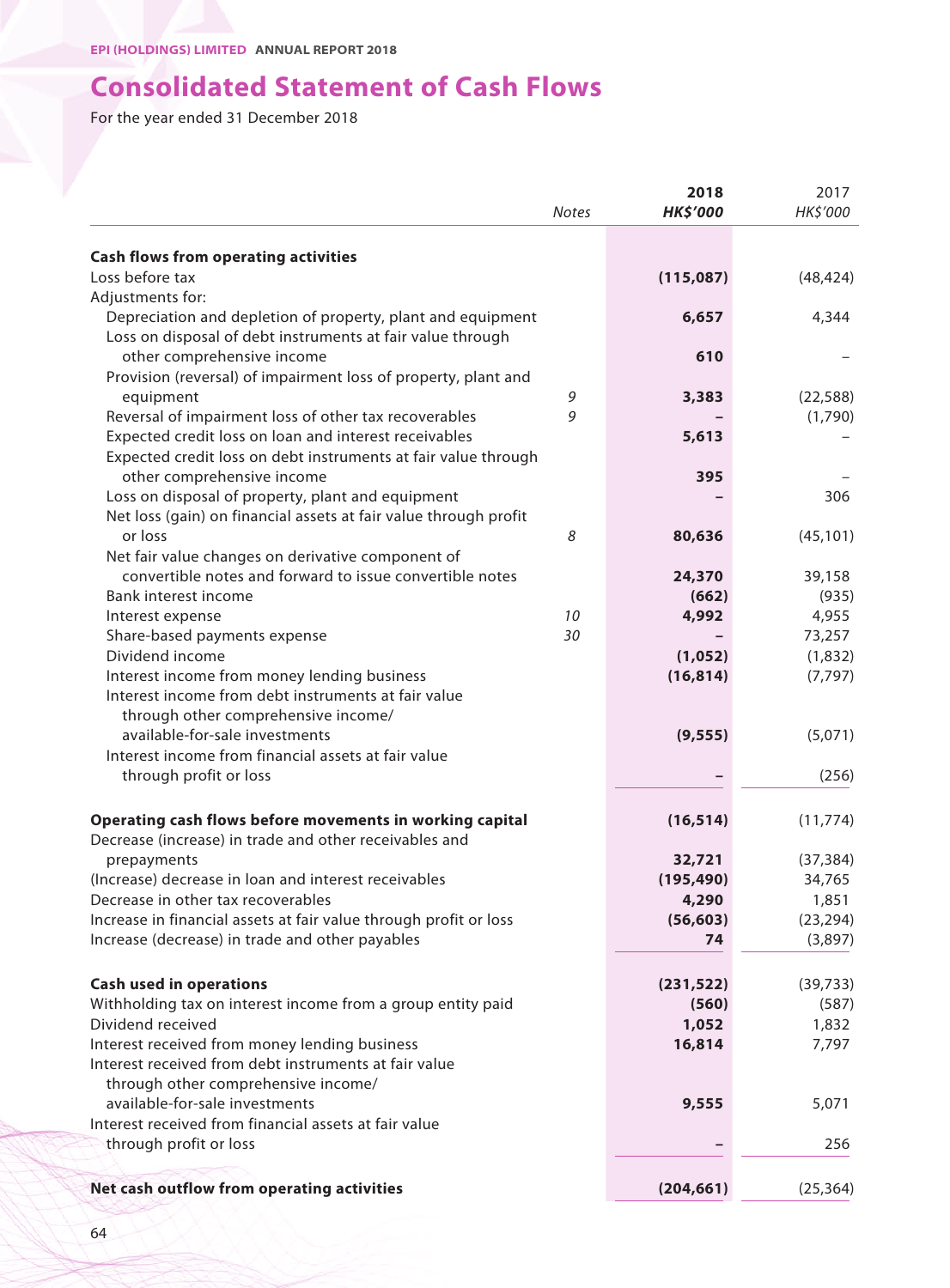# **Consolidated Statement of Cash Flows**

For the year ended 31 December 2018

|                                                              |              | 2018            | 2017       |
|--------------------------------------------------------------|--------------|-----------------|------------|
|                                                              | <b>Notes</b> | <b>HK\$'000</b> | HK\$'000   |
|                                                              |              |                 |            |
| <b>Cash flows from investing activities</b>                  |              |                 |            |
| Purchase of property, plant and equipment                    |              | (1, 540)        | (329)      |
| Purchase of debt instruments at fair value through           |              |                 |            |
| other comprehensive income                                   |              | (34, 808)       |            |
| Purchase of available-for-sale investments                   |              |                 | (145, 396) |
| Proceeds from redemption of debt instruments at fair value   |              |                 |            |
| through other comprehensive income                           |              | 23,400          |            |
| Proceeds from disposal of debt instruments at fair value     |              |                 |            |
| through other comprehensive income                           |              | 15,133          |            |
| Bank interest received                                       |              | 662             | 991        |
|                                                              |              |                 |            |
| Net cash inflow (outflow) from investing activities          |              | 2,847           | (144, 734) |
|                                                              |              |                 |            |
| <b>Cash flows from financing activities</b>                  |              |                 |            |
| Proceeds from issue of convertible notes                     | 27           |                 | 80,000     |
| Transaction costs attributable to issue of convertible notes | 27           |                 | (148)      |
| Proceeds from issue of shares                                | 29           |                 | 200,508    |
| Transaction costs attributable to issue of shares            | 29           |                 | (5, 117)   |
| Interest paid                                                |              | (1, 917)        |            |
|                                                              |              |                 |            |
| Net cash (outflow) inflow from financing activities          |              | (1, 917)        | 275,243    |
|                                                              |              |                 |            |
| Net (decrease) increase in cash and cash equivalents         |              | (203, 731)      | 105,145    |
|                                                              |              |                 |            |
| Cash and cash equivalents at beginning of the year           |              | 287,349         | 182,204    |
| <b>Effect of foreign exchange rate changes</b>               |              | (25)            |            |
|                                                              |              |                 |            |
| Cash and cash equivalents at end of the year,                |              |                 |            |
| represented by bank balances and cash                        |              | 83,593          | 287,349    |
|                                                              |              |                 |            |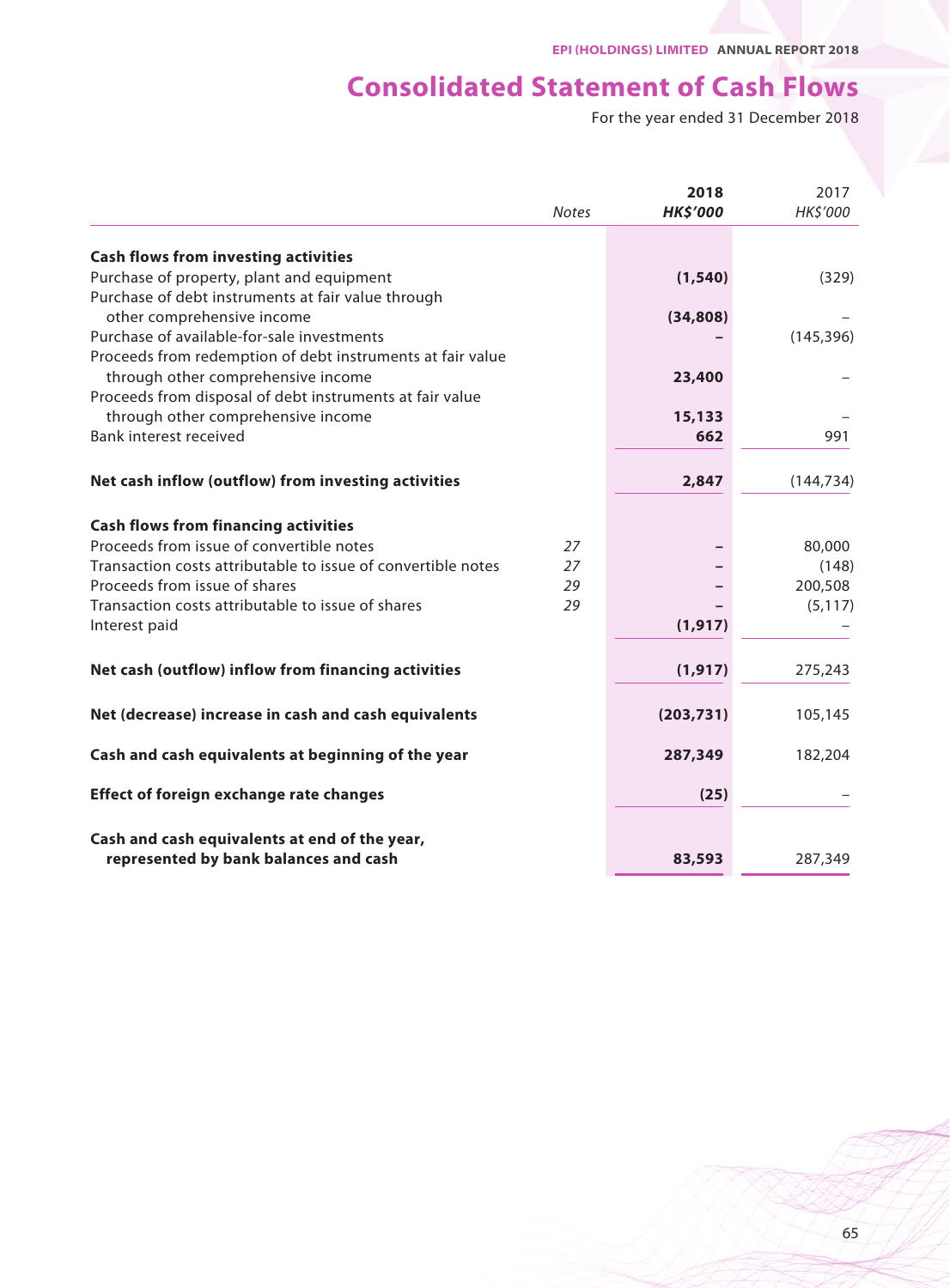For the year ended 31 December 2018

### **1. GENERAL**

The Company is a public limited liability company incorporated in Bermuda and its shares are listed on the Main Board of The Stock Exchange of Hong Kong Limited (the "Stock Exchange"). The address of the registered office of the Company is located at Clarendon House, 2 Church Street, Hamilton HM11, Bermuda. The address of the principal place of business of the Company is Room 3203, 32/F, China Resources Building, 26 Harbour Road, Wanchai, Hong Kong.

The Company is an investment holding company. The principal activities of its subsidiaries are set out in Note 38.

The consolidated financial statements are presented in Hong Kong dollars ("HK\$"), which is also the functional currency of the Company.

### **2. APPLICATION OF NEW AND AMENDMENTS TO HONG KONG FINANCIAL REPORTING STANDARDS ("HKFRSs")**

**New and amendments to HKFRSs that are mandatorily effective for the current year** The Group has applied the following new and amendments to HKFRSs and an interpretation issued by the Hong Kong Institute of Certified Public Accountants ("HKICPA") for the first time in the current year:

| <b>HKFRS 9</b>        | <b>Financial Instruments</b>                                                   |
|-----------------------|--------------------------------------------------------------------------------|
| HKFRS 15              | Revenue from Contracts with Customers and the related<br>Amendments            |
| $HK(IFRIC) - Int 22$  | Foreign Currency Transactions and Advance Consideration                        |
| Amendments to HKFRS 2 | Classification and Measurement of Share-based Payment Transactions             |
| Amendments to HKFRS 4 | Applying HKFRS 9 "Financial Instruments" with HKFRS 4 "Insurance<br>Contracts" |
| Amendments to HKAS 28 | As part of the Annual Improvements to HKFRSs 2014 - 2016 Cycle                 |
| Amendments to HKAS 40 | Transfers of Investment Property                                               |

Except as described below, the application of the new and amendments to HKFRSs and the interpretation in the current year has had no material impact on the Group's financial performance and positions for the current and prior years and/or on the disclosures set out in these consolidated financial statements.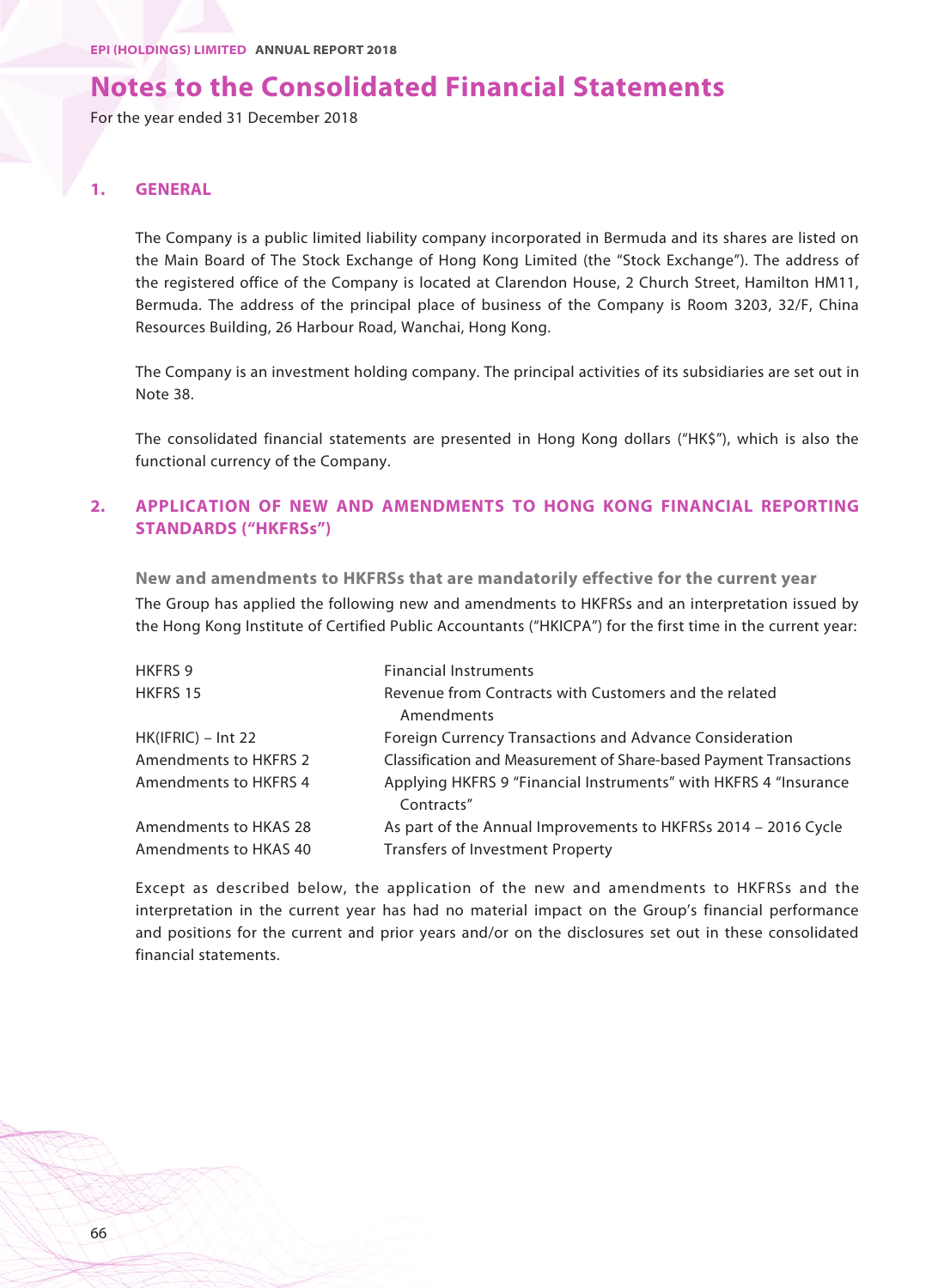For the year ended 31 December 2018

### **2. APPLICATION OF NEW AND AMENDMENTS TO HONG KONG FINANCIAL REPORTING STANDARDS ("HKFRSs") (continued)**

**New and amendments to HKFRSs that are mandatorily effective for the current year (continued)**

**2.1 HKFRS 15 "Revenue from Contacts with Customers"**

The Group has applied HKFRS 15 for the first time in the current year. HKFRS 15 superseded HKAS 18 "Revenue", HKAS 11 "Construction Contracts" and the related interpretations.

The Group has applied HKFRS 15 retrospectively with the cumulative effect of initially applying this standard recognised at the date of initial application, 1 January 2018. Any difference at the date of initial application is recognised in the opening accumulated losses and comparative information has not been restated. Furthermore, in accordance with the transition provisions in HKFRS 15, the Group has elected to apply the standard retrospectively only to contracts that are not completed at 1 January 2018. Accordingly, certain comparative information may not be comparable as comparative information was prepared under HKAS 18 "Revenue" and HKAS 11 "Construction Contracts" and the related interpretations.

The Group recognises revenue from the following major sources which arise from contracts with customers/external sources:

- Petroleum exploration and production (HKFRS 15);
- Interest income from money lending (HKFRS 9);
- Investments in securities (HKFRS 9); and
- Other interest income (HKFRS 9).

Information about the Group's accounting policies and performance obligations resulting from application of HKFRS 15 are disclosed in Notes 3 and 5 respectively.

#### *Summary of effects arising from initial application of HKFRS 15*

The adoption of HKFRS 15 has had no material impact on the Group's financial performance and positions for the current year or at 1 January 2018.

### **2.2 HKFRS 9 "Financial Instruments"**

In the current year, the Group has applied HKFRS 9 "Financial Instruments" and the related consequential amendments to other HKFRSs. HKFRS 9 introduces new requirements for (i) the classification and measurement of financial assets and financial liabilities, (ii) expected credit losses ("ECL") for financial assets and (iii) general hedge accounting.

The Group has applied HKFRS 9 in accordance with the transition provisions set out in HKFRS 9, i.e. applied the classification and measurement requirements (including impairment under ECL model) retrospectively to instruments that have not been derecognised at 1 January 2018 (date of initial application) and has not applied the requirements to instruments that have already been derecognised at 1 January 2018. The difference between carrying amounts at 31 December 2017 and the carrying amounts at 1 January 2018 are recognised in the opening accumulated losses and other components of equity, without restating comparative information.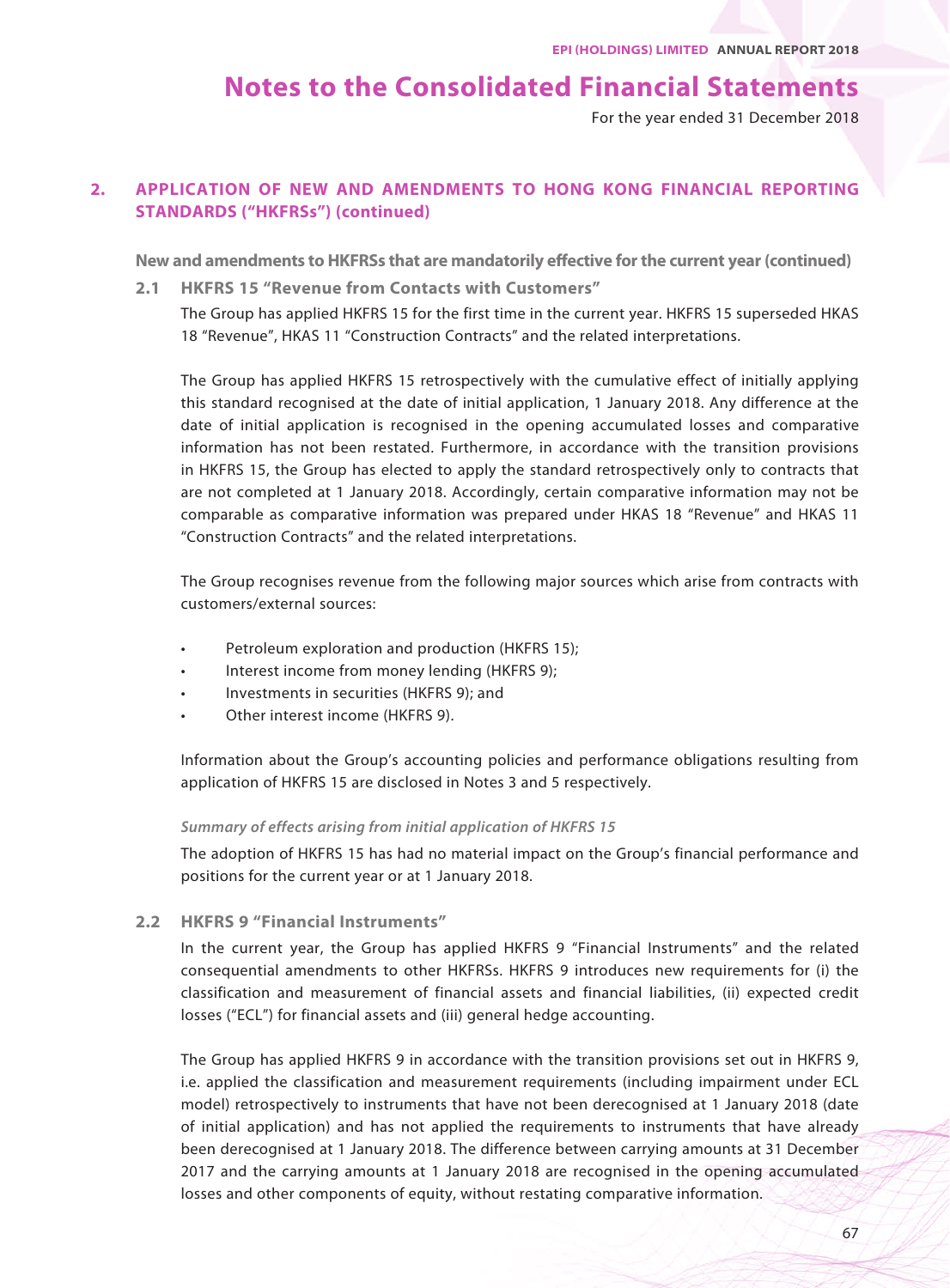For the year ended 31 December 2018

### **2. APPLICATION OF NEW AND AMENDMENTS TO HONG KONG FINANCIAL REPORTING STANDARDS ("HKFRSs") (continued)**

**New and amendments to HKFRSs that are mandatorily effective for the current year (continued)**

**2.2 HKFRS 9 "Financial Instruments" (continued)**

Accordingly, certain comparative information may not be comparable as comparative information was prepared under HKAS 39 "Financial Instruments: Recognition and Measurement".

Accounting policies resulting from application of HKFRS 9 are disclosed in Note 3.

#### *Summary of effects arising from initial application of HKFRS 9*

The table below illustrates the classification and measurement of financial assets subject to ECL under HKFRS 9 and HKAS 39 at the date of initial application, 1 January 2018.

|                                                                      | <b>Notes</b> | Available<br>for-sale<br>("AFS")<br>investments<br><b>HK\$'000</b> | <b>Debt</b><br>instruments<br>at fair value<br>through other<br>comprehensive<br>income<br>("FVTOCI")<br><b>HK\$'000</b> | Loan and<br>interest<br>receivables<br><b>HK\$'000</b> | Investment<br>revaluation<br>reserve<br><b>HK\$'000</b> | Accumulated<br>losses<br><b>HK\$'000</b> |
|----------------------------------------------------------------------|--------------|--------------------------------------------------------------------|--------------------------------------------------------------------------------------------------------------------------|--------------------------------------------------------|---------------------------------------------------------|------------------------------------------|
| <b>Closing balance at</b><br>31 December 2017<br>- HKAS 39 (audited) |              | 147,406                                                            |                                                                                                                          | 67,798                                                 | (519)                                                   | (462, 476)                               |
| <b>Effect arising from initial</b><br>application of HKFRS 9:        |              |                                                                    |                                                                                                                          |                                                        |                                                         |                                          |
| <b>Reclassification</b><br>From AFS investments                      | (a)          | (147, 406)                                                         | 147,406                                                                                                                  |                                                        |                                                         |                                          |
| Remeasurement<br>Impairment under ECL model                          | (b)          |                                                                    |                                                                                                                          | (1,439)                                                | 2,191                                                   | (3,630)                                  |
| Opening balance at<br>1 January 2018 (restated)                      |              |                                                                    | 147,406                                                                                                                  | 66,359                                                 | 1,672                                                   | (466, 106)                               |

### *(a) AFS investments*

*Reclassification from AFS investments to debt instruments at FVTOCI*

Listed bonds with a fair value of HK\$147,406,000 were reclassified from AFS investments to debt instruments at FVTOCI, as these investments are held within a business model whose objective is achieved by both collecting contractual cash flows and selling of these assets and the contractual cash flows of these investments are solely payments of principal and interest on the principal amount outstanding. Related net fair value loss of HK\$519,000 previously accumulated up to 31 December 2017 continued to accumulate in investment revaluation reserve at 1 January 2018.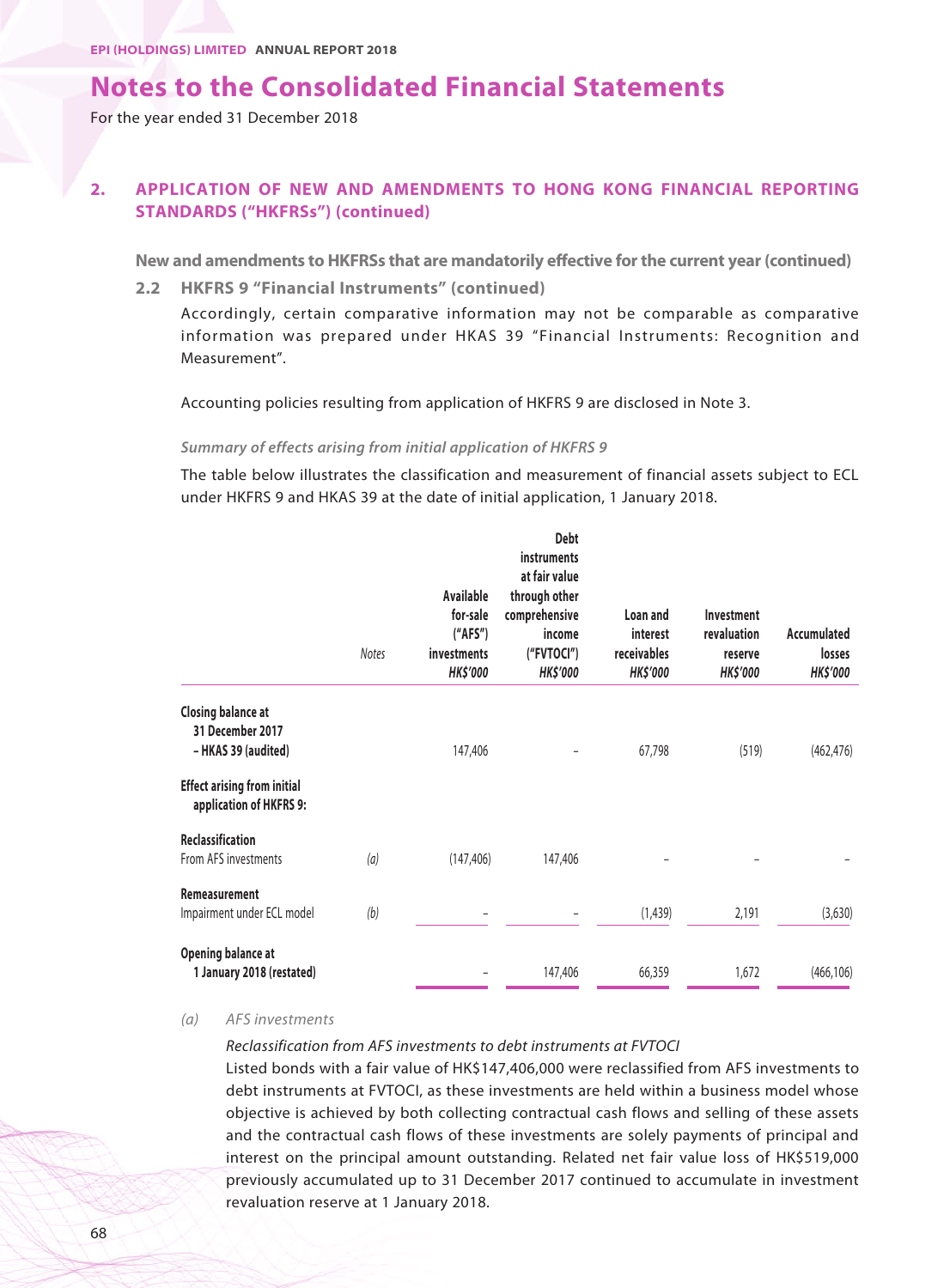For the year ended 31 December 2018

### **2. APPLICATION OF NEW AND AMENDMENTS TO HONG KONG FINANCIAL REPORTING STANDARDS ("HKFRSs") (continued)**

**New and amendments to HKFRSs that are mandatorily effective for the current year (continued)**

**2.2 HKFRS 9 "Financial Instruments" (continued)**

*Summary of effects arising from initial application of HKFRS 9 (continued)*

*(b) Impairment under ECL model*

Loss allowances for financial assets at amortised cost comprising mainly other receivables, loan and interest receivables and bank balances, and debt instruments at FVTOCI are measured on 12-month ECL ("12m ECL") basis as there had been no significant increase in credit risk since initial recognition. The Group applies the HKFRS 9 simplified approach to measure ECL which uses a lifetime ECL for all trade receivables.

At 1 January 2018, credit loss allowance of HK\$3,630,000 in aggregate for loan and interest receivables and debt instruments at FVTOCI was recognised against accumulated losses. Loss allowance of HK\$1,439,000 was recognised against the loan and interest receivables while for the debt instruments at FVTOCI, the loss allowance of HK\$2,191,000 was recognised against the investment revaluation reserve. No credit loss allowance for other financial assets has been recognised as the directors of the Company consider that the amount is immaterial.

#### **New and amendments to HKFRSs in issue but not yet effective**

The Group has not early applied the following new and amendments to HKFRSs and an interpretation that have been issued but are not yet effective:

| Leases <sup>1</sup>                                                                                   |
|-------------------------------------------------------------------------------------------------------|
| Insurance Contracts <sup>2</sup>                                                                      |
| Uncertainty over Income Tax Treatments <sup>1</sup>                                                   |
| Definition of a Business <sup>4</sup>                                                                 |
| Prepayment Features with Negative Compensation <sup>1</sup>                                           |
| Sale or Contribution of Assets between an Investor and its Associate<br>or Joint Venture <sup>3</sup> |
| Definition of Material <sup>5</sup>                                                                   |
| Plan Amendment, Curtailment or Settlement <sup>1</sup>                                                |
| Long-term Interests in Associates and Joint Ventures <sup>1</sup>                                     |
| Annual Improvements to HKFRSs 2015 - 2017 Cycle <sup>1</sup>                                          |
|                                                                                                       |

<sup>1</sup> Effective for annual periods beginning on or after 1 January 2019.

- <sup>2</sup> Effective for annual periods beginning on or after 1 January 2021.
- Effective for annual periods beginning on or after a date to be determined.
- <sup>4</sup> Effective for business combinations and asset acquisitions for which the acquisition date is on or after the beginning of the first annual period beginning on or after 1 January 2020.
- <sup>5</sup> Effective for annual periods beginning on or after 1 January 2020.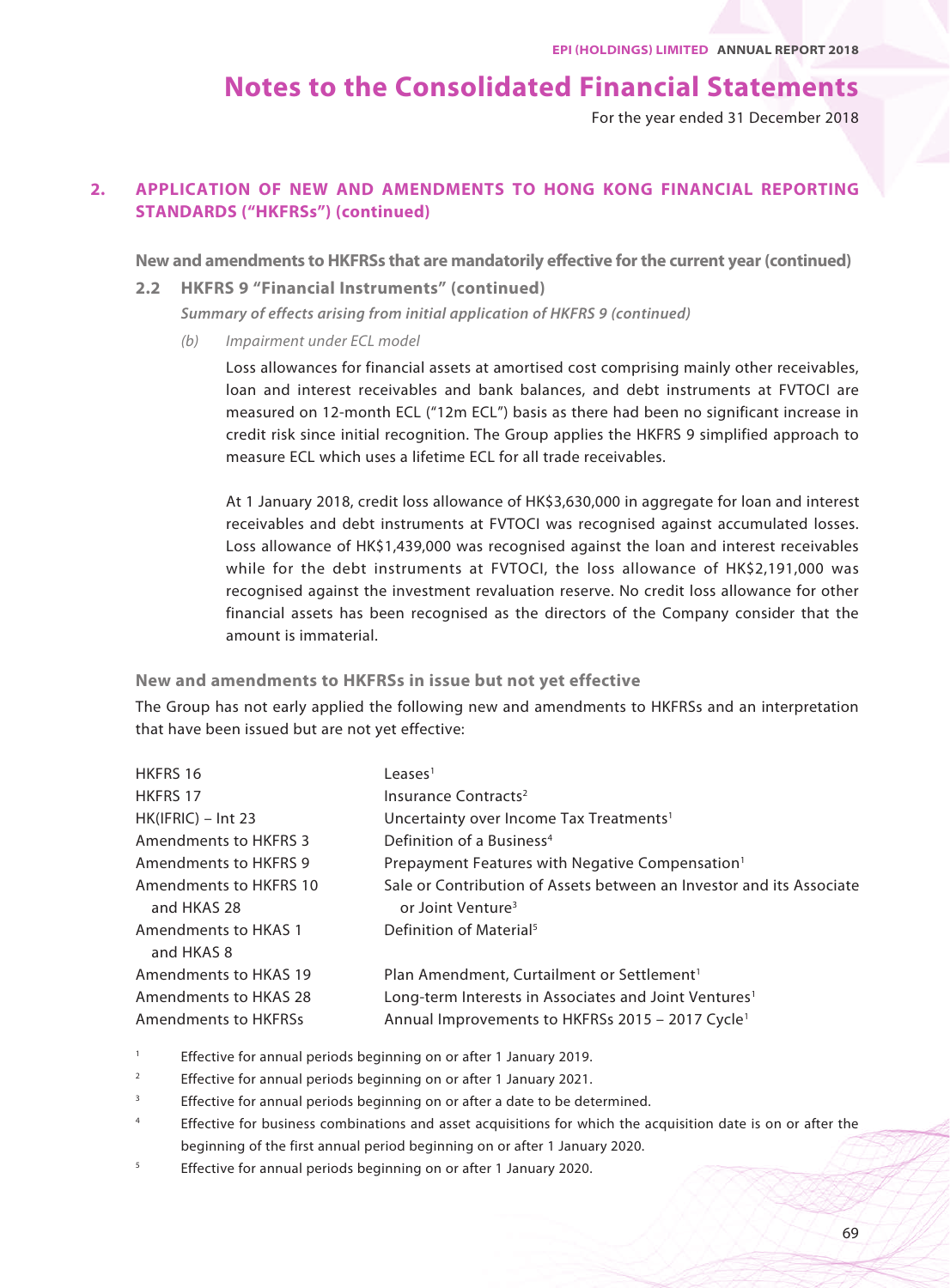For the year ended 31 December 2018

### **2. APPLICATION OF NEW AND AMENDMENTS TO HONG KONG FINANCIAL REPORTING STANDARDS ("HKFRSs") (continued)**

#### **New and amendments to HKFRSs in issue but not yet effective (continued)**

Except as disclosed below, the directors anticipate that the application of other new and amendments to HKFRSs and the interpretation will have no material impact on the Group's financial performance and financial positions and/or the disclosures to the consolidated financial statements of the Group in the foreseeable future.

### **HKFRS 16 "Leases"**

HKFRS 16 introduces a comprehensive model for the identification of lease arrangements and accounting treatments for both lessors and lessees. HKFRS 16 will supersede HKAS 17 "Leases" and the related interpretations when it becomes effective.

HKFRS 16 distinguishes lease and service contracts on the basis of whether an identified asset is controlled by a customer. In addition, HKFRS 16 requires sales and leaseback transactions to be determined based on the requirements of HKFRS 15 as to whether the transfer of the relevant asset should be accounted as a sale. HKFRS 16 also includes requirements relating to subleases and lease modifications.

Distinctions of operating leases and finance leases are removed for lessee accounting, and is replaced by a model where a right-of-use asset and a corresponding liability have to be recognised for all leases by lessees, except for short-term leases and leases of low value assets.

The right-of-use asset is initially measured at cost and subsequently measured at cost (subject to certain exceptions) less accumulated depreciation and impairment losses, adjusted for any remeasurement of the lease liability. The lease liability is initially measured at the present value of the lease payments that are not paid at that date. Subsequently, the lease liability is adjusted for interest and lease payments, as well as the impact of lease modifications, amongst others. For the classification of cash flows, the Group currently presents operating lease payments as operating cash flows. Upon application of HKFRS 16, lease payments in relation to lease liability will be allocated into a principal and an interest portion which will be presented as financing cash flows by the Group, upfront prepaid lease payments will continue to be presented as investing or operating cash flows in accordance to the nature, as appropriate.

Furthermore, extensive disclosures are required by HKFRS 16.

At 31 December 2018, the Group has non-cancellable operating lease commitments of HK\$8,417,000 as disclosed in Note 33. A preliminary assessment indicates that these arrangements will meet the definition of a lease. Upon application of HKFRS 16, the Group will recognise a right-of-use asset and a corresponding liability in respect of all these leases unless they qualify for low value or short-term leases.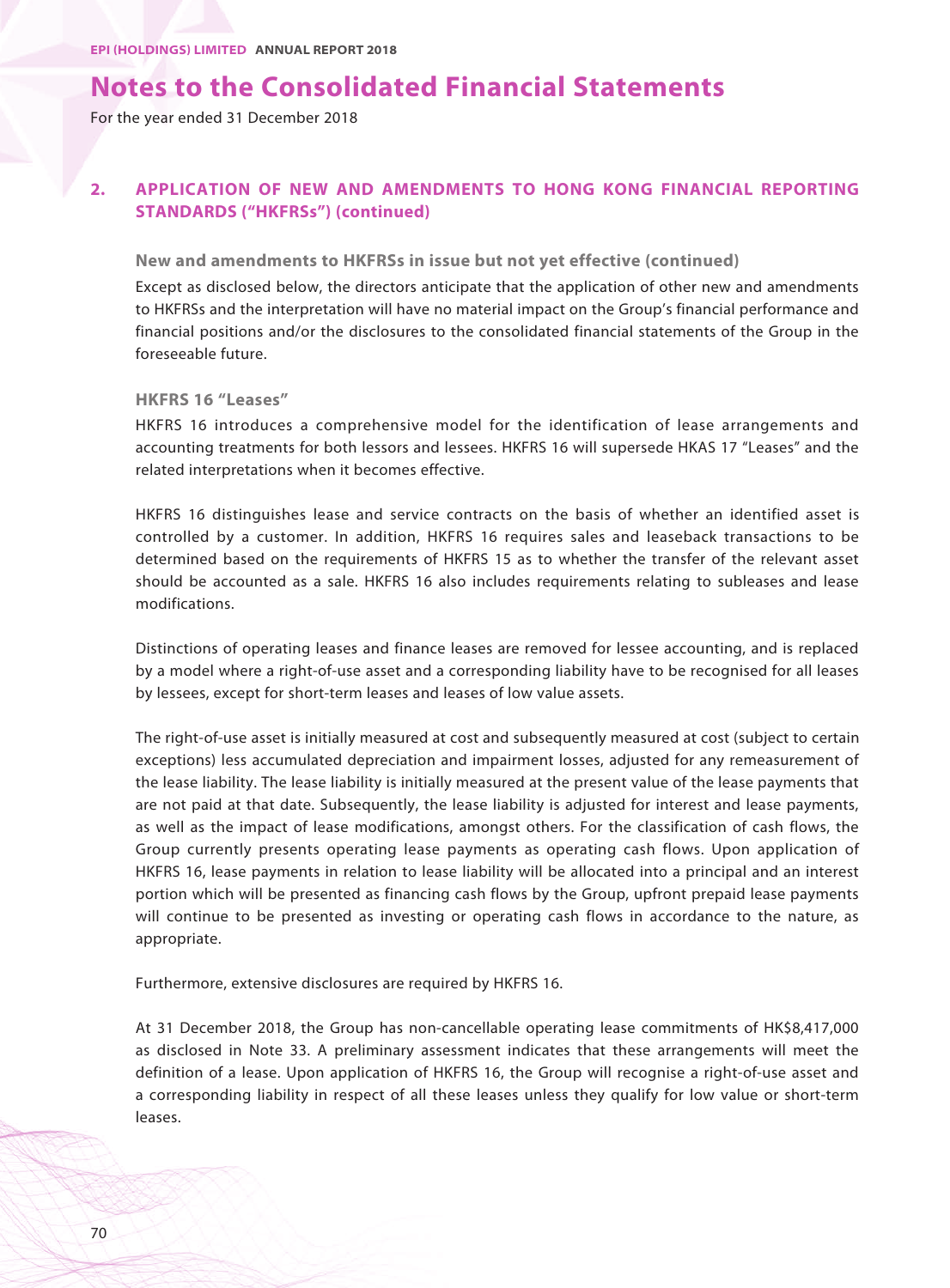For the year ended 31 December 2018

### **2. APPLICATION OF NEW AND AMENDMENTS TO HONG KONG FINANCIAL REPORTING STANDARDS ("HKFRSs") (continued)**

**New and amendments to HKFRSs in issue but not yet effective (continued)**

**HKFRS 16 "Leases" (continued)**

In addition, the Group currently considers refundable rental deposits paid of HK\$1,913,000 as rights and obligations under leases to which HKAS 17 applies. Based on the definition of lease payments under HKFRS 16, such deposits are not payments relating to the right to use the underlying assets, accordingly, the carrying amounts of such deposits may be adjusted to amortised cost. Adjustments to refundable rental deposits paid would be considered as additional lease payments and included in the carrying amount of right-of-use assets.

The application of new requirements may result in changes in measurement, presentation and disclosure as indicated above. The Group intends to elect the practical expedient to apply HKFRS 16 to contracts that were previously identified as leases applying HKAS 17 and HK(IFRIC) – Int 4 "Determining Whether an Arrangement Contains a Lease" and not apply this standard to contracts that were not previously identified as containing a lease applying HKAS 17 and HK(IFRIC) – Int 4. Therefore, the Group will not reassess whether the contracts are, or contain a lease which already existed prior to the date of initial application. Furthermore, the Group intends to elect the modified retrospective approach for the application of HKFRS 16 as lessee and will recognise the cumulative effect of initial application to opening accumulated losses without restating comparative information.

### **3. SIGNIFICANT ACCOUNTING POLICIES**

The consolidated financial statements have been prepared in accordance with HKFRSs issued by the HKICPA. In addition, the consolidated financial statements include applicable disclosures required by the Rules Governing the Listing of Securities on the Stock Exchange (the "Listing Rules") and by the Hong Kong Companies Ordinance.

The consolidated financial statements have been prepared on the historical cost basis, except for certain financial instruments, which are measured at fair values at the end of each reporting period, as explained in the accounting policies set out below.

Historical cost is generally based on the fair value of the consideration given in exchange for goods and services.

Fair value is the price that would be received to sell an asset or paid to transfer a liability in an orderly transaction between market participants at the measurement date, regardless of whether that price is directly observable or estimated using another valuation technique. In estimating the fair value of an asset or a liability, the Group takes into account the characteristics of the asset or liability if market participants would take those characteristics into account when pricing the asset or liability at the measurement date. Fair value for measurement and/or disclosure purposes in these consolidated financial statements is determined on such a basis, except for share-based payment transactions that are within the scope of HKFRS 2 "Share-based Payment", leasing transactions that are within the scope of HKAS 17 "Leases", and measurements that have some similarities to fair value but are not fair value, such as net realisable value in HKAS 2 "Inventories" or value in use in HKAS 36 "Impairment of Assets".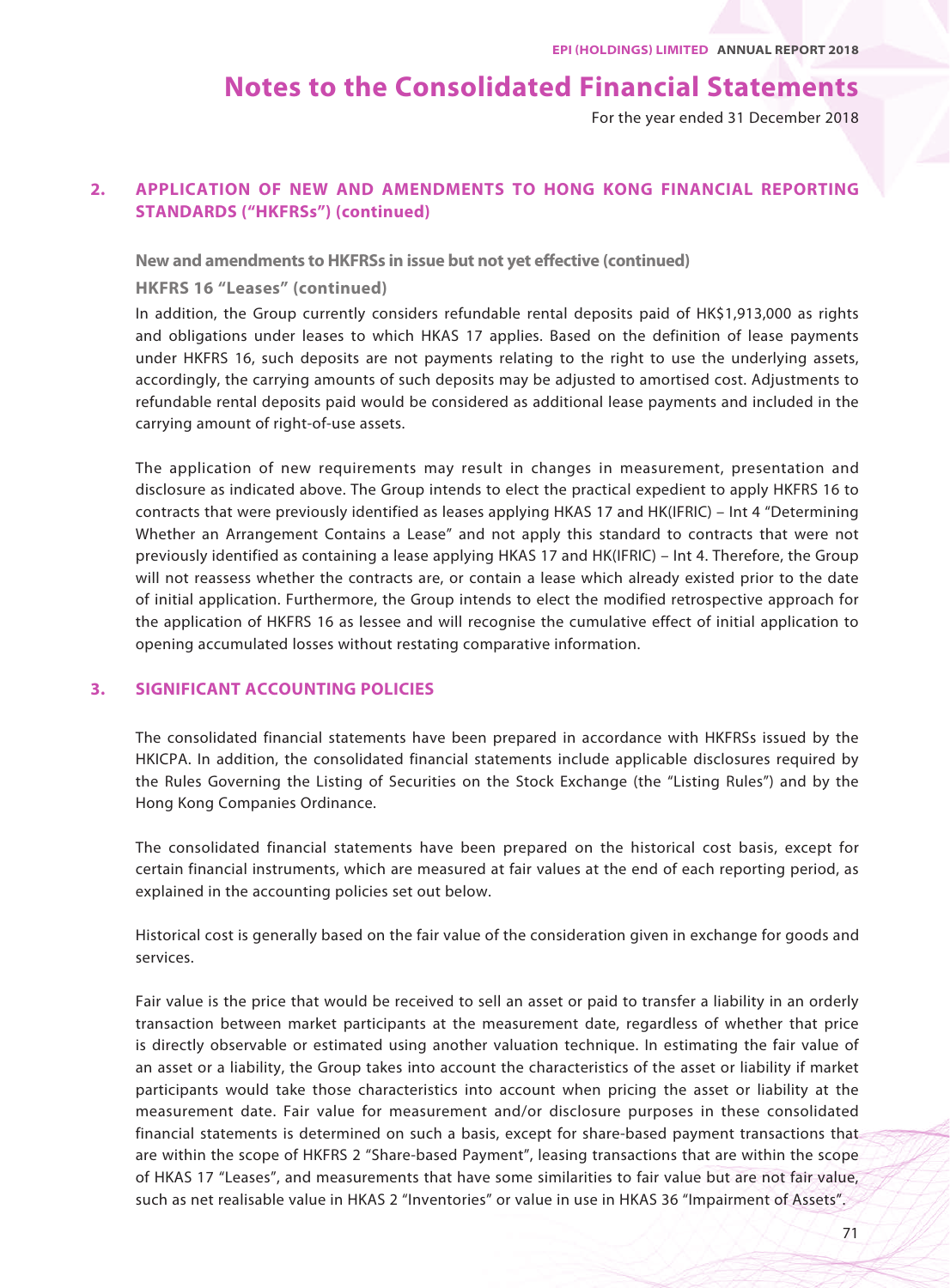For the year ended 31 December 2018

# **3. SIGNIFICANT ACCOUNTING POLICIES (continued)**

A fair value measurement of a non-financial asset takes into account a market participant's ability to generate economic benefits by using the asset in its highest and best use or by selling it to another market participant that would use the asset in its highest and best use.

In addition, for financial reporting purposes, fair value measurements are categorised into Level 1, 2 or 3 based on the degree to which the inputs to the fair value measurements are observable and the significance of the inputs to the fair value measurement in its entirety, which are described as follows:

- Level 1 inputs are quoted prices (unadjusted) in active markets for identical assets or liabilities that the entity can access at the measurement date;
- Level 2 inputs are inputs, other than quoted prices included within Level 1, that are observable for the asset or liability, either directly or indirectly; and
- Level 3 inputs are unobservable inputs for the asset or liability.

The principal accounting policies are set out below.

#### **Basis of consolidation**

The consolidated financial statements incorporate the financial statements of the Company and entities controlled by the Company and its subsidiaries. Control is achieved when the Company:

- has power over the investee;
- is exposed, or has rights, to variable returns from its involvement with the investee; and
- has the ability to use its power to affect its returns.

The Group reassesses whether or not it controls an investee if facts and circumstances indicate that there are changes to one or more of the three elements of control listed above.

Consolidation of a subsidiary begins when the Group obtains control over the subsidiary and ceases when the Group loses control of the subsidiary. Specifically, income and expenses of a subsidiary acquired or disposed of during the year are included in the consolidated statement of profit or loss and other comprehensive income from the date the Group gains control until the date when the Group ceases to control the subsidiary.

Where necessary, adjustments are made to the financial statements of subsidiaries to bring their accounting policies in line with the Group's accounting policies.

All intra-group assets and liabilities, equity, income, expenses and cash flows relating to transactions between members of the Group are eliminated in full on consolidation.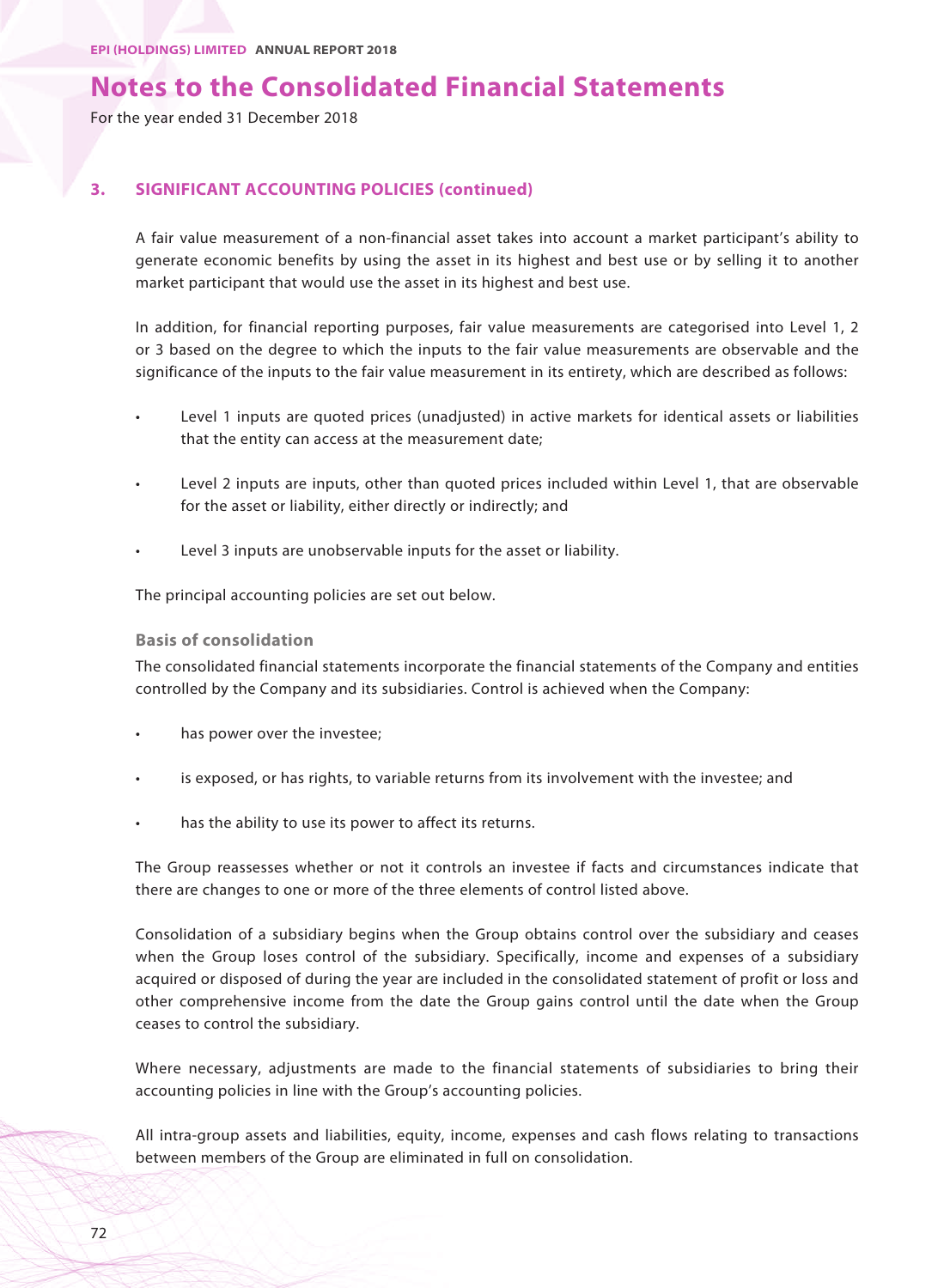For the year ended 31 December 2018

# **3. SIGNIFICANT ACCOUNTING POLICIES (continued)**

#### **Investment in joint operations**

A joint operation is a joint arrangement whereby the parties that have joint control of the arrangement have rights to the assets, and obligations for the liabilities, relating to the joint arrangement. Joint control is the contractually agreed sharing of control of an arrangement, which exists only when decisions about the relevant activities require unanimous consent of the parties sharing control.

When a group entity undertakes its activities under joint operations, the Group as a joint operator recognises in relation to its interest in a joint operation:

- its assets, including its share of any assets held jointly;
- its liabilities, including its share of any liabilities incurred jointly;
- its revenue from the sale of its share of the output arising from the joint operation;
- its share of the revenue from the sale of the output by the joint operation; and
- its expenses, including its share of any expenses incurred jointly.

The Group accounts for the assets, liabilities, revenues and expenses relating to its interest in a joint operation in accordance with the HKFRSs applicable to the particular assets, liabilities, revenues and expenses.

When a group entity transacts with a joint operation in which a group entity is a joint operator (such as a sale or contribution of assets), the Group is considered to be conducting the transaction with the other parties to the joint operation, and gains and losses resulting from the transactions are recognised in the Group's consolidated financial statements only to the extent of other parties' interests in the joint operation.

When a group entity transacts with a joint operation in which a group entity is a joint operator (such as a purchase of assets), the Group does not recognise its share of the gains and losses until it resells those assets to a third party.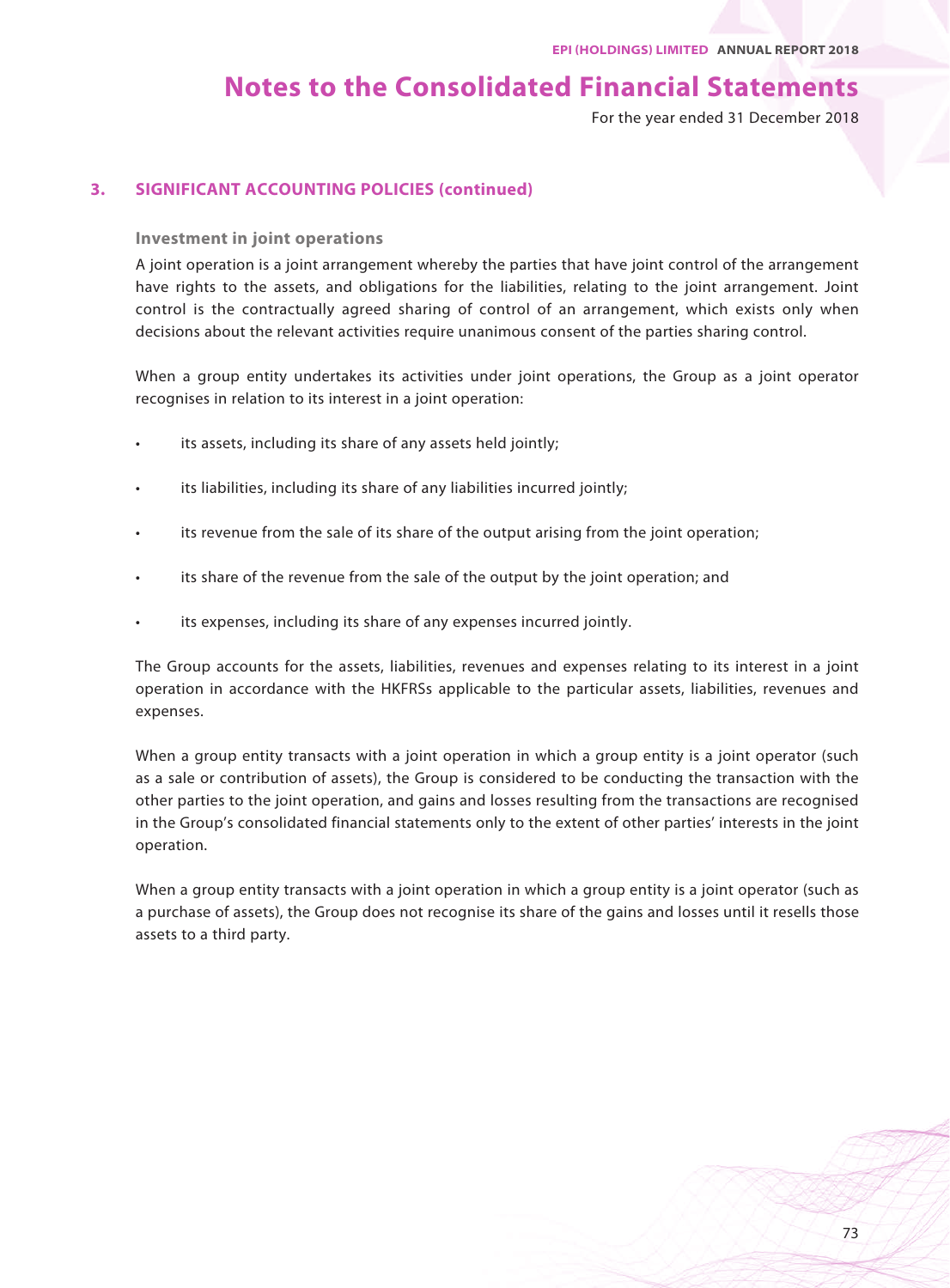For the year ended 31 December 2018

### **3. SIGNIFICANT ACCOUNTING POLICIES (continued)**

**Revenue from contracts with customers (upon application of HKFRS 15 in accordance with transitions in Note 2)**

Under HKFRS 15, the Group recognises revenue when (or as) a performance obligation is satisfied, i.e. when "control" of the goods or services underlying the particular performance obligation is transferred to the customer.

A performance obligation represents a good or service (or a bundle of goods or services) that is distinct or a series of distinct goods or services that are substantially the same.

Control is transferred over time and revenue is recognised over time by reference to the progress towards complete satisfaction of the relevant performance obligation if one of the following criteria is met:

- the customer simultaneously receives and consumes the benefits provided by the Group's performance as the Group performs;
- the Group's performance creates or enhances an asset that the customer controls as the Group performs; or
- the Group's performance does not create an asset with an alternative use to the Group and the Group has an enforceable right to payment for performance completed to date.

Otherwise, revenue is recognised at a point in time when the customer obtains control of the distinct good or service.

#### **Revenue recognition (prior to 1 January 2018)**

Revenue is measured at the fair value of the consideration received or receivable. Revenue is reduced for estimated customer returns, rebates and other similar allowances.

### *Sale of goods*

Revenue from sale of goods is recognised when the goods are delivered and titles have passed.

#### *Dividend and interest income*

Dividend income from investments is recognised when the shareholders' rights to receive payment have been established (provided that it is probable that the economic benefits will flow to the Group and the amount of income can be measured reliably).

Interest income from a financial asset excluding financial assets at fair value through profit or loss ("FVTPL") is accrued on a time basis, by reference to the principal outstanding and at the effective interest rate applicable, which is the rate that exactly discounts the estimated future cash receipts through the expected life of the financial asset to that asset's net carrying amount on initial recognition.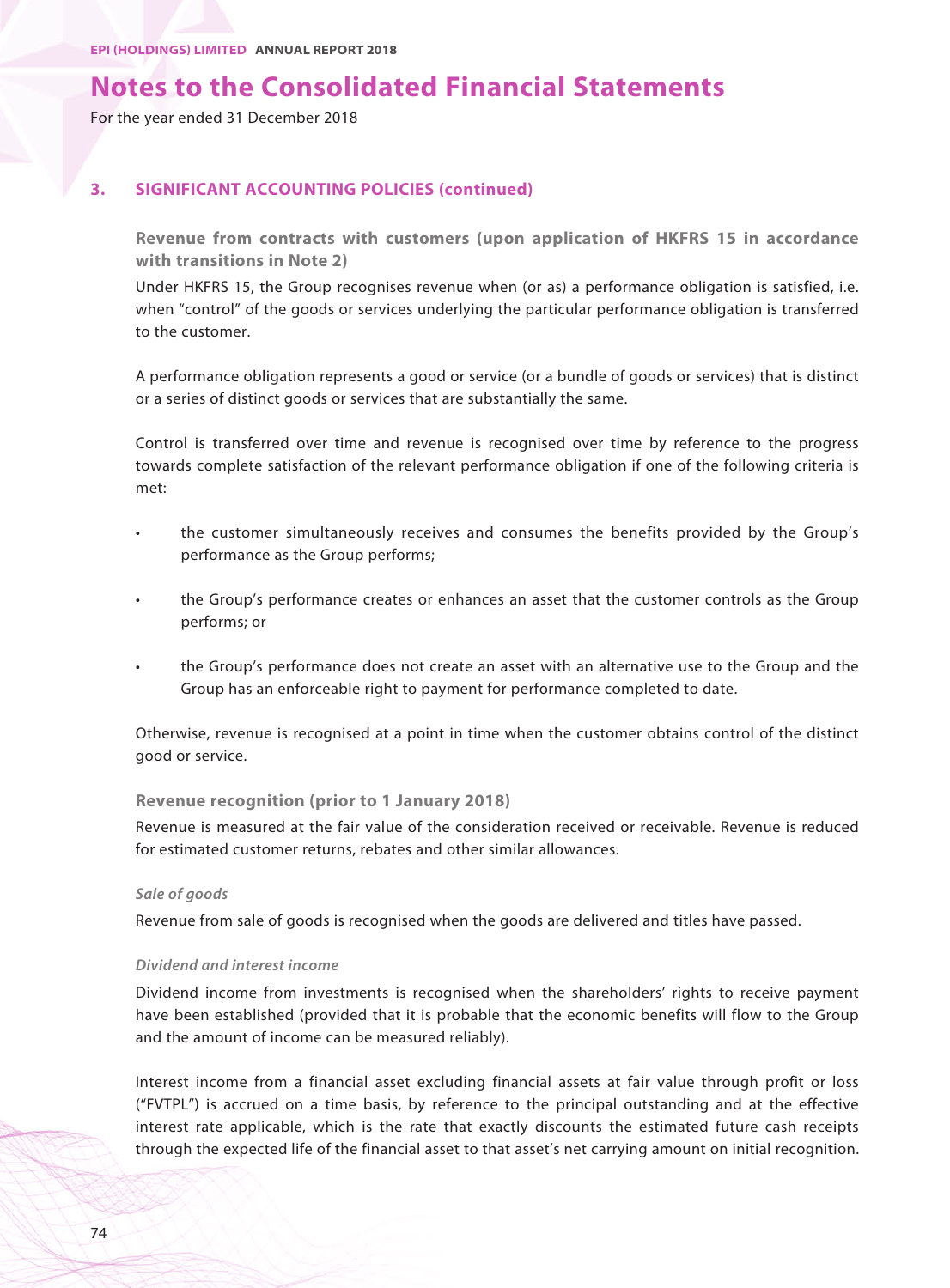For the year ended 31 December 2018

### **3. SIGNIFICANT ACCOUNTING POLICIES (continued)**

**Revenue recognition (prior to 1 January 2018) (continued)**

#### *Arrangement fee income*

Arrangement fee income on loan and interest receivables is recognised when loan is granted to the borrower.

#### **Property, plant and equipment**

#### *Oil and gas properties*

Expenditure on the construction, installation or completion of infrastructure facilities such as platforms, pipelines and the drilling of commercially proven development wells, is capitalised within construction in progress under property, plant and equipment. When development is completed on a specific field, it is transferred to oil and gas properties. No depreciation and depletion is charged during the development phase.

Oil and gas production properties are aggregated exploration and evaluation assets and development expenditures associated with the production of proved reserves.

Oil and gas properties are depreciated and depleted using the unit-of-production method. Unit-ofproduction rates are based on proved developed reserves, which are oil, gas and other mineral reserves estimated to be recovered from existing facilities using current operating methods. Oil and gas volumes are considered to be part of production once they have been measured through meters at custody transfer or sales transaction points at the outlet valve on the field storage tank.

Property, plant and equipment, including oil and gas properties, are stated at historical cost less depreciation, depletion and impairment. Historical cost includes expenditure that is directly attributable to the acquisition of the items.

Subsequent costs are included in the asset's carrying amount or recognised as a separate asset, as appropriate, only when it is probable that future economic benefits associated with the item will flow to the Group and the cost of the item can be measured reliably. The carrying amount of the replaced part is derecognised. All other repairs and maintenance are charged to profit or loss during the financial period in which they are incurred.

#### *Construction in progress*

Construction in progress includes property, plant and equipment for production or for its own use purposes. Construction in progress is stated in the consolidated statement of financial position at cost less any recognised impairment loss. Construction in progress in respect of exploratory wells is reclassified to oil and gas properties when production of oil starts. Construction in progress in respect of other assets is reclassified to the appropriate category of property, plant and equipment when construction is completed and the asset is ready for intended use. Depreciation of these assets are on the same basis as other property assets which commence when the assets are ready for their intended use.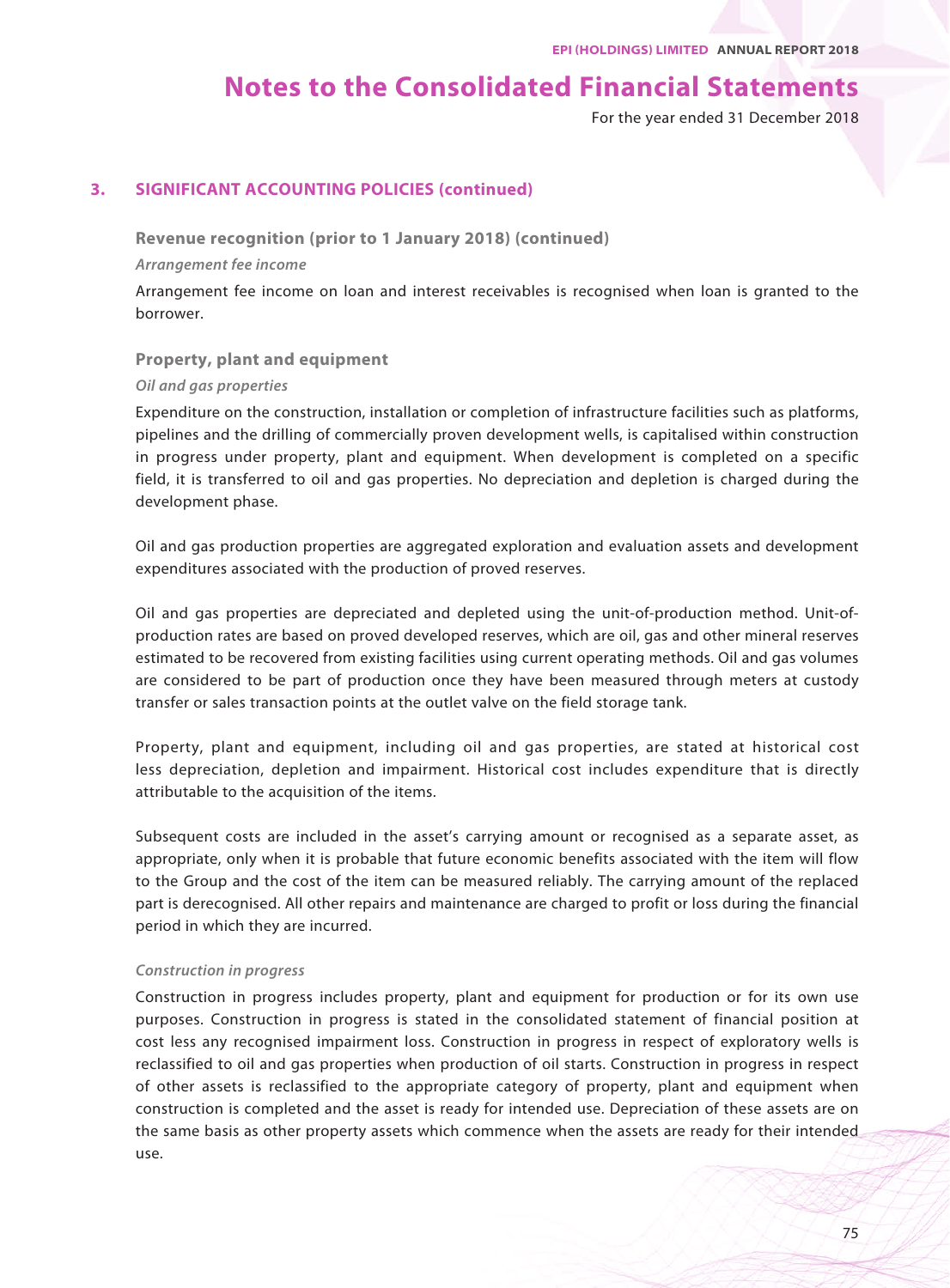For the year ended 31 December 2018

# **3. SIGNIFICANT ACCOUNTING POLICIES (continued)**

### **Property, plant and equipment (continued)**

#### *Other property, plant and equipment*

Property, plant and equipment other than oil and gas properties and construction in progress are stated in the consolidated statement of financial position at cost less subsequent accumulated depreciation and subsequent accumulated impairment losses, if any.

Depreciation is recognised so as to write off the cost of items of property, plant and equipment (other than oil and gas properties and construction in progress) less their residual values over their estimated useful lives, using the straight-line method. The estimated useful lives, residual values and depreciation method are reviewed at the end of each reporting period, with the effect of any changes in estimate accounted for on a prospective basis.

An item of property, plant and equipment is derecognised upon disposal or when no future economic benefits are expected to arise from the continued use of the asset. Any gain or loss arising on the disposal or retirement of an item of property, plant and equipment is determined as the difference between the sales proceeds and the carrying amount of the asset and is recognised in profit or loss.

### **Exploration and evaluation assets**

Oil and gas exploration and evaluation expenditures are accounted for using the successful efforts method of accounting. Costs are accumulated on a field-by-field basis. Geological and geophysical costs are expensed as incurred. Costs directly associated with an exploration well, and exploration and property leasehold acquisition costs, are capitalised within exploration and evaluation assets until the determination of reserves is evaluated. If it is determined that commercial discovery has not been achieved, these costs are charged to profit or loss.

Once commercial reserves are found, exploration and evaluation assets are tested for impairment and transferred to construction in progress under property, plant and equipment. No depreciation or depletion is charged during the exploration and evaluation phase.

Exploration and evaluation assets are tested for impairment when reclassified to construction in progress, or whenever facts and circumstances indicate impairment. An impairment loss is recognised for the amount by which the exploration and evaluation assets' carrying amount exceeds their recoverable amount. Recoverable amount is the higher of the exploration and evaluation assets' fair value less costs of disposal and their value in use.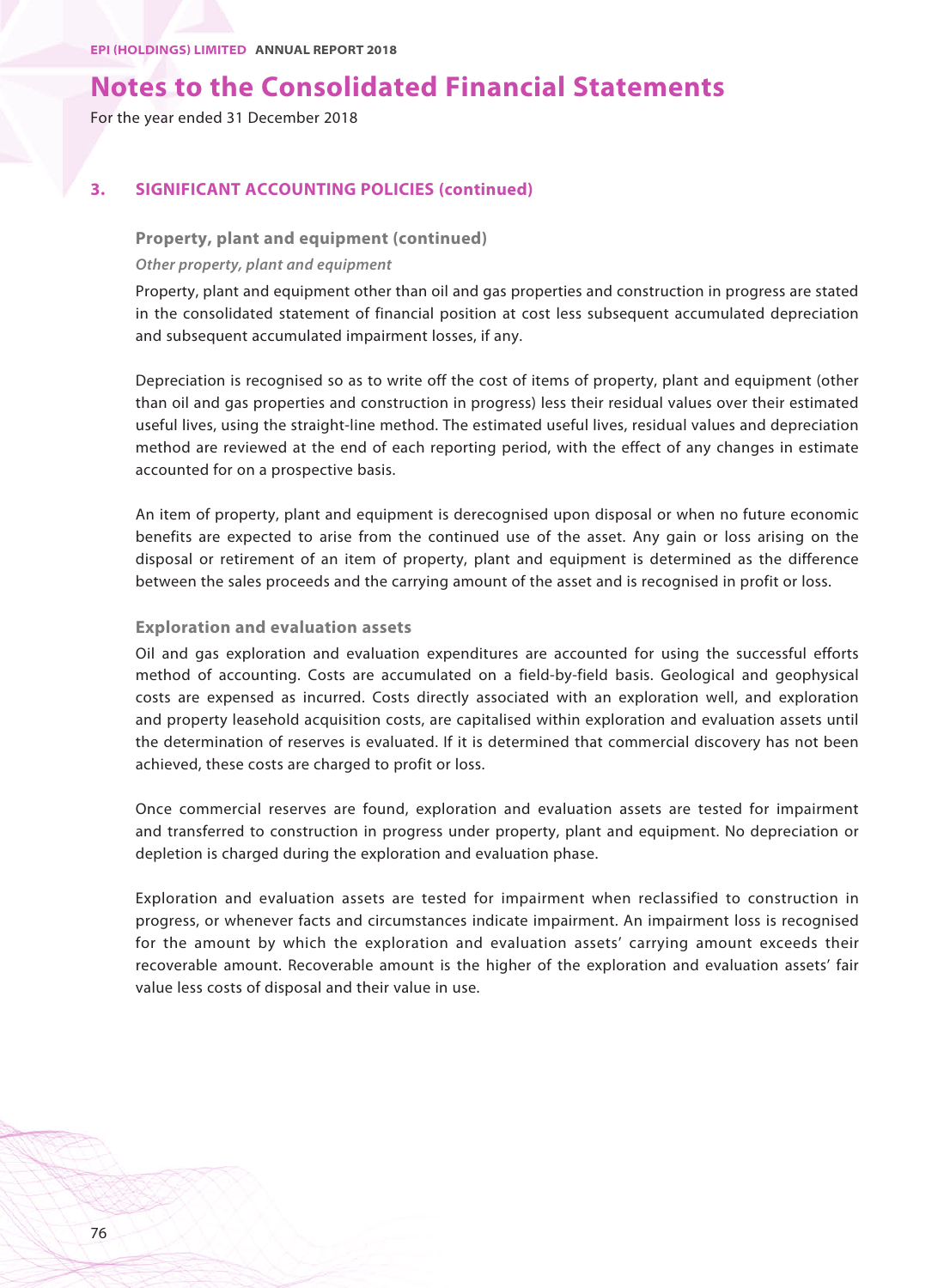For the year ended 31 December 2018

# **3. SIGNIFICANT ACCOUNTING POLICIES (continued)**

# **Exploration and evaluation assets (continued)**

### *Impairment of exploration and evaluation assets*

The carrying amount of the exploration and evaluation assets is reviewed annually and adjusted for impairment loss in accordance with HKAS 36 "Impairment of Assets" and whenever one of the following events or changes in circumstances indicates that the carrying amount may not be recoverable:

- the period for which the Group has the right to explore in the specific area has expired during the period or will expire in the near future, and is not expected to be renewed.
- substantive expenditure on further exploration for and evaluation of natural resources in the specific area is neither budgeted nor planned.
- exploration for and evaluation of natural resources in the specific area have not led to the discovery of commercially viable quantities of natural resources and the Group has decided to discontinue such activities in the specific area.
- sufficient data exist to indicate that, although a development in the specific area is likely to proceed, the carrying amount of the exploration and evaluation asset is unlikely to be recovered in full from successful development or by sale.

An impairment loss is recognised in profit or loss whenever the carrying amount of an asset exceeds its recoverable amount.

**Impairment of tangible assets other than exploration and evaluation assets (see the accounting policy in respect of exploration and evaluation assets above)**

At the end of the reporting period, the Group reviews the carrying amounts of its tangible assets to determine whether there is any indication that those assets have suffered an impairment loss. If any such indication exists, the recoverable amount of the relevant asset is estimated in order to determine the extent of the impairment loss (if any).

The recoverable amount of tangible assets are estimated individually, when it is not possible to estimate the recoverable amount of an asset individually, the Group estimates the recoverable amount of the cash-generating unit to which the asset belongs. When a reasonable and consistent basis of allocation can be identified, corporate assets are also allocated to individual cash-generating units, or otherwise they are allocated to the smallest group of cash-generating units for which a reasonable and consistent allocation basis can be identified.

Recoverable amount is the higher of fair value less costs of disposal and value in use. In assessing value in use, the estimated future cash flows are discounted to their present value using a pre-tax discount rate that reflects current market assessments of the time value of money and the risks specific to the asset (or a cash-generating unit) for which the estimates of future cash flows have not been adjusted.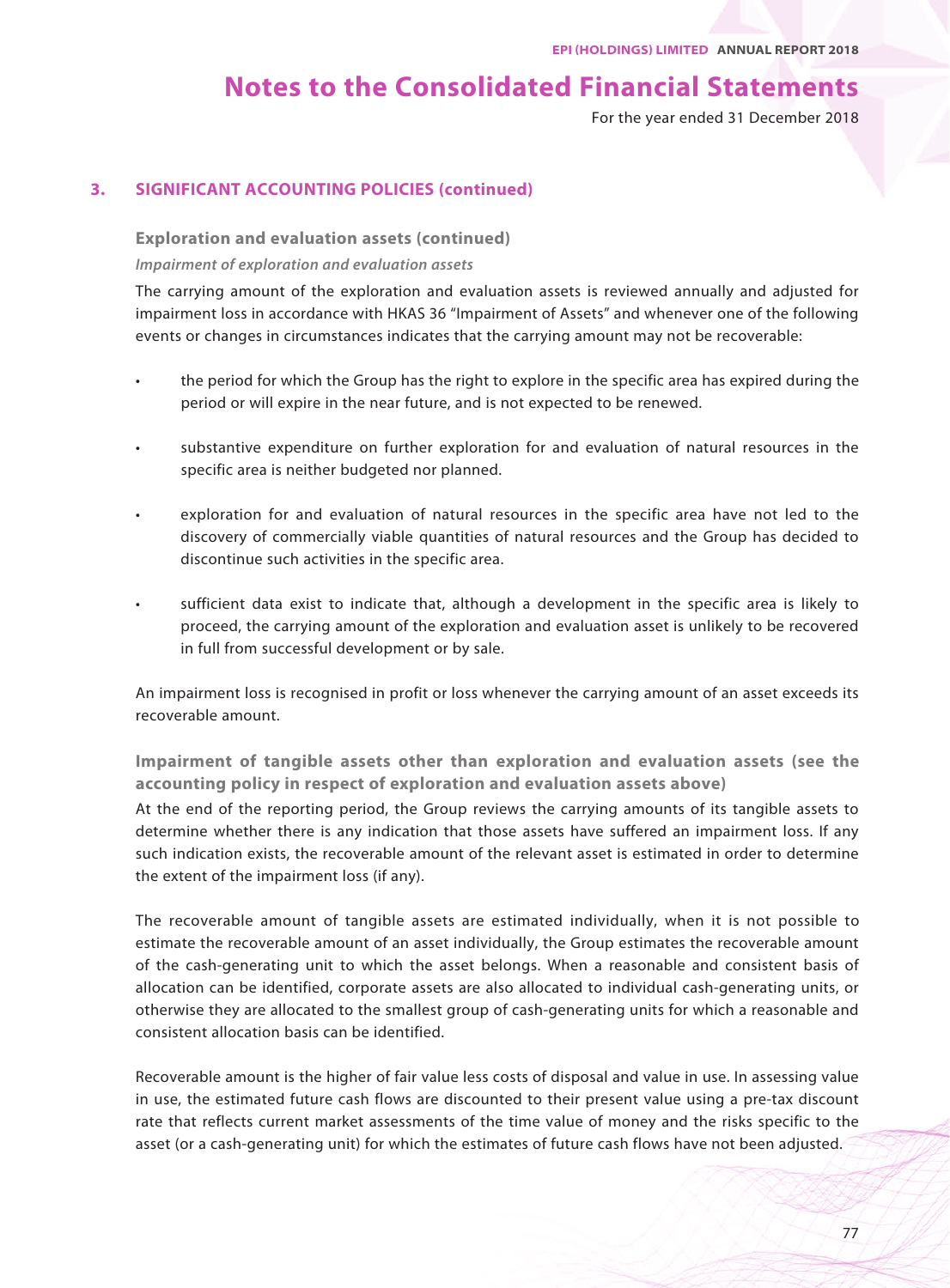For the year ended 31 December 2018

# **3. SIGNIFICANT ACCOUNTING POLICIES (continued)**

**Impairment of tangible assets other than exploration and evaluation assets (see the accounting policy in respect of exploration and evaluation assets above) (continued)** If the recoverable amount of an asset (or a cash-generating unit) is estimated to be less than its carrying amount, the carrying amount of the asset (or a cash-generating unit) is reduced to its recoverable amount. In allocating the impairment loss, the impairment loss is allocated to reduce the assets on a pro-rata basis based on the carrying amount of each asset in the unit. The carrying amount of an asset is not reduced below the highest of its fair value less costs of disposal (if measurable), its value in use (if determinable) and zero. The amount of the impairment loss that would otherwise have been allocated to the asset is allocated pro rata to the other assets of the unit. An impairment loss is recognised immediately in profit or loss.

Where an impairment loss subsequently reverses, the carrying amount of the asset (or cash-generating unit) is increased to the revised estimate of its recoverable amount, but so that the increased carrying amount does not exceed the carrying amount that would have been determined had no impairment loss been recognised for the asset (or a cash-generating unit) in prior years. A reversal of an impairment loss is recognised immediately in profit or loss.

### **Financial instruments**

Financial assets and financial liabilities are recognised when a group entity becomes a party to the contractual provisions of the instrument. All regular way purchases or sales of financial assets are recognised and derecognised on a trade date basis. Regular way purchases or sales are purchases or sales of financial assets that require delivery of assets within the time frame established by regulation or convention in the market place.

Financial assets and financial liabilities are initially measured at fair value except for trade receivables arising from contracts with customers which are initially measured in accordance with HKFRS 15 since 1 January 2018. Transaction costs that are directly attributable to the acquisition or issue of financial assets and financial liabilities (other than financial assets and financial liabilities at fair value through profit or loss) are added to or deducted from the fair value of the financial assets or financial liabilities, as appropriate, on initial recognition. Transaction costs directly attributable to the acquisition of financial assets or financial liabilities at fair value through profit or loss are recognised immediately in profit or loss.

#### *Effective interest method*

The effective interest method is a method of calculating the amortised cost of a financial asset or financial liability and of allocating interest income and interest expense over the relevant period. The effective interest rate is the rate that exactly discounts estimated future cash receipts and payments (including all fees and points paid or received that form an integral part of the effective interest rate, transaction costs and other premiums or discounts) through the expected life of the financial asset or financial liability, or, where appropriate, a shorter period, to the net carrying amount on initial recognition.

Interest and dividend income which are derived from the Group's ordinary course of business are presented as revenue.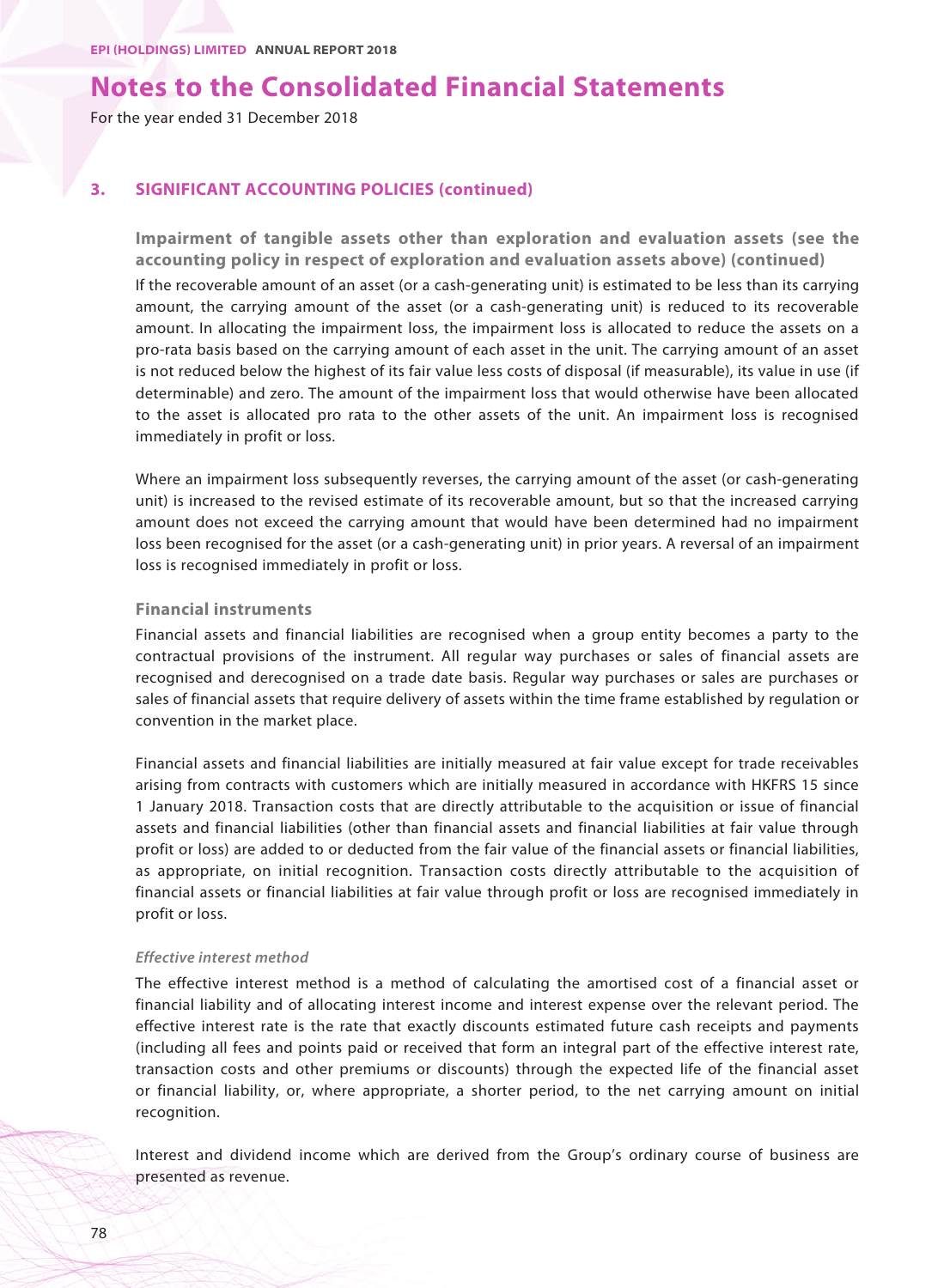For the year ended 31 December 2018

# **3. SIGNIFICANT ACCOUNTING POLICIES (continued)**

## **Financial instruments (continued)**

### *Financial assets*

*Classification and subsequent measurement of financial assets (upon application of HKFRS 9 in accordance with transitions in Note 2)*

Financial assets that meet the following conditions are subsequently measured at amortised cost:

- the financial asset is held within a business model whose objective is to collect contractual cash flows; and
- the contractual terms give rise on specified dates to cash flows that are solely payments of principal and interest on the principal amount outstanding.

Financial assets that meet the following conditions are subsequently measured at FVTOCI:

- the financial asset is held within a business model whose objective is achieved by both collecting contractual cash flows and selling; and
- the contractual terms give rise on specified dates to cash flows that are solely payments of principal and interest on the principal amount outstanding.

All other financial assets are subsequently measured at FVTPL, except that at the date of initial application/initial recognition of a financial asset the Group may irrevocably elect to present subsequent changes in fair value of an equity investment in other comprehensive income ("OCI") if that equity investment is neither held for trading nor contingent consideration recognised by an acquirer in a business combination to which HKFRS 3 "Business Combinations" applies.

A financial asset is classified as held for trading if:

- it has been acquired principally for the purpose of selling in the near term; or
- on initial recognition it is a part of a portfolio of identified financial instruments that the Group manages together and has a recent actual pattern of short-term profit-taking; or
- it is a derivative that is not designated and effective as a hedging instrument.

In addition, the Group may irrevocably designate a financial asset that are required to be measured at the amortised cost or FVTOCI as measured at FVTPL if doing so eliminates or significantly reduces an accounting mismatch.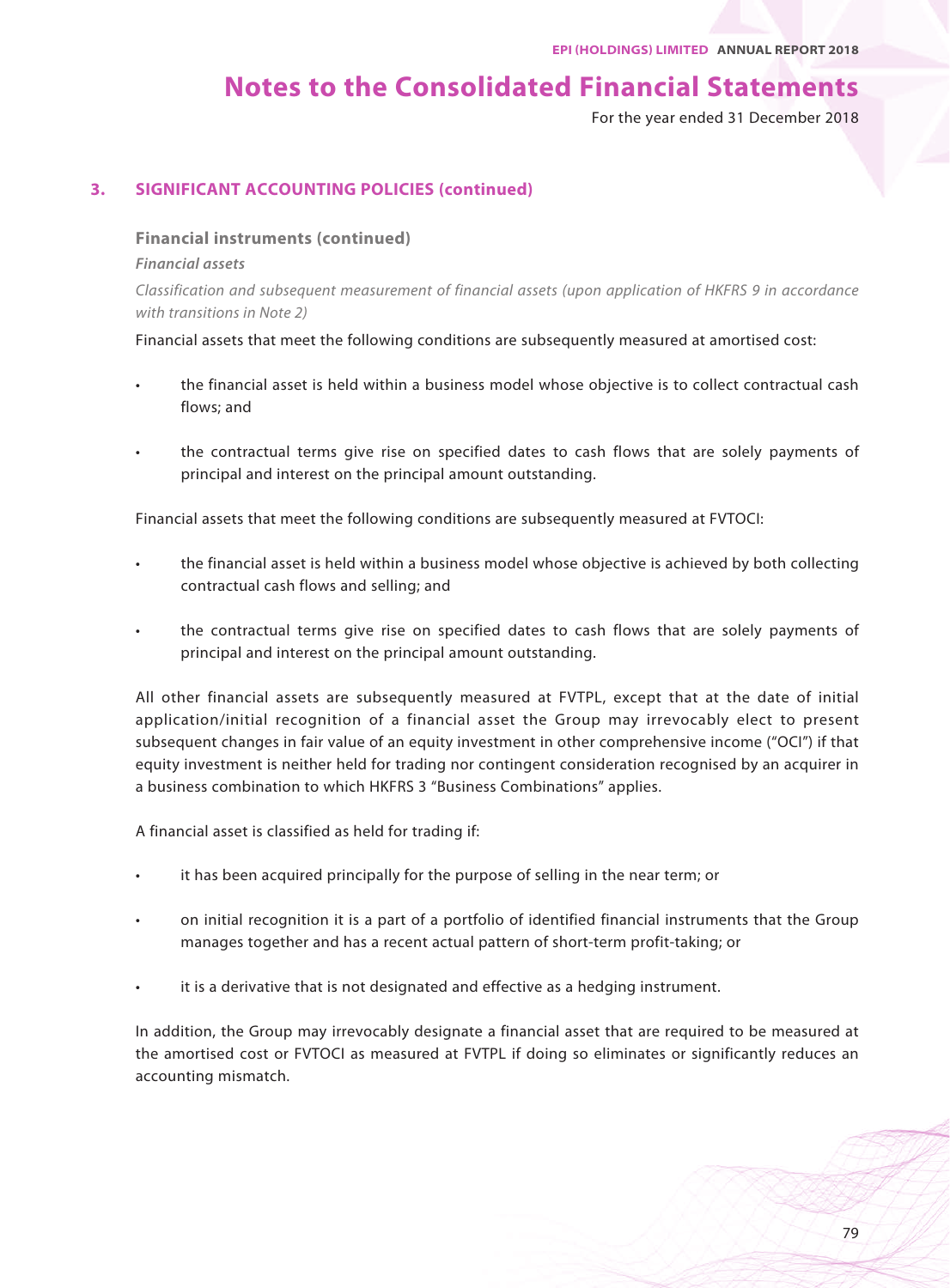For the year ended 31 December 2018

# **3. SIGNIFICANT ACCOUNTING POLICIES (continued)**

### **Financial instruments (continued)**

### *Financial assets (continued)*

*Classification and subsequent measurement of financial assets (upon application of HKFRS 9 in accordance with transitions in Note 2) (continued)*

### (i) Amortised cost and interest income

Interest income is recognised using the effective interest method for financial assets measured subsequently at amortised cost and debt instruments subsequently measured at FVTOCI. Interest income is calculated by applying the effective interest rate to the gross carrying amount of a financial asset, except for financial assets that have subsequently become credit-impaired. For financial assets that have subsequently become credit-impaired, interest income is recognised by applying the effective interest rate to the amortised cost of the financial asset from the next reporting period. If the credit risk on the credit-impaired financial instrument improves so that the financial asset is no longer credit-impaired, interest income is recognised by applying the effective interest rate to the gross carrying amount of the financial asset from the beginning of the reporting period following the determination that the asset is no longer credit-impaired.

#### (ii) Debt instruments classified as at FVTOCI

Subsequent changes in the carrying amounts for debt instruments classified as at FVTOCI as a result of interest income calculated using the effective interest method are recognised in profit or loss. All other changes in the carrying amount of these debt instruments are recognised in OCI and accumulated under the heading of investment revaluation reserve. Impairment allowances are recognised in profit or loss with corresponding adjustment to OCI without reducing the carrying amounts of these debt instruments. The amounts that are recognised in profit or loss are the same as the amounts that would have been recognised in profit or loss if these debt instruments had been measured at amortised cost. When these debt instruments are derecognised, the cumulative gains or losses previously recognised in OCI are reclassified to profit or loss.

### (iii) Financial assets at FVTPL

Financial assets that do not meet the criteria for being measured at amortised cost or FVTOCI or designated as FVTOCI are measured at FVTPL.

Financial assets at FVTPL are measured at fair value at the end of each reporting period, with any fair value gains or losses recognised in profit or loss. The net gain or loss recognised in profit or loss excludes any dividend or interest earned on the financial asset and is included in the "net gain (loss) on financial assets at FVTPL" line item.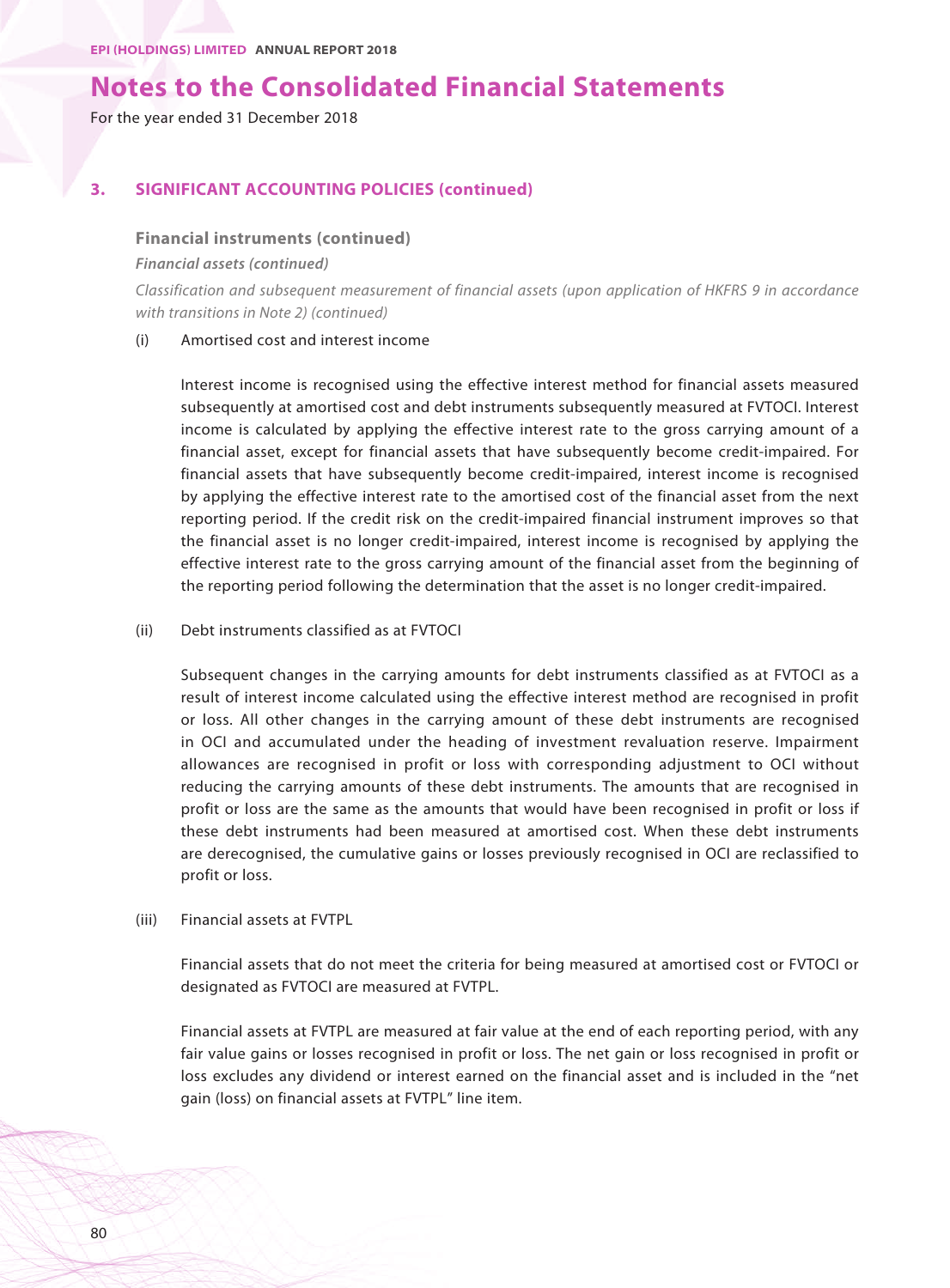For the year ended 31 December 2018

### **3. SIGNIFICANT ACCOUNTING POLICIES (continued)**

### **Financial instruments (continued)**

## *Financial assets (continued)*

*Impairment of financial assets (upon application of HKFRS 9 with transitions in accordance with Note 2)*

The Group recognises a loss allowance for ECL on financial assets which are subject to impairment under HKFRS 9 (including trade and other receivables, loan and interest receivables, bank balances and debt instruments at FVTOCI). The amount of ECL is updated at each reporting date to reflect changes in credit risk since initial recognition.

Lifetime ECL represents the ECL that will result from all possible default events over the expected life of the relevant instrument. In contrast, 12m ECL represents the portion of lifetime ECL that is expected to result from default events that are possible within 12 months after the reporting date. Assessment is done based on the Group's historical credit loss experience, adjusted for factors that are specific to the debtors, general economic conditions and an assessment of both the current conditions at the reporting date as well as the forecast of future conditions.

The Group always recognises lifetime ECL for trade receivables. The ECL is assessed individually for trade receivables.

For all other instruments, the Group measures the loss allowance equal to 12m ECL, unless when there has been a significant increase in credit risk since initial recognition, the Group recognises lifetime ECL. The assessment of whether lifetime ECL should be recognised is based on significant increases in the likelihood or risk of a default occurring since initial recognition.

#### (i) Significant increase in credit risk

In assessing whether the credit risk has increased significantly since initial recognition, the Group compares the risk of a default occurring on the financial instrument at the reporting date with the risk of a default occurring on the financial instrument at the date of initial recognition. In making this assessment, the Group considers both quantitative and qualitative information that is reasonable and supportable, including historical experience and forward-looking information that is available without undue cost or effort.

In particular, the following information is taken into account when assessing whether credit risk has increased significantly:

- an actual or expected significant deterioration in the financial instrument's external (if available) or internal credit ratings;
- significant deterioration in external market indicators of credit risk, e.g. a significant increase in the credit spread, the credit default swap prices for the debtor;
- existing or forecast adverse changes in business, financial or economic conditions that are expected to cause a significant decrease in the debtor's ability to meet its debt obligations;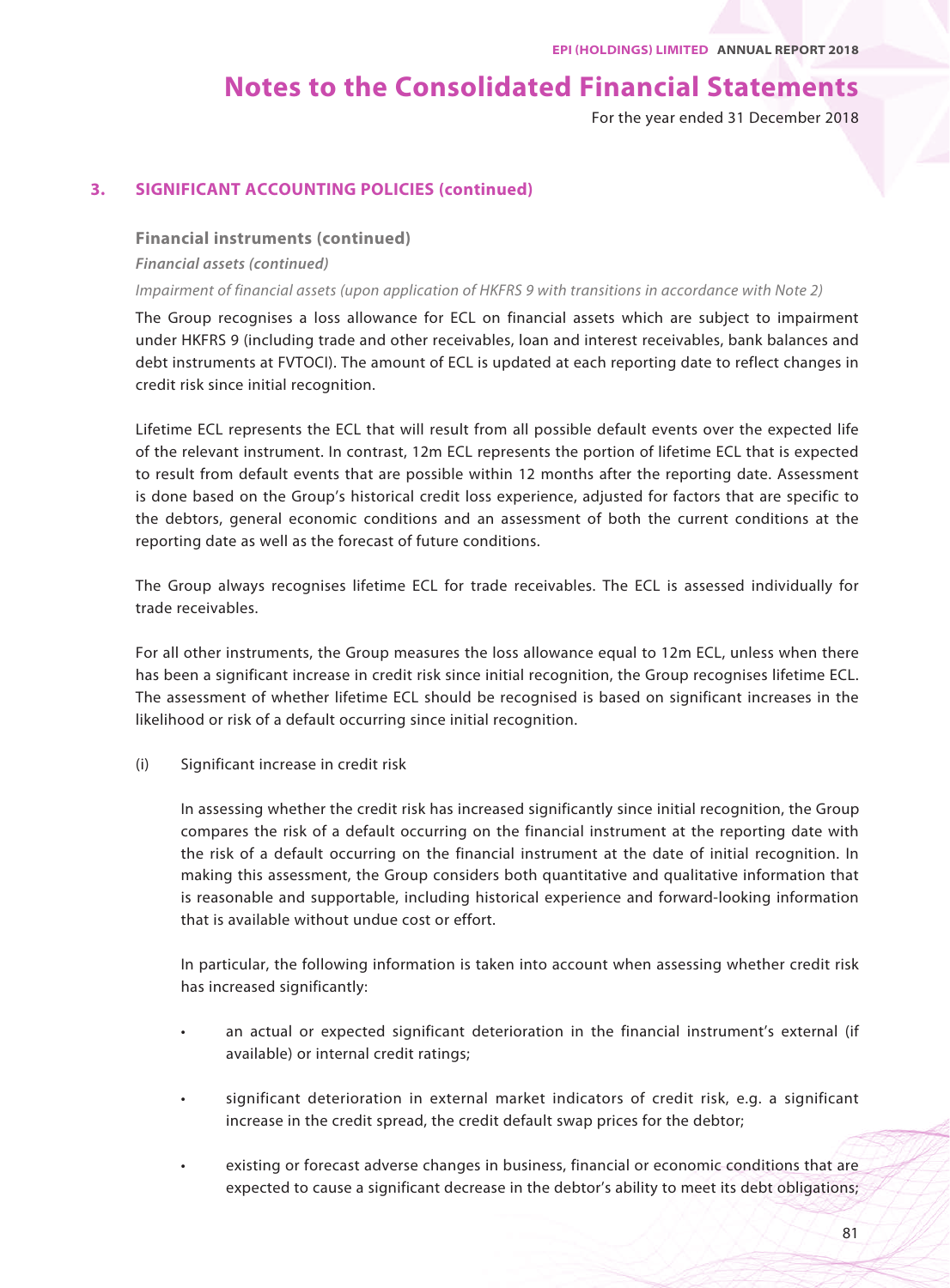For the year ended 31 December 2018

# **3. SIGNIFICANT ACCOUNTING POLICIES (continued)**

**Financial instruments (continued)**

#### *Financial assets (continued)*

*Impairment of financial assets (upon application of HKFRS 9 with transitions in accordance with Note 2) (continued)*

#### (i) Significant increase in credit risk (continued)

- an actual or expected significant deterioration in the operating results of the debtor; or
- an actual or expected significant adverse change in the regulatory, economic, or technological environment of the debtor that results in a significant decrease in the debtor's ability to meet its debt obligations.

Irrespective of the outcome of the above assessment, the Group presumes that the credit risk has increased significantly since initial recognition when contractual payments are more than 30 days past due, unless the Group has reasonable and supportable information that demonstrates otherwise.

Despite the aforegoing, the Group assumes that the credit risk on a debt instrument has not increased significantly since initial recognition if the debt instrument is determined to have low credit risk at the reporting date. A debt instrument is determined to have low credit risk if (i) it has a low risk of default, (ii) the borrower has a strong capacity to meet its contractual cash flow obligations in the near term and (iii) adverse changes in economic and business conditions in the longer term may, but will not necessarily, reduce the ability of the borrower to fulfil its contractual cash flow obligations. The Group considers the credit risk of the debt instrument mainly with reference to external credit rating of 'investment grade' as per globally understood definitions.

The Group regularly monitors the effectiveness of the criteria used to identify whether there has been a significant increase in credit risk and revises them as appropriate to ensure that the criteria are capable of identifying significant increase in credit risk before the amount becomes past due.

### (ii) Definition of default

For internal credit risk management, the Group considers an event of default occurs when information developed internally or obtained from external sources indicates that the debtor is unlikely to pay its creditors, including the Group, in full (without taking into account any collaterals held by the Group).

Irrespective of the above, the Group considers that default has occurred when a financial asset is more than 90 days past due unless the Group has reasonable and supportable information to demonstrate that a more lagging default criterion is more appropriate.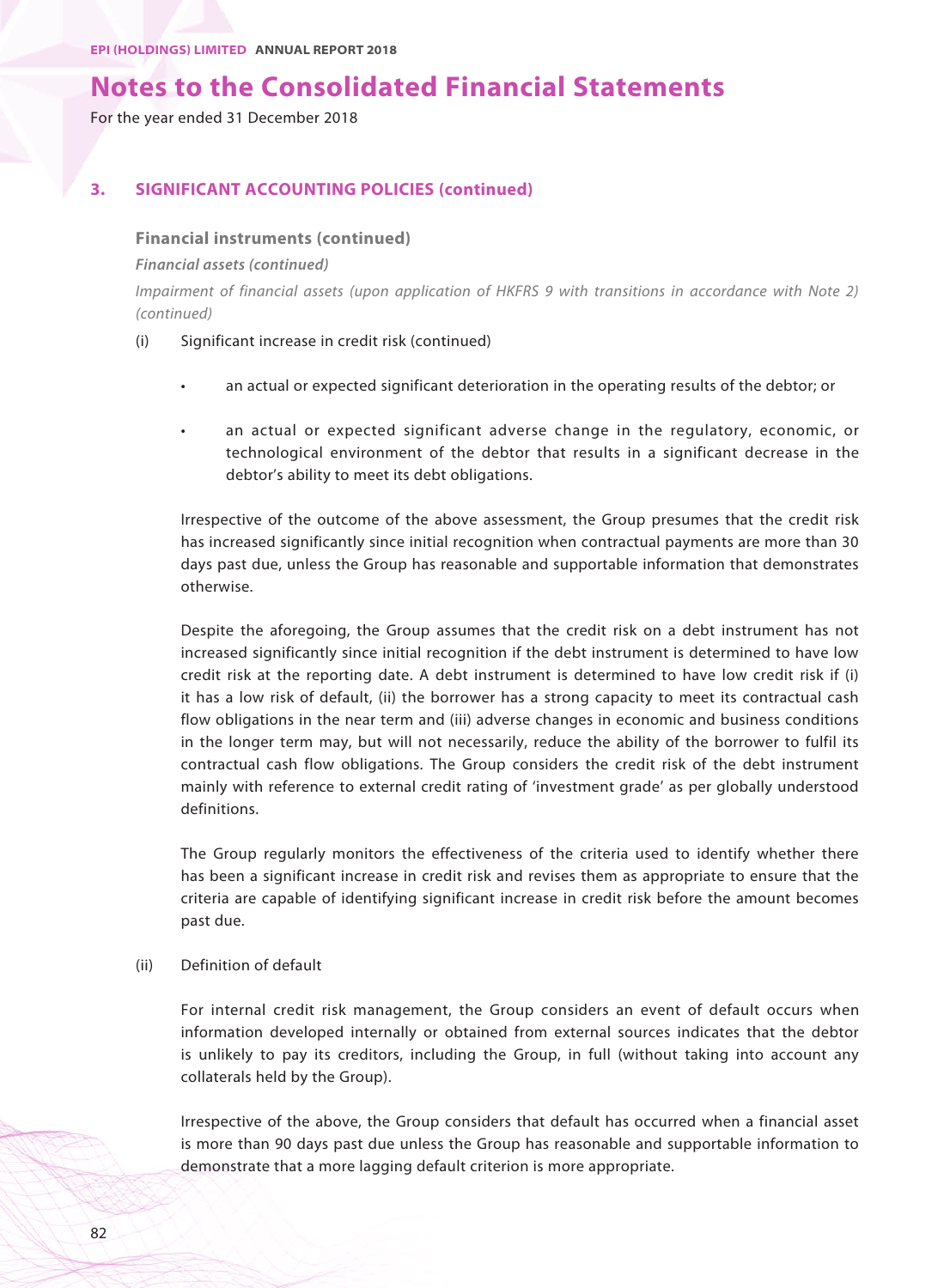For the year ended 31 December 2018

# **3. SIGNIFICANT ACCOUNTING POLICIES (continued)**

## **Financial instruments (continued)**

### *Financial assets (continued)*

*Impairment of financial assets (upon application of HKFRS 9 with transitions in accordance with Note 2) (continued)*

### (iii) Credit-impaired financial assets

A financial asset is credit-impaired when one or more events that have a detrimental impact on the estimated future cash flows of that financial asset have occurred. Evidence that a financial asset is credit-impaired includes observable data about the following events:

- significant financial difficulty of the issuer or the borrower;
- a breach of contract, such as a default or past due event;
- the lender(s) of the borrower, for economic or contractual reasons relating to the borrower's financial difficulty, having granted to the borrower a concession(s) that the lender(s) would not otherwise consider;
- it is becoming probable that the borrower will enter bankruptcy or other financial reorganisation; or
- the disappearance of an active market for that financial asset because of financial difficulties.

## (iv) Write-off policy

The Group writes off a financial asset when there is information indicating that the counterparty is in severe financial difficulty and there is no realistic prospect of recovery, for example, when the counterparty has been placed under liquidation or has entered into bankruptcy proceedings, or in the case of trade receivables, when the amounts are over two years past due, whichever occurs sooner. Financial assets written off may still be subject to enforcement activities under the Group's recovery procedures, taking into account legal advice where appropriate. A write-off constitutes a derecognition event. Any subsequent recoveries are recognised in profit or loss.

## (v) Measurement and recognition of ECL

The measurement of ECL is a function of the probability of default, loss given default (i.e. the magnitude of the loss if there is a default) and the exposure at default. The assessment of the probability of default and loss given default is based on historical data adjusted by forwardlooking information. Estimation of ECL reflects an unbiased and probability-weighted amount that is determined with the respective risks of default occurring as the weights.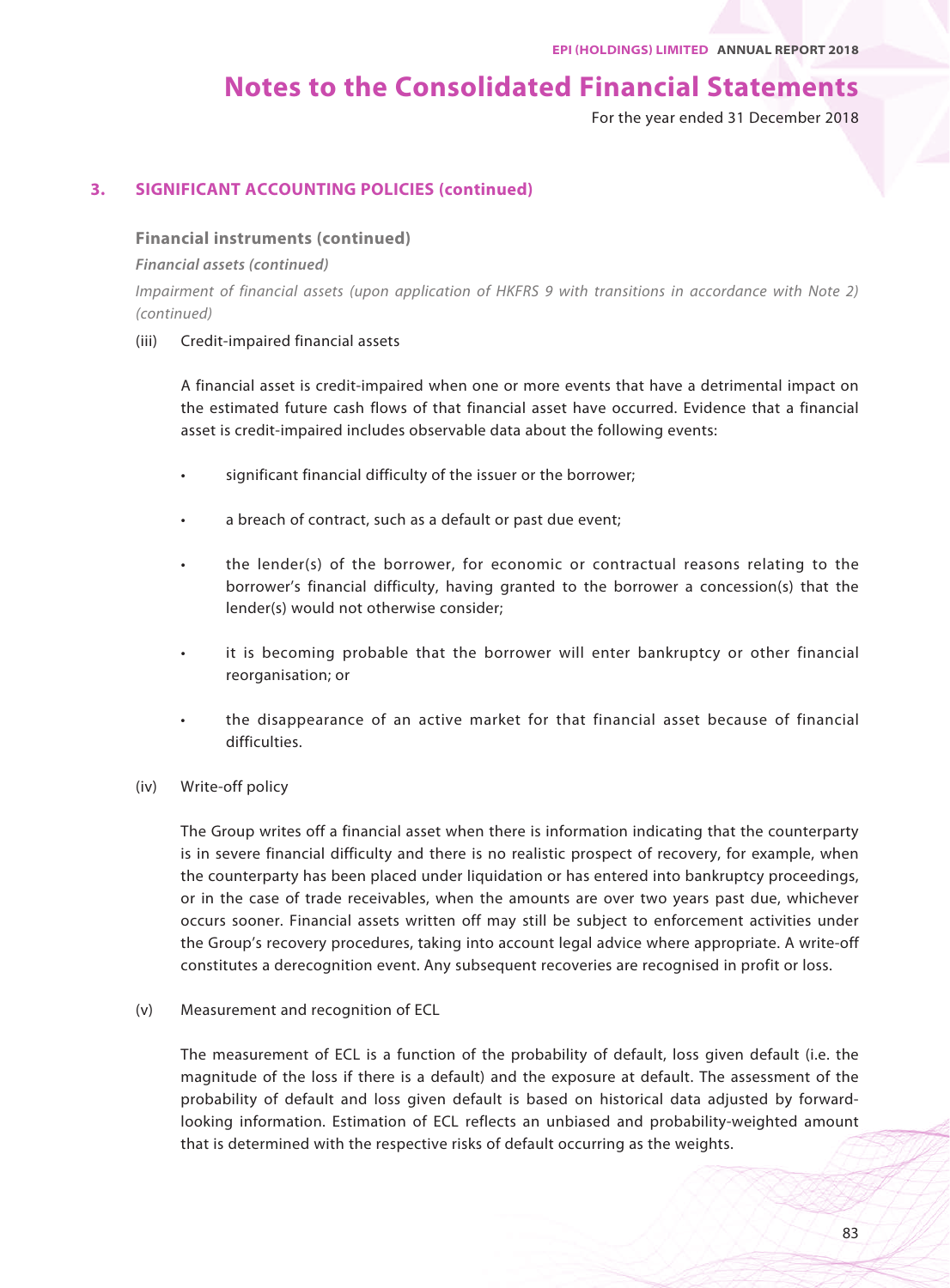For the year ended 31 December 2018

# **3. SIGNIFICANT ACCOUNTING POLICIES (continued)**

### **Financial instruments (continued)**

#### *Financial assets (continued)*

*Impairment of financial assets (upon application of HKFRS 9 with transitions in accordance with Note 2) (continued)*

(v) Measurement and recognition of ECL (continued)

Generally, the ECL is the difference between all contractual cash flows that are due to the Group in accordance with the contract and the cash flows that the Group expects to receive, discounted at the effective interest rate determined at initial recognition.

Where ECL is measured on a collective basis, the financial instruments are grouped on the basis below:

- Nature of financial instruments (i.e. the Group's other receivables are assessed as a separate group);
- Past-due status;
- Nature, size and industry of debtors; and
- External credit ratings where available.

The grouping is regularly reviewed by management to ensure the constituents of each group continue to share similar credit risk characteristics.

Interest income is calculated based on the gross carrying amount of the financial asset unless the financial asset is credit-impaired, in which case interest income is calculated based on amortised cost of the financial asset.

Except for investments in debt instruments that are measured at FVTOCI, the Group recognises an impairment gain or loss in profit or loss for all financial instruments by adjusting their carrying amount, with the exception of trade and other receivables and loan and interest receivables where the corresponding adjustment is recognised through a loss allowance account. For investments in debt instruments that are measured at FVTOCI, the loss allowance is recognised in OCI and accumulated in the investment revaluation reserve without reducing the carrying amount of these debt instruments.

# *Classification and subsequent measurement of financial assets (before application of HKFRS 9 on 1 January 2018)*

Financial assets are classified into the following specified categories: financial assets at FVTPL, AFS financial assets and loans and receivables. The classification depends on the nature and purpose of the financial assets and is determined at the time of initial recognition.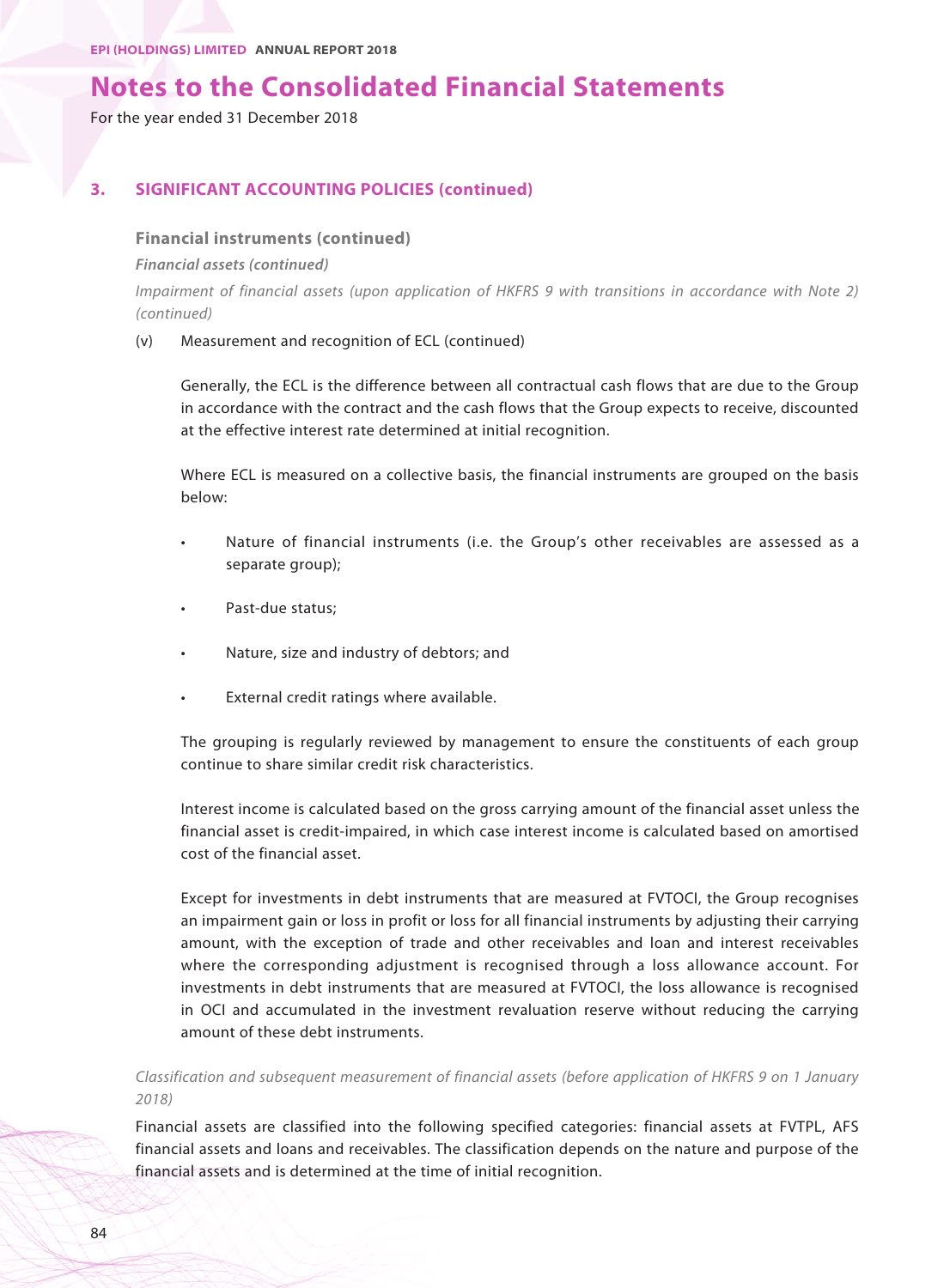For the year ended 31 December 2018

# **3. SIGNIFICANT ACCOUNTING POLICIES (continued)**

## **Financial instruments (continued)**

### *Financial assets (continued)*

*Classification and subsequent measurement of financial assets (before application of HKFRS 9 on 1 January 2018) (continued)*

### Financial assets at FVTPL

Financial assets are classified as at FVTPL when the financial asset is held for trading, or it is designated as at FVTPL.

A financial asset is classified as held for trading if:

- it has been acquired principally for the purpose of selling in the near term; or
- on initial recognition it is a part of a portfolio of identified financial instruments that the Group manages together and has a recent actual pattern of short-term profit-taking; or
- it is a derivative that is not designated and effective as a hedging instrument.

Financial assets at FVTPL are stated at fair value, with any gains or losses arising on remeasurement recognised in profit or loss. The net gain or loss recognised in profit or loss excludes any dividend or interest earned on the financial assets and is included in the 'net gain (loss) on financial assets at FVTPL' line item. Fair value is determined in the manner described in respective notes.

## AFS financial assets

AFS financial assets are non-derivatives that are either designated as AFS or are not classified as (a) loans and receivables, (b) held-to-maturity investments or (c) financial assets at FVTPL.

Debt securities held by the Group that are classified as AFS financial assets and are traded in an active markets are measured at fair value at the end of each accounting period. Changes in the carrying amount of AFS debt instruments relating to interest income calculated using the effective interest method are recognised in profit or loss. Other changes in the carrying amount of AFS financial assets are recognised in OCI and accumulated under the heading of "investment revaluation reserve".

#### Loans and receivables

Loans and receivables are non-derivative financial assets with fixed or determinable payments that are not quoted in an active market. Subsequent to initial recognition, loans and receivables (including trade and other receivables, loan and interest receivables and bank balances and cash) are measured at amortised cost using the effective interest method, less any impairment.

Interest income is recognised by applying the effective interest rate, except for short-term receivables where the recognition of interest would be immaterial.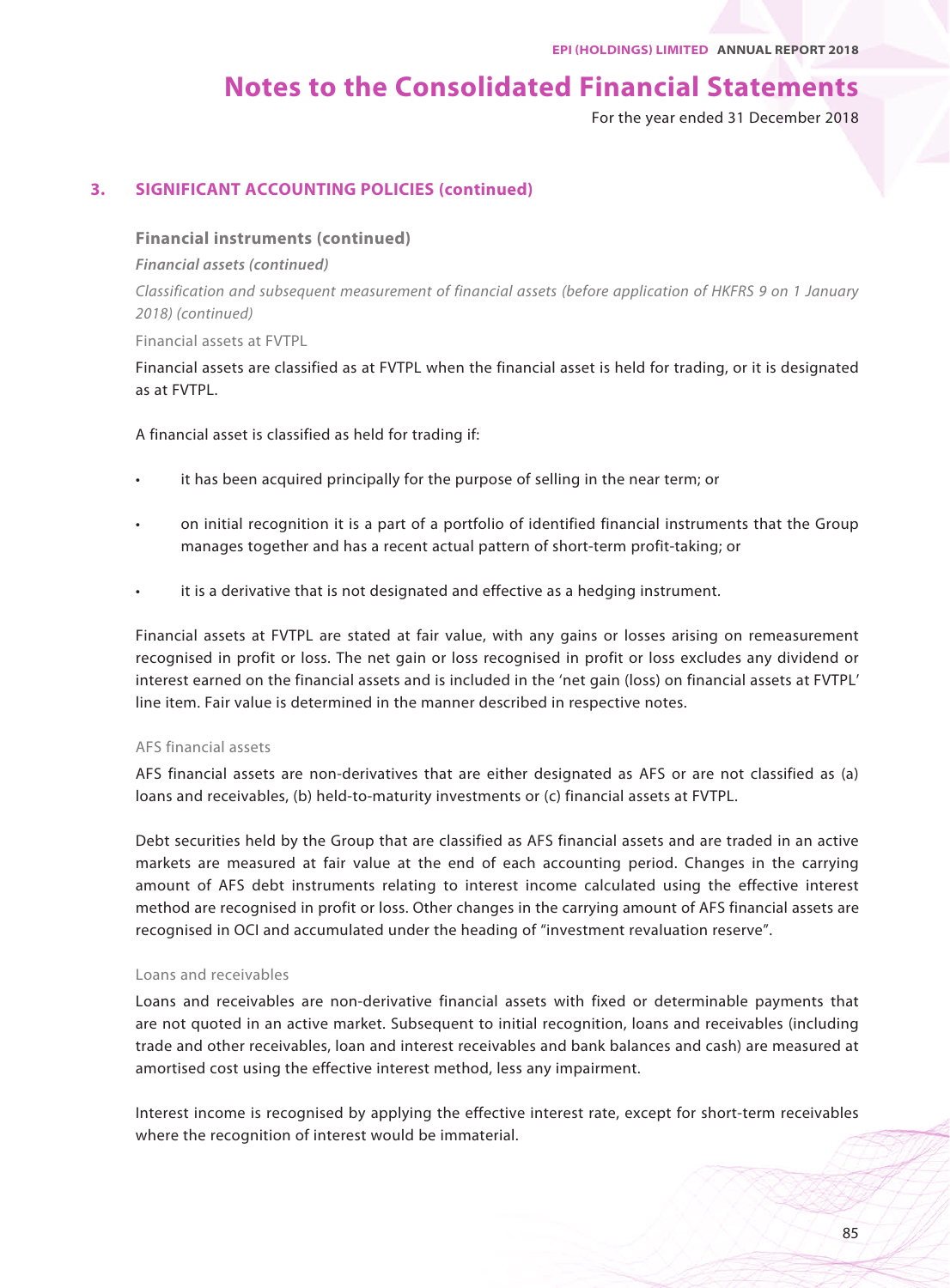For the year ended 31 December 2018

# **3. SIGNIFICANT ACCOUNTING POLICIES (continued)**

### **Financial instruments (continued)**

### *Financial assets (continued)*

*Impairment of financial assets (before application of HKFRS 9 on 1 January 2018)*

Financial assets, other than those at FVTPL, are assessed for indicators of impairment at the end of each reporting period. Financial assets are considered to be impaired where there is objective evidence that, as a result of one or more events that occurred after the initial recognition of the financial asset, the estimated future cash flows of the financial assets have been affected.

Objective evidence of impairment could include:

- significant financial difficulty of the issuer or counterparty; or
- breach of contract, such as a default or delinquency in interest or principal payments; or
- it becoming probable that the borrower will enter bankruptcy or financial re-organisation; or
- the disappearance of an active market for that financial asset because of financial difficulties.

Certain categories of financial assets, such as trade and other receivables and loan and interest receivables, are assessed to be impaired individually. Objective evidence of impairment for a portfolio of receivables could include the Group's past experience of collecting payments, an increase in the number of delayed payments in the portfolio past the average credit period and observable changes in national or local economic conditions that correlate with default on receivables.

For financial assets carried at amortised cost, the amount of the impairment loss recognised is the difference between the asset's carrying amount and the present value of the estimated future cash flows discounted at the financial asset's original effective interest rate.

For financial assets carried at cost, the amount of the impairment loss is measured as the difference between the asset's carrying amount and the present value of the estimated future cash flows discounted at the current market rate of return for a similar financial asset. Such impairment loss will not be reversed in subsequent periods.

The carrying amount of the financial asset is reduced by the impairment loss directly for all financial assets with the exception of trade and other receivables and loan and interest receivables, where the carrying amount is reduced through the use of an allowance account. Changes in the carrying amount of the allowance account are recognised in profit or loss. When trade and other receivables or loan and interest receivables are considered uncollectible, they are written off against the allowance account. Subsequent recoveries of amounts previously written off are credited to profit or loss.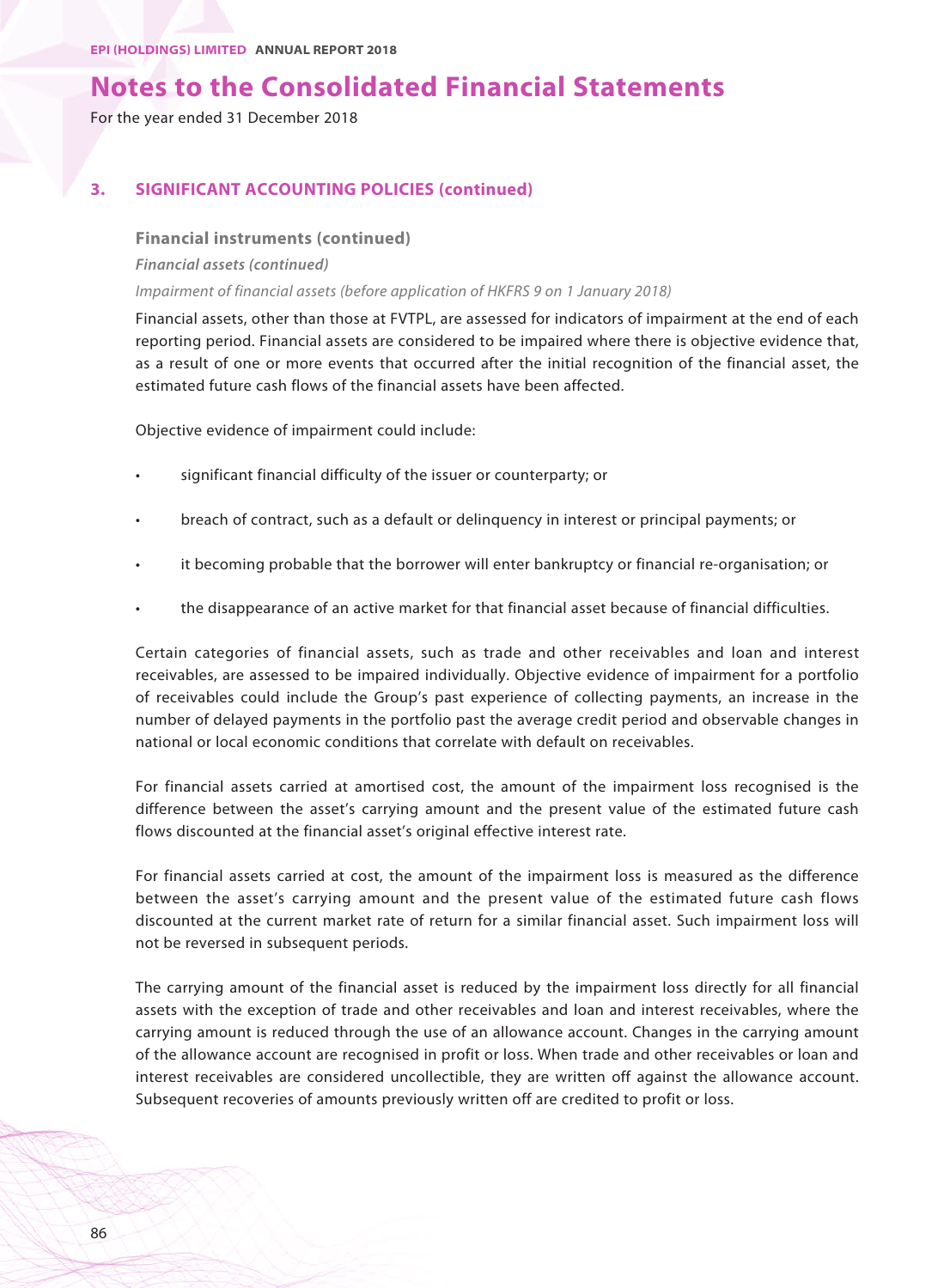For the year ended 31 December 2018

### **3. SIGNIFICANT ACCOUNTING POLICIES (continued)**

#### **Financial instruments (continued)**

### *Financial assets (continued)*

*Impairment of financial assets (before application of HKFRS 9 on 1 January 2018) (continued)*

For financial assets measured at amortised cost, if, in a subsequent period, the amount of the impairment loss decreases and the decrease can be related objectively to an event occurring after the impairment was recognised, the previously recognised impairment loss is reversed through profit or loss to the extent that the carrying amount of the investment at the date the impairment is reversed does not exceed what the amortised cost would have been had the impairment not been recognised.

When an AFS financial asset is considered to be impaired, cumulative gains or losses previously recognised in other comprehensive income are reclassified to profit or loss in the period.

In respect of AFS debt investments, impairment losses are subsequently reversed through profit or loss if an increase in the fair value of the investment can be objectively related to an event occurring after the recognition of the impairment loss.

### *Modification of financial assets*

For modifications that do not result in derecognition, the gross carrying amount of the asset is recalculated by discounting the modified contractual cash flows using the effective interest rate before modification. Any difference between this recalculated amount and the existing gross carrying amount is recognised in profit or loss as a modification gain or loss. Any costs or fees incurred as part of the modification adjust the carrying amount of the modified financial asset, and are amortised over the remaining term of the modified financial asset.

#### *Derecognition of financial assets*

The Group derecognises a financial asset only when the contractual rights to the cash flows from the asset expire, or when it transfers the financial asset and substantially all the risks and rewards of ownership of the asset to another entity. If the Group neither transfers nor retains substantially all the risks and rewards of ownership and continues to control the transferred asset, the Group recognises its retained interest in the asset and an associated liability for amounts it may have to pay. If the Group retains substantially all the risks and rewards of ownership of a transferred financial asset, the Group continues to recognise the financial asset and also recognises a collateralised borrowing for the proceeds received.

On derecognition of a financial asset measured at amortised cost, the difference between the asset's carrying amount and the sum of the consideration received and receivable is recognised in profit or loss.

On derecognition of an investment in a debt instrument classified as at FVTOCI upon application of HKFRS 9, the cumulative gain or loss previously accumulated in the investment revaluation reserve is reclassified to profit or loss.

On derecognition of an AFS financial asset, the cumulative gain or loss previously accumulated in the investment revaluation reserve is reclassified to profit or loss.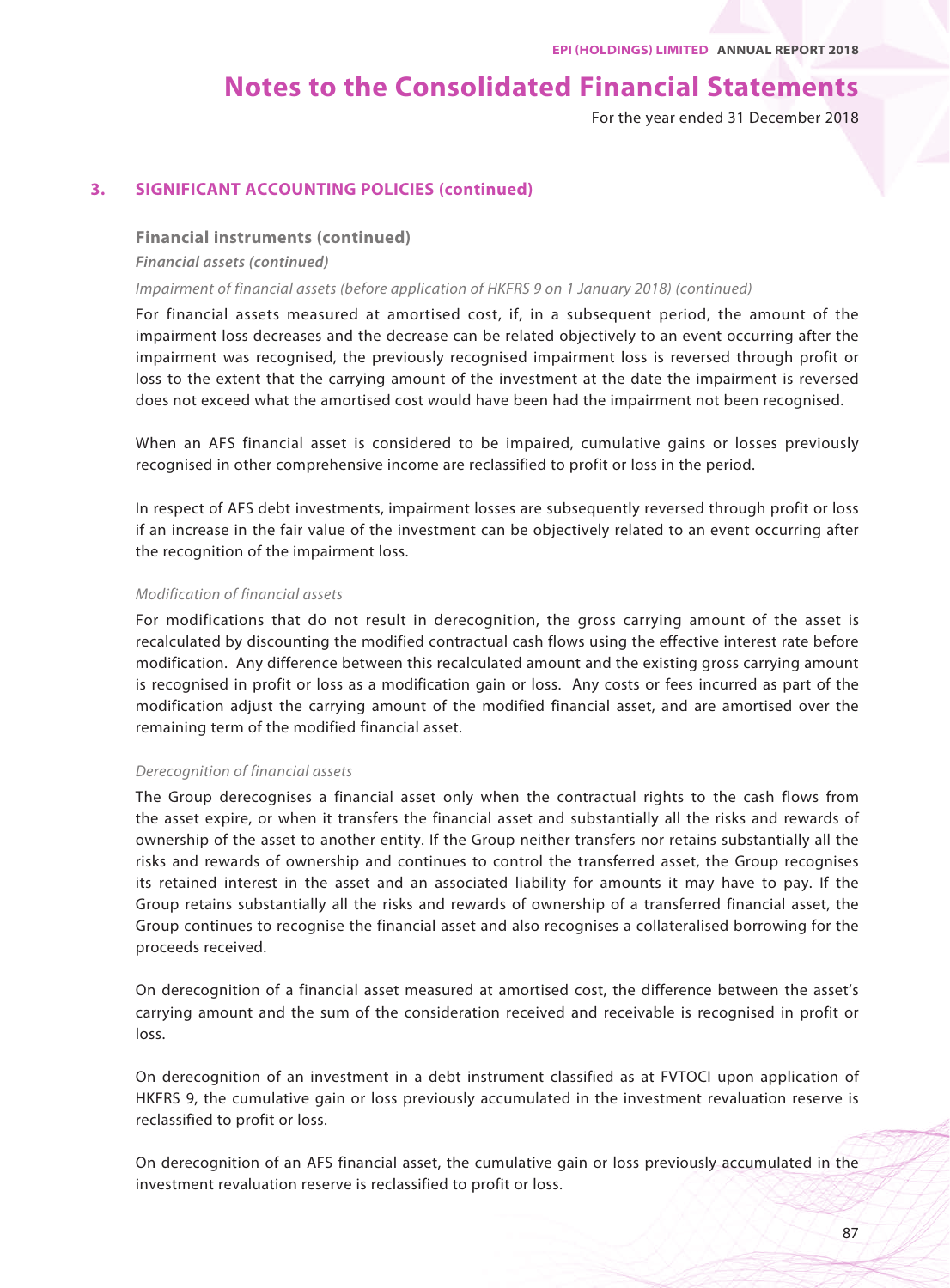For the year ended 31 December 2018

# **3. SIGNIFICANT ACCOUNTING POLICIES (continued)**

**Financial instruments (continued)** *Financial liabilities and equity*

# *Classification as debt or equity*

Debt and equity instruments are classified as either financial liabilities or as equity in accordance with the substance of the contractual arrangements and the definitions of a financial liability and an equity instrument.

#### *Equity instruments*

An equity instrument is any contract that evidences a residual interest in the assets of an entity after deducting all of its liabilities. Equity instruments issued by the Company are recognised at the proceeds received, net of direct issue costs.

Repurchase of the Company's own equity instruments is recognised and deducted directly in equity. No gain or loss is recognised in profit or loss on the purchase, sale, issue or cancellation of the Company's own equity instruments.

### *Financial liabilities*

All financial liabilities are subsequently measured at amortised cost using the effective interest method or at FVTPL.

#### *Financial liabilities at FVTPL*

Financial liabilities are classified as at FVTPL when the financial liability is (i) contingent consideration of an acquirer in a business combination to which HKFRS 3 applies, (ii) held for trading or (iii) it is designated as at FVTPL.

A financial liability is classified as held for trading if:

- it has been acquired principally for the purpose of repurchasing it in the near term; or
- on initial recognition it is part of a portfolio of identified financial instruments that the Group manages together and has a recent actual pattern of short-term profit-taking; or
- it is a derivative, except for a derivative that is a financial guarantee contract or a designated and effective hedging instrument.

#### *Financial liabilities at amortised cost*

Financial liabilities including trade and other payables and liability component of convertible notes are subsequently measured at amortised cost, using the effective interest method.

### *Derivative financial instruments*

Derivatives are initially recognised at fair value at the date when derivative contracts are entered into and are subsequently remeasured to their fair value at the end of each reporting period. The resulting gain or loss is recognised in profit or loss immediately.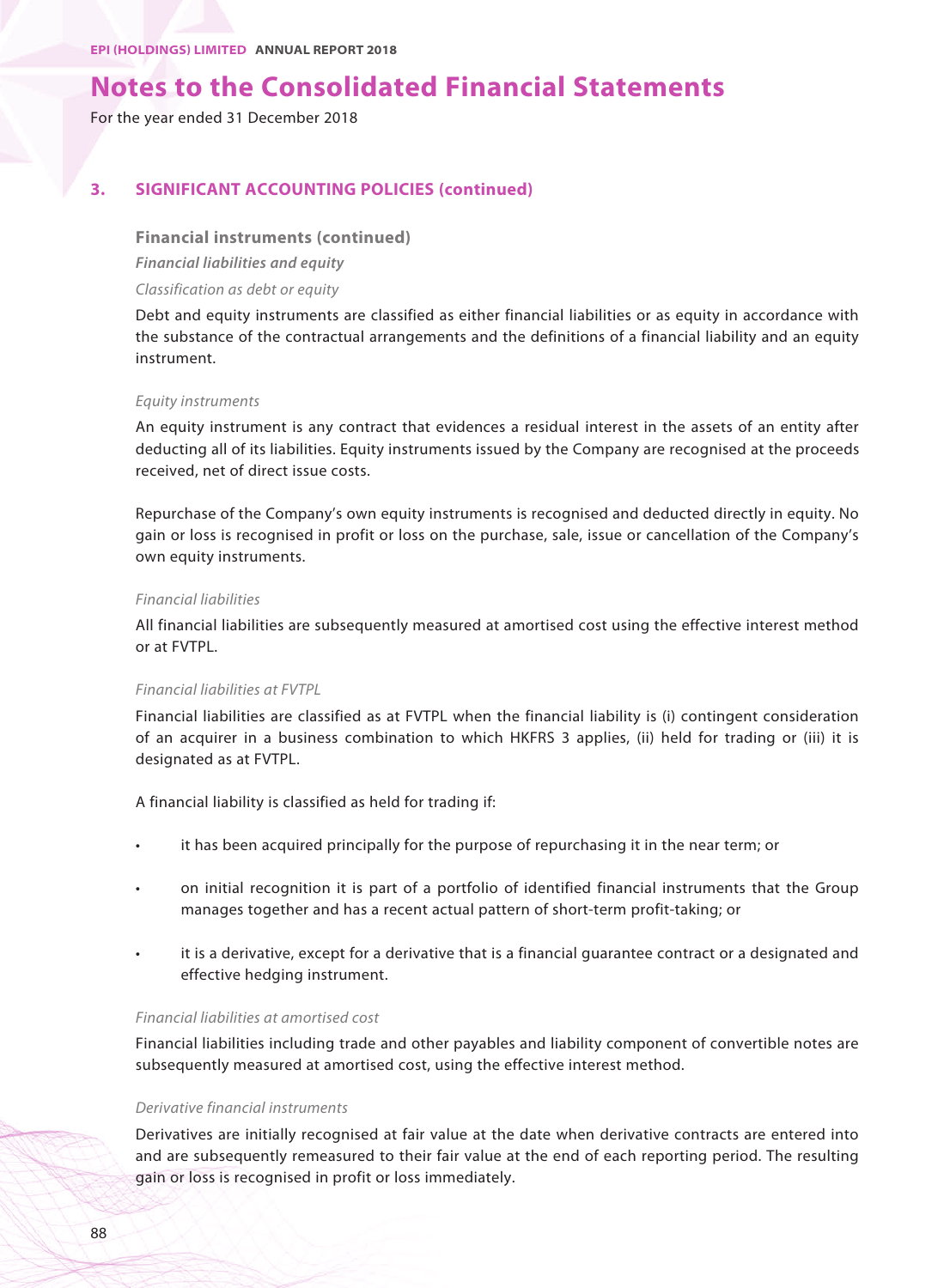For the year ended 31 December 2018

# **3. SIGNIFICANT ACCOUNTING POLICIES (continued)**

### **Financial instruments (continued)**

*Financial liabilities and equity (continued)*

*Convertible notes containing debt and derivative components*

A conversion option under convertible debt that could be settled other than by the exchange of a fixed amount of cash or another financial asset for a fixed number of the Group's own equity instruments is accounted for as derivative.

At the date of issue, both the debt component and derivative component are recognised at fair value. In subsequent periods, the debt component of the convertible notes is carried at amortised cost using the effective interest method. The derivative component is measured at fair value with gains and losses recognised in profit or loss.

Transaction costs that relate to the issue of the convertible notes are allocated to the debt and derivative components in proportion to their relative fair values. Transaction costs relating to the derivative component are charged to profit or loss immediately. Transaction costs relating to the debt component are included in the carrying amount of the debt portion and amortised over the period of the convertible notes using the effective interest method.

**Share-based payment transactions** *Equity-settled share-based payment transactions Share options granted to employees and directors*

Equity-settled share-based payments to employees and directors providing similar services are measured at the fair value of the equity instruments at the grant date.

The fair value of the equity-settled share-based payments determined at the grant date without taking into consideration all non-market vesting conditions is expensed on a straight-line basis over the vesting period, based on the Group's estimate of equity instruments that will eventually vest, with a corresponding increase in equity (share options reserve). At the end of each reporting period, the Group revises its estimate of the number of equity instruments expected to vest based on assessment of all relevant non-market vesting conditions. The impact of the revision of the original estimates, if any, is recognised in profit or loss such that the cumulative expense reflects the revised estimate, with a corresponding adjustment to the share options reserve. For share options that vest immediately at the date of grant, the fair value of the share options granted is expensed immediately to profit or loss.

When share options are exercised, the amount previously recognised in share options reserve will be transferred to share capital and share premium. When the share options are forfeited after the vesting date or are still not exercised at the expiry date, the amount previously recognised in share options reserve will continue to be held in share options reserve.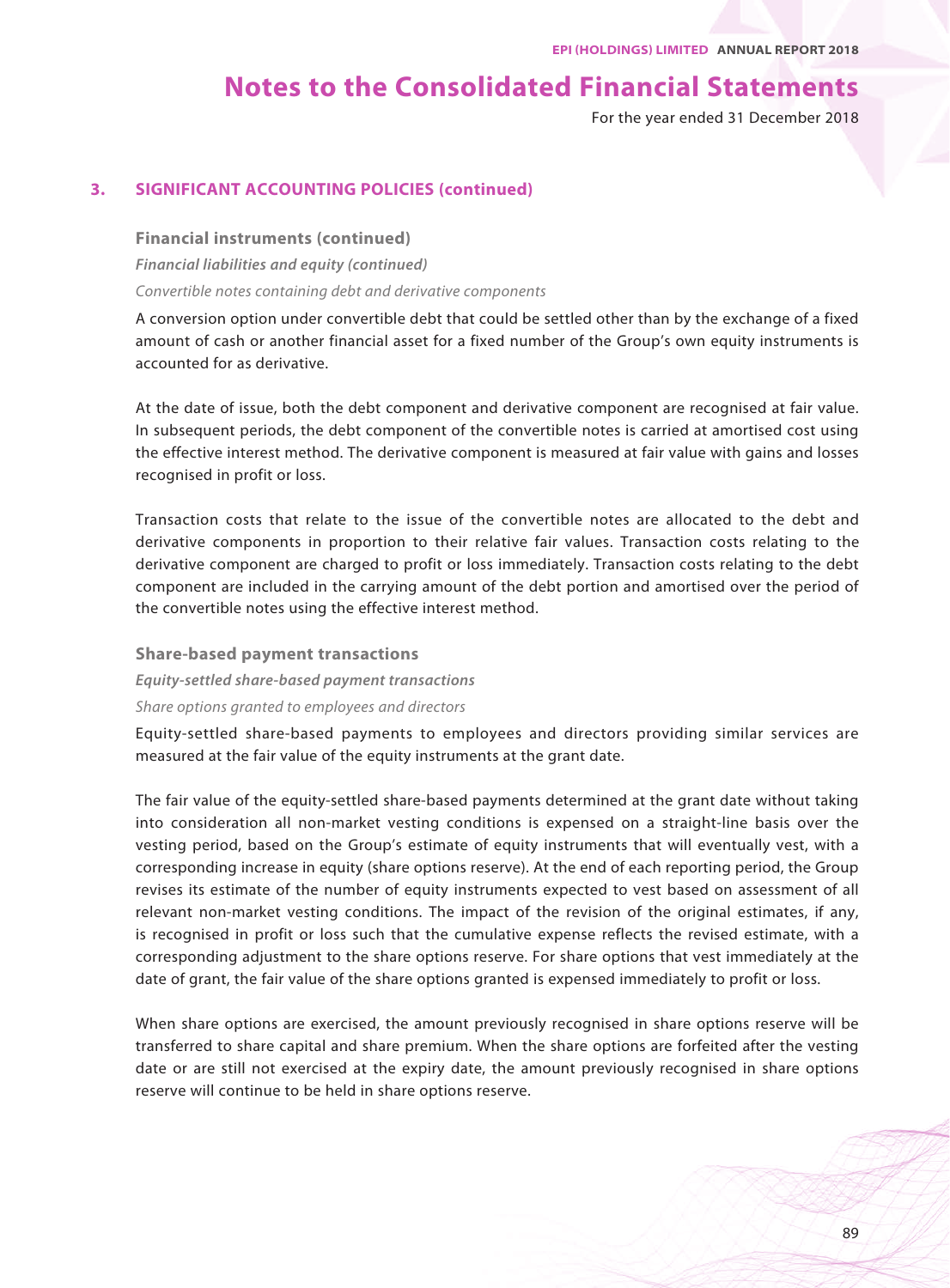For the year ended 31 December 2018

## **3. SIGNIFICANT ACCOUNTING POLICIES (continued)**

### **Taxation**

Income tax expense represents the sum of the tax currently payable and deferred tax.

The tax currently payable is based on taxable profit for the year. Taxable profit differs from 'loss before tax' as reported in the consolidated statement of profit or loss and other comprehensive income because of income or expense that are taxable or deductible in other years and items that are never taxable or deductible. The Group's liability for current tax is calculated using tax rates that have been enacted or substantively enacted by the end of each reporting period.

Deferred tax is recognised on temporary differences between the carrying amounts of assets and liabilities in the consolidated financial statements and the corresponding tax base used in the computation of taxable profit. Deferred tax liabilities are generally recognised for all taxable temporary differences. Deferred tax assets are generally recognised for all deductible temporary differences to the extent that it is probable that taxable profits will be available against which those deductible temporary differences can be utilised. Such deferred tax assets and liabilities are not recognised if the temporary difference arises from the initial recognition (other than in a business combination) of other assets and liabilities in a transaction that affects neither the taxable profit nor the accounting profit.

Deferred tax liabilities are recognised for taxable temporary differences associated with investments in subsidiaries, and interests in joint operations, except where the Group is able to control the reversal of the temporary difference and it is probable that the temporary difference will not reverse in the foreseeable future. Deferred tax assets arising from deductible temporary differences associated with such investments and interests are only recognised to the extent that it is probable that there will be sufficient taxable profits against which to utilise the benefits of the temporary differences and they are expected to reverse in the foreseeable future.

The carrying amount of deferred tax assets is reviewed at the end of each reporting period and reduced to the extent that it is no longer probable that sufficient taxable profits will be available to allow all or part of the asset to be recovered.

Deferred tax assets and liabilities are measured at the tax rates that are expected to apply in the period in which the liability is settled or the asset is realised, based on tax rate (and tax laws) that have been enacted or substantively enacted by the end of each reporting period.

The measurement of deferred tax liabilities and assets reflects the tax consequences that would follow from the manner in which the Group expects, at the end of each reporting period, to recover or settle the carrying amount of its assets and liabilities.

Deferred tax assets and liabilities are offset when there is a legally enforceable right to set off current tax assets against current tax liabilities and when they relate to income taxes levied by the same taxation authority and the Group intends to settle its current tax assets and liabilities on a net basis.

Current and deferred tax are recognised in profit or loss, except when they relate to items that are recognised in OCI or directly in equity, in which case, the current and deferred tax are also recognised in OCI or directly in equity respectively.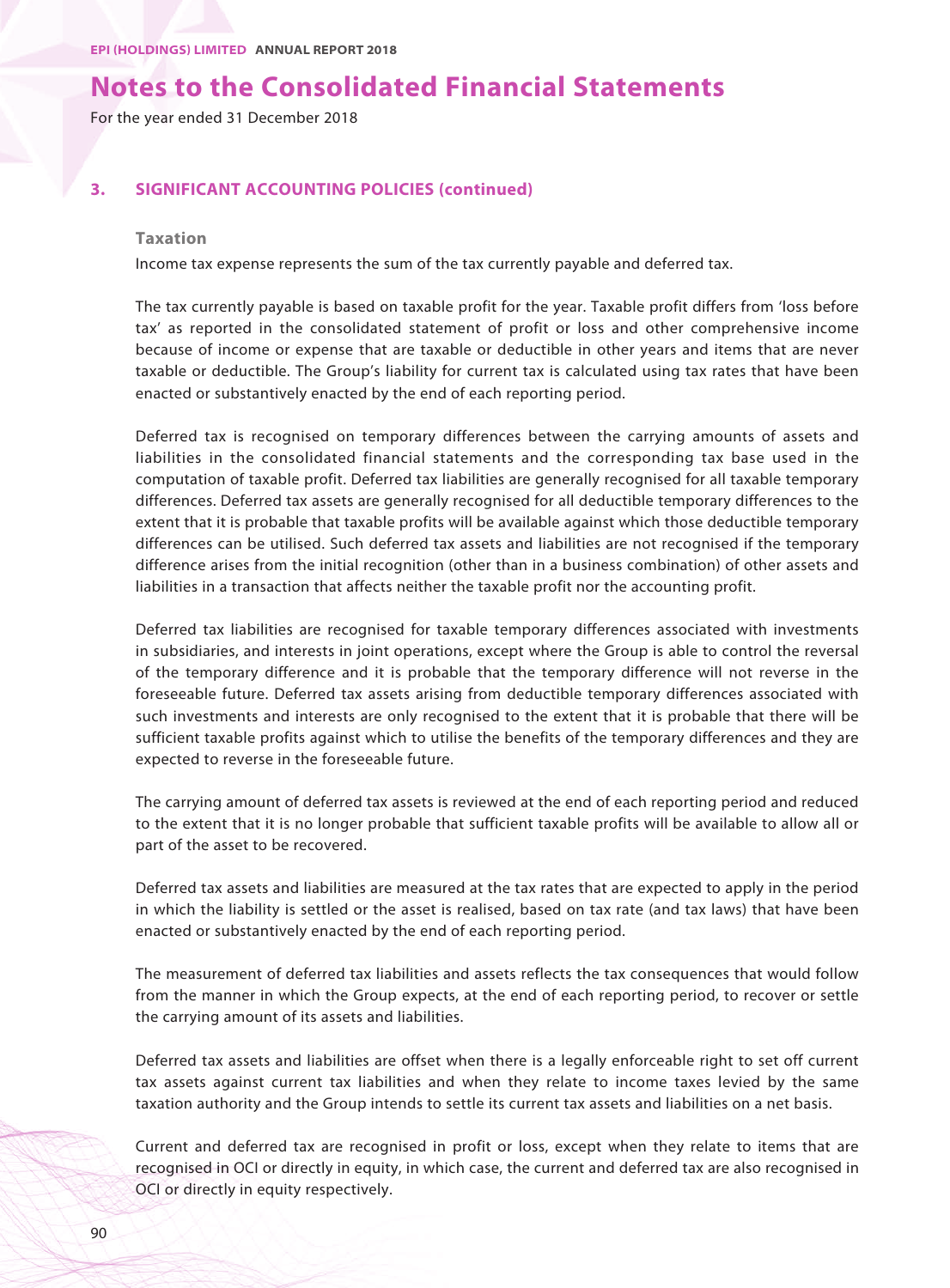For the year ended 31 December 2018

### **3. SIGNIFICANT ACCOUNTING POLICIES (continued)**

#### **Retirement benefits costs**

Payments to state-managed retirement benefit schemes and Mandatory Provident Fund Scheme ("MPF Scheme") are recognised as an expense when employees have rendered service entitling them to the contributions.

#### **Short-term and other long-term employee benefits**

Short-term employee benefits are recognised at the undiscounted amount of the benefits expected to be paid as and when employees rendered the services. All short-term employee benefits are recognised as an expense unless another HKFRS requires or permits the inclusion of the benefit in the cost of an asset.

A liability is recognised for benefits accruing to employees (such as wages and salaries, annual leave and sick leave) after deducting any amount already paid.

Liabilities recognised in respect of other long-term employee benefits are measured at the present value of the estimated future cash outflows expected to be made by the Group in respect of services provided by employees up to the reporting date. Any changes in the liabilities' carrying amounts resulting from service cost, interest and remeasurements are recognised in profit or loss except to the extent that another HKFRS requires or permits their inclusion in the cost of an asset.

#### **Leasing**

Leases are classified as finance leases whenever the terms of the lease transfer substantially all the risks and rewards of ownership to the lessee. All other leases are classified as operating leases.

#### *The Group as lessee*

Operating lease payments are recognised as an expense on a straight-line basis over the lease term.

In the event that lease incentives are received to enter into operating leases, such incentives are recognised as a liability. The aggregate benefit of incentives is recognised as a reduction of rental expense on a straight-line basis.

### **Foreign currencies**

In preparing the financial statements of each individual group entity, transactions in currencies other than the functional currency of that entity (foreign currencies) are recognised at the rates of exchange prevailing on the dates of the transactions. At the end of each reporting period, monetary items denominated in foreign currencies are retranslated at the rates prevailing at that date. Non-monetary items carried at fair value that are denominated in foreign currencies are retranslated at the rates prevailing on the date when the fair value was determined. Non-monetary items that are measured in terms of historical cost in a foreign currency are not retranslated.

Exchange differences arising on the settlement of monetary items, and on the retranslation of monetary items, are recognised in profit or loss in the period in which they arise.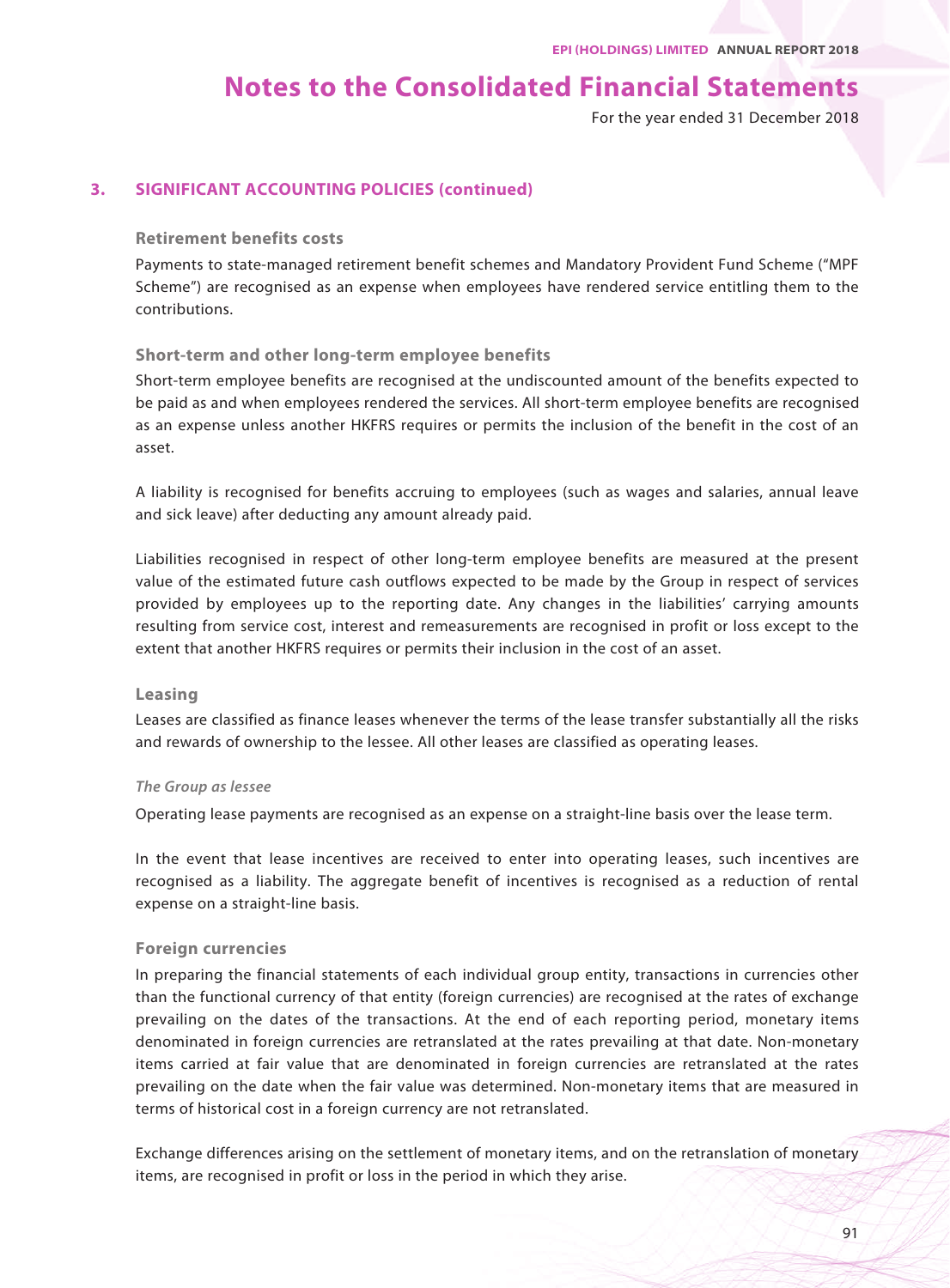For the year ended 31 December 2018

## **3. SIGNIFICANT ACCOUNTING POLICIES (continued)**

#### **Foreign currencies (continued)**

For the purposes of presenting the consolidated financial statements in Hong Kong dollars, the assets and liabilities of the Group's foreign operations are translated into the presentation currency of the Group (i.e. Hong Kong dollars) using exchange rates prevailing at the end of each reporting period. Income and expense items are translated at the average exchange rates for the period, unless exchange rates fluctuated significantly during the period, in which case, the exchange rates at the dates of the transactions are used. Exchange differences arising, if any, are recognised in OCI and accumulated in equity under the heading of translation reserve.

On the disposal of a foreign operation (that is, a disposal of the Group's entire interest in a foreign operation, or a disposal involving loss of control over a subsidiary that includes a foreign operation, or a partial disposal of an interest in a joint arrangement that includes a foreign operation of which the retained interest becomes a financial asset), all of the exchange differences accumulated in equity in respect of that operation attributable to the owners of the Company are reclassified to profit or loss.

#### **Borrowing costs**

Borrowing costs directly attributable to the acquisition, construction or production of qualifying assets, which are assets that necessarily take a substantial period of time to get ready for their intended use or sale, are added to the cost of those assets, until such time as the assets are substantially ready for their intended use or sale.

Investment income earned on the temporary investment of specific borrowings pending their expenditure on qualifying assets is deducted from the borrowing costs eligible for capitalisation.

All other borrowing costs are recognised in profit or loss in the period in which they are incurred.

### **4. KEY SOURCES OF ESTIMATION UNCERTAINTY**

In the application of the Group's accounting policies, which are described in Note 3, the directors of the Company are required to make judgements, estimates and assumptions about the carrying amounts of assets and liabilities that are not readily apparent from other sources. The estimates and associated assumptions are based on historical experience and other factors that are considered to be relevant. Actual results may differ from these estimates.

The estimates and underlying assumptions are reviewed on an on-going basis. Revisions to accounting estimates are recognised in the period in which the estimate is revised if the revision affects only that period, or in the period of the revision and future periods if the revision affects both current and future periods.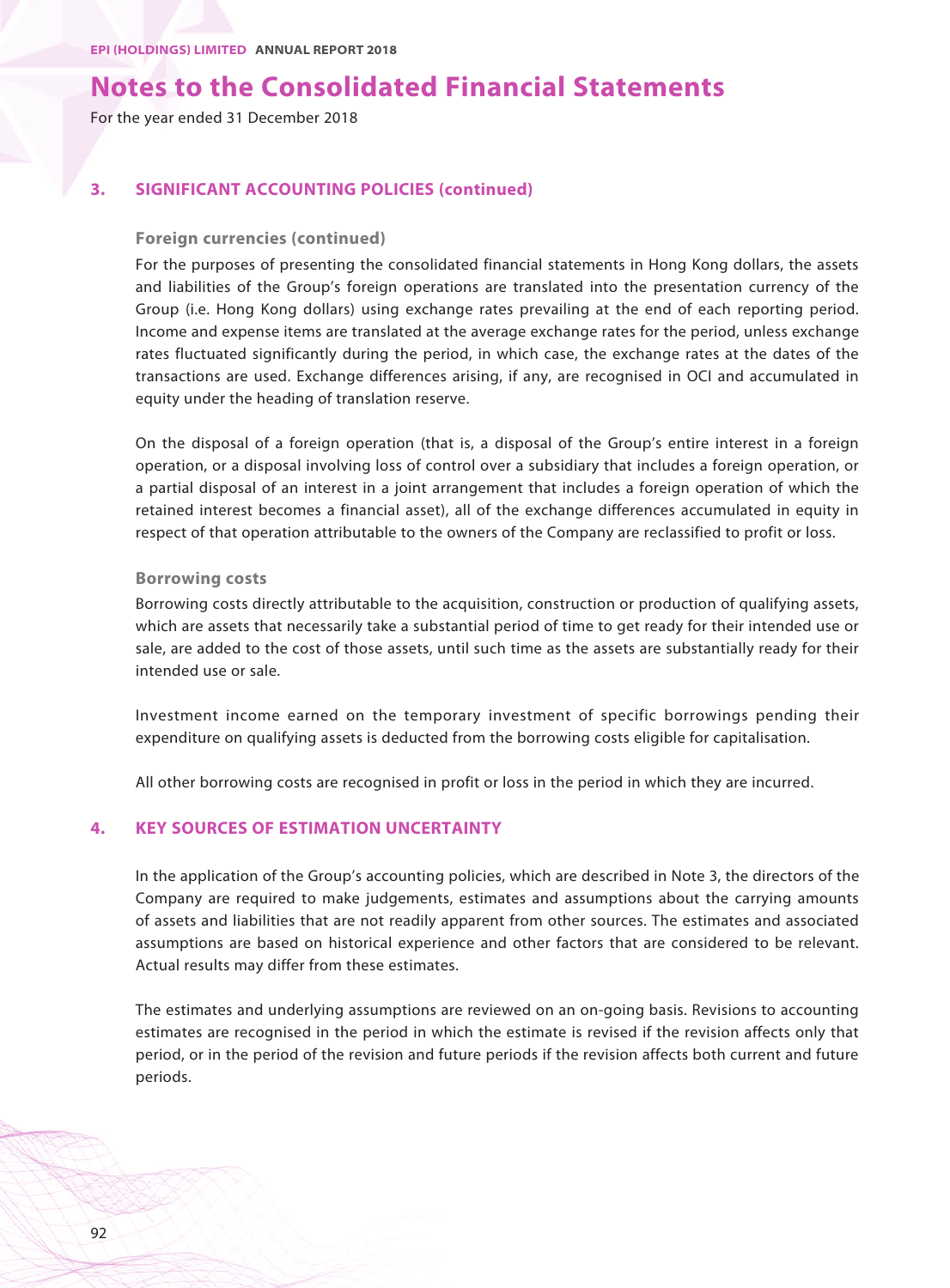For the year ended 31 December 2018

## **4. KEY SOURCES OF ESTIMATION UNCERTAINTY (continued)**

#### **Key sources of estimation uncertainty**

The following are the key assumptions concerning the future, and other key sources of estimation uncertainty at the end of the reporting period, that may have a significant risk of causing a material adjustment to the carrying amounts of assets and liabilities within the next financial year.

#### *Estimation of petroleum reserves*

Estimates of petroleum reserves are key elements in the Group's investment decision-making process. They are also an important element in determining the amount of depreciation and depletion for oil and gas properties and for impairment testing of oil and gas properties and exploration and evaluation assets. Changes in proved oil and gas reserves, particularly proved developed reserves, will affect unitof-production depletion and depreciation recorded in the Group's consolidated financial statements for property, plant and equipment related to oil and gas production activities. A reduction in proved developed reserves will increase depletion and depreciation charges (assuming constant production) and reduce net profit or increase net loss. Proved reserve estimates are subject to revision, either upward or downward, based on new information, such as from development, drilling and production activities or from changes in economic factors, including product prices, contract terms or development plans.

#### *Impairment assessment of oil and gas properties*

The carrying amounts of the oil and gas properties are assessed for impairment when facts and circumstances suggest that the carrying amounts of the oil and gas properties may exceed their recoverable amounts. The Group's determination as to whether they are impaired requires an estimation of the recoverable amount of the assets. The Group relies on experts to assess the geological prospects for the discovery of oil in the oil field and engaged an independent valuer to estimate the value of oil to be produced in the future with reference to the local and international oil prices study based on market research at a suitable discount rate in order to calculate the present value. The carrying value of oil and gas properties at 31 December 2018 was HK\$46,130,000 (2017: HK\$55,933,000).

Judgement is required by the directors to determine the key assumptions adopted in the cash flow projections and changes to key assumptions such as discount rate, future oil price and oil production volume, which can significantly affect the cash flow projection and therefore the results of the impairment review. Details of the key assumptions adopted and the corresponding impact are set out in Note 18.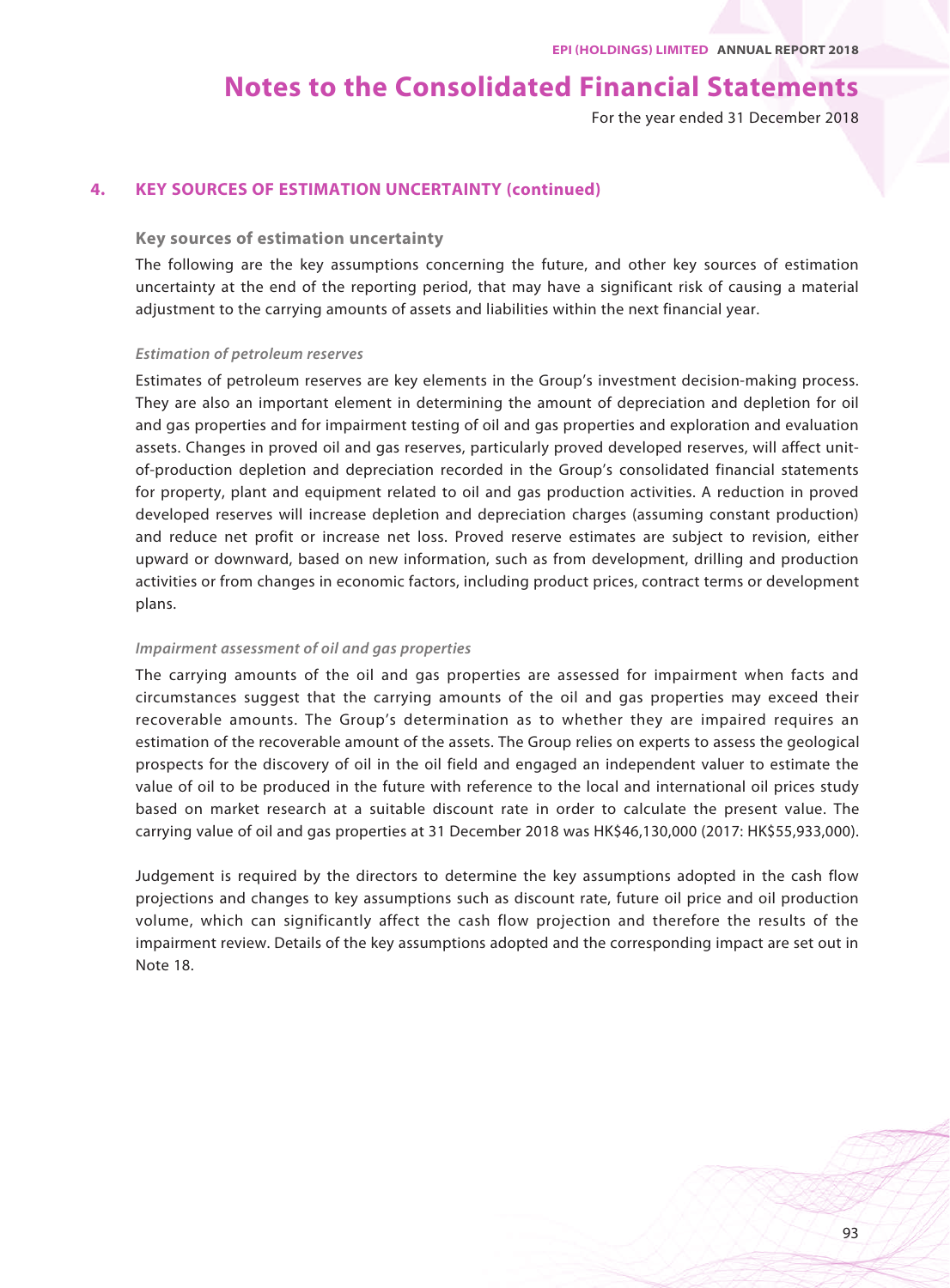For the year ended 31 December 2018

# **4. KEY SOURCES OF ESTIMATION UNCERTAINTY (continued)**

**Key sources of estimation uncertainty (continued)**

*Impairment assessment of loan and interest receivables (upon application of HKFRS 9 with transitions in accordance with Note 2)*

Management regularly reviews the impairment assessment and evaluates the ECL of the loan and interest receivables. Appropriate impairment allowance is recognised in profit or loss.

In assessing whether the credit risk has increased significantly since initial recognition, the Group compares the risk of a default occurring on the financial instrument at the reporting date with the one at the date of initial recognition. In making this assessment, the loan and interest receivables from borrowers are assessed individually by the management of the Group, based on the financial background, financial condition and the historical settlement records, including past due dates and default rates, of each borrower and reasonable and supportable forward-looking information such as macroeconomic data (e.g. respective industry projected growth rates for certain borrowers) that is available without undue cost or effort.

Each borrower is assigned a risk grading under internal credit ratings to calculate the ECL, taking into consideration of the estimates of expected cash shortfalls which are driven by estimates of possibility of default and the amount and timing of cash flows that are expected from foreclosure on the collaterals (if any) less the costs of obtaining and selling the collaterals. At every reporting date, the financial background, financial condition and the historical settlement records are reassessed and changes in the forward-looking information are considered.

The provision of ECL is sensitive to changes in estimates. The information about the ECL and the Group's loan and interest receivables are disclosed in Notes 37 and 22 respectively.

#### *Recoverability of loan and interest receivables (before application of HKFRS 9 on 1 January 2018)*

Management regularly reviewed the recoverability of the loan and interest receivables. Appropriate impairment loss for estimated irrecoverable amount was recognised in profit or loss when there was objective evidence that the amount was not recoverable.

In determining the recoverability of loan and interest receivables, in particular the timing and quantum of future cash flows, the Group had set different credit limits granted to each borrower according to their creditability. As this business was new to the Group, limited past collection history could be obtained to assess the recoverability of loan and interest receivables. The Group had a policy for assessing the impairment on loan and interest receivables on an individual basis. The assessment also included evaluation of collectability and ageing analysis of accounts and on management's judgment, including the current creditworthiness and past collection history of interest receivables of each borrower.

In addition, the Group considered any change in the credit quality of the loan and interest receivables from the date of credit initially granted up to the reporting date. This included assessing the credit history of the borrowers, such as financial difficulties or default in payments, and current market conditions. Specific provision was only made for the loan and interest receivables that were unlikely to be collected due to objective evidence of impairment. Where the actual future cash flows are less than expected, a further impairment loss might arise. At 31 December 2017, the carrying amount of loan and interest receivables was HK\$67,798,000 and no impairment provision was made at 31 December 2017.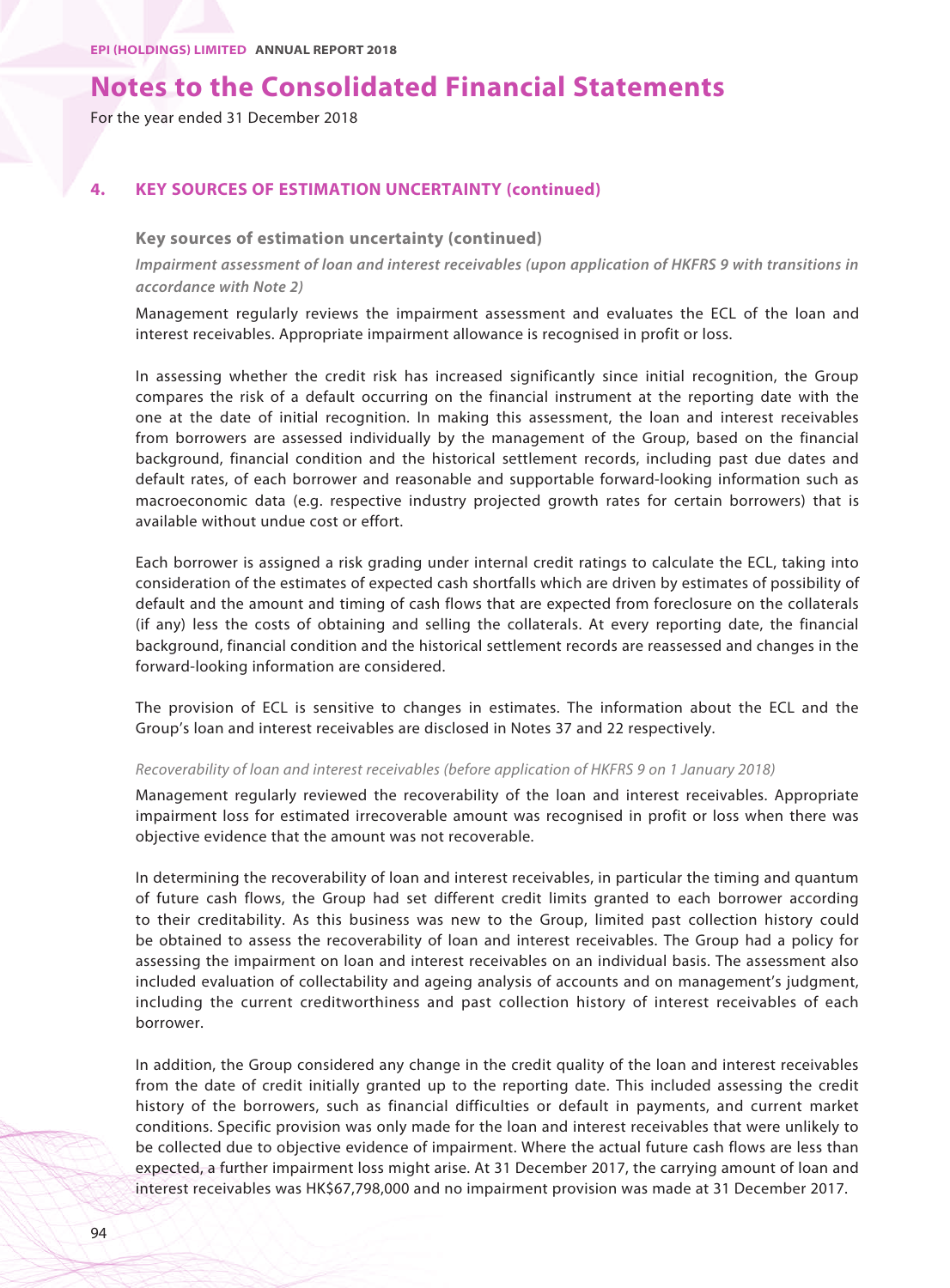For the year ended 31 December 2018

## **4. KEY SOURCES OF ESTIMATION UNCERTAINTY (continued)**

#### **Key sources of estimation uncertainty (continued)**

### *Current and deferred tax*

The Group is subject to income taxes in various jurisdictions. Judgement is required in determining the provision for income taxes in these jurisdictions. There are transactions and calculations during the ordinary course of business for which the ultimate tax determination is uncertain. Where the final tax outcome of these matters is different from the amounts that were initially recorded, such differences will impact the income tax and deferred tax provisions in the period in which such determination is made.

#### *Fair value measurements and valuation processes*

Some of the Group's assets and liabilities are measured at fair value for financial reporting purpose. The management of the Company determines the appropriate valuation techniques and inputs for fair value measurements.

In estimating the fair value of an asset or a liability, the Group uses market-observable data to the extent it is available. Where Level 1 inputs are not available, the Group engages third party qualified valuers to perform the valuation. The management of the Company works closely with the qualified external valuers to establish the appropriate valuation techniques and inputs to the model and reports the findings to the directors of the Company regularly to explain the cause of fluctuations in the fair value of the assets and liabilities.

The Group uses valuation techniques which include inputs that are not based on observable market data to estimate the fair value of certain types of financial instruments. Detailed information about the valuation techniques, inputs and key assumptions used in the determination of the fair value of various assets and liabilities is set out in the respective notes.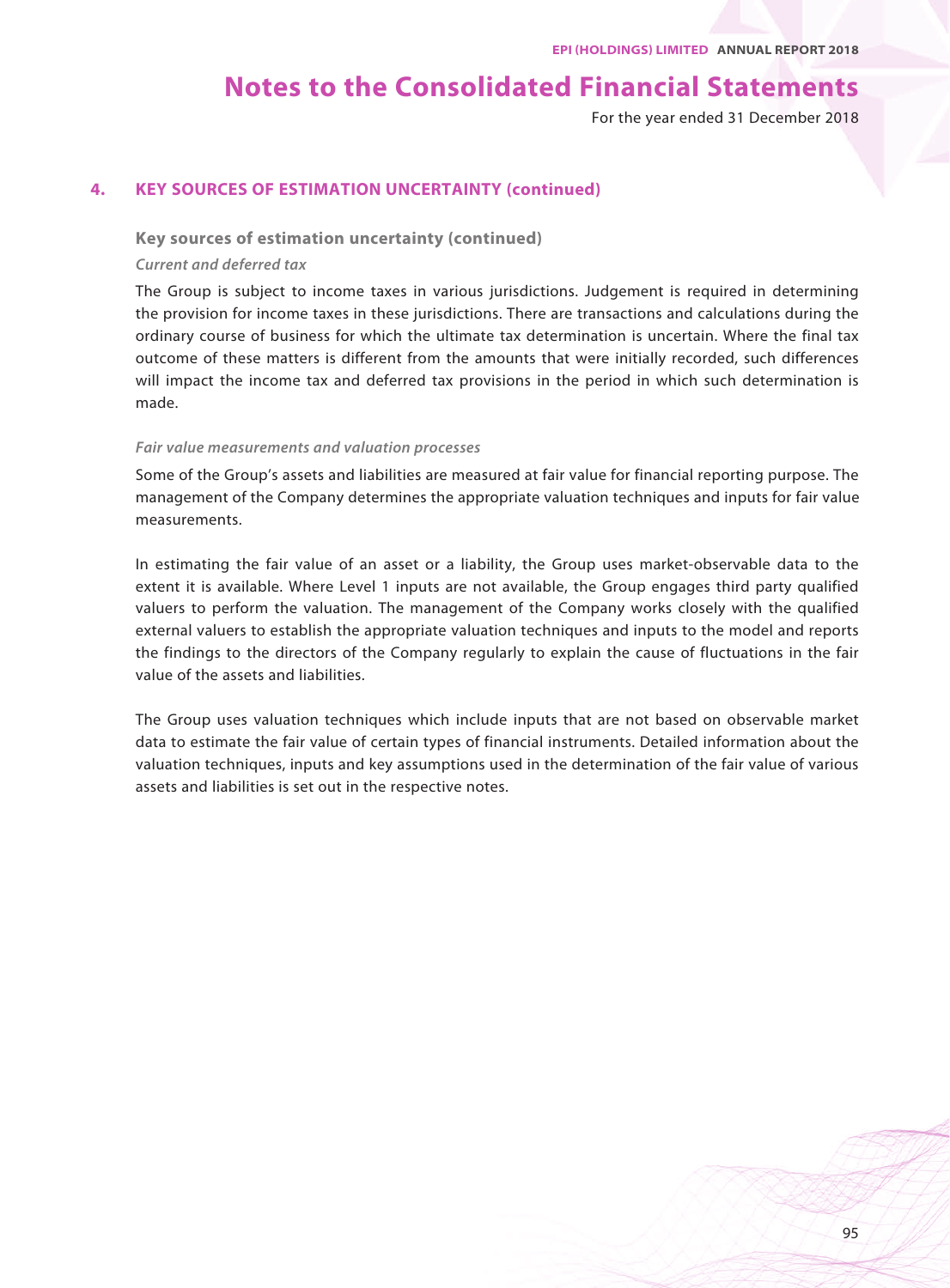For the year ended 31 December 2018

# **5. REVENUE**

An analysis of the Group's revenue for the year is as follows:

|                                                                  | 2018            | 2017           |
|------------------------------------------------------------------|-----------------|----------------|
|                                                                  | <b>HK\$'000</b> | <b>HKS'000</b> |
|                                                                  |                 |                |
| Sales of petroleum                                               | 43,998          | 42,914         |
| Interest income from money lending business*                     | 16,814          | 7,797          |
| Interest income from debt instruments at FVTOCI/AFS investments* | 9,555           | 5,071          |
| Dividend and interest income from financial assets at FVTPL      | 1,052           | 2,088          |
|                                                                  |                 |                |
|                                                                  | 71,419          | 57,870         |

#### Under effective interest method

During the year, revenue is recognised at a point in time except for dividend income and interest income which fall outside the scope of HKFRS 15.

Revenue is derived principally from sales of petroleum, which is recognised once the control of the crude oil is transferred from the Group to the customer. Revenue is measured based on the oil price agreed with the customer at the point of sales.

This is consistent with the revenue information disclosed for each reportable segment.

## **6. SEGMENT INFORMATION**

The following is an analysis of the Group's revenue and results by operating segments, based on the information provided to the chief operating decision maker representing the Board of Directors (the "Board"), for the purposes of allocating resources to segments and assessing their performance. This is also the basis upon which the Group is arranged and organised.

The Group's reportable and operating segments under HKFRS 8 "Operating Segments" are as follows:

- (i) Petroleum exploration and production
- (ii) Money lending
- (iii) Investment in securities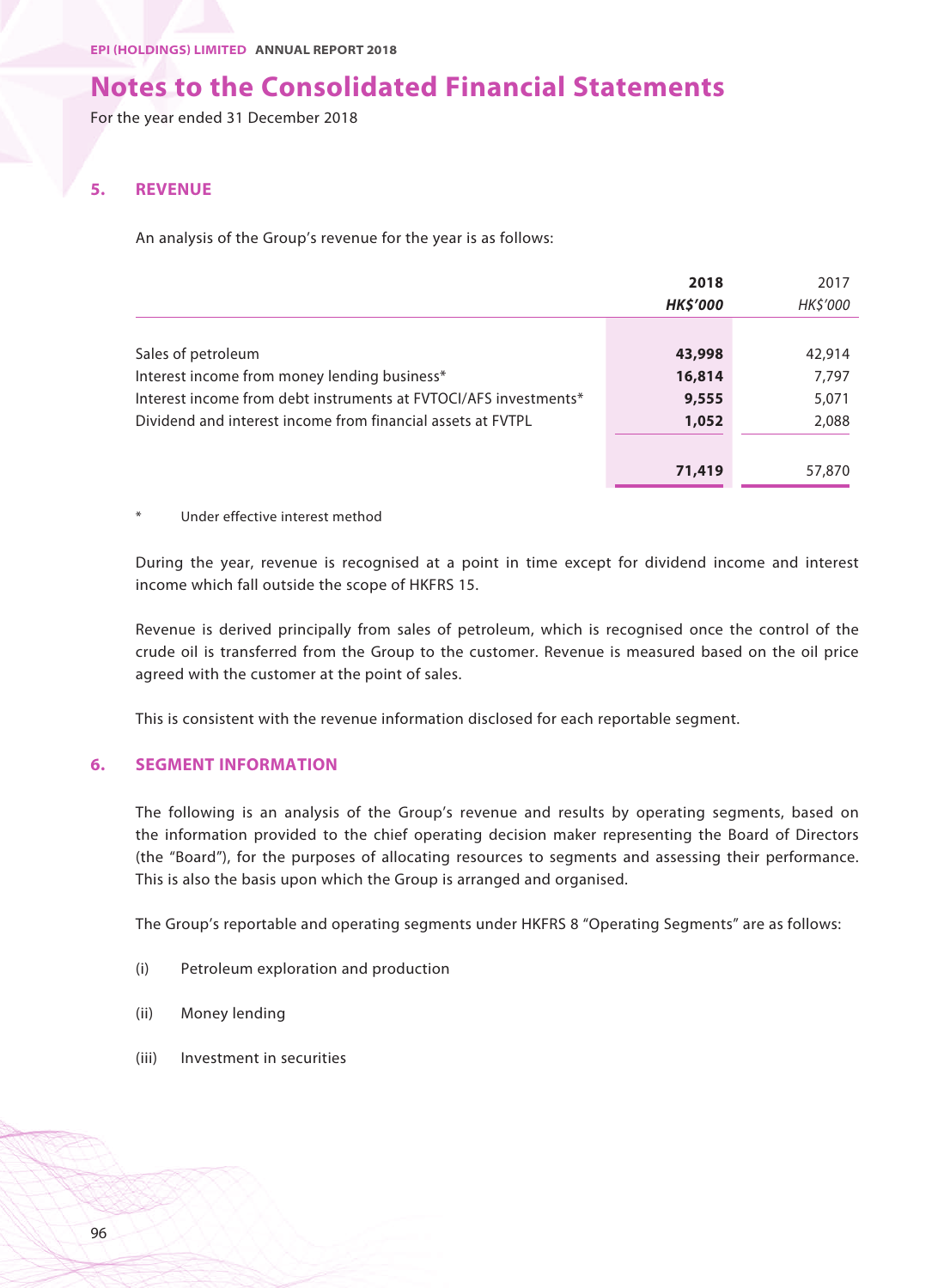For the year ended 31 December 2018

# **6. SEGMENT INFORMATION (continued)**

# **Segment revenue and results**

The following is an analysis of the Group's revenue and results by reportable and operating segments:

# **For the year ended 31 December 2018**

|                                         | Petroleum<br>exploration<br>and<br>production<br><b>HK\$'000</b> | <b>Money</b><br>lending<br><b>HK\$'000</b> | Investment<br>in securities<br><b>HK\$'000</b> | <b>Total</b><br><b>HK\$'000</b> |
|-----------------------------------------|------------------------------------------------------------------|--------------------------------------------|------------------------------------------------|---------------------------------|
|                                         |                                                                  |                                            |                                                |                                 |
| <b>Segment revenue</b>                  |                                                                  |                                            |                                                |                                 |
| External sales/sources                  | 43,998                                                           | 16,814                                     | 10,607                                         | 71,419                          |
| <b>Results</b>                          |                                                                  |                                            |                                                |                                 |
| Segment results before provision of     |                                                                  |                                            |                                                |                                 |
| impairment losses/expected credit loss  | 2,921                                                            | 16,406                                     | (71, 167)                                      | (51, 840)                       |
| Provision of impairment losses/expected |                                                                  |                                            |                                                |                                 |
| credit loss                             | (3, 383)                                                         | (5,613)                                    | (395)                                          | (9, 391)                        |
| Segment results                         | (462)                                                            | 10,793                                     | (71, 562)                                      | (61, 231)                       |
| Other income and losses, net            |                                                                  |                                            |                                                | (1, 257)                        |
| Corporate expenses                      |                                                                  |                                            |                                                | (23, 237)                       |
| Net fair value changes on derivative    |                                                                  |                                            |                                                |                                 |
| component of convertible notes          |                                                                  |                                            |                                                | (24, 370)                       |
| Finance costs                           |                                                                  |                                            |                                                | (4,992)                         |
| Loss before tax                         |                                                                  |                                            |                                                | (115,087)                       |
| Income tax expense                      |                                                                  |                                            |                                                | (140)                           |
| Loss for the year                       |                                                                  |                                            |                                                | (115, 227)                      |
| <b>Other information</b>                |                                                                  |                                            |                                                |                                 |
| Depreciation and depletion              | (6, 571)                                                         | (53)                                       | (33)                                           | (6, 657)                        |
| Provision of impairment loss of         |                                                                  |                                            |                                                |                                 |
| property, plant and equipment           | (3, 383)                                                         |                                            |                                                | (3, 383)                        |
| Expected credit loss on loan and        |                                                                  |                                            |                                                |                                 |
| interest receivables                    |                                                                  | (5, 613)                                   |                                                | (5, 613)                        |
| Expected credit loss on debt            |                                                                  |                                            |                                                |                                 |
| instruments at FVTOCI                   |                                                                  |                                            | (395)                                          | (395)                           |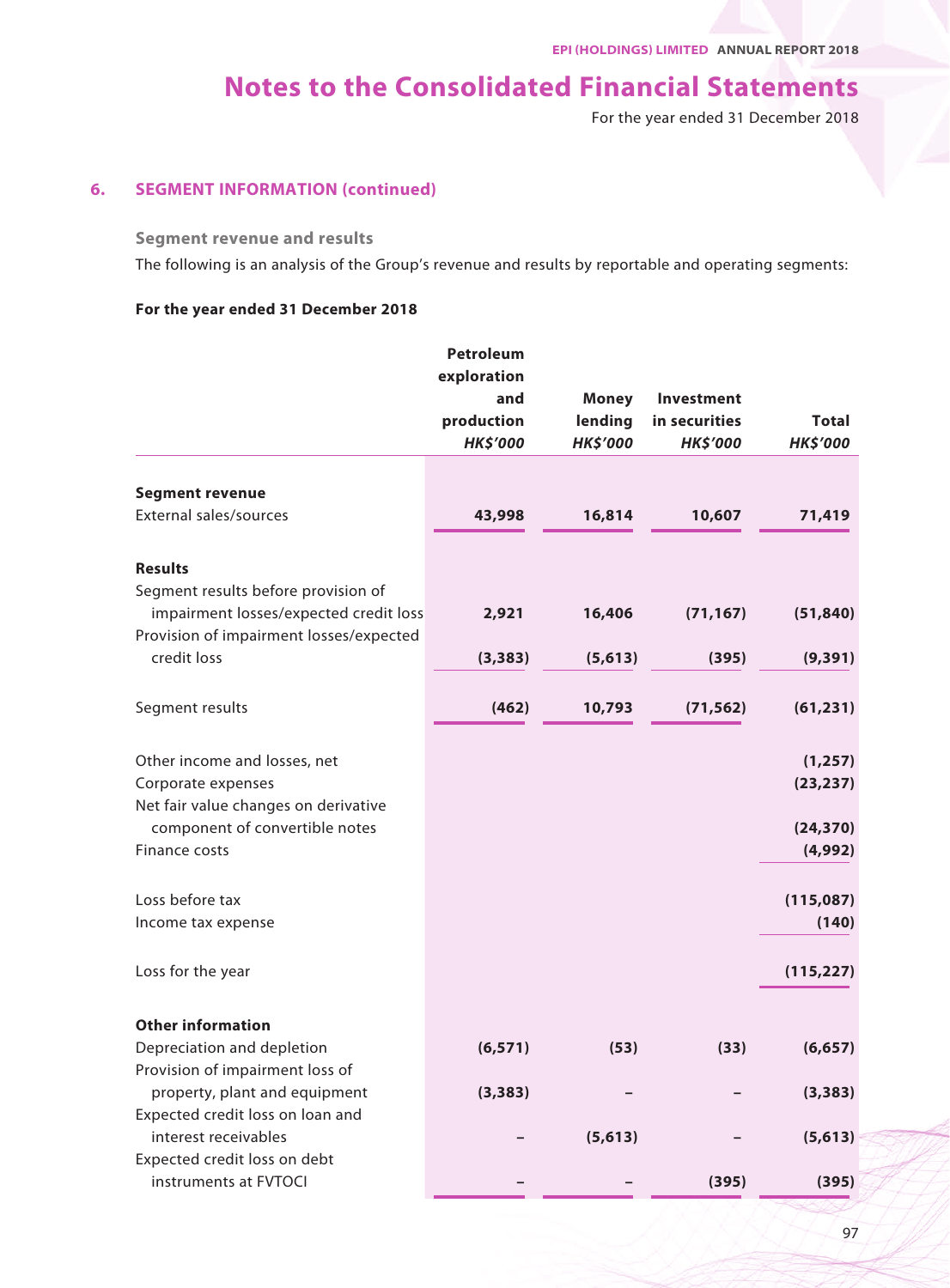For the year ended 31 December 2018

# **6. SEGMENT INFORMATION (continued)**

**Segment revenue and results (continued)** For the year ended 31 December 2017

|                                                                            | Petroleum              |                     |                             |           |
|----------------------------------------------------------------------------|------------------------|---------------------|-----------------------------|-----------|
|                                                                            | exploration            |                     |                             |           |
|                                                                            | and                    | Money               | Investment<br>in securities | Total     |
|                                                                            | production<br>HK\$'000 | lending<br>HK\$'000 | HK\$'000                    | HK\$'000  |
|                                                                            |                        |                     |                             |           |
| <b>Segment revenue</b>                                                     |                        |                     |                             |           |
| External sales/sources                                                     | 42,914                 | 7,797               | 7,159                       | 57,870    |
| <b>Results</b>                                                             |                        |                     |                             |           |
| Segment results before reversal of                                         |                        |                     |                             |           |
| impairment losses                                                          | (59)                   | 7,927               | 51,587                      | 59,455    |
| Reversal of impairment losses                                              | 24,378                 |                     |                             | 24,378    |
| Segment results                                                            | 24,319                 | 7,927               | 51,587                      | 83,833    |
|                                                                            |                        |                     |                             |           |
| Other income and losses, net                                               |                        |                     |                             | (588)     |
| Corporate expenses                                                         |                        |                     |                             | (14, 299) |
| Net fair value changes on derivative<br>component of convertible notes and |                        |                     |                             |           |
| forward to issue convertible notes                                         |                        |                     |                             | (39, 158) |
| Share-based payments expense                                               |                        |                     |                             | (73, 257) |
| Finance costs                                                              |                        |                     |                             | (4, 955)  |
| Loss before tax                                                            |                        |                     |                             | (48, 424) |
| Income tax expense                                                         |                        |                     |                             | (6, 431)  |
| Loss for the year                                                          |                        |                     |                             | (54, 855) |
| <b>Other information</b>                                                   |                        |                     |                             |           |
| Depreciation and depletion                                                 | (4,078)                | (139)               | (127)                       | (4, 344)  |
| Reversal of impairment loss of                                             |                        |                     |                             |           |
| property, plant and equipment                                              | 22,588                 |                     |                             | 22,588    |
| Reversal of impairment loss of                                             |                        |                     |                             |           |
| other tax recoverables                                                     | 1,790                  |                     |                             | 1,790     |

The accounting policies of the operating segments are the same as the Group's accounting policies described in Note 3. Segment results represent the profit earned/loss incurred by each segment without allocation of certain other income and losses, net, corporate expenses, net fair value changes on derivative component of convertible notes (2017: net fair value changes on derivative component of convertible notes and forward to issue convertible notes), share-based payments expense, finance costs and income tax expense.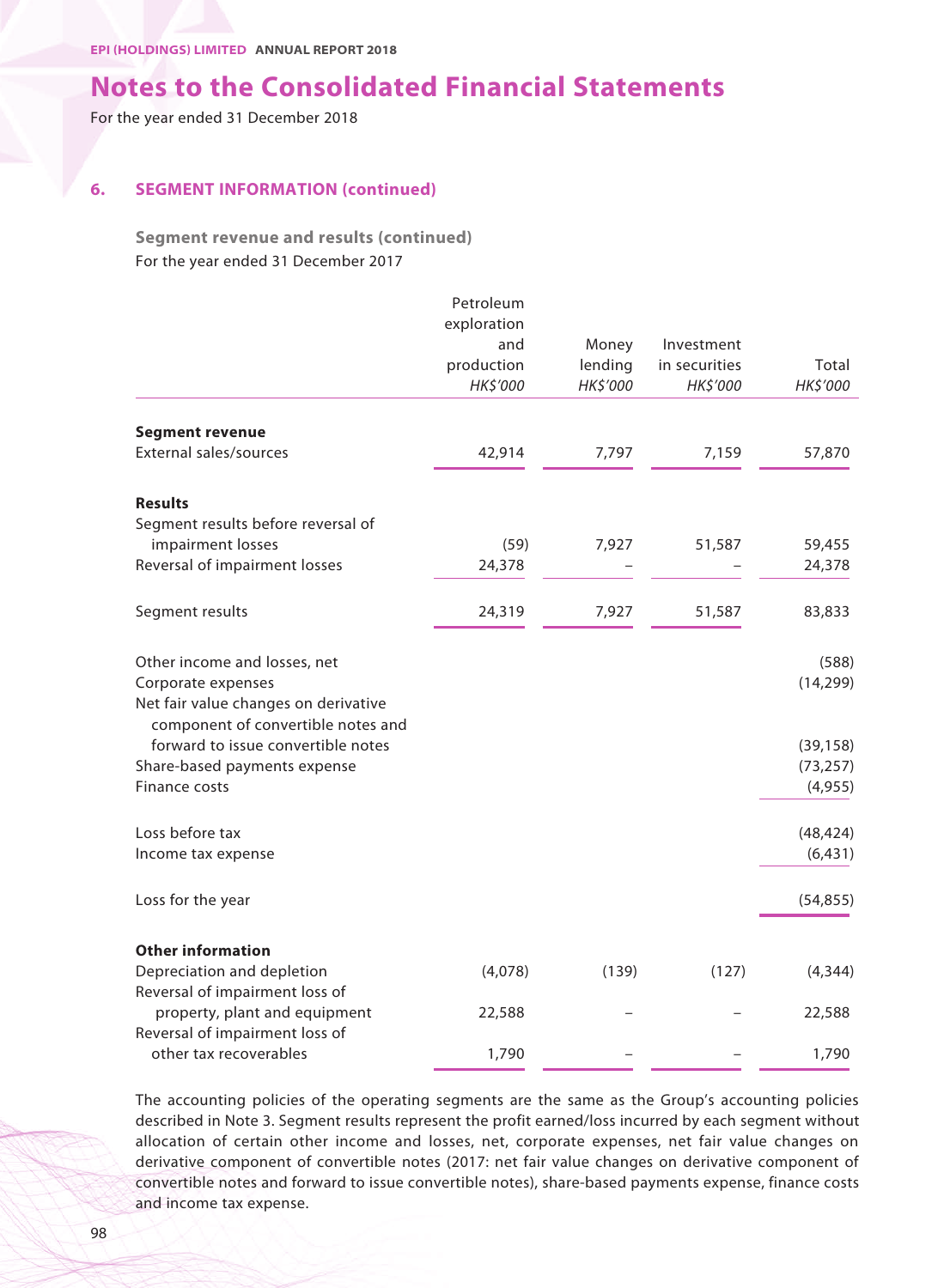For the year ended 31 December 2018

# **6. SEGMENT INFORMATION (continued)**

## **Segment assets and liabilities**

The following is an analysis of the Group's assets and liabilities by reportable and operating segments:

|                                      | 2018            | 2017     |
|--------------------------------------|-----------------|----------|
|                                      | <b>HK\$'000</b> | HK\$'000 |
|                                      |                 |          |
| <b>Segment assets</b>                |                 |          |
| Petroleum exploration and production | 54,355          | 69,509   |
| Money lending                        | 268,145         | 138,959  |
| Investment in securities             | 204,723         | 280,665  |
| Total segment assets                 | 527,223         | 489,133  |
| Unallocated:                         |                 |          |
| Property, plant and equipment        | 1,783           | 329      |
| Bank balances and cash               | 65,185          | 214,643  |
| Other assets                         | 5,476           | 2,815    |
| <b>Consolidated assets</b>           | 599,667         | 706,920  |
|                                      |                 |          |
| <b>Segment liabilities</b>           |                 |          |
| Petroleum exploration and production | 2,406           | 4,508    |
| Money lending                        | 1,210           | 393      |
| Investment in securities             | 414             | 5,542    |
| <b>Total segment liabilities</b>     | 4,030           | 10,443   |
| Unallocated:                         |                 |          |
| Other payables                       | 20,584          | 14,599   |
| Derivative financial liability       |                 | 46,617   |
| Convertible notes                    |                 | 76,145   |
|                                      |                 |          |
| <b>Consolidated liabilities</b>      | 24,614          | 147,804  |

For the purposes of monitoring segment performances and allocating resources between segments:

- all assets are allocated to operating segments other than certain property, plant and equipment, certain bank balances and cash and certain other assets; and
- all liabilities are allocated to operating segments other than certain other payables, derivative financial liability and convertible notes.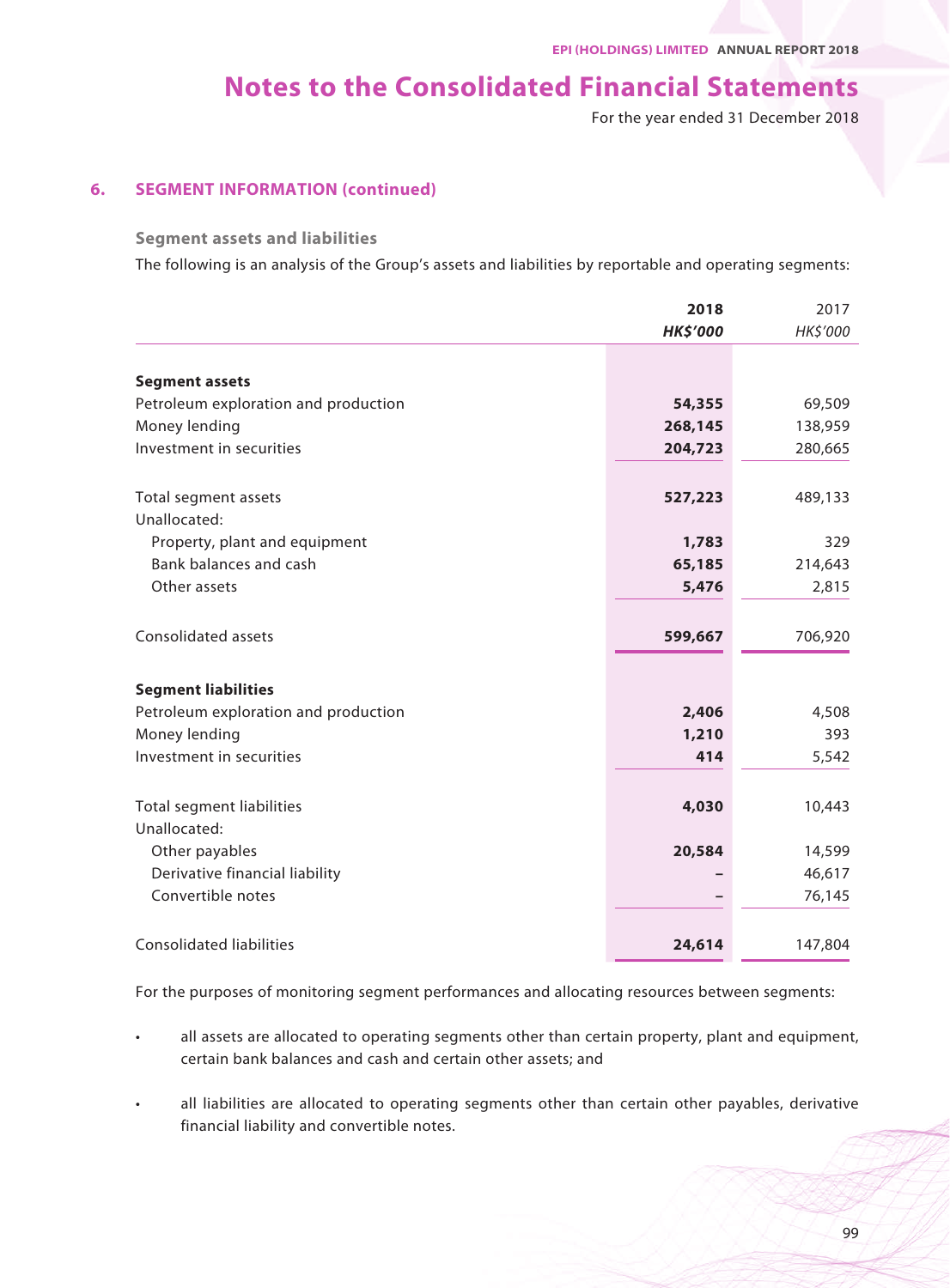For the year ended 31 December 2018

# **6. SEGMENT INFORMATION (continued)**

### **Revenue from major products and services**

The Group's revenue is arising from petroleum exploration and production, money lending and investment in securities businesses.

### **Geographical information**

The Group's operations are located in Argentina, Hong Kong and the People's Republic of China (the "PRC").

Information about the Group's revenue from external customers/sources is presented based on the location of customers/sources. Information about the Group's non-current assets is presented based on the geographical location of the assets.

|           |                   | <b>Revenue from external</b> |                           |                 |
|-----------|-------------------|------------------------------|---------------------------|-----------------|
|           | customers/sources |                              | Non-current assets (Note) |                 |
|           | 2018              | 2017                         | 2018                      | 2017            |
|           | <b>HK\$'000</b>   | HK\$'000                     | <b>HK\$'000</b>           | <b>HK\$'000</b> |
|           |                   |                              |                           |                 |
| Argentina | 43,998            | 42,914                       | 46,168                    | 56,122          |
| Hong Kong | 21,863            | 14,391                       | 258                       | 329             |
| The PRC   | 5,558             | 565                          | 1,525                     |                 |
|           |                   |                              |                           |                 |
|           | 71,419            | 57,870                       | 47,951                    | 56,451          |

*Note:* Non-current assets excluded debt instruments at FVTOCI, AFS investments and other tax recoverables.

### **Information about major customers**

Revenue from customer of petroleum exploration and production business contributing over 10% of the total revenue of the Group for the corresponding years is as follows:

|            | 2018            | 2017     |
|------------|-----------------|----------|
|            | <b>HK\$'000</b> | HK\$'000 |
|            |                 |          |
| Customer A | 43,998          | 42,914   |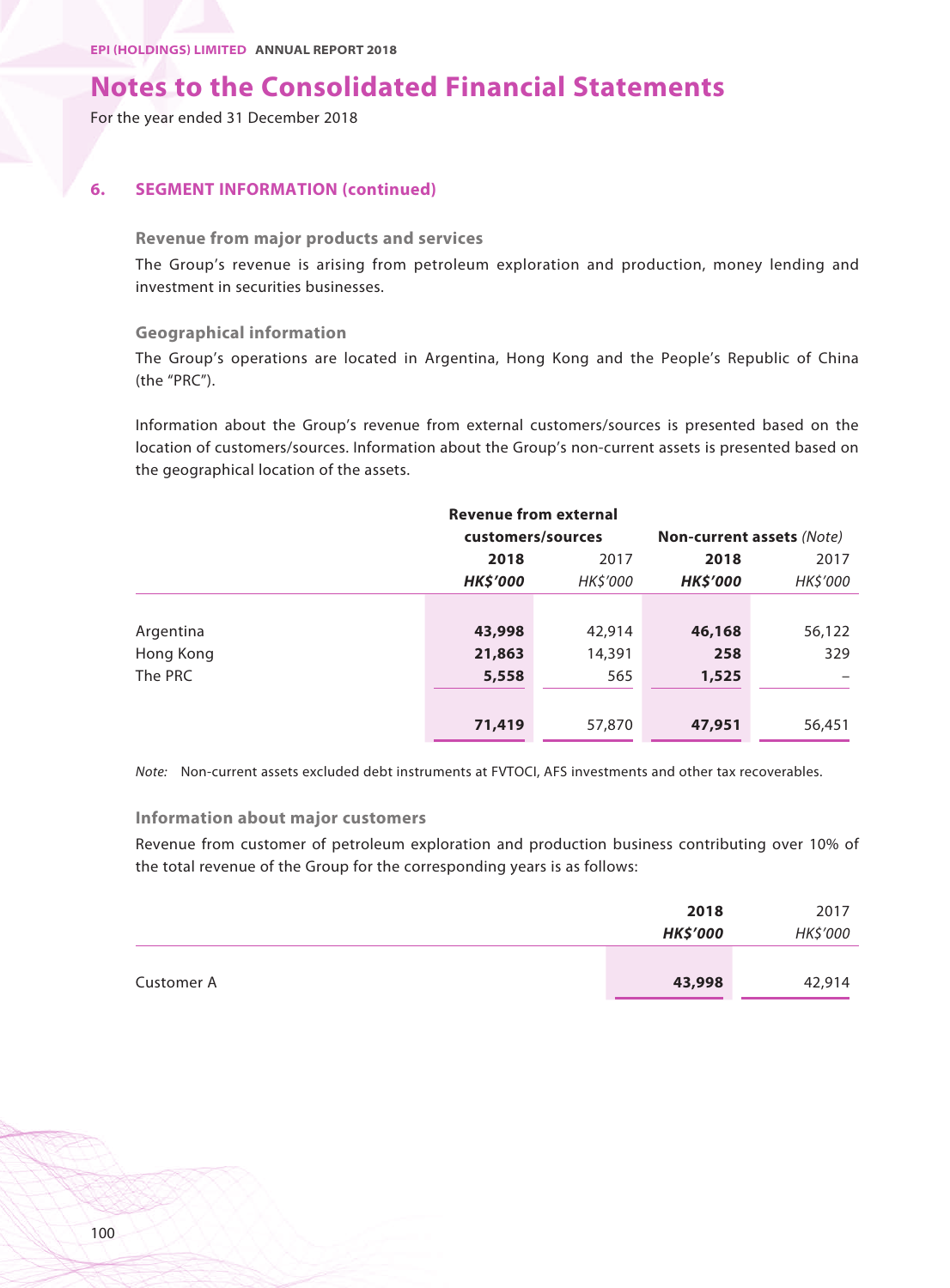For the year ended 31 December 2018

# **7. OTHER INCOME AND LOSSES, NET**

|                                                    | 2018            | 2017     |
|----------------------------------------------------|-----------------|----------|
|                                                    | <b>HK\$'000</b> | HK\$'000 |
|                                                    |                 |          |
| Bank interest income                               | 662             | 935      |
| Interest and other income from a securities broker | 276             |          |
| Exchange losses, net                               | (2, 157)        | (1, 556) |
| Loss on disposal of property, plant and equipment  |                 | (306)    |
| <b>Others</b>                                      | 642             | 497      |
|                                                    |                 |          |
|                                                    | (577)           | (430)    |

## **8. NET (LOSS) GAIN ON FINANCIAL ASSETS AT FAIR VALUE THROUGH PROFIT OR LOSS**

|                                                                                                                                         | 2018<br><b>HK\$'000</b> | 2017<br>HK\$'000 |
|-----------------------------------------------------------------------------------------------------------------------------------------|-------------------------|------------------|
| Net unrealised (loss) gain on financial assets at FVTPL (Note (i))<br>Net realised (loss) gain on disposal of financial assets at FVTPL | (55, 237)               | 25,921           |
| (Note (ii))                                                                                                                             | (25, 399)               | 19,180           |
|                                                                                                                                         | (80, 636)               | 45,101           |

#### *Notes:*

- *(i)* Amount represents the changes in the costs of the securities acquired during the year and/or the carrying amount of the securities brought forward from the prior financial year after accounting for additional acquisition and/or disposal of the securities (if any) during the year as compared to the fair values of the financial assets at FVTPL held by the Group as of 31 December 2018 and 2017.
- *(ii)* Amount represents the changes in the costs of the securities acquired during the year and/or the carrying amount of the securities brought forward from the prior financial year after accounting for additional acquisition and/or disposal of the securities (if any) during the year as compared to the fair values of the financial assets at FVTPL disposed upon disposal.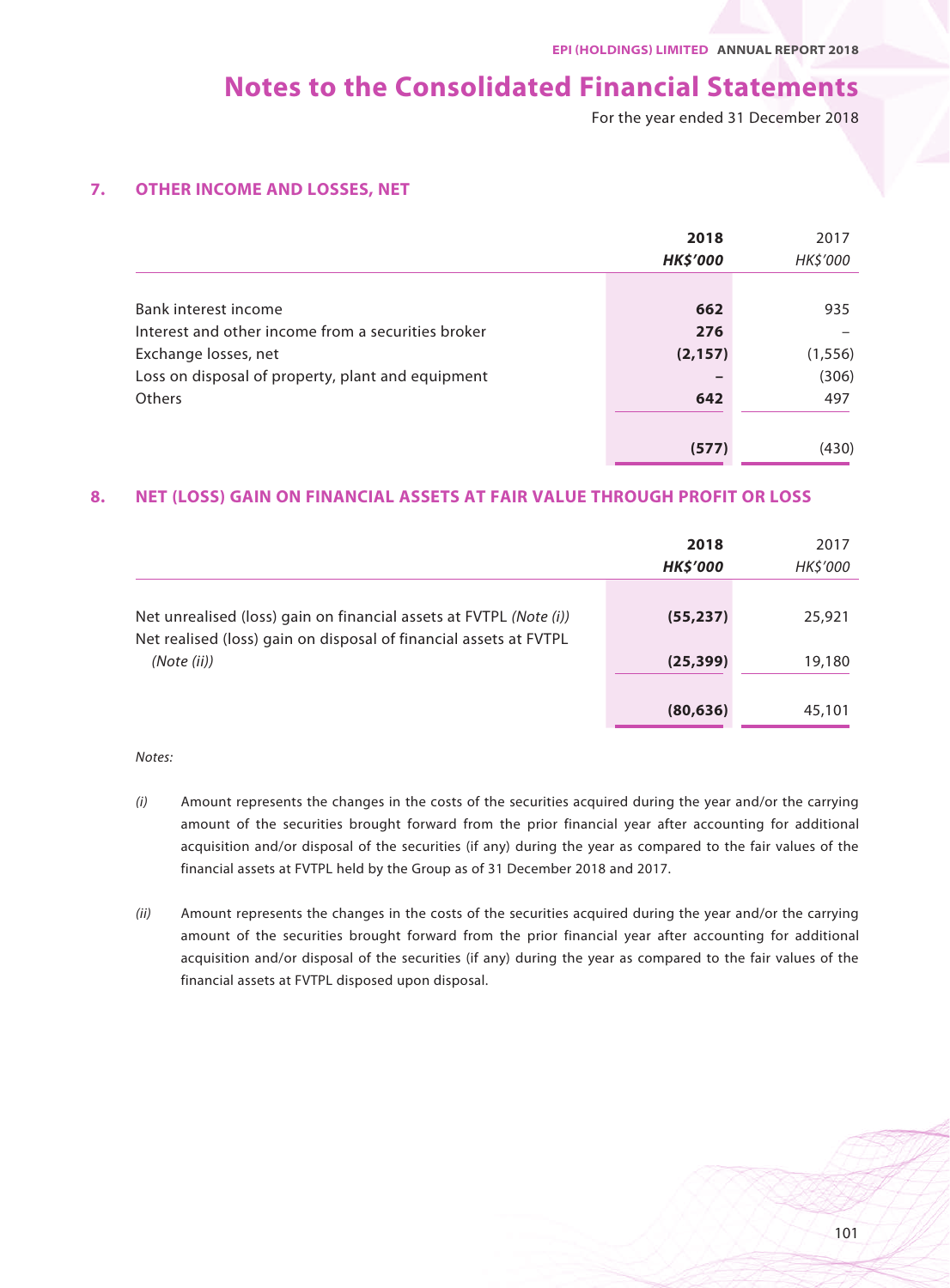For the year ended 31 December 2018

# **9. (PROVISION) REVERSAL OF IMPAIRMENT LOSSES ON NON-FINANCIAL ASSETS, NET**

|                                                                                                                                      | 2018<br><b>HK\$'000</b> | 2017<br>HK\$'000 |
|--------------------------------------------------------------------------------------------------------------------------------------|-------------------------|------------------|
| (Provision) reversal of impairment loss of property,<br>plant and equipment<br>Reversal of impairment loss of other tax recoverables | (3, 383)<br>-           | 22,588<br>1,790  |
|                                                                                                                                      | (3, 383)                | 24,378           |

# **10. FINANCE COSTS**

|                                         | 2018            | 2017            |
|-----------------------------------------|-----------------|-----------------|
|                                         | <b>HK\$'000</b> | <b>HK\$'000</b> |
|                                         |                 |                 |
| Interest on convertible notes (Note 27) | 4,992           | 4,955           |

# **11. INCOME TAX EXPENSE**

|                                                               | 2018            | 2017            |
|---------------------------------------------------------------|-----------------|-----------------|
|                                                               | <b>HK\$'000</b> | <b>HK\$'000</b> |
|                                                               |                 |                 |
| Tax charge (credit) comprises:                                |                 |                 |
| Current tax                                                   |                 |                 |
| Hong Kong                                                     | 2,461           | 1,653           |
| The PRC                                                       | 749             |                 |
| Argentina                                                     |                 |                 |
| - Withholding tax paid on interest income from a group entity | 560             | 587             |
|                                                               |                 |                 |
|                                                               | 3,770           | 2,240           |
| Underprovision in prior year                                  |                 |                 |
| Hong Kong                                                     | 277             |                 |
| Deferred tax (Note 28)                                        | (3,907)         | 4,191           |
|                                                               |                 |                 |
| Income tax expense recognised in profit or loss               | 140             | 6,431           |
|                                                               |                 |                 |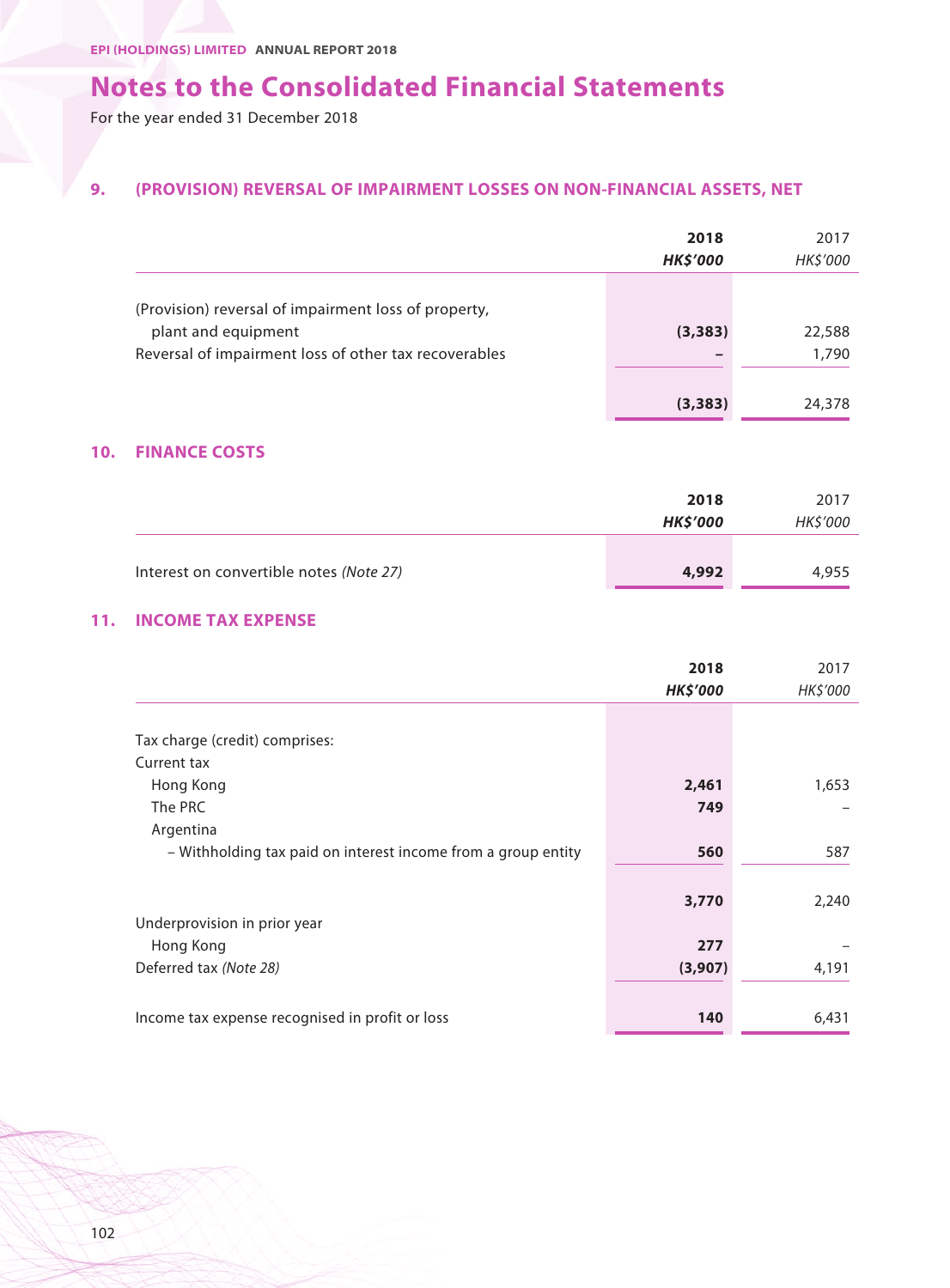For the year ended 31 December 2018

### **11. INCOME TAX EXPENSE (continued)**

On 21 March 2018, the Hong Kong Legislative Council passed the Inland Revenue (Amendment) (No. 7) Bill 2017 (the "Bill") which introduced the two-tiered profits tax rates regime. The Bill was signed into law on 28 March 2018 and was gazetted on the following day. Under the two-tiered profits tax rates regime, the first HK\$2 million of profits of the qualifying group entity will be taxed at 8.25%, and profits above HK\$2 million will be taxed at 16.5%. The profits of group entities not qualifying for the two-tiered profits tax rates regime will continue to be taxed at a flat rate of 16.5%.

Accordingly, starting from current year, the Hong Kong profits tax of the nominated group entity is calculated at 8.25% on the first HK\$2 million of the estimated assessable profits and at 16.5% on the estimated assessable profits above HK\$2 million.

Under the Law of the PRC on Enterprise Income Tax (the "EIT Law") and Implementation Regulation of the EIT Law, the tax rate of the subsidiaries in the PRC is 25%. No provision for PRC EIT was made for the previous year as there was no assessable profit during that year.

Argentina withholding tax on interest income received from an Argentinean subsidiary by the Group was calculated at 35% on such income for both years.

The tax expense for the year can be reconciled to the loss before tax per the consolidated statement of profit or loss and other comprehensive income as follows:

|                                                              | 2018            | 2017            |
|--------------------------------------------------------------|-----------------|-----------------|
|                                                              | <b>HK\$'000</b> | <b>HK\$'000</b> |
|                                                              |                 |                 |
| Loss before tax                                              | (115,087)       | (48, 424)       |
|                                                              |                 |                 |
| Tax at the applicable rates of $16.5\%$ (2017: 16.5%)        | (18,989)        | (7,990)         |
| Tax effect of income not taxable for tax purpose             | (8, 235)        | (10,077)        |
| Tax effect of expenses not deductible for tax purpose        | 6,297           | 25,442          |
| Tax effect of deductible temporary difference not recognised | (10, 679)       | (13, 112)       |
| Underprovision in prior year                                 | 277             |                 |
| Tax effect of tax losses not recognised                      | 31,851          | 7,630           |
| Withholding tax on interest income from a group entity       | 560             | 587             |
| Income tax at concessionary rate                             | (165)           |                 |
| Effect of different tax rates of subsidiaries operating in   |                 |                 |
| other jurisdictions                                          | (777)           | 3,951           |
|                                                              |                 |                 |
| Income tax expense for the year                              | 140             | 6,431           |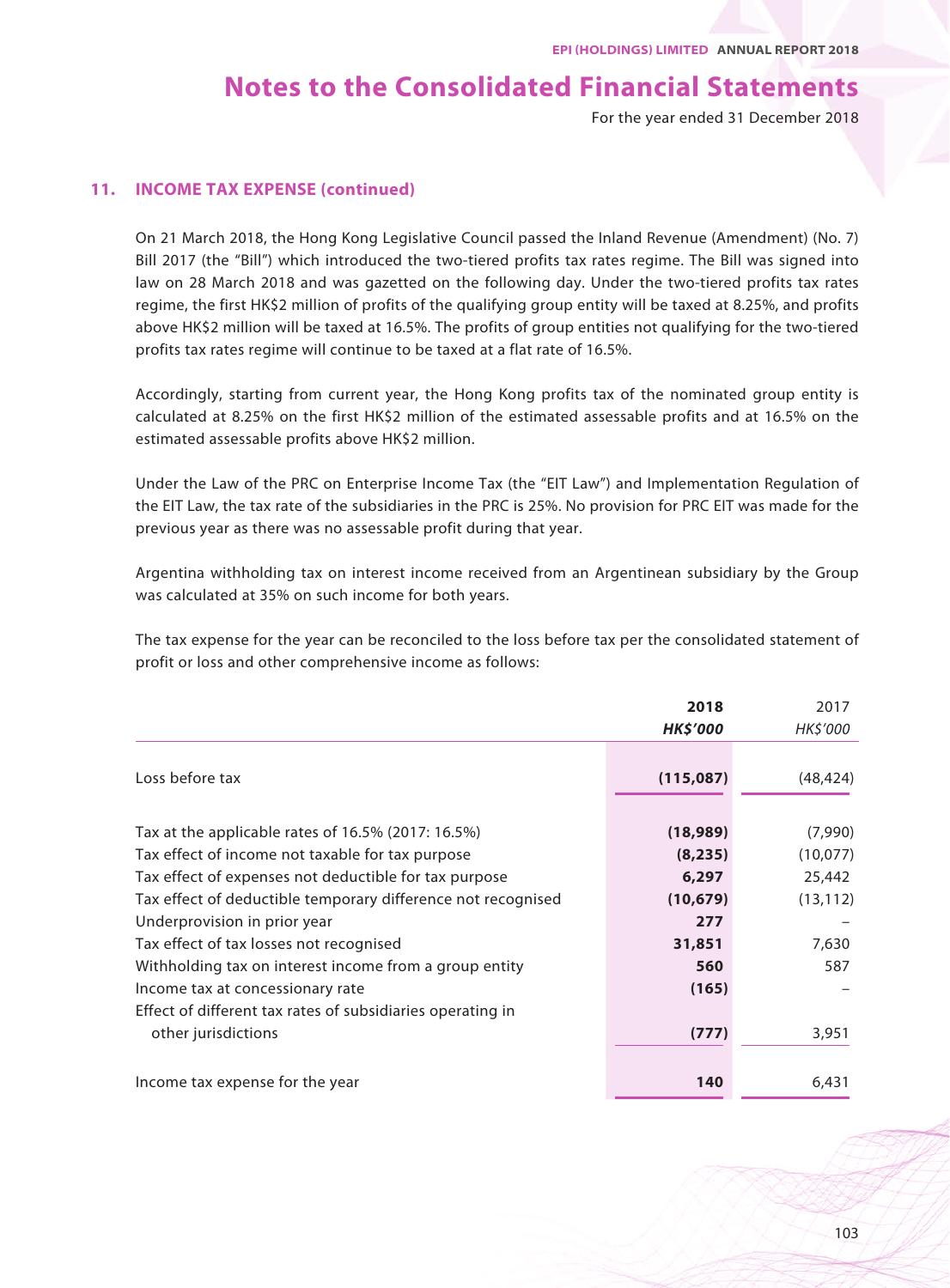For the year ended 31 December 2018

# **12. LOSS FOR THE YEAR**

Loss for the year has been arrived at after charging:

|                                                                                         | 2018            | 2017     |
|-----------------------------------------------------------------------------------------|-----------------|----------|
|                                                                                         | <b>HK\$'000</b> | HK\$'000 |
| Staff costs<br>- directors' emoluments (excluding share-based                           |                 |          |
| payments expense) (Note 13)<br>- other staff's retirement benefit schemes contributions | 3,109           | 2,460    |
| (excluding directors)                                                                   | 1,108           | 76       |
| - other staff costs                                                                     | 9,551           | 8,081    |
|                                                                                         |                 |          |
|                                                                                         | 13,768          | 10,617   |
| Share-based payments expense                                                            |                 |          |
| - directors (Note 13)                                                                   |                 | 11,962   |
| - employees                                                                             |                 | 61,295   |
|                                                                                         |                 | 73,257   |
| <b>Total staff costs</b>                                                                | 13,768          | 83,874   |
| Auditor's remuneration<br>Minimum lease payments under operating leases in              | 2,200           | 2,100    |
| respect of office properties and buildings                                              | 2,735           | 2,445    |
| Professional and consultancy fees                                                       | 6,618           | 2,265    |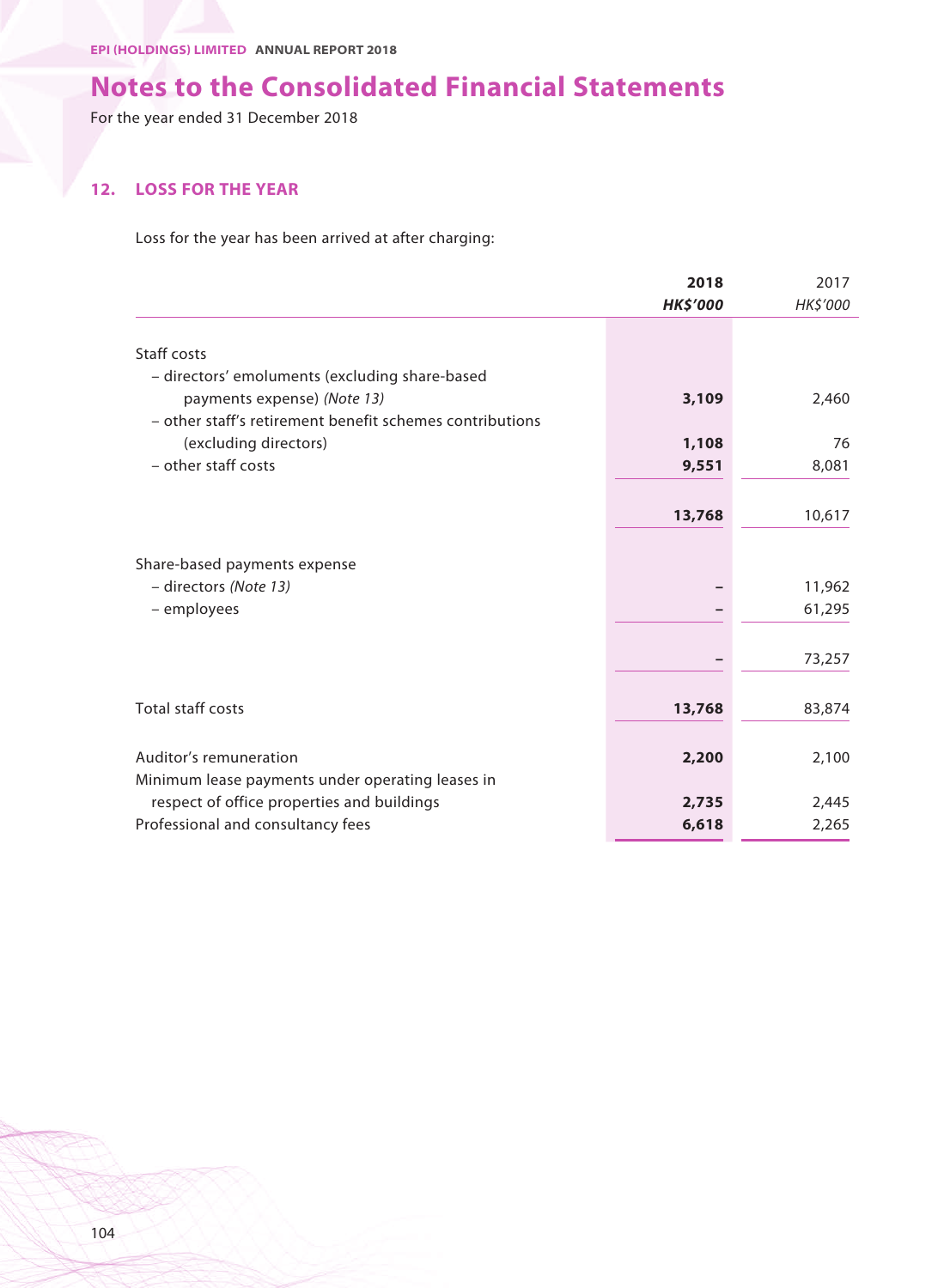For the year ended 31 December 2018

# **13. DIRECTORS' AND CHIEF EXECUTIVE'S EMOLUMENTS**

The emoluments paid or payable to each of the nine (2017: ten) directors, disclosed pursuant to the applicable Listing Rules and Hong Kong Companies Ordinance, were as follows:

|                                        |              |                 |                 | <b>Retirement</b>      |                    |                 |
|----------------------------------------|--------------|-----------------|-----------------|------------------------|--------------------|-----------------|
|                                        |              |                 | <b>Salaries</b> | benefit                | <b>Share-based</b> |                 |
|                                        |              |                 | and other       | scheme                 | payments           |                 |
| <b>Name</b>                            |              | Fees            |                 | benefits contributions | expense            | <b>Total</b>    |
|                                        | <b>Notes</b> | <b>HK\$'000</b> | <b>HK\$'000</b> | <b>HK\$'000</b>        | <b>HK\$'000</b>    | <b>HK\$'000</b> |
| 2018                                   |              |                 |                 |                        |                    |                 |
| <b>Executive directors</b>             |              |                 |                 |                        |                    |                 |
| Mr. Liu Zhiyi                          |              |                 | 1,259           | 11                     |                    | 1,270           |
| Mr. Sue Ka Lok                         |              |                 | 390             | 20                     |                    | 410             |
| Mr. Yiu Chun Kong                      |              |                 | 130             | $\overline{7}$         |                    | 137             |
| Mr. Chan Shui Yuen                     |              |                 | 505             | 23                     |                    | 528             |
| Mr. Suen Cho Hung, Paul                | (i)          |                 | 260             | 19                     |                    | 279             |
| Non-executive director                 |              |                 |                 |                        |                    |                 |
| Mr. Suen Cho Hung, Paul                | (i)          | 120             |                 |                        |                    | 120             |
| Independent non-executive<br>directors |              |                 |                 |                        |                    |                 |
| Mr. To Yan Ming, Edmond                |              | 120             |                 |                        |                    | 120             |
| Mr. Pun Chi Ping                       |              | 120             |                 |                        |                    | 120             |
| Ms. Leung Pik Har, Christine           |              | 120             |                 |                        |                    | 120             |
| Mr. Kwong Tin Lap                      | (ii)         | 5               |                 |                        |                    | 5               |
| <b>Total</b>                           |              | 485             | 2,544           | 80                     |                    | 3,109           |
|                                        |              |                 |                 |                        |                    |                 |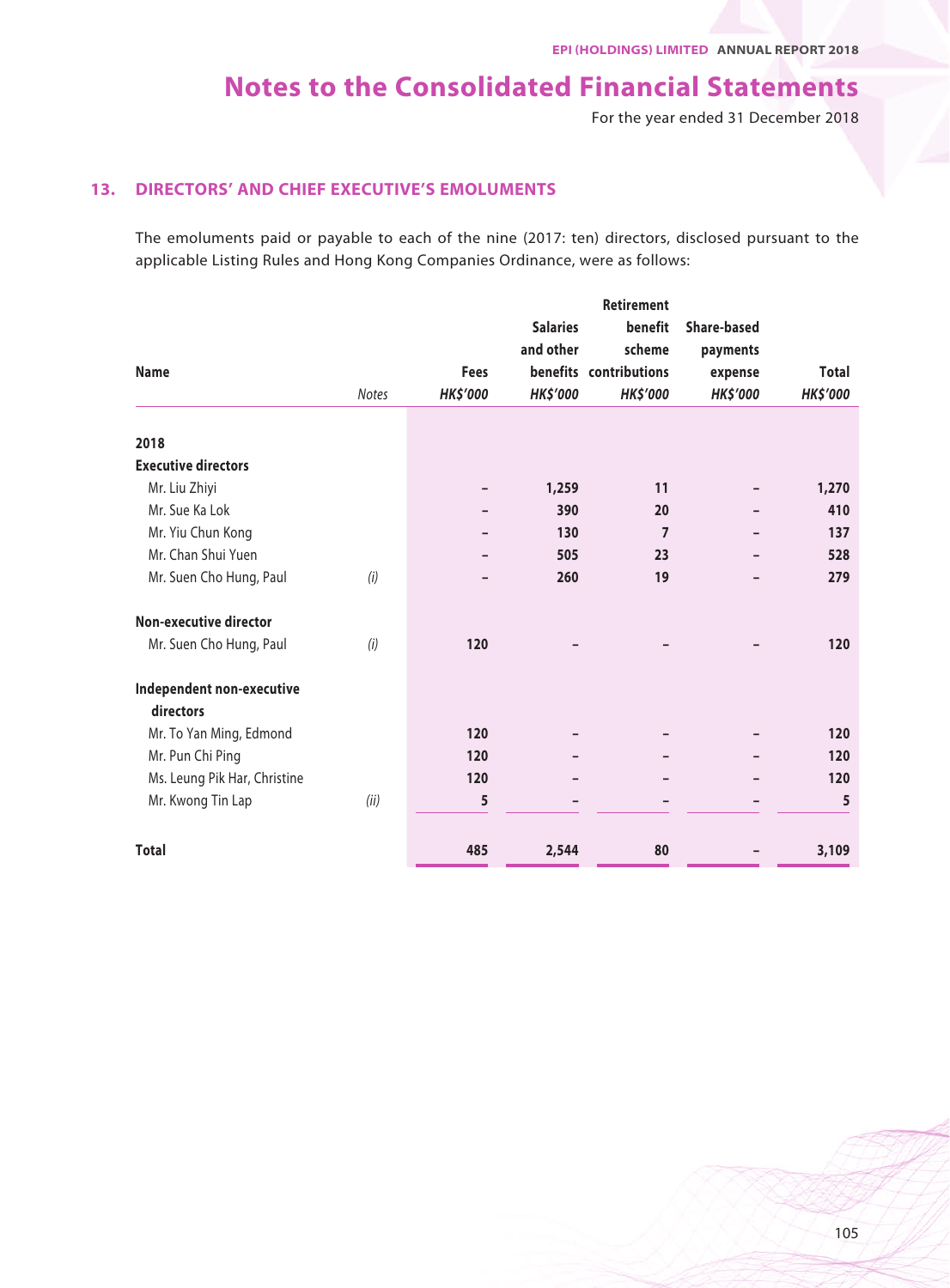For the year ended 31 December 2018

# **13. DIRECTORS' AND CHIEF EXECUTIVE'S EMOLUMENTS (continued)**

|                              |              |          |                 | Retirement     |             |          |
|------------------------------|--------------|----------|-----------------|----------------|-------------|----------|
|                              |              |          | <b>Salaries</b> | benefit        | Share-based |          |
|                              |              |          | and other       | scheme         | payments    |          |
| Name                         |              | Fees     | benefits        | contributions  | expense     | Total    |
|                              | <b>Notes</b> | HK\$'000 | HK\$'000        | HK\$'000       | HK\$'000    | HK\$'000 |
| 2017                         |              |          |                 |                |             |          |
| <b>Executive directors</b>   |              |          |                 |                |             |          |
| Mr. Suen Cho Hung, Paul      |              |          | 520             | 26             |             | 546      |
| Mr. Liu Zhiyi                | (iii)        |          | 395             |                | 7,444       | 7,839    |
| Mr. Sue Ka Lok               |              |          | 390             | 20             | 3,902       | 4,312    |
| Ms. Chan Yuk Yee             | (iv)         |          | 220             | 11             | 206         | 437      |
| Mr. Yiu Chun Kong            |              |          | 130             | 7              | 103         | 240      |
| Mr. Zhu Kai                  | (V)          |          | 30              | $\overline{2}$ |             | 32       |
| Mr. Chan Shui Yuen           |              |          | 332             | 17             | 154         | 503      |
| Independent non-executive    |              |          |                 |                |             |          |
| directors                    |              |          |                 |                |             |          |
| Mr. To Yan Ming, Edmond      |              | 120      |                 |                | 51          | 171      |
| Mr. Pun Chi Ping             |              | 120      |                 |                | 51          | 171      |
| Ms. Leung Pik Har, Christine |              | 120      |                 |                | 51          | 171      |
| Total                        |              | 360      | 2,017           | 83             | 11,962      | 14,422   |

The emoluments of the Chief Executive Officer of the Company, Mr. Sue Ka Lok (stepped down on 17 January 2018) and Mr. Liu Zhiyi (appointed on 26 January 2018), disclosed above included those for services rendered by each of them as chief executive.

The executive directors' emoluments shown above were for their services in connection with the management of the affairs of the Group. The emoluments of the non-executive director and independent non-executive directors shown above were for their services as directors of the Company.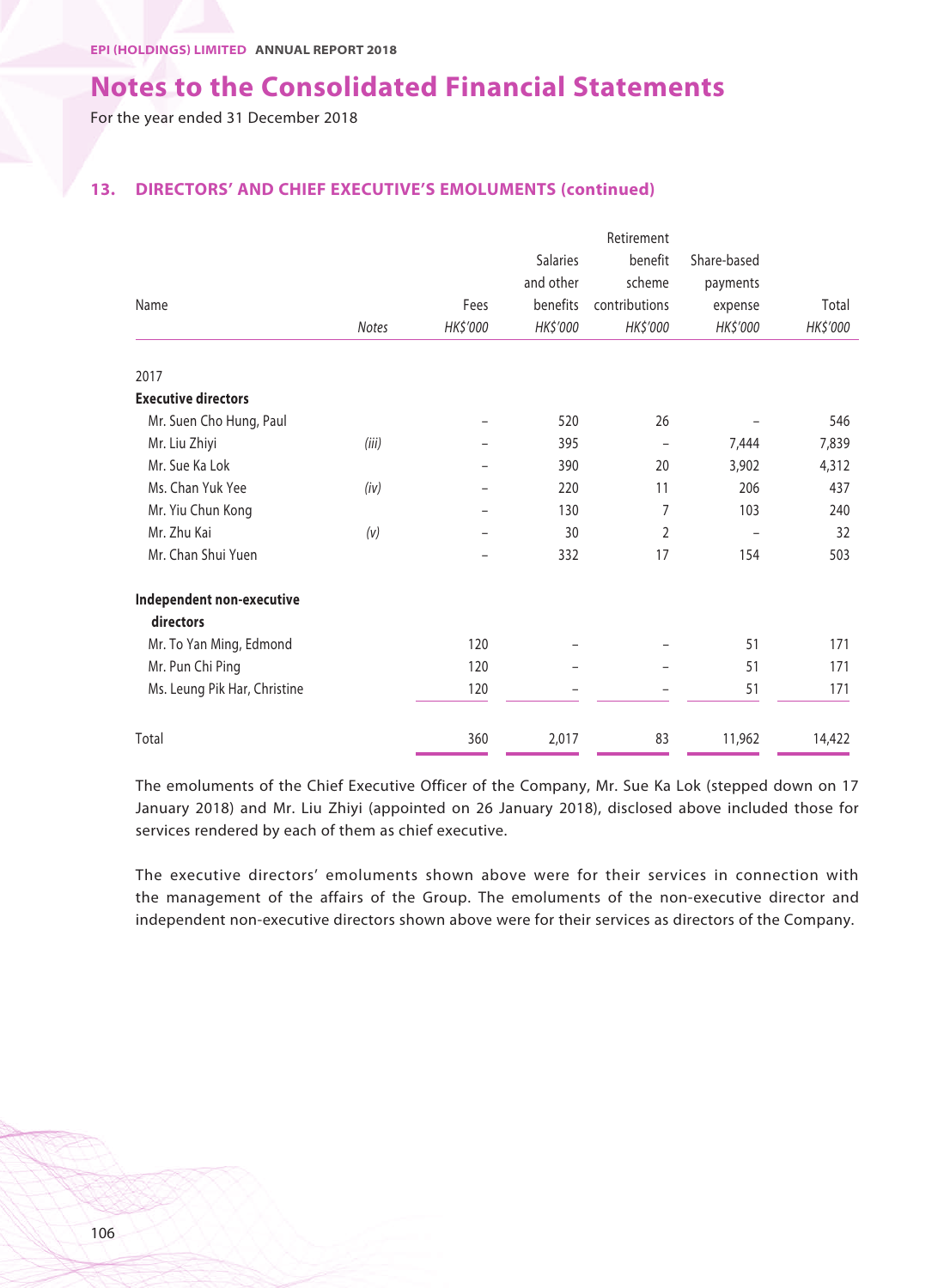For the year ended 31 December 2018

# **13. DIRECTORS' AND CHIEF EXECUTIVE'S EMOLUMENTS (continued)**

*Notes:*

- *(i)* Being re-designated from an executive director to a non-executive director on 1 July 2018
- *(ii)* Being appointed on 17 December 2018
- *(iii)* Being appointed on 5 May 2017
- *(iv)* Resigned on 10 November 2017
- *(v)* Resigned on 31 March 2017

During the year, no emoluments were paid by the Group to any directors as an inducement to join, or upon joining the Group or as compensation for loss of office. No directors waived any emoluments for both years.

#### **14. EMPLOYEES' EMOLUMENTS**

Of the five individuals with the highest emoluments in the Group, two (2017: one) are directors whose emoluments are included in the disclosure in Note 13. The emoluments of the remaining three (2017: four) individuals were as follows:

|                                           | 2018            | 2017            |
|-------------------------------------------|-----------------|-----------------|
|                                           | <b>HK\$'000</b> | <b>HK\$'000</b> |
|                                           |                 |                 |
| Salaries and other benefits               | 4,365           | 190             |
| Retirement benefits schemes contributions | 508             |                 |
| Share-based payments expense              | -               | 28,574          |
|                                           |                 |                 |
|                                           | 4,873           | 28,764          |

Their emoluments were within the following bands:

|                                |                          | <b>Number of employees</b> |  |  |
|--------------------------------|--------------------------|----------------------------|--|--|
|                                | 2018                     | 2017                       |  |  |
|                                |                          |                            |  |  |
| Nil to HK\$1,000,000           |                          |                            |  |  |
| HK\$1,000,001 to HK\$1,500,000 |                          |                            |  |  |
| HK\$3,000,001 to HK\$3,500,000 | 1                        |                            |  |  |
| HK\$7,000,001 to HK\$7,500,000 | $\overline{\phantom{0}}$ |                            |  |  |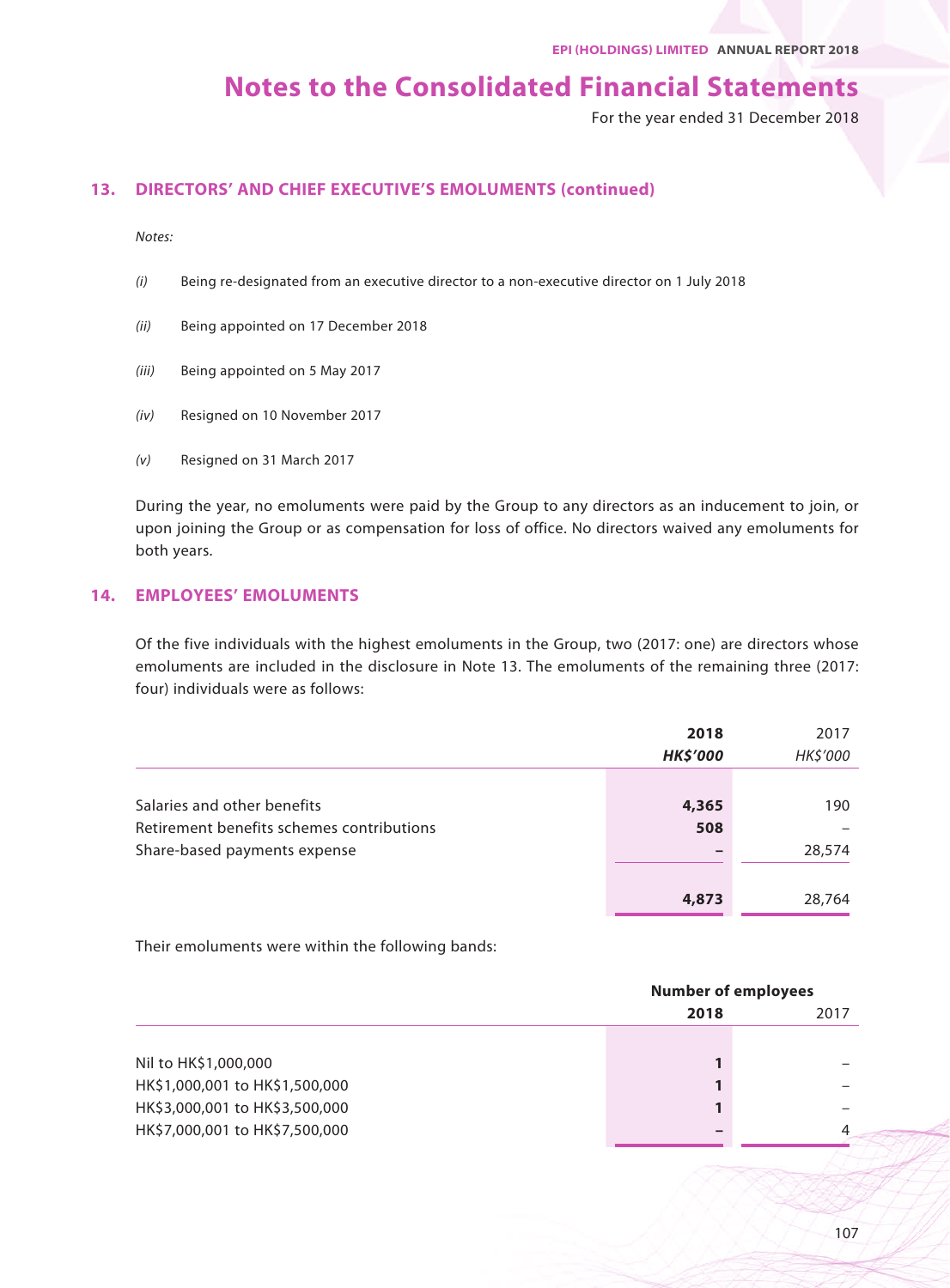For the year ended 31 December 2018

### **15. DIVIDENDS**

No dividend was paid or proposed for the years ended 31 December 2018 and 2017, nor has any dividend been proposed since the end of the reporting periods.

### **16. LOSS PER SHARE**

Loss per share is calculated by dividing the loss for the year attributable to owners of the Company by the weighted average number of ordinary shares in issue during the year.

|                                                                 | 2018            | 2017      |
|-----------------------------------------------------------------|-----------------|-----------|
|                                                                 | <b>HK\$'000</b> | HK\$'000  |
|                                                                 |                 |           |
| Loss:                                                           |                 |           |
| Loss for the year attributable to the owners of the Company for |                 |           |
| the purpose of calculating basic and diluted loss per share     | (115, 227)      | (54, 855) |
|                                                                 |                 |           |
|                                                                 | 2018            | 2017      |
|                                                                 | '000            | '000      |
|                                                                 |                 |           |
| <b>Number of shares:</b>                                        |                 |           |
| Weighted average number of ordinary shares for the purpose      |                 |           |
| of calculating basic and diluted loss per share                 | 5,103,586       | 4,689,946 |

The computation of diluted loss per share for the year ended 31 December 2018 does not assume the exercise of the Company's share options since their assumed exercise would result in a decrease in loss per share.

The computation of diluted loss per share for the year ended 31 December 2017 did not assume the conversion of the Company's outstanding convertible notes since their assumed exercise would result in a decrease in loss per share. In addition, the computation also did not assume the exercise of the Company's share options because the exercise price of the share options was higher than the average market price of Company's shares.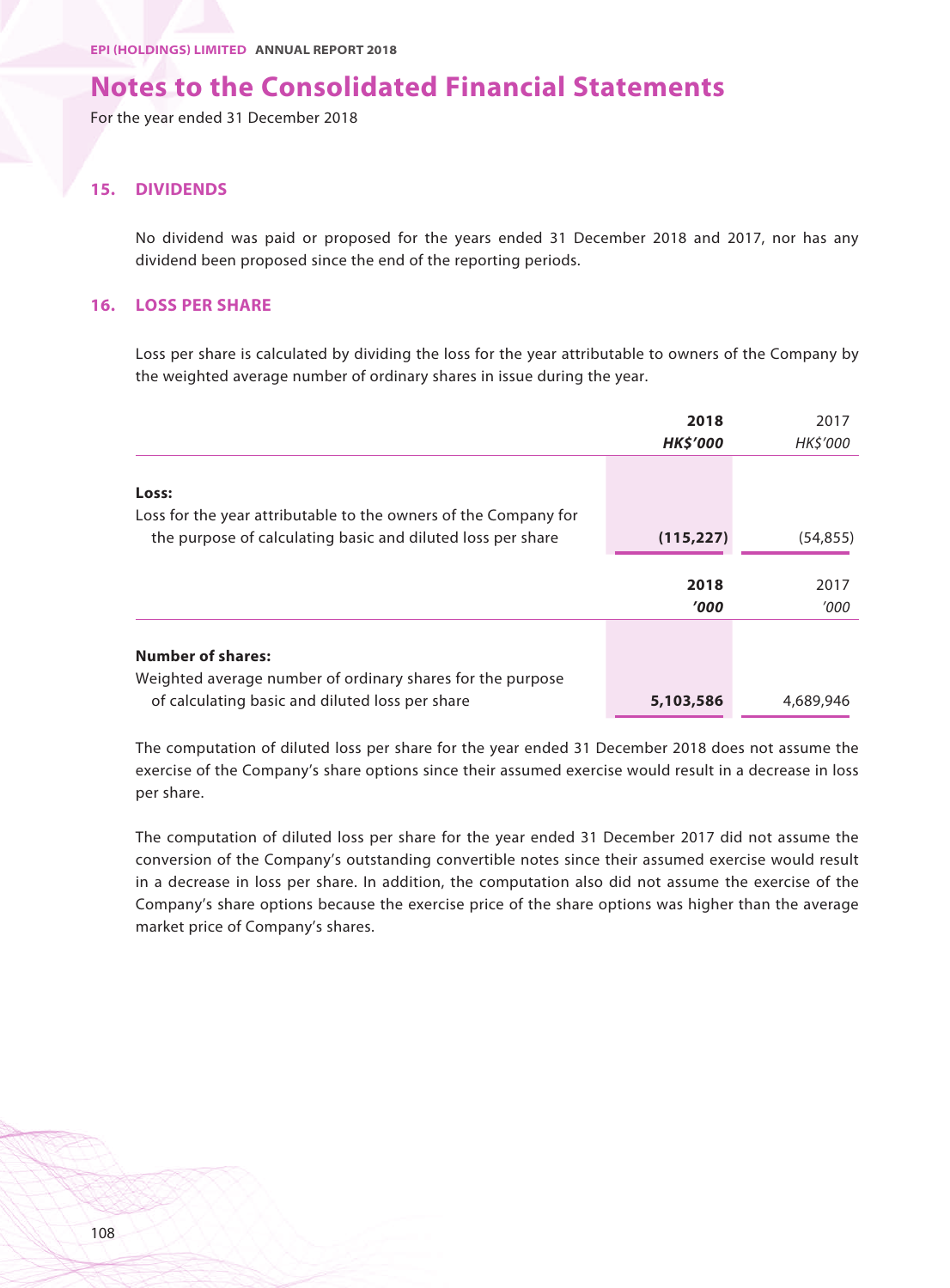For the year ended 31 December 2018

### **17. EXPLORATION AND EVALUATION ASSETS**

|                                            | 2018<br><b>HK\$'000</b> | 2017<br><b>HK\$'000</b> |
|--------------------------------------------|-------------------------|-------------------------|
| Cost                                       |                         |                         |
| At 1 January and 31 December               | 3,778,574               | 3,778,574               |
| Impairment<br>At 1 January and 31 December | 3,778,574               | 3,778,574               |
| <b>Carrying values</b><br>At 1 January     |                         |                         |
| At 31 December                             |                         |                         |

Exploration and evaluation assets are related to the oil exploration rights in the Chañares Herrados Area ("CHE Area") and Puesto Pozo Cercado Area ("PPC Area") (together the "Concessions") in the Cuyana Basin, Mendoza Province of Argentina, covering a total surface area of approximately 40.0 and 169.4 square kilometres, respectively.

The Concessions were awarded to Chañares Herrados Empresa de Trabajos Petroleros S.A. ("Chañares"), the concessionaire. The terms of the Concessions are 25 years commencing from 24 September 1992 and 26 June 1992, respectively, with the possibility of obtaining a 10-year extension under certain conditions.

In 2011, Chañares obtained an extension of 10 years from the date of expiry of the original term of the Concessions under a decree dated 30 June 2011 issued by the Executive of the Province of Mendoza.

At 31 December 2015, based on prevailing available information on oil price forecast, investment costs and operating costs, the Group considered the future development of the investment plan on the Concessions using methods of breakeven analysis and investment return analysis and concluded that it was not economically feasible to drill any new wells. In addition, given the nature of the Group's activities, information on the fair value of the exploration and evaluation assets is usually difficult to obtain unless negotiation with potential purchasers are taking place as no reliable fair value information in the market could be found. As a result, in the opinion of the directors of the Company, the exploration and evaluation assets were fully impaired during the year ended 31 December 2015. At 31 December 2016, the Group reconsidered the future development of the investment plan on the Concessions and concluded that no well drilling programme would be relaunched.

As disclosed in the announcement of the Company dated 15 August 2017, the Group was notified by Chañares that the Executive of the Province of Mendoza had published a decree on 9 August 2017 declaring the lapse of the Concession in respect of the PPC Area by 30 October 2017, of which the exploration and evaluation assets in respect of the Group's right over the hydrocarbon production was fully impaired during the year ended 31 December 2015. The Group was also notified by Chañares that the concession in respect of the CHE Area would be extended until 14 November 2027.

At 31 December 2017 and 31 December 2018, the Group reconsidered the future development of the investment plan on the concession in respect of the CHE Area and concluded that no further well drilling programme would be launched.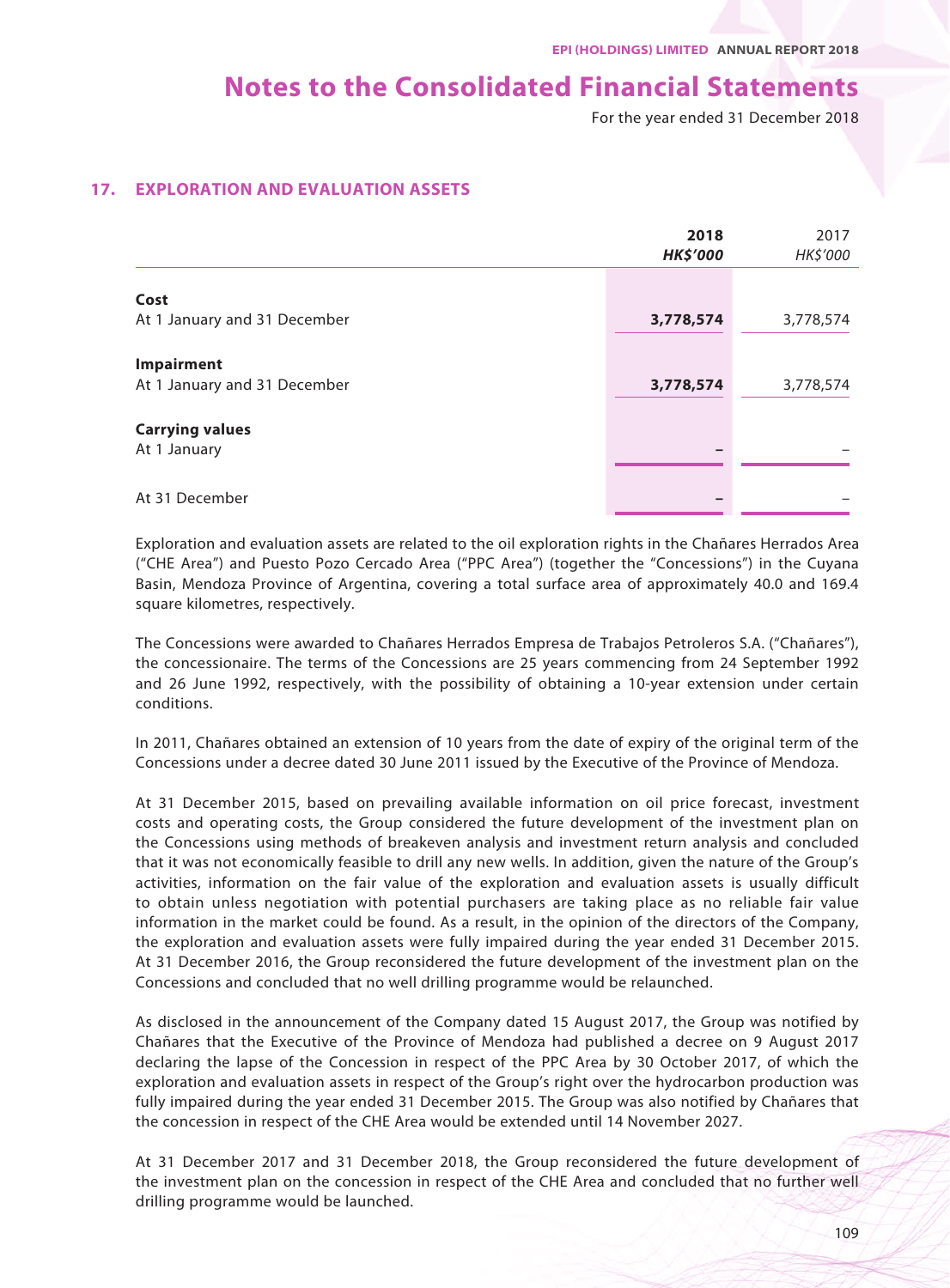For the year ended 31 December 2018

### **18. PROPERTY, PLANT AND EQUIPMENT**

|                                               | Oil and         |                          |                 |
|-----------------------------------------------|-----------------|--------------------------|-----------------|
|                                               | gas             |                          |                 |
|                                               | properties      | <b>Others</b>            | Total           |
|                                               | <b>HK\$'000</b> | <b>HK\$'000</b>          | <b>HK\$'000</b> |
| Cost                                          |                 |                          |                 |
| At 1 January 2017                             | 497,532         | 3,153                    | 500,685         |
| <b>Additions</b>                              |                 | 329                      | 329             |
| <b>Disposals</b>                              |                 | (1,270)                  | (1, 270)        |
| At 31 December 2017                           | 497,532         | 2,212                    | 499,744         |
| <b>Additions</b>                              |                 | 1,540                    | 1,540           |
| <b>Disposals</b>                              |                 | (3)                      | (3)             |
| At 31 December 2018                           | 497,532         | 3,749                    | 501,281         |
| <b>Depletion, depreciation and impairment</b> |                 |                          |                 |
| At 1 January 2017                             | 460,139         | 2,362                    | 462,501         |
| Provided for the year                         | 4,048           | 296                      | 4,344           |
| Reversal of impairment loss                   | (22, 588)       |                          | (22, 588)       |
| Eliminated on disposals                       |                 | (964)                    | (964)           |
| At 31 December 2017                           | 441,599         | 1,694                    | 443,293         |
| Provided for the year                         | 6,420           | 237                      | 6,657           |
| Provision of impairment loss                  | 3,383           | $\overline{\phantom{0}}$ | 3,383           |
| Eliminated on disposals                       |                 | (3)                      | (3)             |
| At 31 December 2018                           | 451,402         | 1,928                    | 453,330         |
| <b>Carrying values</b>                        |                 |                          |                 |
| At 31 December 2018                           | 46,130          | 1,821                    | 47,951          |
| At 31 December 2017                           | 55,933          | 518                      | 56,451          |

The above oil and gas properties are depreciated on a unit-of-production basis over the total proved reserve and the remaining items are depreciated on a straight-line basis at 20% to 33<sup>1</sup>/<sub>3</sub>% per annum after taking into account their estimated residual values.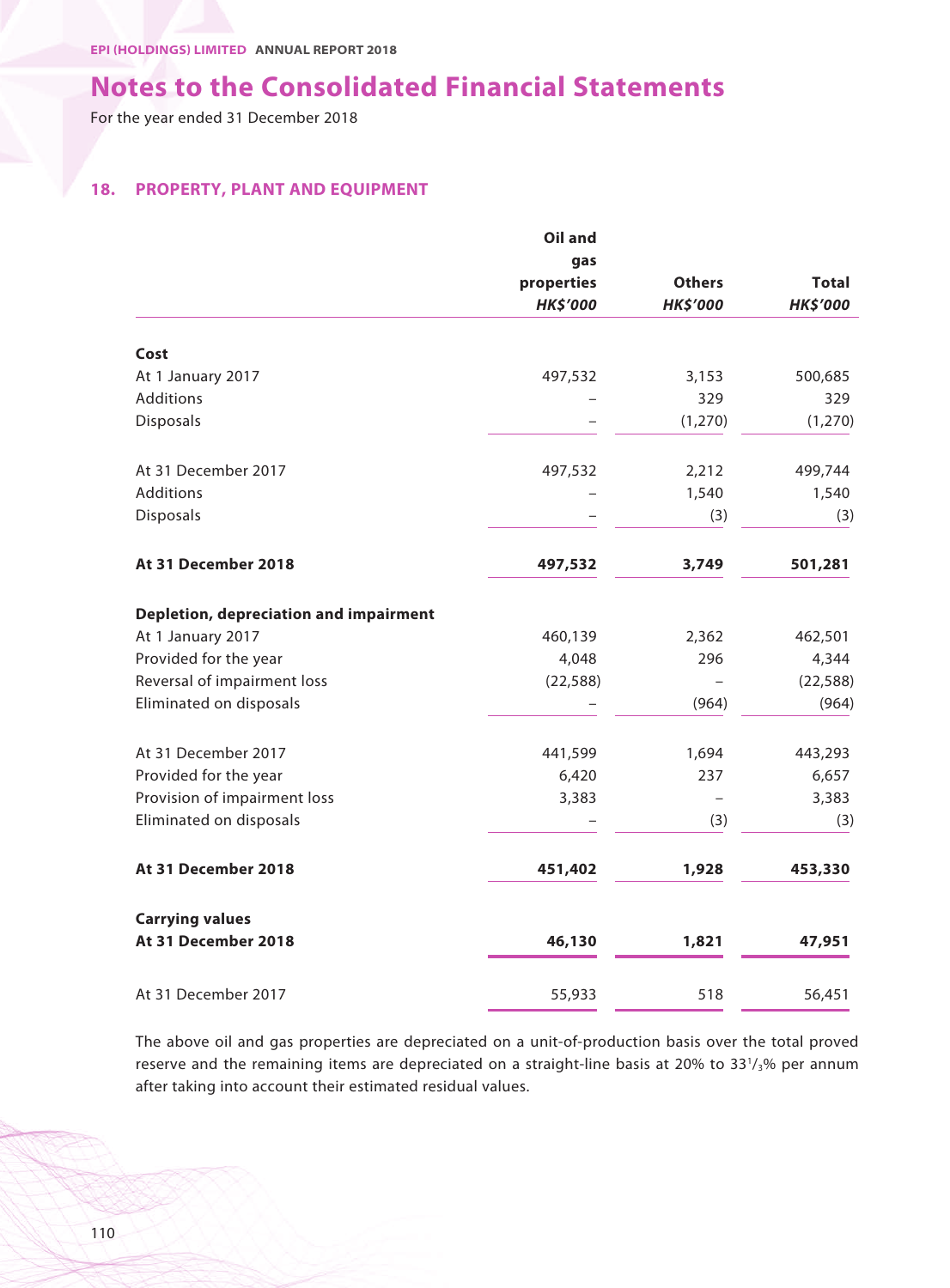For the year ended 31 December 2018

#### **18. PROPERTY, PLANT AND EQUIPMENT (continued)**

At 31 December 2018, the Group carried out a review of the recoverable amount of its oil and gas properties, having regard to the operating results in its developed oil and gas properties in the oil field in Mendoza, Argentina and the expected future oil prices in the local market. According to the selling price of crude oil being offered to the Group during 2018 and the international oil price forecast released by the U.S. Energy Information Administration, the management in 2018 estimated that the range of crude oil selling price projected for the next five years (i.e. 2019 to 2023) will be in the range from United States dollars ("US\$")47.15 to US\$79.41 per barrel, which is lower than that projected in 2017 being in the range from US\$55.51 to US\$86.40 per barrel. As such, primarily owing to a drop in the forecasted range of crude oil selling price of the next five years, a provision of impairment loss on the oil and gas properties of HK\$3,383,000 (2017: reversal of impairment loss of HK\$22,588,000) was recognised in profit or loss. The recoverable amount of the oil and gas cash-generating unit amounting to HK\$47,190,000 (2017: HK\$58,186,000) was determined on the basis of their value in use, which was based on the discounted cash flow projections derived from production reserves covering the current term of the concession period until 2027 and the estimated future oil prices with a discount rate of 17.80% (2017: 16.19%). Significant estimates adopted including the discount rate, production decline rates and expected changes in future oil prices.

If the pre-tax discount rate was used, it would be 19.56% (2017: 21.81%).

Should the expected future oil price increase/decrease by 10% (2017: 20%), the Group would have recognised reversal of impairment loss of HK\$7,069,000 (2017: HK\$42,790,000) and provision of impairment loss of HK\$14,225,000 (2017: HK\$890,000) respectively in respect of the oil and gas properties.

### **19. AVAILABLE-FOR-SALE INVESTMENTS**

|                                                           | 2017<br>HK\$'000 |
|-----------------------------------------------------------|------------------|
| Listed investments, at fair value:                        |                  |
| - Debt securities listed in Hong Kong or overseas with    |                  |
| fixed interests ranging from 4.70% to 8.75% per annum and |                  |
| maturity dates ranging from 12 June 2018 to 28 June 2025  | 147,406          |
| Analysed as:                                              |                  |
| Current portion                                           | 25,873           |
| Non-current portion                                       | 121,533          |
|                                                           | 147,406          |

At 31 December 2017, AFS investments were stated at fair values. The fair values of the listed debt securities were determined based on the quoted market closing prices available on the Stock Exchange or another recognised stock exchange.

Upon initial application of HKFRS 9 during the current year, AFS investments were reclassified as debt instruments at FVTOCI, which are detailed in Note 2.2(a).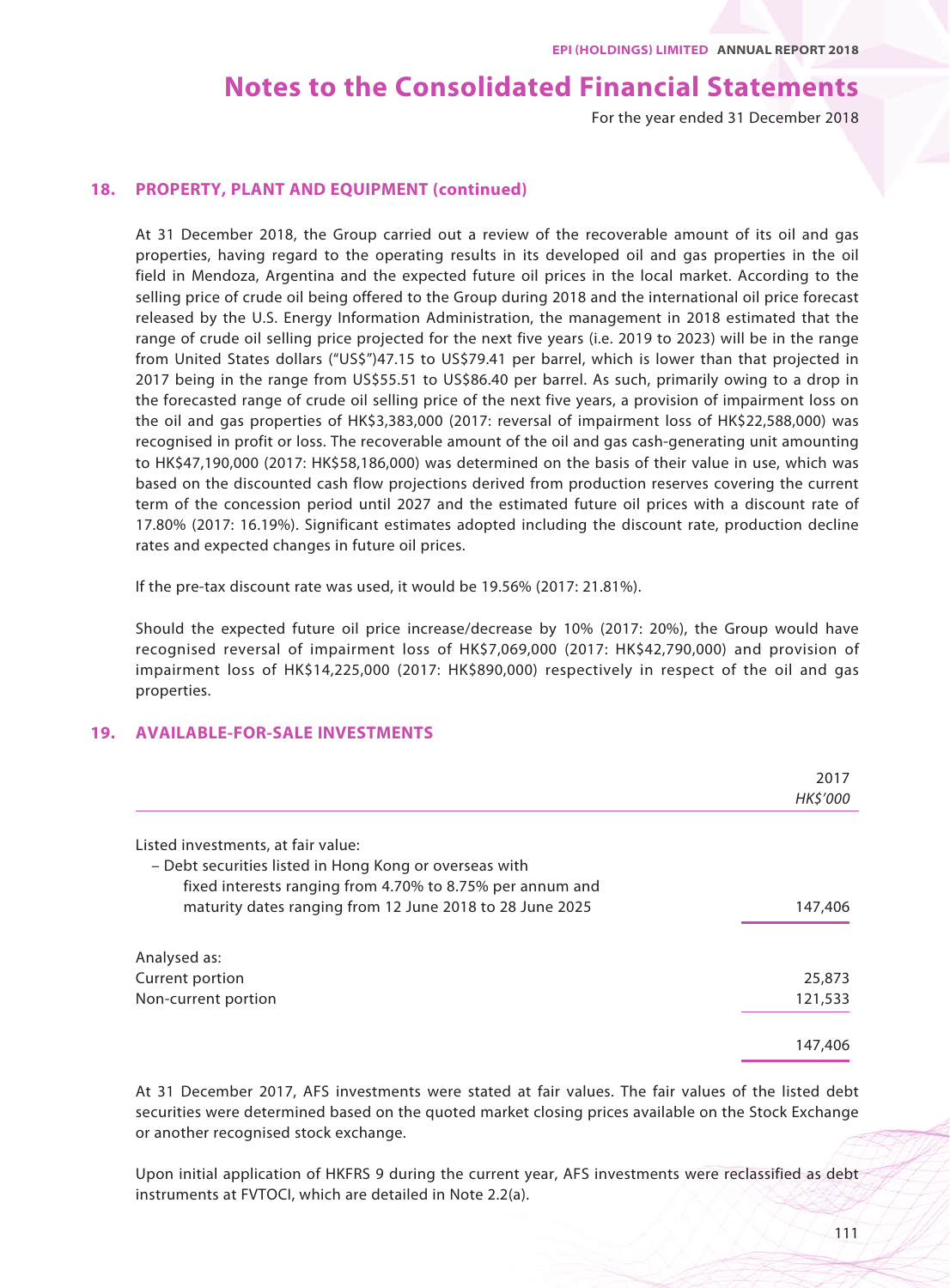For the year ended 31 December 2018

### **20. DEBT INSTRUMENTS AT FAIR VALUE THROUGH OTHER COMPREHENSIVE INCOME**

|                                                                                                                                                                                                                           | 2018<br><b>HK\$'000</b> |
|---------------------------------------------------------------------------------------------------------------------------------------------------------------------------------------------------------------------------|-------------------------|
| Listed investments, at fair value:<br>- Debt securities listed in Hong Kong or overseas with<br>fixed interests ranging from 4.70% to 8.75% per annum and<br>maturity dates ranging from 13 February 2019 to 28 June 2025 | 130,330                 |
| Analysed as:<br>Current portion<br>Non-current portion                                                                                                                                                                    | 14,622<br>115,708       |
|                                                                                                                                                                                                                           | 130,330                 |

At 31 December 2018, debt instruments at FVTOCI were stated at fair values which were determined based on the quoted market closing prices available on the Stock Exchange or another recognised stock exchange.

Debt instruments at FVTOCI are listed bonds with the credit loss allowance measured on 12m ECL basis as the credit risk on financial instrument has not increased significantly since initial recognition. The Group assessed the ECL for debt instruments at FVTOCI by reference to credit rating of the bond investment by rating agencies, macroeconomic factors affecting the respective industry for each issuer, corporate historical default and loss rate and exposure of default of each bond investment.

Upon initial application of HKFRS 9 during the year, the Group recognised expected credit loss of HK\$2,191,000. Expected credit loss of HK\$395,000 was recognised for the current year.

Details of impairment assessment are set out in Note 37.

### **21. OTHER TAX RECOVERABLES**

Pursuant to the relevant rules and regulation in Argentina, value-added tax on expenditure incurred in drilling and purchase of property, plant and equipment relating to the petroleum exploration and production operation in Argentina can be used to offset future value-added tax on sales made. The management estimated the recoverable amount of the value-added tax based on the future sales of petroleum which the Group expects with reference to the current oil production from the existing wells. During the year ended 31 December 2018, no impairment loss on value-added tax (2017: reversal of impairment loss of HK\$1,790,000) was recognised in profit or loss (Note 9). The directors of the Company expect that an amount of HK\$1,230,000 (2017: HK\$1,759,000) and HK\$315,000 (2017: HK\$4,076,000) will be recovered from the sales of petroleum within and after twelve months from the end of the reporting period respectively, accordingly, such amounts were classified as current assets and non-current assets respectively.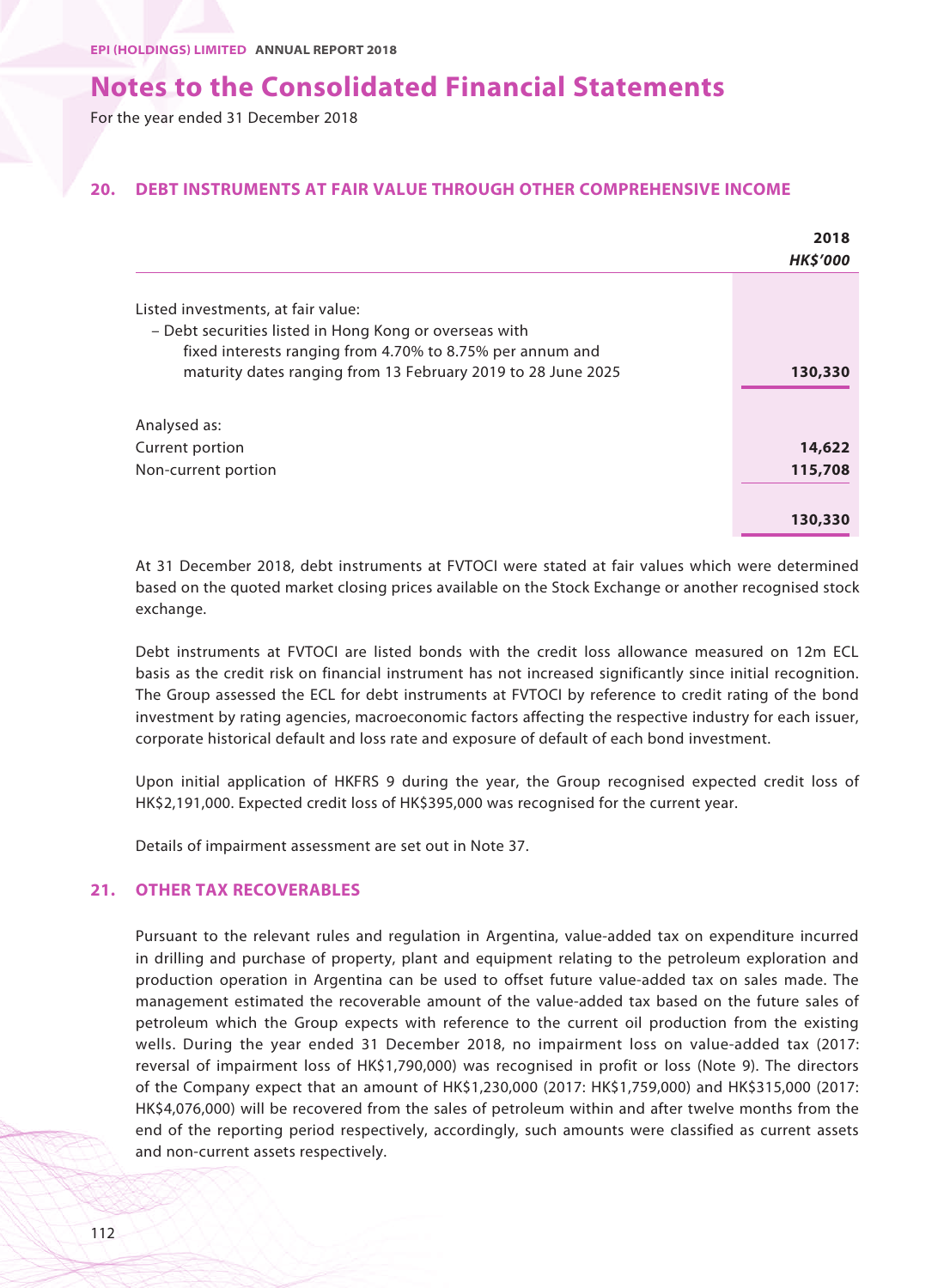For the year ended 31 December 2018

### **22. LOAN AND INTEREST RECEIVABLES**

|                             | 2018            | 2017     |
|-----------------------------|-----------------|----------|
|                             | <b>HK\$'000</b> | HK\$'000 |
|                             |                 |          |
| Fixed-rate loan receivables | 250,997         | 67,235   |
| Interest receivables        | 7,707           | 563      |
|                             |                 |          |
|                             | 258,704         | 67,798   |
| Less: Impairment allowance  | (7,052)         |          |
|                             |                 |          |
|                             | 251,652         | 67,798   |
|                             |                 |          |
| Analysed as:                |                 |          |
| Guaranteed (unsecured)      | 46,535          | 48,704   |
| Secured                     | 167,349         |          |
| Unsecured                   | 37,768          | 19,094   |
|                             |                 |          |
|                             | 251,652         | 67,798   |

At 31 December 2018, the range of interest rate and maturity dates attributed to the Group's loan receivables was 10% to 18% (2017: 10% to 18%) per annum and from 3 January 2019 to 16 November 2019 (2017: 23 May 2018 to 21 November 2018) respectively.

Before granting loans to outsiders, the Group uses internal credit assessment process to assess the potential borrower's credit quality and defines the credit limits granted to the borrowers. The credit limits attributed to the borrowers are reviewed by the management regularly.

### **Impairment assessment (upon application of HKFRS 9 with transition in accordance with Note 2)**

In assessing whether the credit risk has increased significantly since initial recognition, the Group compares the risk of a default occurring on the financial instrument at the reporting date with the one at the date of initial recognition. In making this assessment, the loan and interest receivables from borrowers are assessed individually by the management of the Group, based on the financial background, financial condition and the historical settlement records, including past due dates and default rates, of each borrower and reasonable and supportable forward-looking information such as macroeconomic data (e.g. respective industry projected growth rates for certain borrowers) that is available without undue cost or effort. Each borrower is assigned a risk grading under internal credit ratings to calculate the ECL, taking into consideration of the estimates of expected cash shortfalls which are driven by estimates of possibility of default and the amount and timing of cash flows that are expected from foreclosure on the collaterals (if any) less the costs of obtaining and selling the collaterals. At every reporting date, the financial background, financial condition and the historical settlement records are reassessed and changes in the forward-looking information are considered.

The Group is not permitted to sell or repledge the collaterals in the absence of default by the borrower. There have not been any significant changes in the quality of the collateral held for the loan and interest receivables.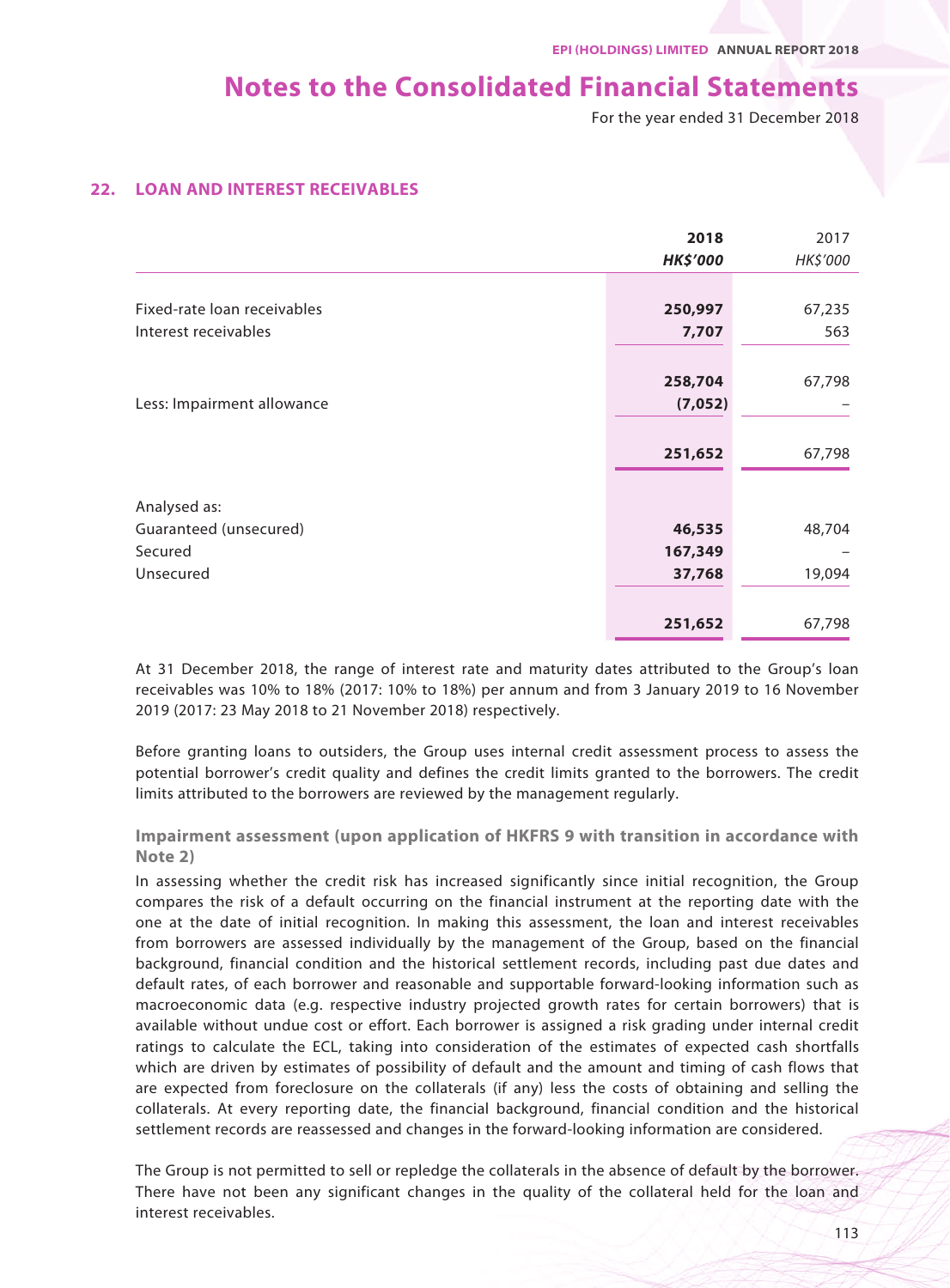For the year ended 31 December 2018

#### **22. LOAN AND INTEREST RECEIVABLES (continued)**

#### **Impairment assessment (before application of HKFRS 9 on 1 January 2018)**

The Group had a policy for assessing the impairment on loan and interest receivables on an individual basis. The assessment also included evaluation of collectability and aged analysis of the loan and interest receivable, and on management's judgment on creditworthiness, collateral and past collection history of each borrower.

In determining the recoverability of the loan and interest receivables, the Group would consider the change in the credit quality of the loan and interest receivables, if any, from the date the loans were initially granted up to the reporting date. This included assessing the credit history of the borrowers, such as past experience of financial difficulties or default in payments, and current market conditions.

At 31 December 2018 and 2017, all the Group's loan and interest receivables balance were not past due.

No aged analysis of loan and interest receivables is disclosed, as in the opinion of the directors of the Company, the aged analysis does not give additional value in view of the nature of money lending business.

The movement of impairment allowance on loan and interest receivables for the year was as follows:

|                                             | <b>Lifetime ECL</b><br>(not credit- |                              |                          |
|---------------------------------------------|-------------------------------------|------------------------------|--------------------------|
|                                             | 12m ECL<br><b>HK\$'000</b>          | impaired)<br><b>HK\$'000</b> | Total<br><b>HK\$'000</b> |
| At 31 December 2017                         |                                     |                              |                          |
| Impairment allowance recognised on          |                                     |                              |                          |
| transition to HKFRS 9 (Note 2.2)            |                                     | 1,439                        | 1,439                    |
| At 1 January 2018 (restated)                |                                     | 1,439                        | 1,439                    |
| Impairment allowance recognised for         |                                     |                              |                          |
| - new loan granted during the year (Note)   | 46                                  | 2,796                        | 2,842                    |
| - prior year loans extended during the year |                                     | 2,771                        | 2,771                    |
| At 31 December 2018                         | 46                                  | 7,006                        | 7,052                    |

*Note:* The impairment loss of HK\$2,842,000 related to loan and interest receivables with gross carrying amount of HK\$191,664,000, of which HK\$186,992,000 was transferred from 12m ECL to lifetime ECL (not creditimpaired) because there have been significant increases in credit risk after origination.

No loan and interest receivables were derecognised during the current year as all loan agreements in relation to the outstanding balances were extended in 2018. Details of ECL assessment for the year ended 31 December 2018 are set out in Note 37.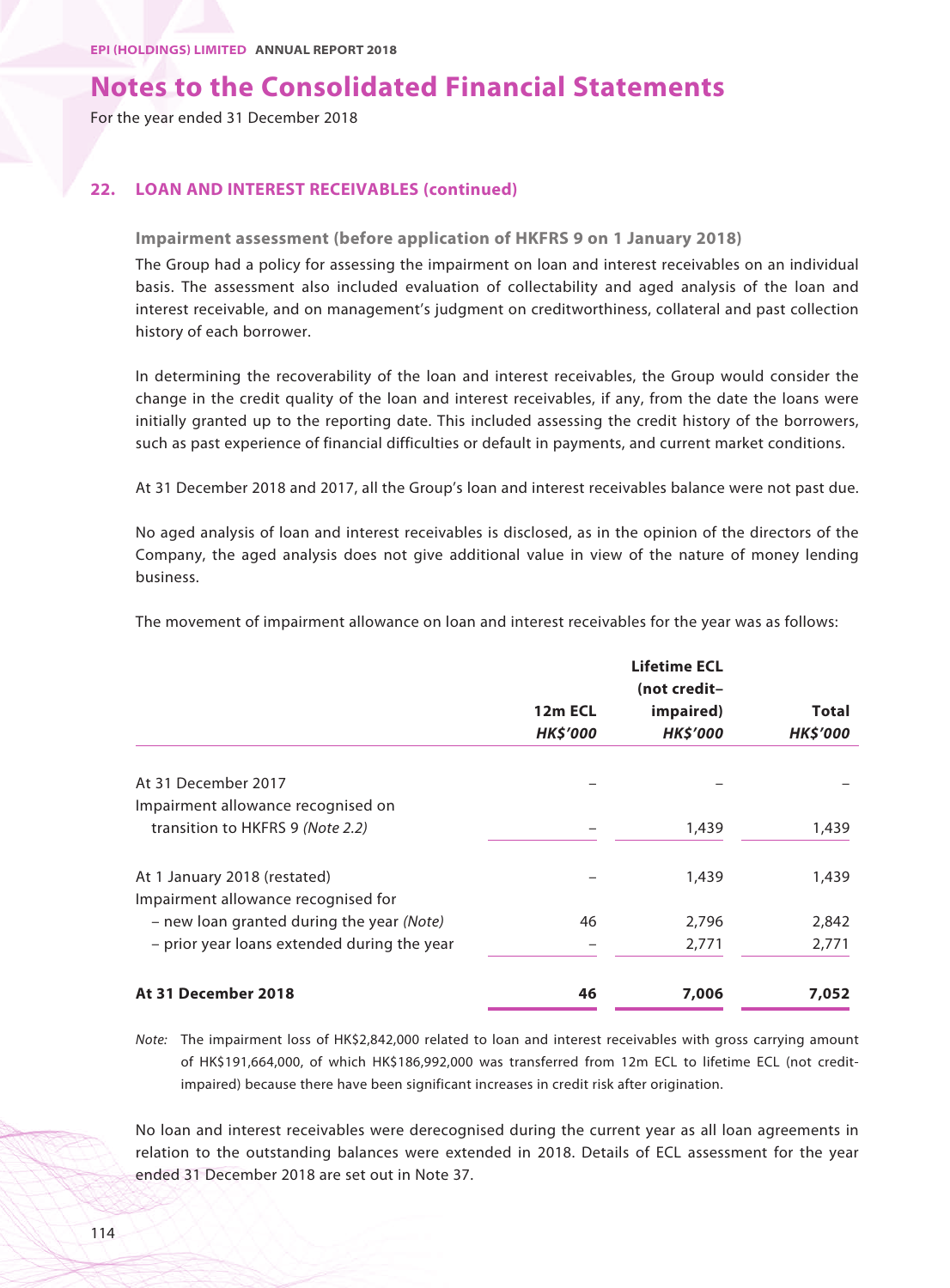For the year ended 31 December 2018

### **23. TRADE AND OTHER RECEIVABLES AND PREPAYMENTS**

|                                                                  | 2018            | 2017            |
|------------------------------------------------------------------|-----------------|-----------------|
|                                                                  | <b>HK\$'000</b> | <b>HK\$'000</b> |
|                                                                  |                 |                 |
| Trade receivables (Note (i))                                     | 1,060           | 2,253           |
| Deposits and prepayments                                         | 5,001           | 2,375           |
| Deposits held for petroleum exploration and production operation | 3,265           | 4,189           |
| Others (Note (ii))                                               | 3,454           | 37,415          |
|                                                                  |                 |                 |
|                                                                  | 12,780          | 46,232          |

#### *Notes:*

*(i)* The oil selling price for the Argentina operation is quoted in US\$ and converted into Argentina Peso ("ARS") for invoicing. The Group allows an average credit period of 30 to 60 days. The trade receivables of HK\$1,060,000 (2017: HK\$2,253,000) were neither past due nor impaired and aged within 30 days based on the invoice date.

Before accepting any new customer, the Group assesses the potential customer's credit quality and defines credit limits by customer. Limits and credit quality attributed to customers are reviewed regularly. Receivables that were neither past due nor impaired related to a customer with no recent history of default.

Details of impairment assessment of trade receivables for the year ended 31 December 2018 are set out in Note 37.

- *(ii)* The amount included HK\$2,578,000 (2017: HK\$37,411,000) placed with securities brokers in relation to securities trading activities in Hong Kong.
- *(iii)* To better reflect the "interest receivables" on debt instruments at FVTOCI and loan receivables of the Group, the Group has decided to combine the interest receivables to their respective financial instruments. Comparative information has been reclassified to conform with the current year's presentation.
- *(iv)* No credit loss allowance had been recognised on the other receivables (Note 37) as the directors considered that the amount was immaterial.

Included in trade and other receivables were the following amounts denominated in currencies other than the functional currency of the relevant group entities:

|      | 2018            | 2017     |
|------|-----------------|----------|
|      | <b>HK\$'000</b> | HK\$'000 |
|      |                 |          |
| ARS  | 4,727           | 6,475    |
| US\$ | 887             | -        |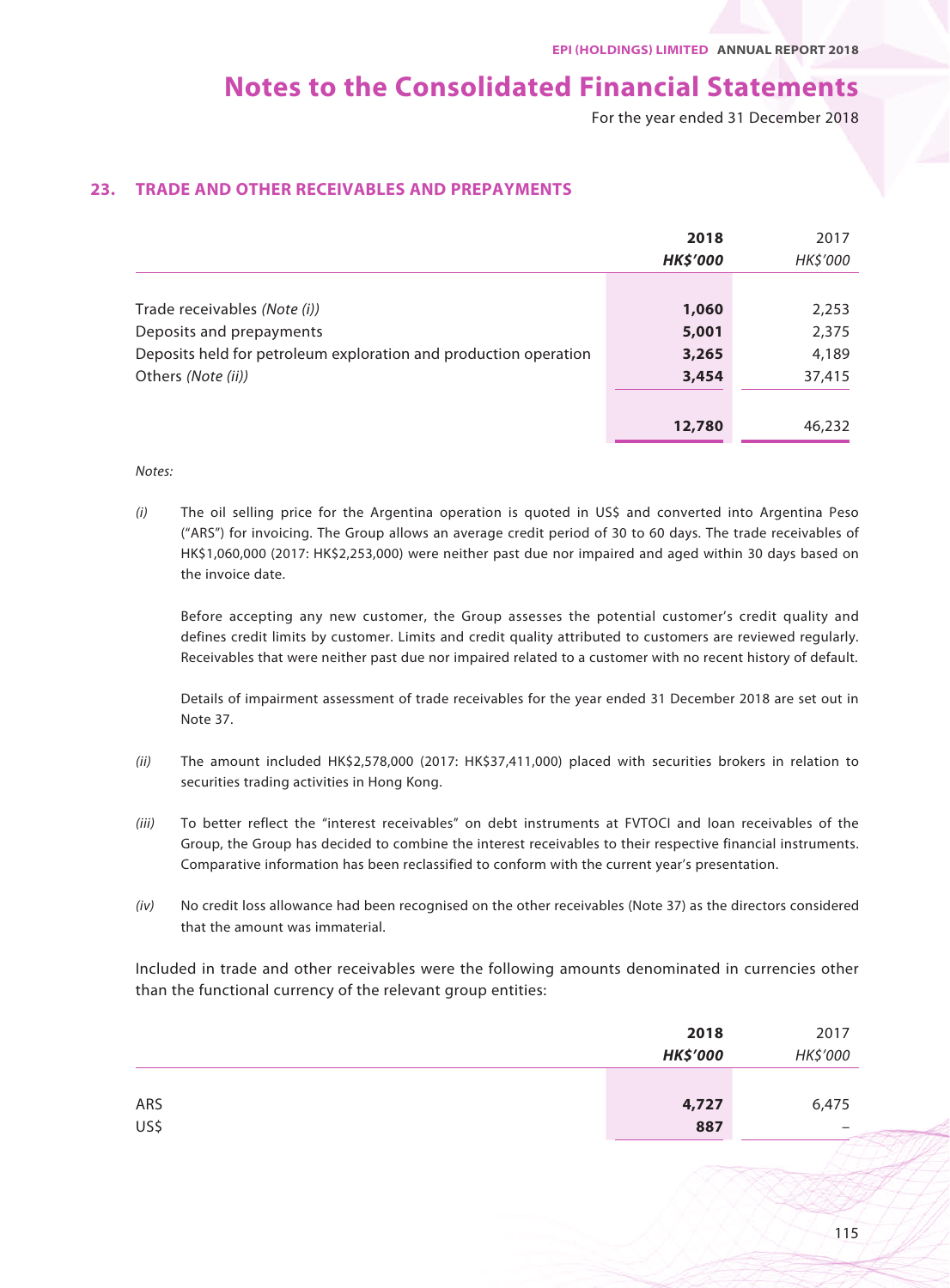For the year ended 31 December 2018

### **24. FINANCIAL ASSETS AT FAIR VALUE THROUGH PROFIT OR LOSS**

|                                                                               | 2018<br><b>HK\$'000</b> | 2017<br><b>HK\$'000</b> |
|-------------------------------------------------------------------------------|-------------------------|-------------------------|
| Listed investments, at fair value:<br>- Equity securities listed in Hong Kong | 71,816                  | 95,849                  |

Listed equity securities were stated at fair values which were determined based on the quoted market closing prices available on the Stock Exchange.

### **25. BANK BALANCES AND CASH**

Bank balances carried interest ranging from 0.01% to 2.25% (2017: 0.01% to 1.29%) per annum.

In addition, included in the bank balances and cash were the following amounts denominated in currencies other than the functional currency of the relevant group entities:

|                  | 2018            | 2017            |
|------------------|-----------------|-----------------|
|                  | <b>HK\$'000</b> | <b>HK\$'000</b> |
|                  |                 |                 |
| ARS              | 1,879           | 1,038           |
| US\$             | 4,493           | 7,295           |
| Renminbi ("RMB") | 30              | 30              |

### **26. TRADE AND OTHER PAYABLES**

|                                       | 2018<br><b>HK\$'000</b> | 2017<br><b>HK\$'000</b> |
|---------------------------------------|-------------------------|-------------------------|
|                                       |                         |                         |
| Trade payables                        | 338                     | 552                     |
| Other tax payables                    | 3,885                   | 4,667                   |
| Accrued professional fees             | 10,865                  | 10,331                  |
| Interest payable on convertible notes |                         | 1,203                   |
| Other payables and accruals           | 4,038                   | 2,354                   |
|                                       |                         |                         |
|                                       | 19,126                  | 19,107                  |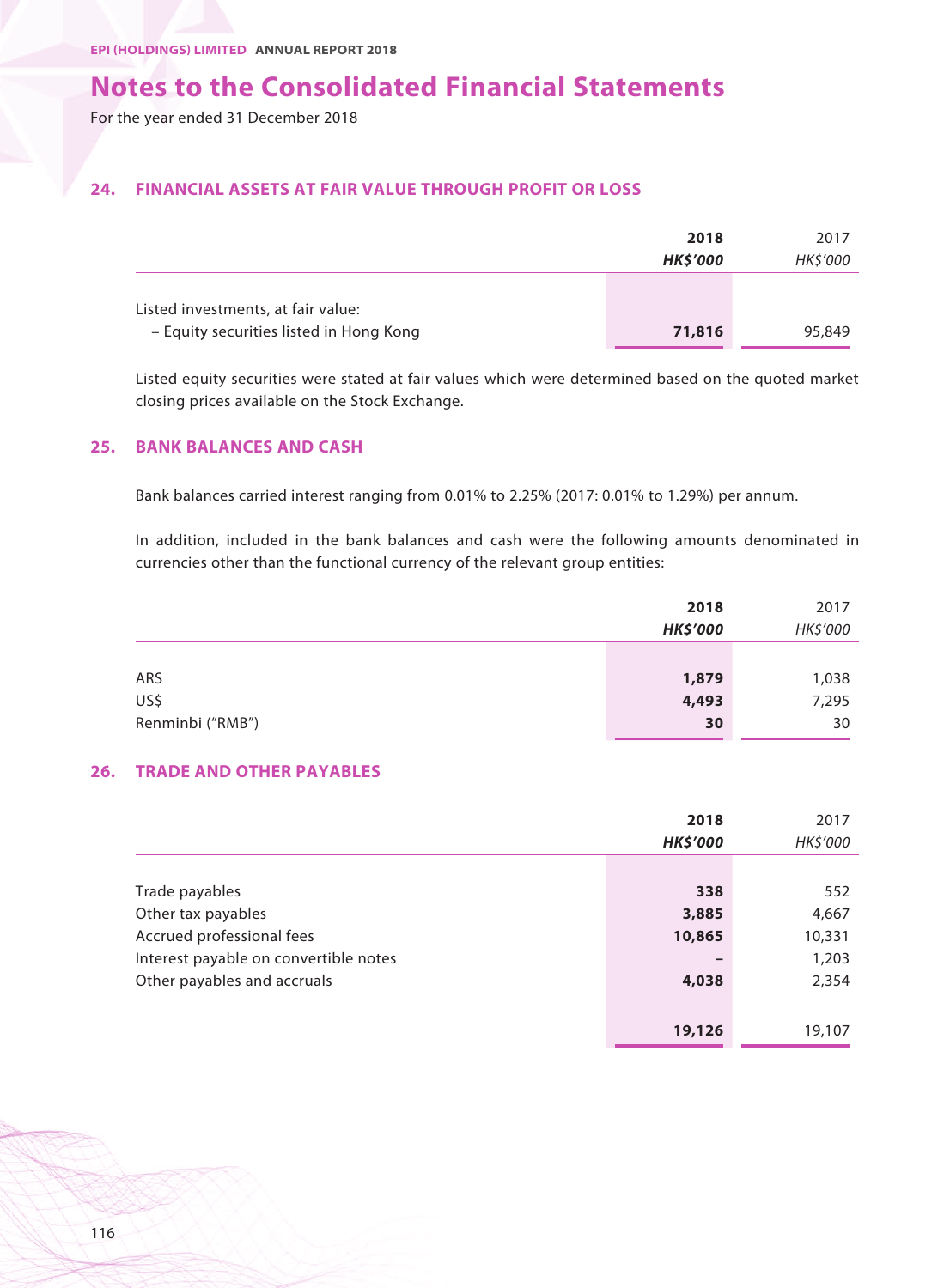For the year ended 31 December 2018

#### **26. TRADE AND OTHER PAYABLES (continued)**

The following is an aged analysis of trade payables, presented based on the invoice date, at the end of the reporting period:

|               | 2018            | 2017     |
|---------------|-----------------|----------|
|               | <b>HK\$'000</b> | HK\$'000 |
|               |                 |          |
| $0 - 30$ days | 338             | 552      |

The average credit period on purchases of goods was 30 days.

All of the other payables were unsecured, interest-free and expected to be settled within one year.

Included in trade and other payables were the following amounts denominated in currencies other than the functional currency of the relevant group entities:

|      | 2018            | 2017     |
|------|-----------------|----------|
|      | <b>HK\$'000</b> | HK\$'000 |
|      |                 |          |
| ARS  | 4,499           | 6,178    |
| US\$ | 504             | 111      |

### **27. CONVERTIBLE NOTES**

On 11 April 2017, the Company entered into a subscription agreement with a subscriber, an independent third party, for the subscription of the 3% convertible notes in the aggregate principal amount of HK\$80,000,000 which could be converted into ordinary shares of HK\$0.01 each of the Company at an initial conversion price of HK\$0.36 per share (the "CN Subscription").

On 26 April 2017, the completion of the CN Subscription took place and the convertible notes were issued to the subscriber.

The convertible notes were denominated in HK\$ and would be matured on the end of the eighteenth month from the issue date, i.e. on 26 October 2018 (the "Maturity Date"). The Company should redeem all the convertible notes remained outstanding and not converted on the Maturity Date at 100% of the principal amount outstanding plus accrued and unpaid interest. The Company might at any time after the issue date and prior to the Maturity Date, by giving not less than five business days prior notice to the noteholder, redeem the outstanding convertible notes at 100% of the principal amount outstanding plus accrued and unpaid interest.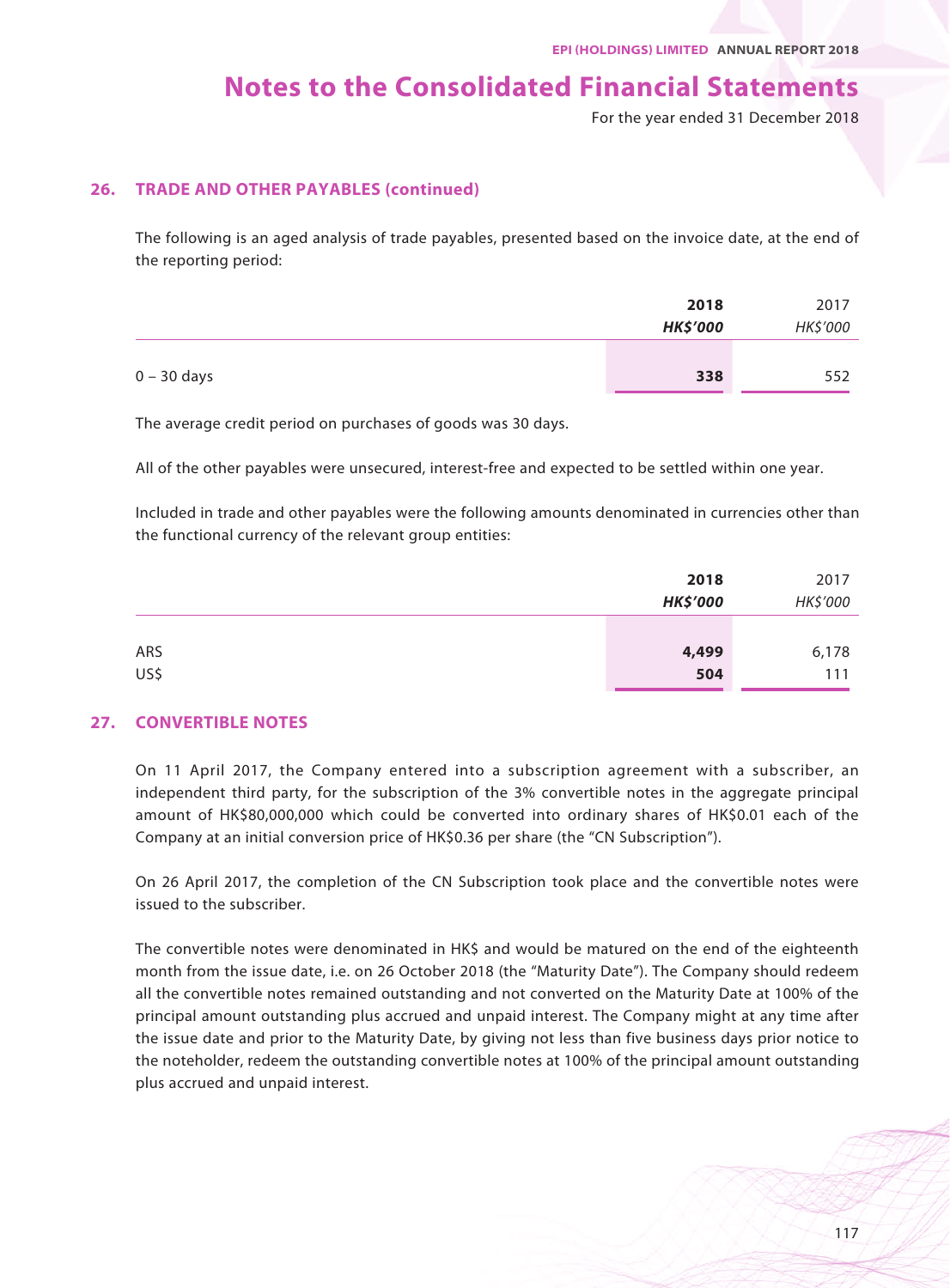For the year ended 31 December 2018

#### **27. CONVERTIBLE NOTES (continued)**

The holder of the convertible notes should, subject to certain conditions, have the right on any business days prior to the earlier of the date on which the Company gives notice to exercise the redemption rights or five business days prior to the Maturity Date to convert the whole or part of the outstanding principal amount of the convertible notes at an initial conversion price of HK\$0.36 per share into ordinary shares of the Company. On 4 April 2018, 8 October 2018 and 18 October 2018, convertible notes with aggregate principal amount of HK\$80,000,000 were converted into ordinary shares at the conversion price of HK\$0.36 per share and 222,222,222 ordinary shares of HK\$0.01 each were issued to the holders of the convertible notes. All convertible notes were converted into shares of the Company before the Maturity Date.

The convertible notes contained two components, a liability component and a conversion component. The conversion component gave the holders the right at any time to convert the convertible notes into ordinary shares of the Company. However, since the conversion component would be settled other than by the exchange of a fixed amount of cash, the conversion component was accounted for as derivative liability and was measured at fair value with subsequent changes in fair value recognised in profit or loss.

The fair value of the liability component upon the issuance of the convertible notes was calculated at the present value of the redemption amount, at 100% of the principal amount plus coupon interest of 3% discounted at the Company's cost of borrowing.

The fair value of the conversion component was determined using the binomial option pricing model, and the key inputs into the model at the relevant dates were as follows:

|                  | Issue date |             | <b>Conversion</b> | Conversion       | <b>Conversion</b> |
|------------------|------------|-------------|-------------------|------------------|-------------------|
|                  | at         | At          | at                | at               | at                |
|                  | 26 April   | 31 December | 4 April           | 8 October        | 18 October        |
|                  | 2017       | 2017        | 2018              | 2018             | 2018              |
|                  |            |             |                   |                  |                   |
| Conversion price | HK\$0.360  | HK\$0.360   | HK\$0.360         | <b>HK\$0.360</b> | HK\$0.360         |
| Share price      | HK\$0.445  | HK\$0.540   | HK\$0.920         | HK\$0.560        | HK\$0.560         |
| Volatility       | 41.31%     | 33.08%      | 35.51%            | 49.11%           | 40.76%            |
| Remaining life   | 1.5 years  | $0.82$ year | 0.56 year         | $0.05$ year      | $0.02$ year       |
| Risk-free rate   | 0.68%      | 1.15%       | 1.10%             | 1.86%            | 1.72%             |

The liability component and the conversion component were classified as "convertible notes" and "derivative financial liability" in the consolidated statement of financial position, respectively.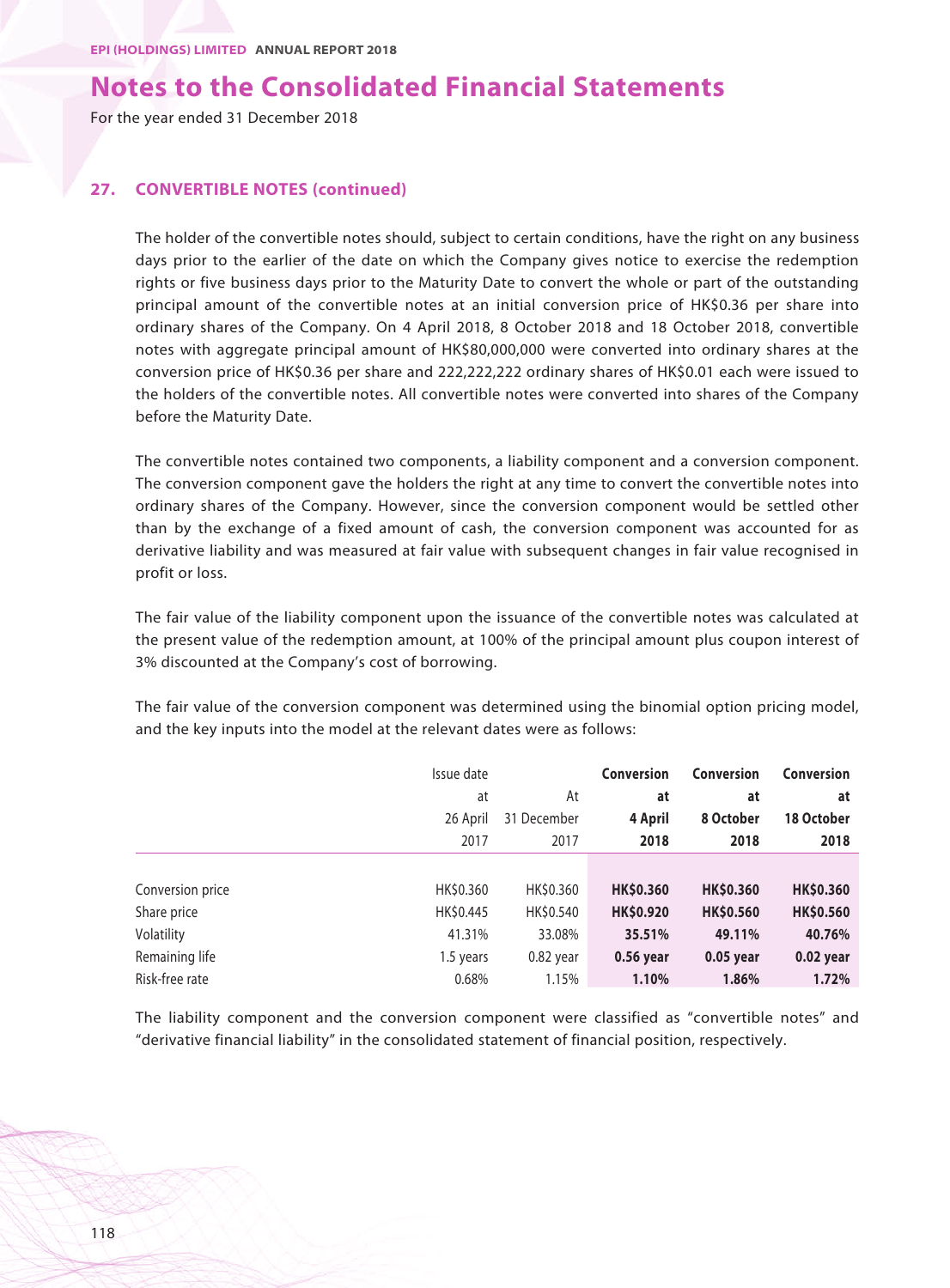For the year ended 31 December 2018

### **27. CONVERTIBLE NOTES (continued)**

The fair value of the convertible notes on 26 April 2017 amounted to HK\$98,889,000. The subscription agreement entered into on 11 April 2017 represented a forward contract to issue the convertible notes on 26 April 2017 in exchange for cash proceeds of HK\$80,000,000 which met the definition of a derivative. Accordingly the Company recorded a fair value loss of HK\$18,889,000 in profit or loss in relation to the change in fair value of this subscription agreement (mainly driven by the increase in the Company's share price between 11 April 2017 and 26 April 2017). On 26 April 2017, the Company derecognised the derivative and recognised the cash proceeds and the convertible notes at their fair value at that date split between a derivative element of HK\$26,387,000 in respect of the conversion option and a non-derivative liability component of HK\$72,502,000. The effective interest rate of the non-derivative liability component was 10.37%.

During the year ended 31 December 2018, convertible notes with aggregate principal amount of HK\$80,000,000 were converted into ordinary shares at the conversion price of HK\$0.36 per share and 222,222,222 ordinary shares of HK\$0.01 each were issued to the holders of the convertible notes. The weighted average share price at the dates of conversion during the year was HK\$0.68.

|                                               | <b>Liability</b>             | <b>Conversion</b>            | Total           |
|-----------------------------------------------|------------------------------|------------------------------|-----------------|
|                                               | component<br><b>HK\$'000</b> | component<br><b>HK\$'000</b> | <b>HK\$'000</b> |
|                                               |                              |                              |                 |
| Fair value of convertible notes at issue date | 72,502                       | 26,387                       | 98,889          |
| <b>Transaction costs</b>                      | (109)                        | (39)                         | (148)           |
| Change of fair value on derivative component  |                              |                              |                 |
| recognised in profit or loss                  |                              | 20,269                       | 20,269          |
| Effective interest (Note 10)                  | 4,955                        |                              | 4,955           |
| Interest paid/payable                         | (1,203)                      |                              | (1,203)         |
| At 31 December 2017 and 1 January 2018        | 76,145                       | 46,617                       | 122,762         |
| Change in fair value on derivative component  |                              |                              |                 |
| recognised in profit or loss                  |                              | 24,370                       | 24,370          |
| Effective interest (Note 10)                  | 4,992                        |                              | 4,992           |
| Interest paid                                 | (1, 917)                     |                              | (1, 917)        |
| Conversion of convertible notes               | (79, 220)                    | (70, 987)                    | (150, 207)      |
| At 31 December 2018                           |                              |                              |                 |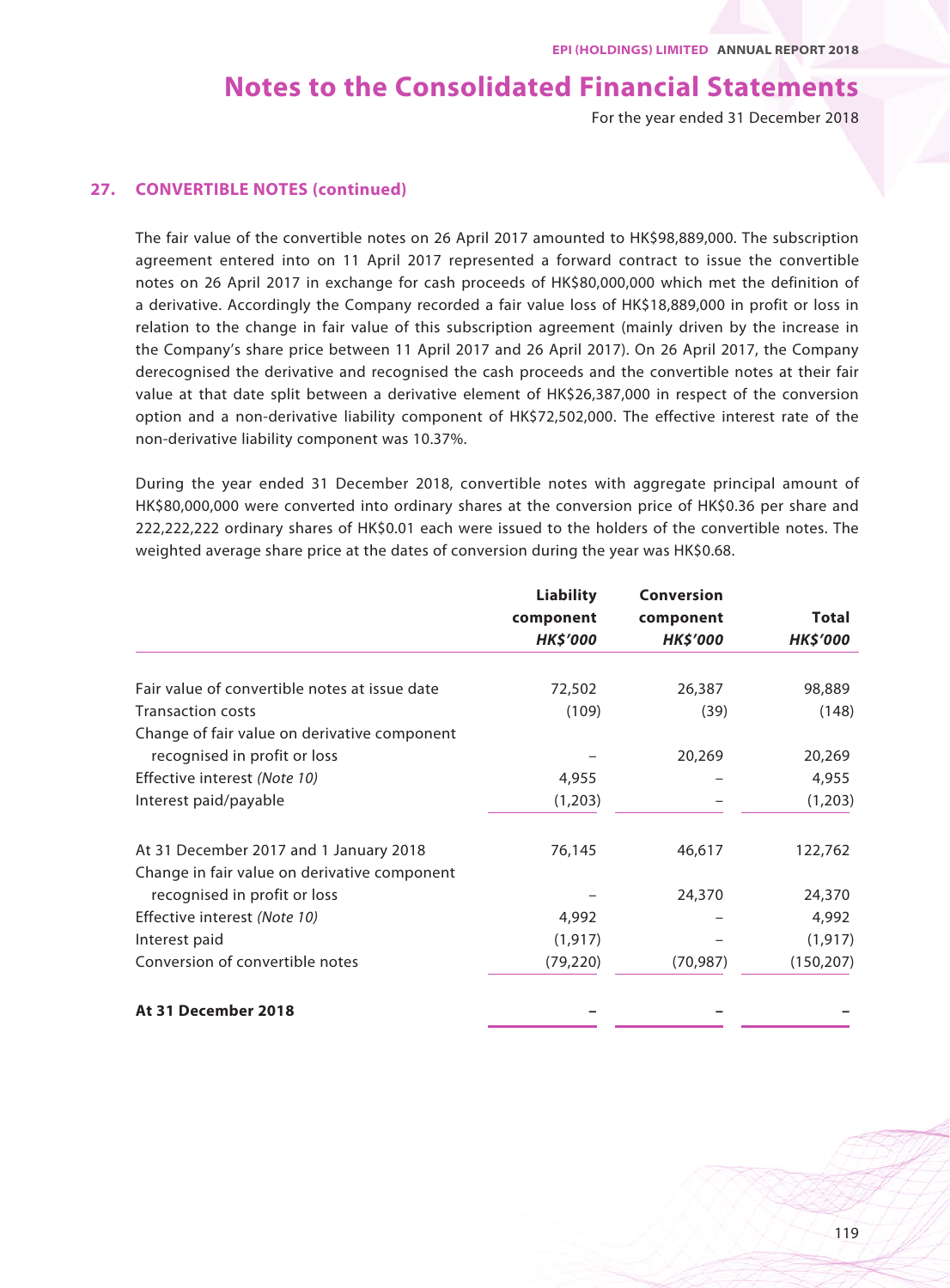For the year ended 31 December 2018

### **28. DEFERRED TAX LIABILITIES**

The movement of deferred tax liabilities recognised and movements thereon during the current and prior years were as follows:

|                                      | <b>Temporary</b>        |
|--------------------------------------|-------------------------|
|                                      | difference              |
|                                      | related to net          |
|                                      | unrealised gain         |
|                                      | on financial            |
|                                      | assets at               |
|                                      | <b>FVTPL and</b>        |
|                                      | <b>AFS investments/</b> |
|                                      | debt instruments        |
|                                      | at FVTOCI               |
|                                      | <b>HK\$'000</b>         |
|                                      |                         |
| At 1 January 2017                    |                         |
| Charged to profit or loss (Note 11)  | 4,191                   |
| At 31 December 2017                  | 4,191                   |
| Credited to profit or loss (Note 11) | (3,907)                 |
| At 31 December 2018                  | 284                     |

At 31 December 2018, the Group had unused tax losses of HK\$173,621,000 (2017: HK\$68,709,000) available for offset against future profits. No deferred tax asset has been recognised in respect of the unused tax losses due to the unpredictability of future profit streams. Included in unused tax losses are losses of HK\$52,020,000 (2017: HK\$23,320,000) that will expire within 5 years. All other tax losses may be carried forward indefinitely.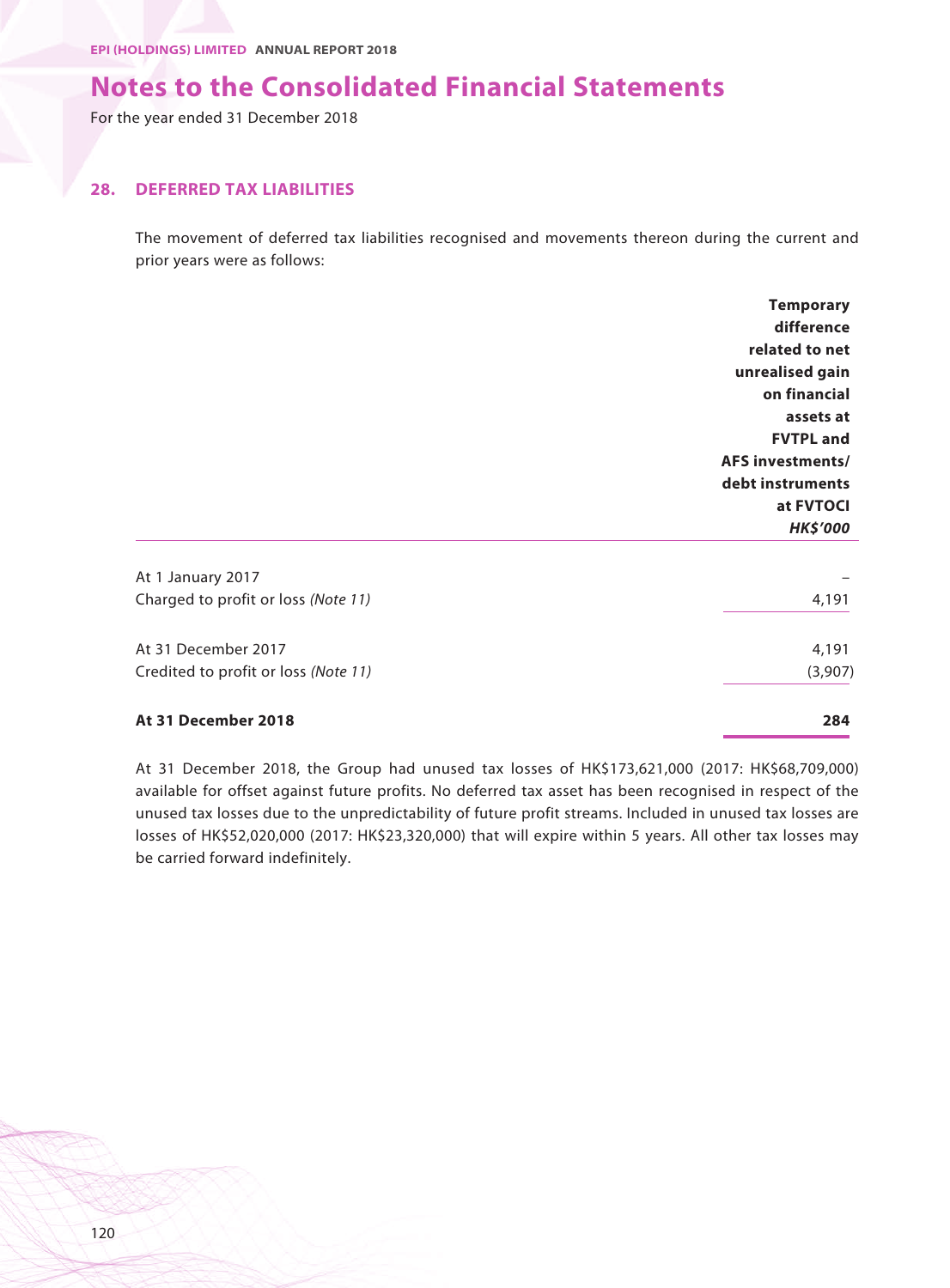For the year ended 31 December 2018

### **29. SHARE CAPITAL**

|                                                                  | Number of   |                 |
|------------------------------------------------------------------|-------------|-----------------|
|                                                                  | ordinary    | <b>Share</b>    |
|                                                                  | shares      | capital         |
|                                                                  | '000        | <b>HK\$'000</b> |
| Authorised:                                                      |             |                 |
| Ordinary shares of HK\$0.01 each                                 |             |                 |
| At 1 January 2017, 31 December 2017 and 31 December 2018         | 100,000,000 | 1,000,000       |
| <b>Issued and fully paid:</b>                                    |             |                 |
| Ordinary shares of HK\$0.01 each                                 |             |                 |
| At 1 January 2017                                                | 4,367,122   | 43,671          |
| Issue of shares on share placement (Note (i))                    | 651,000     | 6,510           |
| At 31 December 2017                                              | 5,018,122   | 50,181          |
| Issue of shares upon conversion of convertible notes (Note (ii)) | 222,222     | 2,222           |
| At 31 December 2018                                              | 5,240,344   | 52,403          |

*Notes:*

- *(i)* On 4 July 2017 the Company completed a share placement and issued 651,000,000 ordinary shares at the placing price of HK\$0.308 each. The net proceeds from the share placement, after deducting directly attributable expenses of HK\$5,117,000 from gross proceeds of HK\$200,508,000, were HK\$195,391,000. Details of these were set out in the announcements of the Company dated 16 June 2017 and 4 July 2017.
- *(ii)* During the year ended 31 December 2018, convertible notes with aggregate principal amount of HK\$80,000,000 were converted into ordinary shares at the conversion price of HK\$0.36 per share and 222,222,222 ordinary shares of HK\$0.01 each were issued.

All ordinary shares issued by the Company during both years rank pari passu with the then existing ordinary shares in all respects.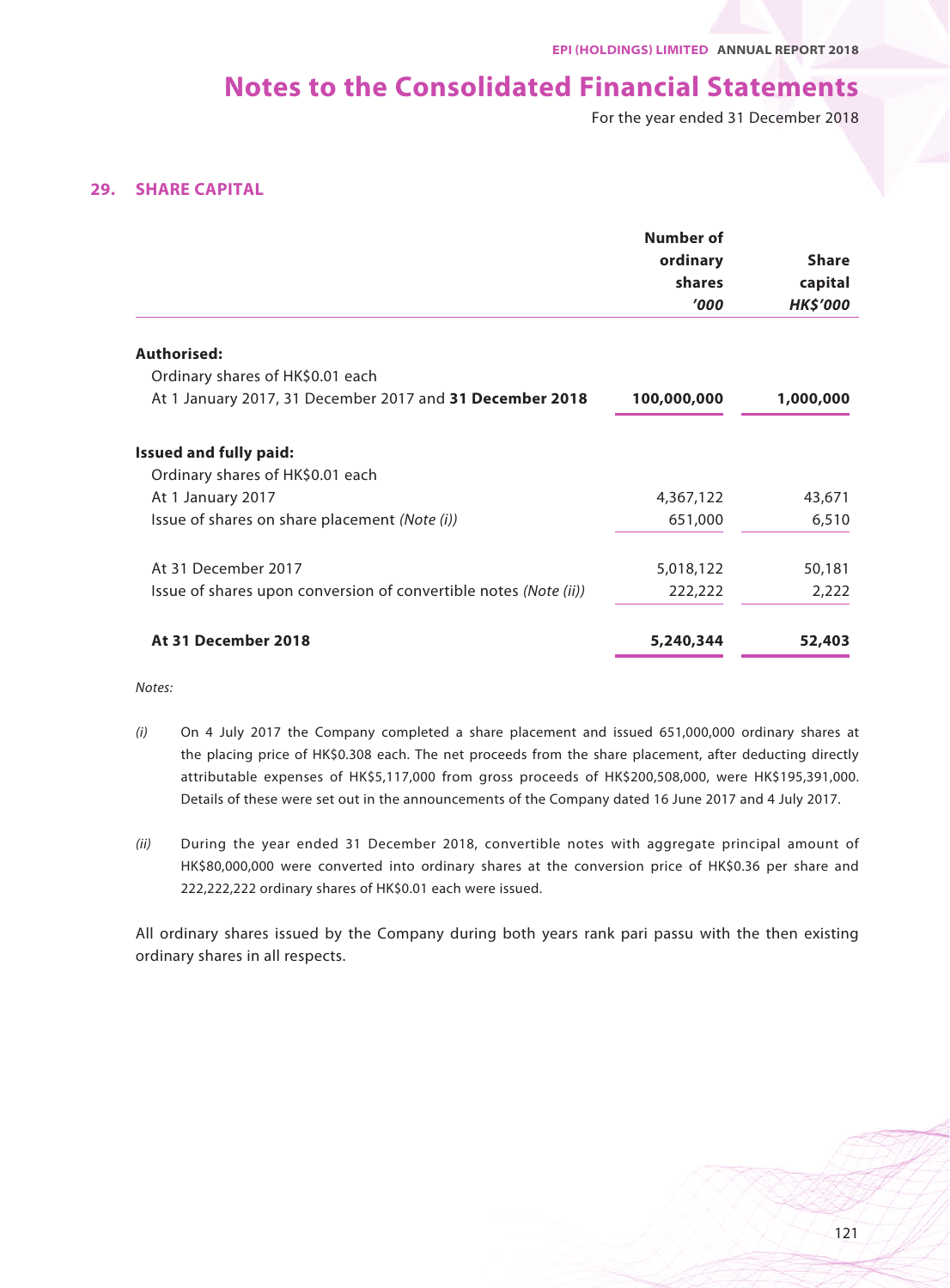For the year ended 31 December 2018

#### **30. SHARE OPTION SCHEME**

The existing share option scheme of the Company (the "Share Option Scheme") was adopted by the Company at the annual general meeting of the Company held on 22 June 2016. Unless otherwise cancelled or amended, the Share Option Scheme will be valid and effective for a period of ten years commencing on the date of adoption. The purpose of the Share Option Scheme is to enable the Group to grant options to the participants as incentives or rewards for their contribution to the Group or any entity in which the Group holds any equity interest (the "Invested Entity"). Eligible participants of the Share Option Scheme include any employees of any member of the Group or any Invested Entity; any directors (including executive, non-executive and independent non-executive directors) of any member of the Group or any Invested Entity; any supplier of goods or services to any member of the Group or any Invested Entity; any customer of any member of the Group or any Invested Entity; any person or entity that provides research, development or other technological support to any member of the Group or any Invested Entity; any consultant or adviser of any member of the Group or any Invested Entity; and any shareholder of any member of the Group or any Invested Entity or any holder of any securities issued by any member of the Group or any Invested Entity.

The offer of a grant of share options shall remain open for acceptance by the participant concerned for a period of fifteen (15) business days from the date of grant provided that no such offer shall be open for acceptance after the expiry of the option period or after the Share Option Scheme has been terminated. The amount payable by each grantee of options to the Company on acceptance of the offer for the grant of options is HK\$1.00.

The subscription price for the shares on the exercise of options under the Share Option Scheme shall be a price determined by the Board in its absolute discretion at the time of the grant of the relevant option (and shall be stated in the letter containing the offer of the grant of the option) but in any case the subscription price shall not be less than the higher of: (i) the closing price of the shares as stated in the Stock Exchange's daily quotations sheet on the date of grant which must be a business day; (ii) the average closing price of the shares as stated in the Stock Exchange's daily quotations sheets for the five business days immediately preceding the date of grant; and (iii) the nominal value of the share. The exercise period of the share options granted is determined by the Board but in any event, no longer than ten years from the date of grant.

The total number of shares issued and to be issued upon exercise of the options granted to each participant, together with all options granted and to be granted to the participant under any other share option scheme(s) of the Company within the 12-month period immediately preceding the proposed date of grant (including exercised, cancelled and outstanding options) shall not exceed 1% of the total number of the shares in issue at the proposed date of grant. Any further grant of options to a participant in excess of the 1% limit shall be subject to the shareholders' approval of the Company with such participant and the participant's associates abstaining from voting.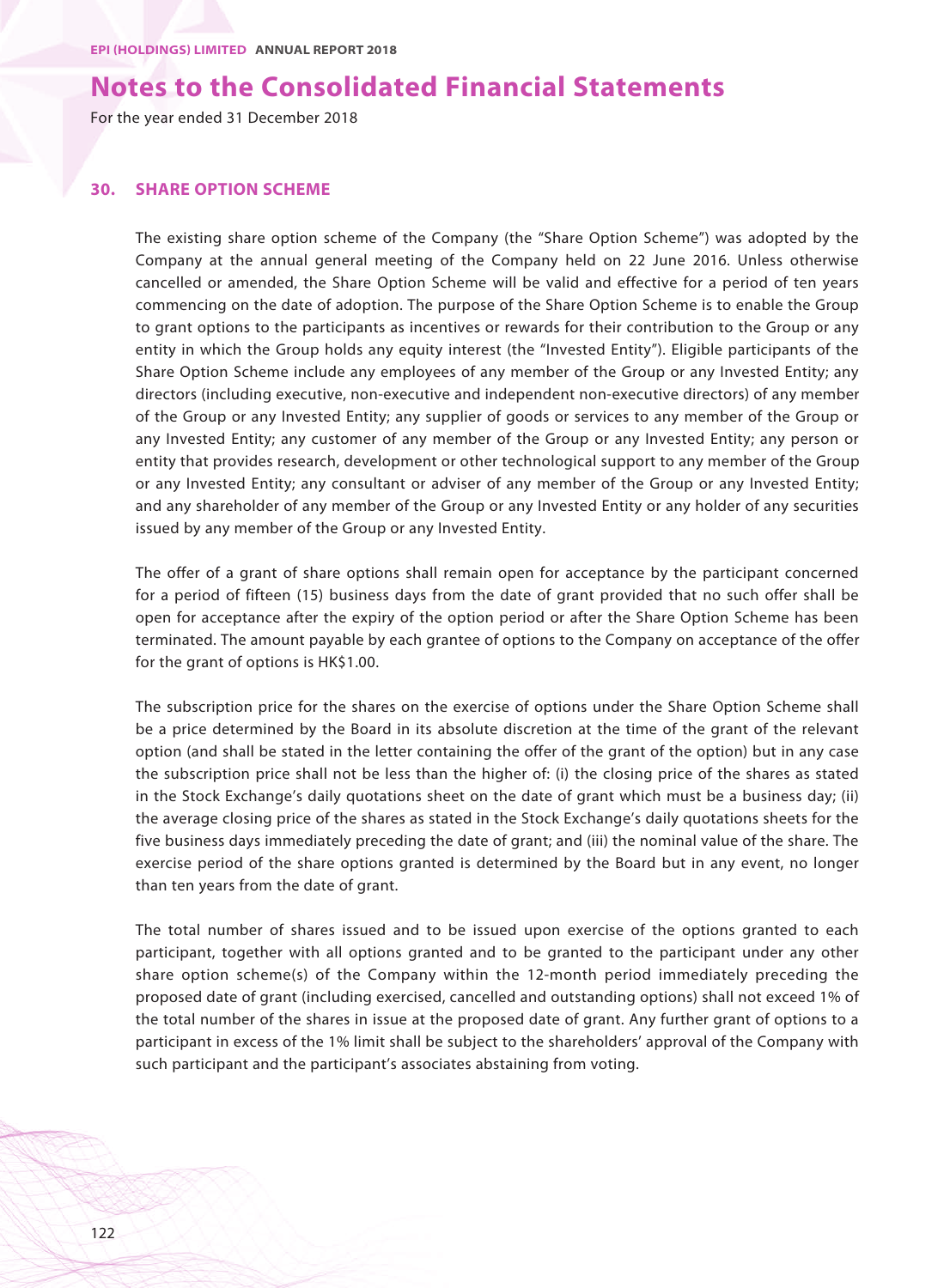For the year ended 31 December 2018

#### **30. SHARE OPTION SCHEME (continued)**

The limit on the total number of shares which may be issued upon exercise of all outstanding options granted and yet to be exercised under the Share Option Scheme and any other share option scheme(s) of the Company must not exceed 30% of the total number of the shares in issue from time to time. In addition, the total number of the shares which may be issued upon exercise of all options to be granted under the Share Option Scheme, together with all options to be granted under any other share option scheme(s) of the Company (excluding lapsed options), must not represent more than 10% of the total number of the shares in issue at the date of approval of the Share Option Scheme (the "Scheme Mandate Limit") or at the date of the approval of the refreshed Scheme Mandate Limit as the case maybe.

On 4 May 2017, the Company granted share options to eligible persons to subscribe for a total of 436,710,000 ordinary shares of the Company under the Share Option Scheme. The exercise price of the options granted is HK\$0.53 per share and the exercisable period is from 4 May 2017 to 3 May 2020 (both dates inclusive).

In the annual general meeting of the Company held on 22 June 2017, the shareholders of the Company approved the refreshment of the Scheme Mandate Limit (the "Scheme Mandate Limit Refreshment"). The total number of shares of the Company available for issue under the Share Option Scheme is 436,712,182 shares as refreshed, representing approximately 10% of the issued shares of the Company at the date of approval of the Scheme Mandate Limit Refreshment and approximately 8.3% of the issued shares of the Company at the date of this annual report.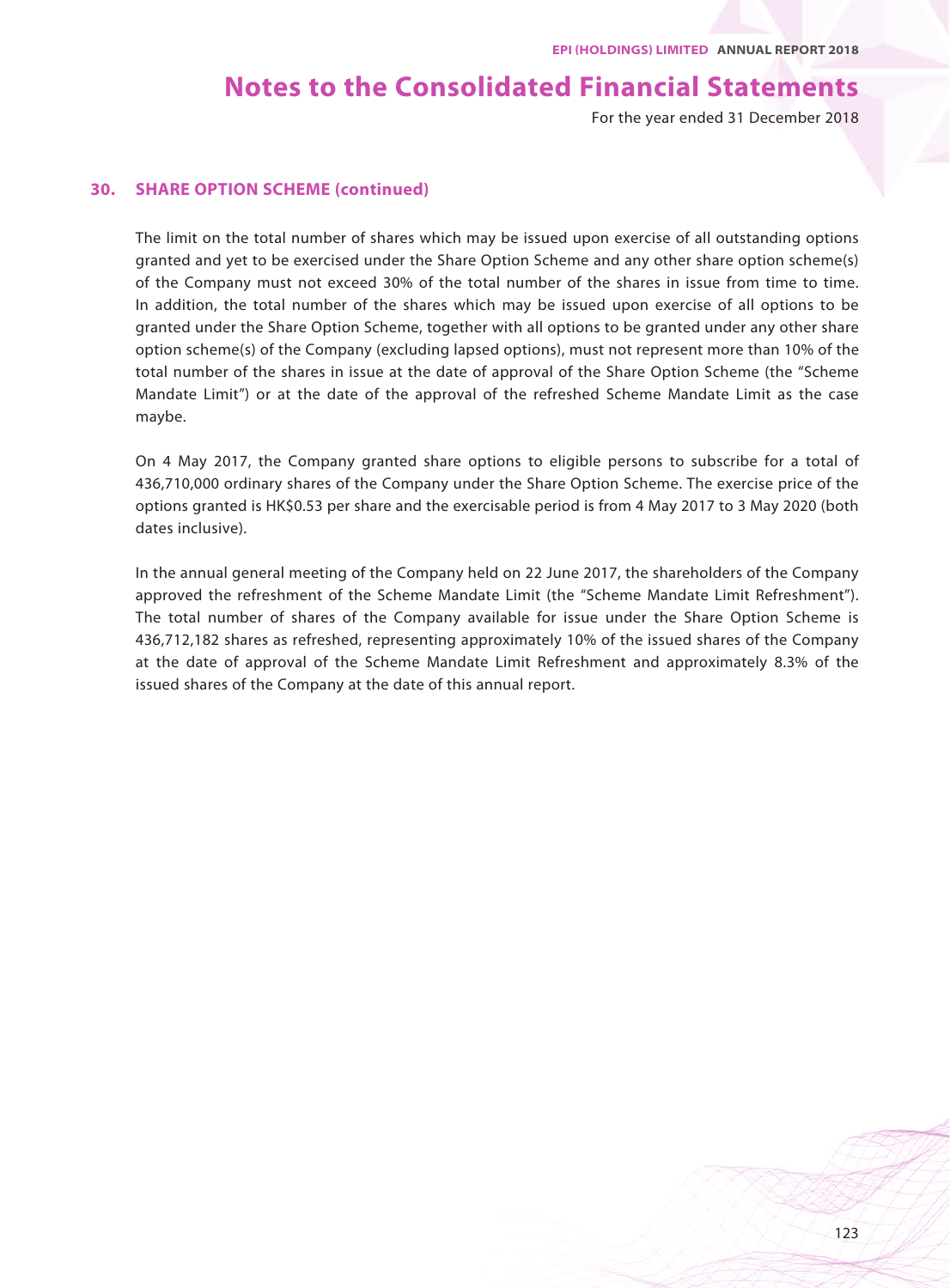For the year ended 31 December 2018

### **30. SHARE OPTION SCHEME (continued)**

Details of the movements in the number of share options during the year ended 31 December 2018 under the Share Option Scheme were as follows:

| Name or category of<br>participant | Date of grant | <b>Exercisable</b><br>period<br>(both dates<br>inclusive) | <b>Exercise</b><br>price<br>HK\$<br>(Note (ii)) | <b>Outstanding at</b><br>1 January<br>2018 | Granted<br>during<br>the year | <b>Exercised</b><br>during<br>the year | Reclassified<br>during<br>the year | Cancelled/<br>lapsed<br>during<br>the year | Outstanding at<br>31 December<br>2018 |
|------------------------------------|---------------|-----------------------------------------------------------|-------------------------------------------------|--------------------------------------------|-------------------------------|----------------------------------------|------------------------------------|--------------------------------------------|---------------------------------------|
| <b>Directors:</b>                  |               |                                                           |                                                 |                                            |                               |                                        |                                    |                                            |                                       |
| Mr. Liu Zhiyi                      | 4 May 2017    | 4 May 2017 -<br>3 May 2020                                | 0.53                                            | 43,500,000                                 |                               |                                        |                                    |                                            | 43,500,000                            |
| Mr. Sue Ka Lok                     | 4 May 2017    | 4 May 2017 -<br>3 May 2020                                | 0.53                                            | 22,800,000                                 |                               |                                        |                                    |                                            | 22,800,000                            |
| Mr. Yiu Chun Kong                  | 4 May 2017    | 4 May 2017 -<br>3 May 2020                                | 0.53                                            | 600,000                                    |                               |                                        |                                    |                                            | 600,000                               |
| Mr. Chan Shui Yuen                 | 4 May 2017    | 4 May 2017 -<br>3 May 2020                                | 0.53                                            | 900,000                                    |                               |                                        |                                    |                                            | 900,000                               |
| Mr. To Yan Ming, Edmond            | 4 May 2017    | 4 May 2017 -<br>3 May 2020                                | 0.53                                            | 300,000                                    |                               |                                        |                                    |                                            | 300,000                               |
| Mr. Pun Chi Ping                   | 4 May 2017    | 4 May 2017 -<br>3 May 2020                                | 0.53                                            | 300,000                                    |                               |                                        |                                    |                                            | 300,000                               |
| Ms. Leung Pik Har, Christine       | 4 May 2017    | 4 May 2017 -<br>3 May 2020                                | 0.53                                            | 300,000                                    |                               |                                        |                                    |                                            | 300,000                               |
|                                    |               |                                                           |                                                 | 68,700,000                                 |                               |                                        |                                    | $\overline{\phantom{0}}$                   | 68,700,000                            |
| <b>Employees:</b><br>In aggregate  | 4 May 2017    | 4 May 2017 -<br>3 May 2020                                | 0.53                                            | 368,010,000                                |                               |                                        |                                    | -                                          | 368,010,000                           |
|                                    |               |                                                           |                                                 | 436,710,000                                |                               |                                        |                                    | -                                          | 436,710,000                           |

124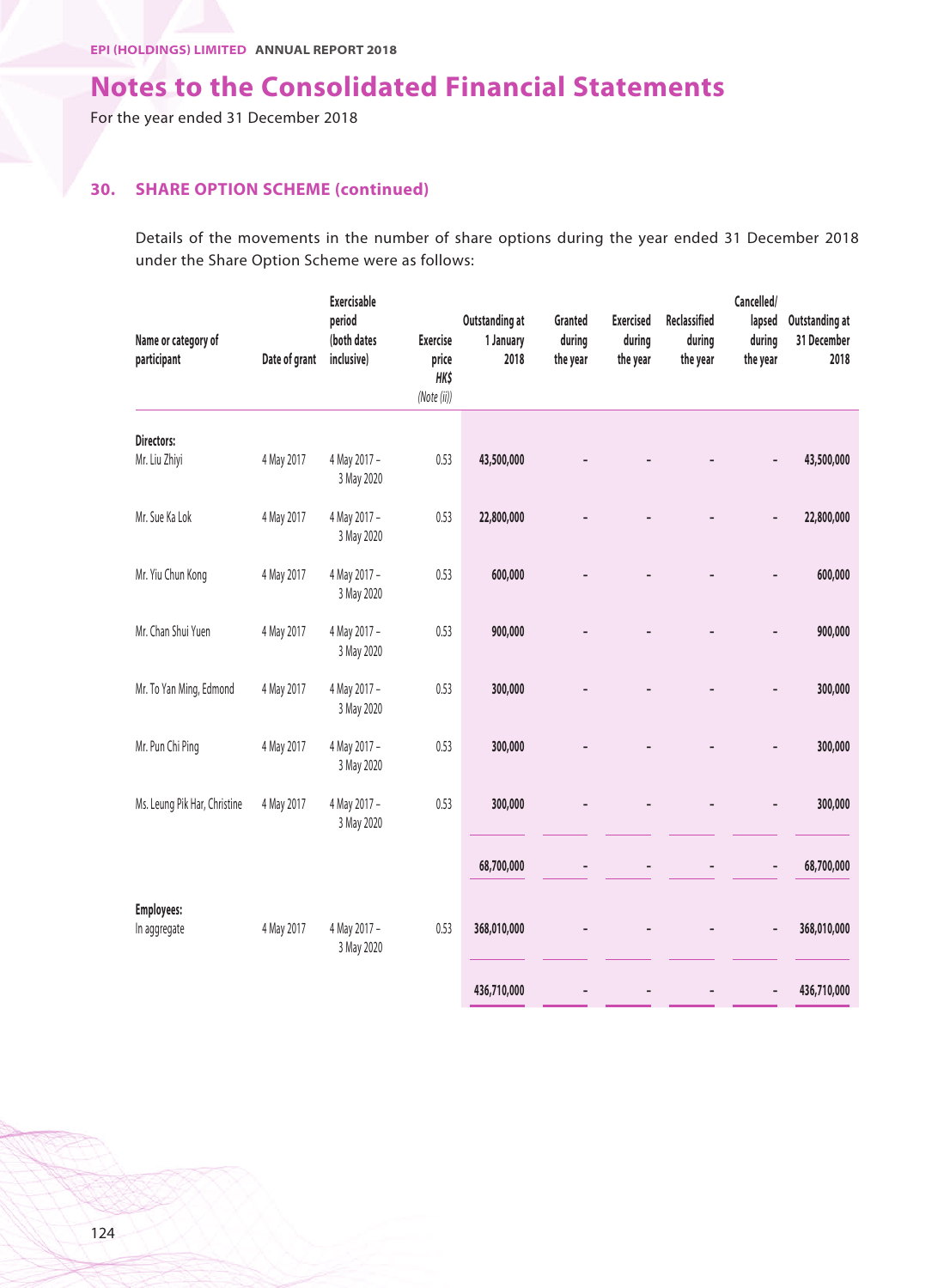For the year ended 31 December 2018

### **30. SHARE OPTION SCHEME (continued)**

Details of the movements in the number of share options during the year ended 31 December 2017 under the Share Option Scheme were as follows:

| Name or category of<br>participant | Date of grant | Exercisable<br>period<br>(both dates<br>inclusive) | Exercise<br>price<br>HK\$<br>(Note (ii)) | Outstanding at<br>1 January<br>2017 | Granted<br>during<br>the year | Exercised<br>during<br>the year | Reclassified<br>during<br>the year | Cancelled/<br>lapsed<br>during<br>the year | Outstanding at<br>31 December<br>2017 |
|------------------------------------|---------------|----------------------------------------------------|------------------------------------------|-------------------------------------|-------------------------------|---------------------------------|------------------------------------|--------------------------------------------|---------------------------------------|
| <b>Directors:</b>                  |               |                                                    |                                          |                                     |                               |                                 |                                    |                                            |                                       |
| Mr. Liu Zhiyi (Note (iv))          | 4 May 2017    | 4 May 2017 -<br>3 May 2020                         | 0.53                                     |                                     |                               | $\overline{\phantom{a}}$        | 43,500,000                         |                                            | 43,500,000                            |
| Mr. Sue Ka Lok                     | 4 May 2017    | 4 May 2017 -<br>3 May 2020                         | 0.53                                     | $\overline{\phantom{0}}$            | 22,800,000                    |                                 |                                    |                                            | 22,800,000                            |
| Ms. Chan Yuk Yee (Note (v))        | 4 May 2017    | 4 May 2017 -<br>3 May 2020                         | 0.53                                     | $\overline{\phantom{0}}$            | 1,200,000                     | $\overline{a}$                  | (1,200,000)                        |                                            |                                       |
| Mr. Yiu Chun Kong                  | 4 May 2017    | 4 May 2017 -<br>3 May 2020                         | 0.53                                     | $\overline{\phantom{0}}$            | 600,000                       |                                 |                                    |                                            | 600,000                               |
| Mr. Chan Shui Yuen                 | 4 May 2017    | 4 May 2017 -<br>3 May 2020                         | 0.53                                     | $\overline{a}$                      | 900,000                       |                                 |                                    |                                            | 900,000                               |
| Mr. To Yan Ming, Edmond            | 4 May 2017    | 4 May 2017 -<br>3 May 2020                         | 0.53                                     |                                     | 300,000                       |                                 |                                    |                                            | 300,000                               |
| Mr. Pun Chi Ping                   | 4 May 2017    | 4 May 2017 -<br>3 May 2020                         | 0.53                                     | $\overline{a}$                      | 300,000                       |                                 |                                    |                                            | 300,000                               |
| Ms. Leung Pik Har, Christine       | 4 May 2017    | 4 May 2017 -<br>3 May 2020                         | 0.53                                     | $\overline{a}$                      | 300,000                       |                                 |                                    |                                            | 300,000                               |
|                                    |               |                                                    |                                          | $\qquad \qquad \blacksquare$        | 26,400,000                    |                                 | 42,300,000                         | $\overline{\phantom{0}}$                   | 68,700,000                            |
| <b>Employees:</b><br>In aggregate  | 4 May 2017    | 4 May 2017 -<br>3 May 2020                         | 0.53                                     | $\qquad \qquad -$                   | 410,310,000                   | $\overline{\phantom{0}}$        | (42,300,000)                       | ÷                                          | 368,010,000                           |
|                                    |               |                                                    |                                          | $\qquad \qquad \blacksquare$        | 436,710,000                   |                                 |                                    | L,                                         | 436,710,000                           |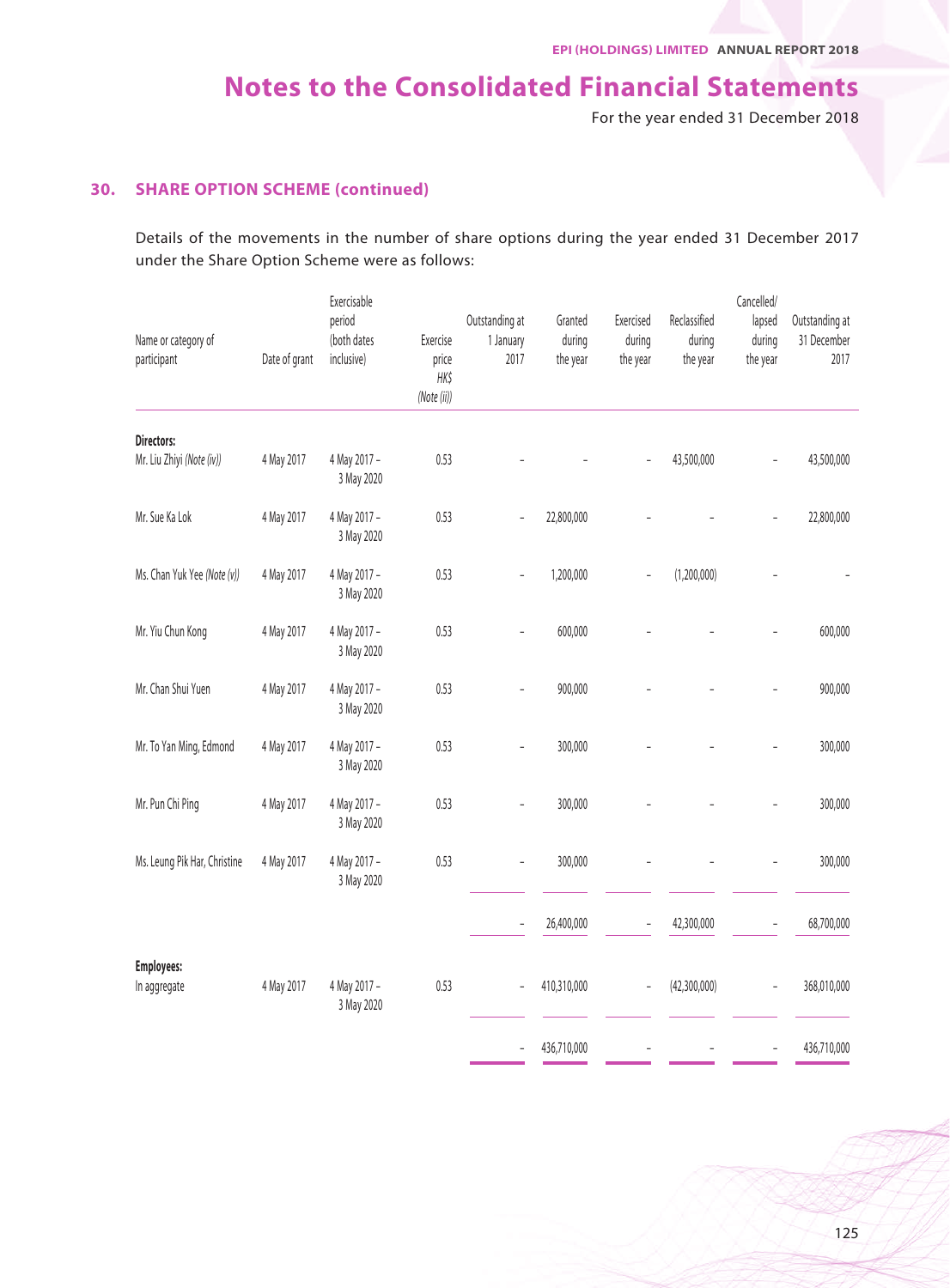For the year ended 31 December 2018

### **30. SHARE OPTION SCHEME (continued)**

*Notes:*

- *(i)* The share options granted are vested upon granted.
- *(ii)* The exercise price of the share options is subject to adjustments in case of capitalisation of profits or reserve, bonus issues, rights issue, open offer, subdivision or consolidation of shares, or reduction of the share capital or other changes in the capital structure of the Company.
- *(iii)* The closing price per share quoted on the Stock Exchange on the trading date immediate before the date on which the share options granted on 4 May 2017 was HK\$0.46.
- *(iv)* 43,500,000 share options of the Company were granted to Mr. Liu Zhiyi on 4 May 2017 when he was an employee of the Group. He was then appointed as an executive director of the Company on 5 May 2017.
- *(v)* Ms. Chan Yuk Yee resigned as an executive director of the Company on 10 November 2017 but remains as an employee of the Group.

The binomial option pricing model was used to estimate the fair value of the share options. The variables and assumptions used in computing the fair value of the share options were based on the independent professional valuer's best estimate. The value of an option varied with different variables of certain subjective assumptions. The estimated fair value of the share options on their respective grant dates were as follows:

| <b>Option type</b> | <b>Grant date</b> | <b>Exercisable period</b><br>(both dates inclusive) | <b>Fair value on</b><br>grant date<br>HK\$ |
|--------------------|-------------------|-----------------------------------------------------|--------------------------------------------|
| Senior management  | 4 May 2017        | 4 May 2017 - 3 May 2020                             | 0.171                                      |
| Employees          | 4 May 2017        | 4 May 2017 - 3 May 2020                             | 0.167                                      |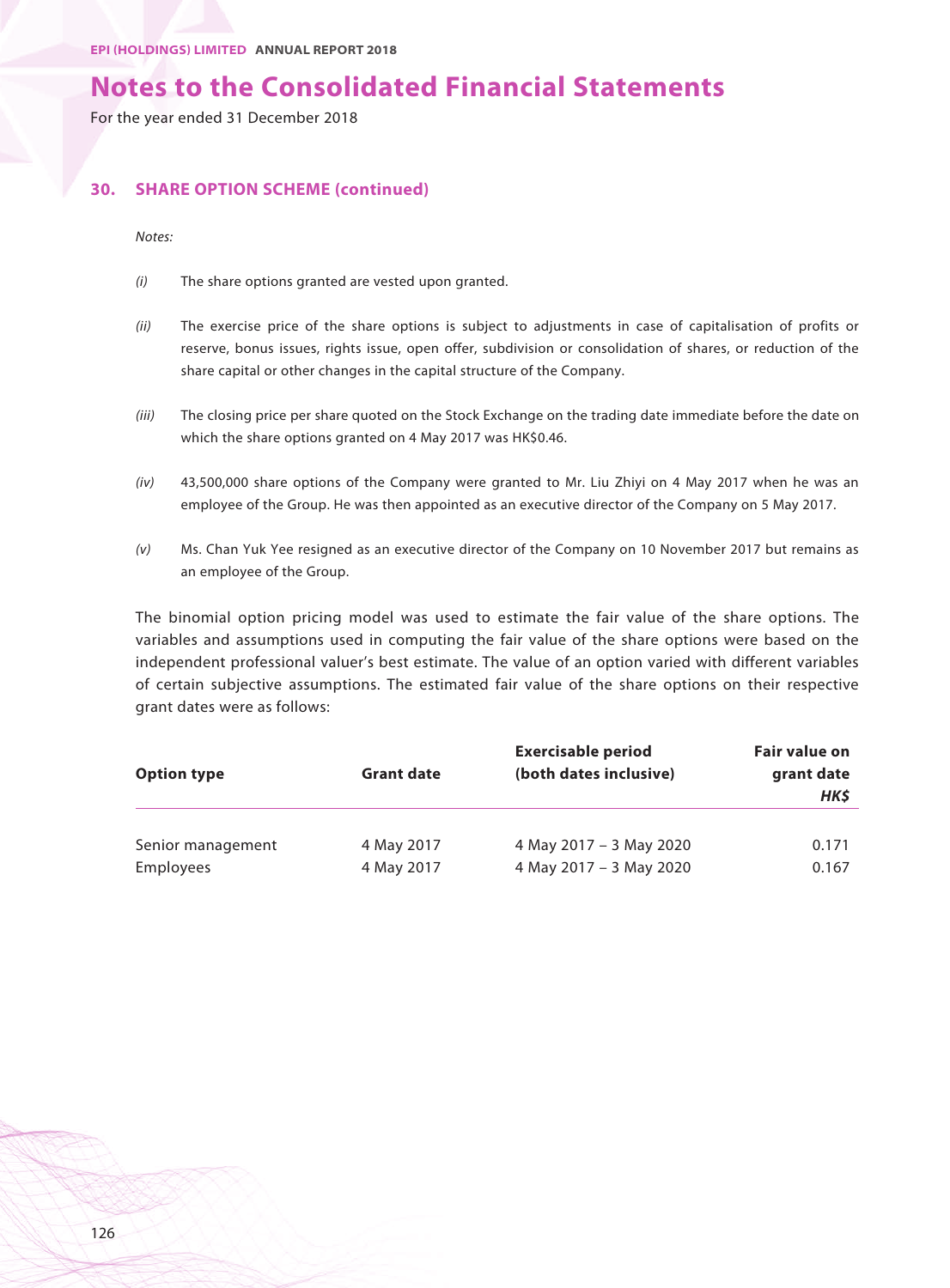For the year ended 31 December 2018

#### **30. SHARE OPTION SCHEME (continued)**

The inputs into the model in respect of the share options granted were as follows:

|                              | <b>Option type</b><br><b>Senior</b> |           |  |
|------------------------------|-------------------------------------|-----------|--|
|                              | <b>Employees</b><br>management      |           |  |
|                              |                                     |           |  |
| Share price on grant date    | HK\$0.530                           | HK\$0.530 |  |
| Exercise price on grant date | HK\$0.530                           | HK\$0.530 |  |
| Volatility                   | 47.10%                              | 47.10%    |  |
| <b>Expected life</b>         | 3 years                             | 3 years   |  |
| Risk-free rate               | 0.95%                               | 0.95%     |  |

Volatility was determined by using the historical volatility of comparable companies with business natures and operations similar to the Company over the previous three years.

No share-based payments expense was recognised during the year ended 31 December 2018 (2017: HK\$73,257,000, in relation to the share options granted by the Company).

### **31. JOINT OPERATIONS**

Chañares, an independent third party, entered into a joint venture agreement ("2007 JV Agreement") with another independent third party ("Third Party") on 14 November 2007 in connection with the development of incremental hydrocarbons production in the Concessions, through the investments made by the Third Party. Under the 2007 JV Agreement, it was established that the hydrocarbons obtained from the wells drilled within the scope of the 2007 JV Agreement, as well as any other benefit obtained from the exploration and production of the works performed thereunder, shall be distributed in the following proportion: 28% for Chañares and 72% for the Third Party.

A wholly owned subsidiary of the Company, Have Result Investments Limited ("Have Result"), entered into an agreement "Assignment of Rights, Investment and Technical Cooperation" with the Third Party dated 24 November 2007, as amended and/or supplemented by (i) a deed of undertaking executed by the Third Party on 12 December 2007; (ii) a supplementary deed of undertaking executed by the Third Party on 28 December 2007; and (iii) a document entitled "Amendment to Contract of Assignment of Rights, Investment and Technical Cooperation" executed by and between the Third Party and Have Result, dated 19 December 2008 (the "Assignment Agreement"). Under the Assignment Agreement, the Third Party assigned in favour of Have Result 51% of its rights on the future production as a consequence of new drillings and the operation of new wells in the Concessions. The incremental hydrocarbon production derived from the new wells in the Concessions will first cover the operating costs and thereafter is shared by the proportion of 51% to Have Result, 21% to the Third Party and 28% to Chañares. As from the date the wells drilled under the terms of the Assignment Agreement go into production, the Third Party shall also reimburse Have Result for 21% of the aggregate investments made by Have Result in the Concessions.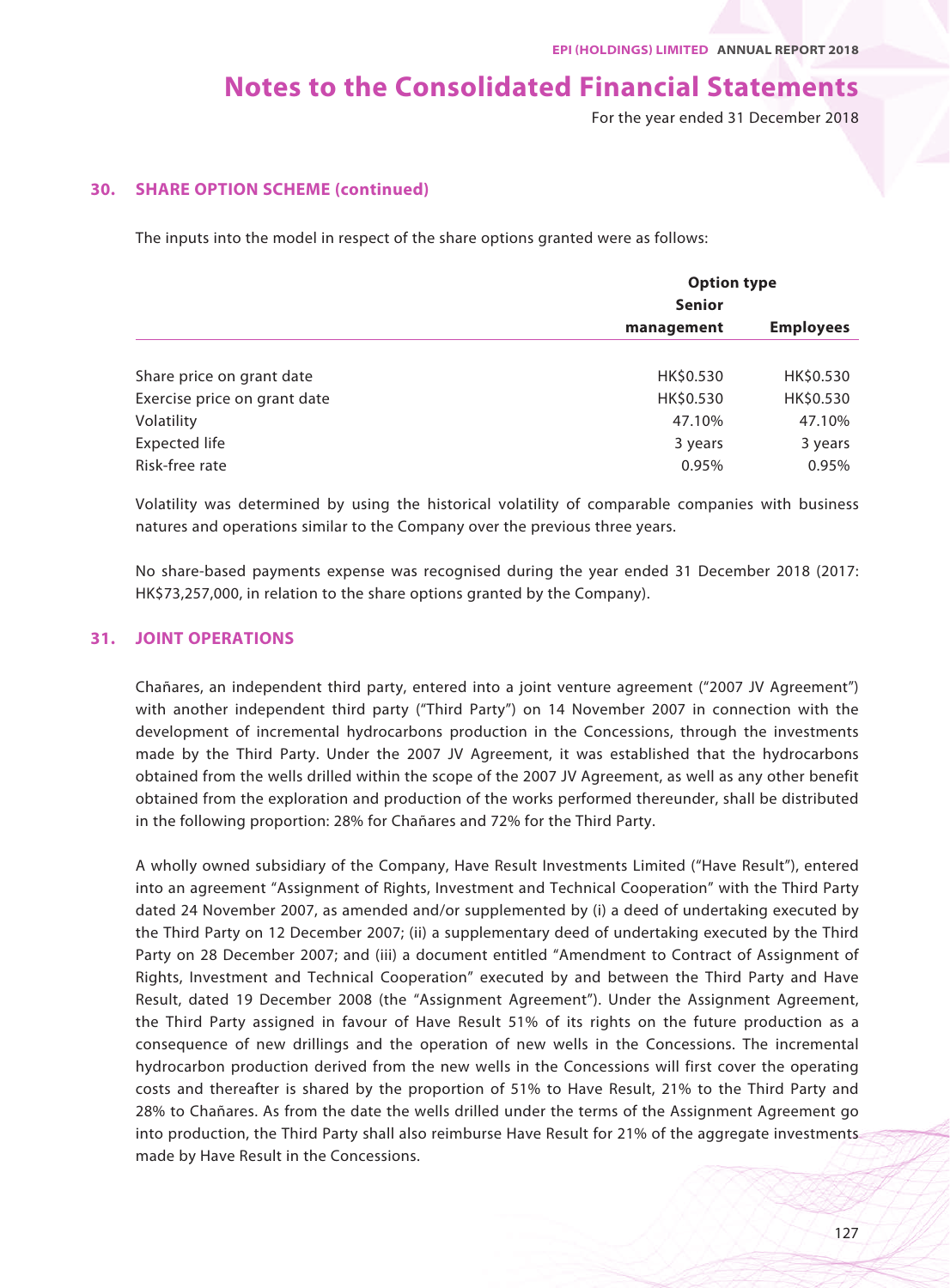For the year ended 31 December 2018

#### **31. JOINT OPERATIONS (continued)**

On 2 December 2010, Have Result sent a letter to the Third Party acknowledging the notice of the termination of the 2007 JV Agreement ("Termination") while as advised by the Argentina legal advisers of the Company, notwithstanding the Termination, Have Result remains entitled to a 51% right in the production from the five existing wells drilled by Have Result in the Concessions (the "Existing Wells"), provided that Have Result continues to pay the relevant operating costs as required by the production allocated to it.

On 2 December 2010, another wholly owned subsidiary of the Company, Southstart Limited, and Chañares entered into a new joint venture agreement ("2010 JV Agreement"), pursuant to which, EP Energy S.A. ("EP Energy"), a wholly owned subsidiary of the Company, is entitled to share 72% of hydrocarbon production from the wells drilled by EP Energy in the current and future years until the end of the Concessions period and paid US\$6,000,000 (equivalent to approximately HK\$46,800,000) to Chañares in consideration for the oil exploration and production right in the Concessions during the current term of the Concessions.

Pursuant to the 2010 JV Agreement, the total consideration for the oil exploration and production right is subject to adjustment with reference to whether or not Chañares can obtain the extension of the term of Concessions (the "Extension") by 31 December 2011. On 14 July 2011, the Company was informed by Chañares that the Executive of the Province of Mendoza issued a Decree, pursuant to which Chañares obtained an extension of 10 years from the date of expiry of the original term of the Concessions until 2027 (Note 17). EP Energy paid an aggregate amount of US\$4,000,000 (equivalent to approximately HK\$31,200,000) to Chañares in consideration for the oil exploration and production right in the Concessions during the extended term of the Concessions. A sum of US\$1,404,000 (equivalent to approximately HK\$10,952,000) was paid in 2011 and the remaining balance of US\$2,596,000 (equivalent to approximately HK\$20,248,000) was paid in 2012.

According to the 2010 JV Agreement, EP Energy is obliged to drill a minimum of five production wells per year during the five consecutive years from 2012, and two production wells per year for the following years until the seventh year before the expiration of the extended term of the Concessions. Failure to meet the minimum drilling requirements may render the 2010 JV Agreement to be terminated and EP Energy will be forfeited any rights to continue drilling but it will not be forfeited any right in respect of the wells already drilled.

On 5 June 2012, EP Energy, Have Result and Chañares entered into an operation agreement ("the Operation Agreement").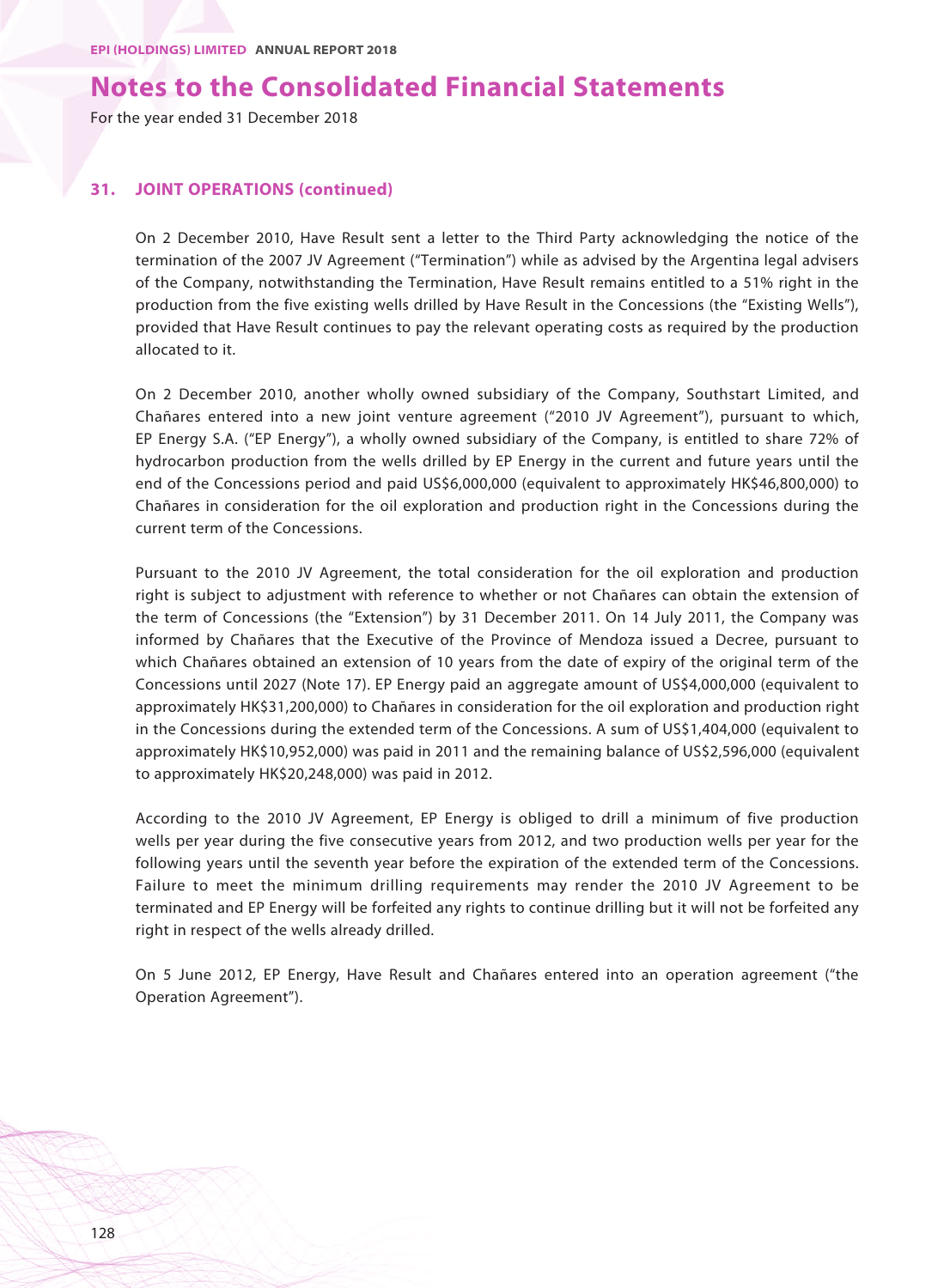For the year ended 31 December 2018

### **31. JOINT OPERATIONS (continued)**

Pursuant to the Operation Agreement, Chañares agreed to release EP Energy from the above commitment. EP Energy, however, retains the right to drill and invest in the Concessions during the life of the Concessions awarded with respect to any extension thereof. If five or more new wells are drilled by EP Energy in a year, EP Energy shall be entitled to 72% and Chañares shall be entitled to 28% of the hydrocarbon production of the new wells; and if less than five new wells are drilled by EP Energy in a year, EP Energy shall be entitled to 65% and Chañares shall be entitled to 35% of the hydrocarbon production of the new wells. The Operation Agreement confirms that the hydrocarbon production of the existing five wells drilled by EP Energy shall continue to be distributed in accordance with the 2010 JV Agreement (i.e. 72% to EP Energy and 28% to Chañares). On the other hand, Chañares becomes entitled to be associated with third parties for carrying out any work or drilling any wells in the Concessions.

The Operation Agreement reconfirms that Have Result has the right to receive 51% of the hydrocarbon production obtained from the Existing Wells until the termination of the Concessions and any extension thereof.

In August 2017, the Group was notified by Chañares that the concession in respect of the PPC Area was lapsed, and the concession in respect of the CHE Area would be extended until 14 November 2027 (Note 17).

The aggregate amount of assets and liabilities, revenue and expenses recognised in the consolidated financial statements in relation to the Group's interest in the joint operations are as follows:

|             | 2018            | 2017            |
|-------------|-----------------|-----------------|
|             | <b>HK\$'000</b> | <b>HK\$'000</b> |
|             |                 |                 |
| Assets      | 54,355          | 69,509          |
| Liabilities | 2,406           | 4,508           |
| Revenue     | 43,998          | 42,914          |
| Expenses    | 44,460          | 18,595          |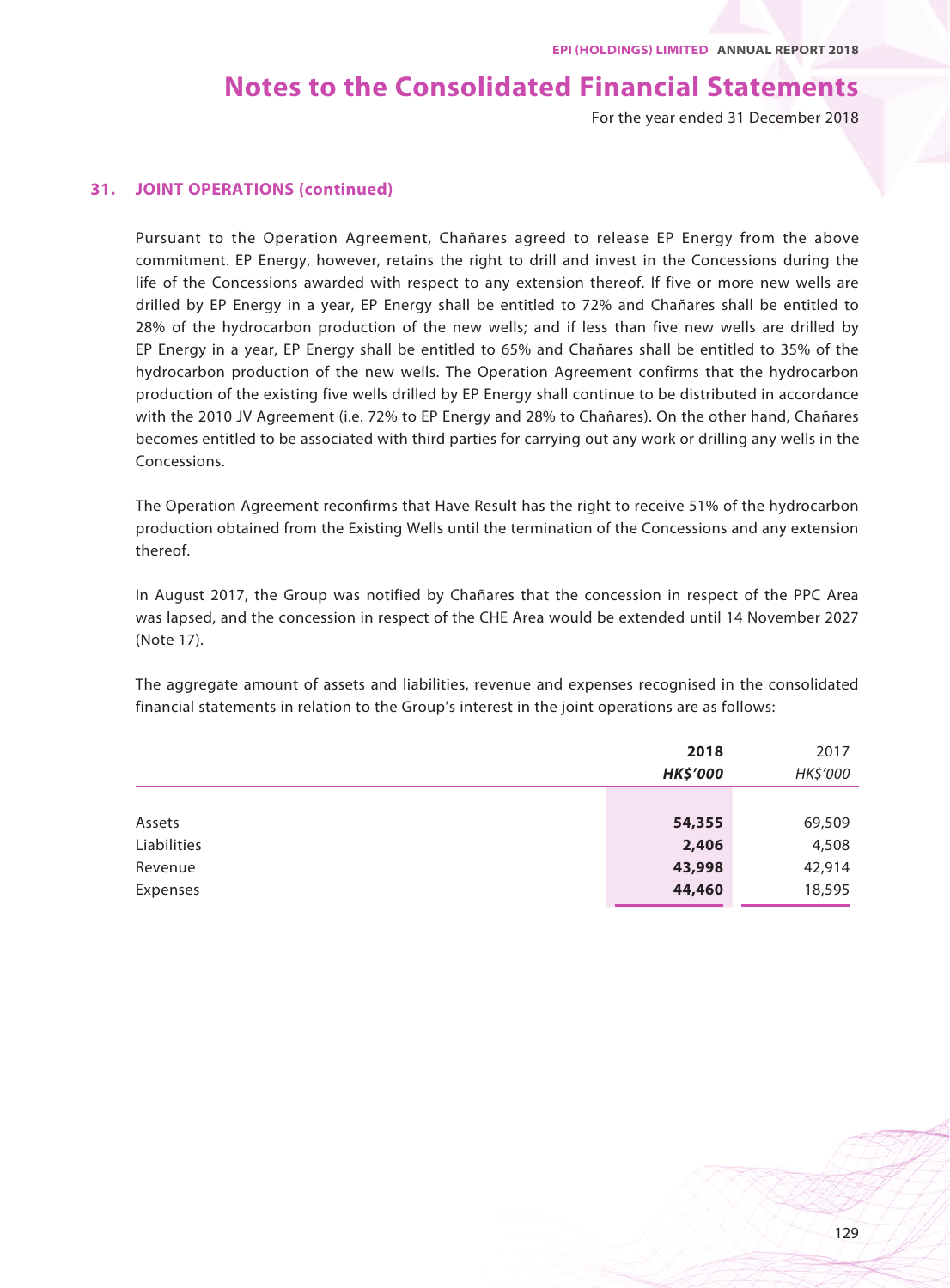For the year ended 31 December 2018

#### **32. RECONCILIATION OF LIABILITY ARISING FROM FINANCING ACTIVITY**

The table below details changes in the Group's liabilities arising from financing activities, including both cash and non-cash changes. Liabilities arising from financing activities are those for which cash flows were, or future cash flows will be, classified in the Group's consolidated statement of cash flows as cash flows from financing activities.

|                                                          | Convertible     |
|----------------------------------------------------------|-----------------|
|                                                          | notes           |
|                                                          | <b>HK\$'000</b> |
|                                                          |                 |
| At 1 January 2017                                        |                 |
| Financing cash flows                                     | 79,852          |
| Net fair value changes on derivative component of        |                 |
| convertible notes and forward to issue convertible notes | 39,158          |
| Interest expense                                         | 4,955           |
| Reclassified to trade and other payables                 | (1,203)         |
| Recognised as derivative financial liability             | (46, 617)       |
| At 31 December 2017                                      | 76,145          |
| Financing cash flows                                     | (1, 917)        |
| Interest expense                                         | 4,992           |
| Conversion of convertible notes                          | (79, 220)       |
| At 31 December 2018                                      |                 |

#### **33. OPERATING LEASE COMMITMENTS**

At the end of the reporting period, the Group had commitments for future minimum lease payments under non-cancellable operating leases falling due as follows:

|                                                           | 2018<br><b>HK\$'000</b> | 2017<br>HK\$'000 |
|-----------------------------------------------------------|-------------------------|------------------|
| Within one year<br>In the second to fifth year, inclusive | 4,366<br>4,051          | 1,795<br>2,970   |
|                                                           | 8,417                   | 4,765            |

The Group leases its office properties and buildings under operating lease arrangements. Leases for properties are negotiated for terms of three (2017: three) years.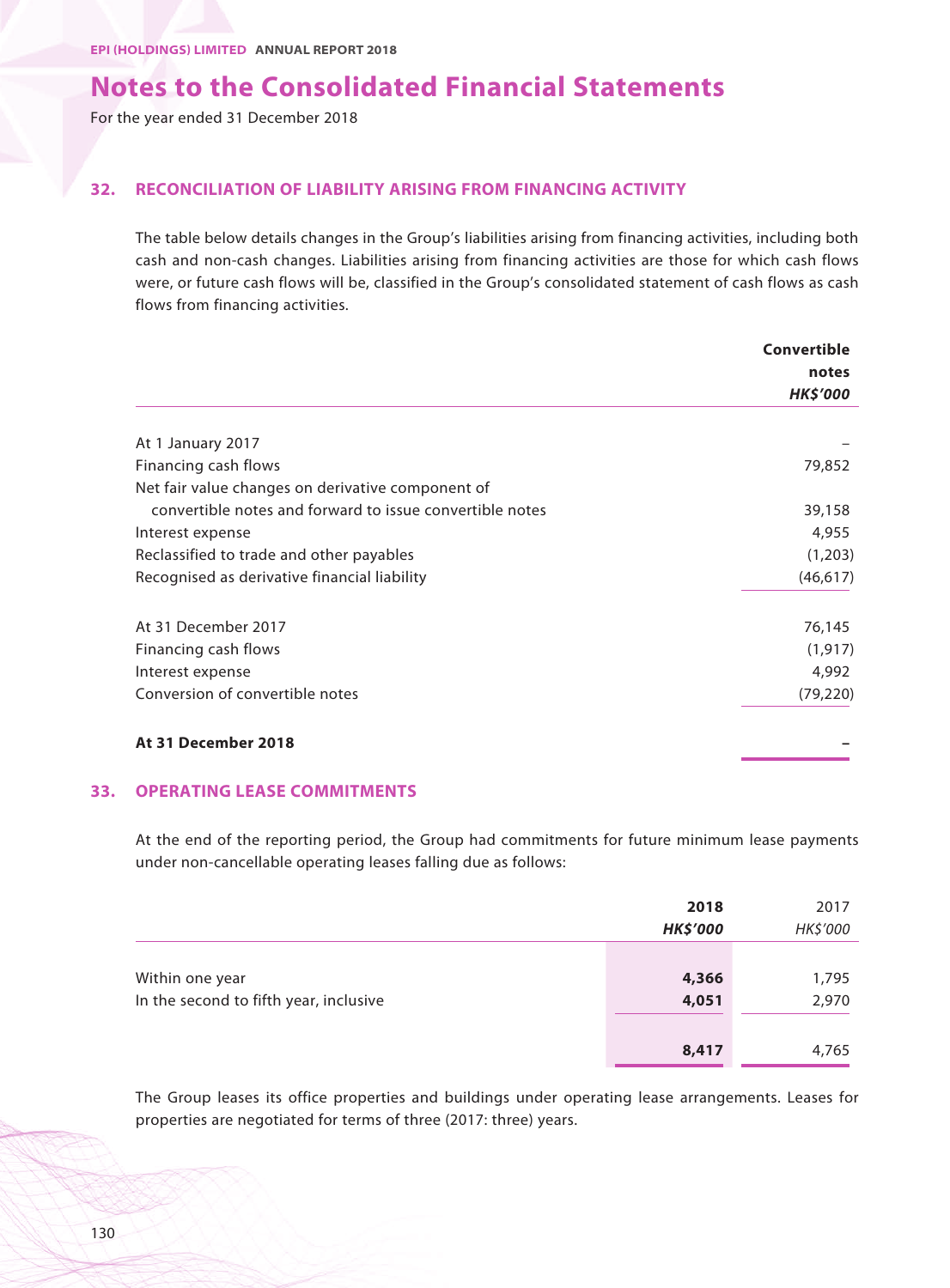For the year ended 31 December 2018

### **34. RETIREMENT BENEFIT SCHEMES**

The Group contributes to MPF Scheme for all qualifying employees in Hong Kong under the Mandatory Provident Fund Schemes Ordinance (Chapter 485 of the Laws of Hong Kong). Contributions to the MPF Scheme by the Group and the employees are calculated as a percentage of employee's relevant income. The retirement benefit scheme costs recognised in profit or loss represent contributions payable by the Group to the funds. The assets of the MPF Scheme are held separately from those of the Group in independently administered funds.

The Group also participates in the employees' pension scheme of the respective municipal governments in the countries where the Group operates. The Group makes monthly contributions calculated as a percentage of the monthly basic salary and the relevant municipal government undertakes to assume the retirement benefit obligations of all existing and future retirees of the Group.

The Group has no other obligations for the payment of pension and other post-retirement benefits of employees other than the above contributions payments.

### **35. RELATED PARTY TRANSACTIONS**

**Compensation of key management personnel** The remuneration of directors and other members of key management during the year was as follows:

|                              | 2018<br><b>HK\$'000</b> | 2017<br>HK\$'000 |
|------------------------------|-------------------------|------------------|
|                              |                         |                  |
| Short-term employee benefits | 7,845                   | 3,364            |
| Post-employment benefits     | 594                     | 105              |
| Share-based payments expense | -                       | 12,029           |
|                              |                         |                  |
|                              | 8,439                   | 15,498           |

The remuneration of directors and key executives is determined by the remuneration committee of the Company having regard to the competence, performance and experience of individuals and prevailing market terms.

#### **36. CAPITAL RISK MANAGEMENT**

The Group's objectives when managing capital are to safeguard the Group's ability to continue as a going concern in order to provide returns for shareholders and benefits for other stakeholders and to maintain an optimal capital structure to reduce the cost of capital.

In order to maintain or adjust the capital structure, the Group may adjust the amount of dividends paid to shareholders, return capital to shareholders, issue new shares and raise or repay debts.

The Group does not have a target gearing ratio, but has a policy of maintaining a flexible financing structure so as to be able to take advantage of new investment opportunities that may arise.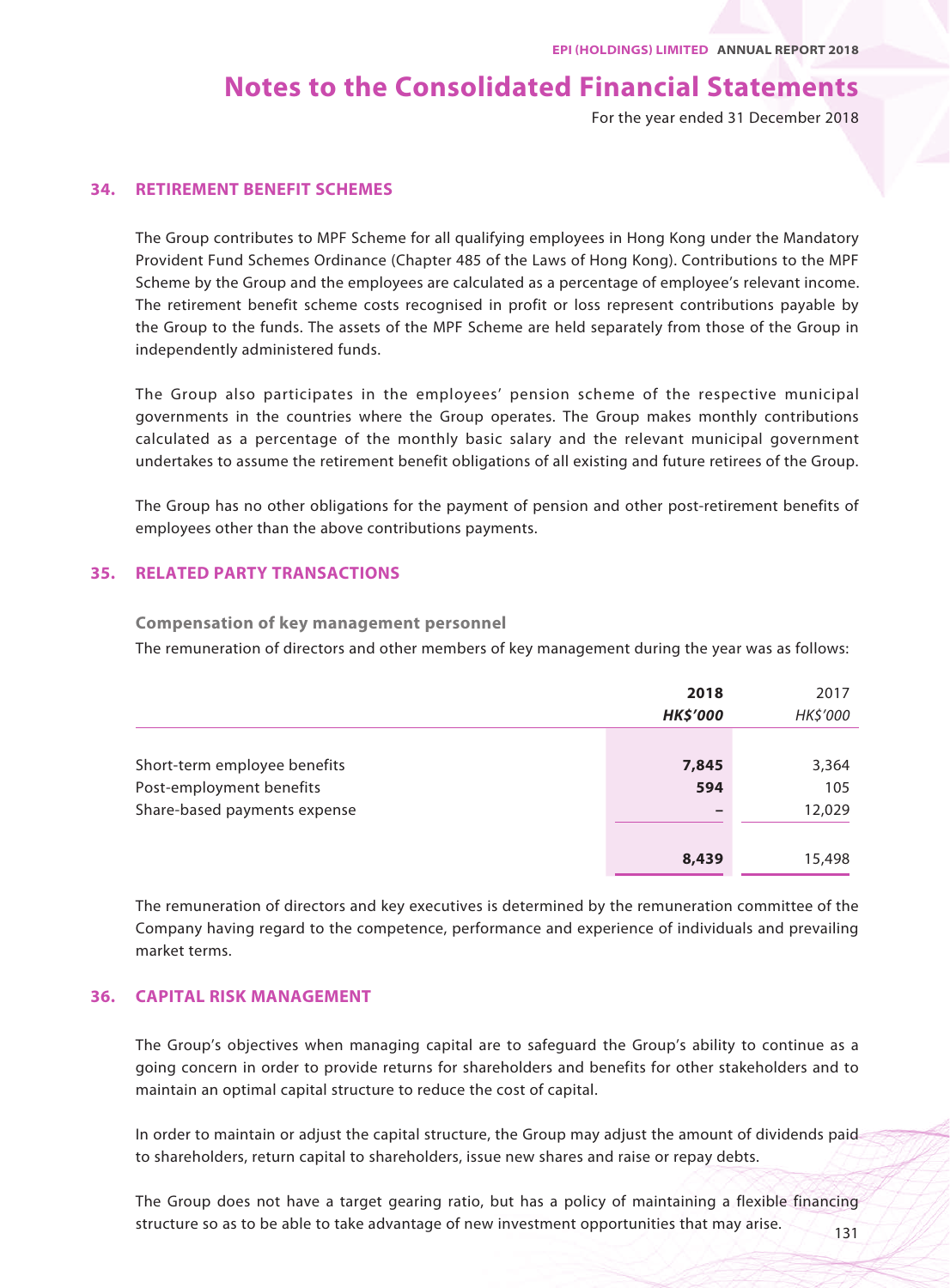For the year ended 31 December 2018

### **37. FINANCIAL INSTRUMENTS**

#### **Financial risk management objectives**

Financial instruments are fundamental to the Group's daily operations. The Group's major financial instruments include AFS investments, debt instruments at FVTOCI, trade and other receivables, loan and interest receivables, financial assets at FVTPL, bank balances and cash, trade and other payables, derivative financial liability and convertible notes. Details of these financial instruments are disclosed in the respective notes. The risks associated with the financial instruments and the policies on how to mitigate these risks are set out below. The management manages and monitors these exposures to ensure that appropriate measures are implemented on a timely and effective manner.

#### **Categories of financial instruments**

|                                                             | 2018            | 2017            |
|-------------------------------------------------------------|-----------------|-----------------|
|                                                             | <b>HK\$'000</b> | <b>HK\$'000</b> |
|                                                             |                 |                 |
| <b>Financial assets</b>                                     |                 |                 |
| Financial assets at FVTPL                                   | 71,816          | 95,849          |
| Financial assets at amortised cost                          | 345,048         |                 |
| Debt instruments at FVTOCI                                  | 130,330         |                 |
| Loans and receivables (including cash and cash equivalents) |                 | 400,659         |
| AFS investments                                             |                 | 147,406         |
|                                                             |                 |                 |
|                                                             | 547,194         | 643,914         |
|                                                             |                 |                 |
| <b>Financial liabilities</b>                                |                 |                 |
| Amortised cost                                              | 1,693           | 78,282          |
| Derivative financial liability                              |                 | 46,617          |
|                                                             |                 |                 |
|                                                             | 1,693           | 124,899         |

#### **Interest rate risk**

The cash flow interest rate risk relates primarily to the Group's short-term deposits placed in banks and variable-rate bank balances that are interest-bearing at market interest rates. The Group currently does not have an interest rate hedging policy. However, the management monitors interest rate exposure and will consider hedging significant interest rate exposure should the need arise.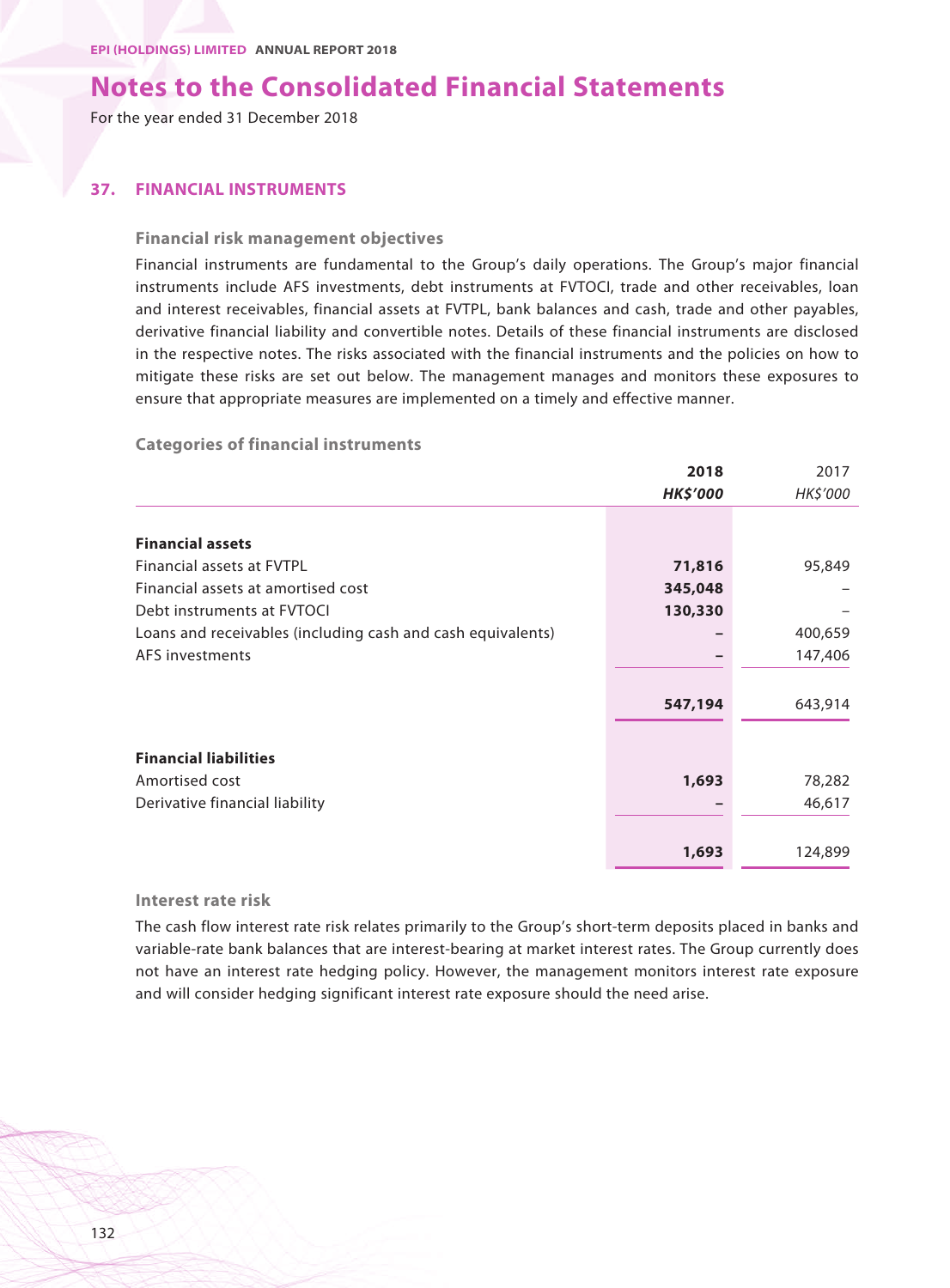For the year ended 31 December 2018

### **37. FINANCIAL INSTRUMENTS (continued)**

**Interest rate risk (continued)**

Total interest revenue/income from financial assets that are measured at amortised cost or at FVTOCI is as follows:

|                                    | 2018<br><b>HK\$'000</b> |
|------------------------------------|-------------------------|
|                                    |                         |
| Interest revenue                   |                         |
| Financial assets at amortised cost | 16,814                  |
| Debt instruments at FVTOCI         | 9,555                   |
| Other income and losses, net       |                         |
| Financial assets at amortised cost | 662                     |
| Total interest income              | 27,031                  |

Total interest income from financial assets that are measured at amortised cost is as follows:

|                                                          | 2017            |
|----------------------------------------------------------|-----------------|
|                                                          | <b>HK\$'000</b> |
|                                                          |                 |
| Interest revenue                                         |                 |
| Loans and receivables (including bank balances and cash) | 7,797           |
| AFS investments                                          | 5,071           |
| Other income and losses, net                             |                 |
| Loans and receivables (including bank balances and cash) | 935             |
|                                                          |                 |
| Total interest income                                    | 13,803          |

The Group's sensitivity to interest rate risk has been determined based on the exposure to interest rates for bank balances at the end of the reporting period and the reasonably possible change taking place at the beginning of each year and held constant throughout the year. If interest rates on bank balances had been 50 basis points higher/lower and all other variables were held constant, loss after tax for the year ended 31 December 2018 of the Group would decrease/increase by HK\$418,000 (2017: HK\$1,436,000).

If interest rates had been 50 basis points higher or lower and all other variables were held constant, the Group's other comprehensive expense for the year ended 31 December 2018 would decrease/increase by HK\$544,000 (2017: HK\$615,000) as a result of the changes in the fair value of debt instruments at FVTOCI (2017: AFS investments).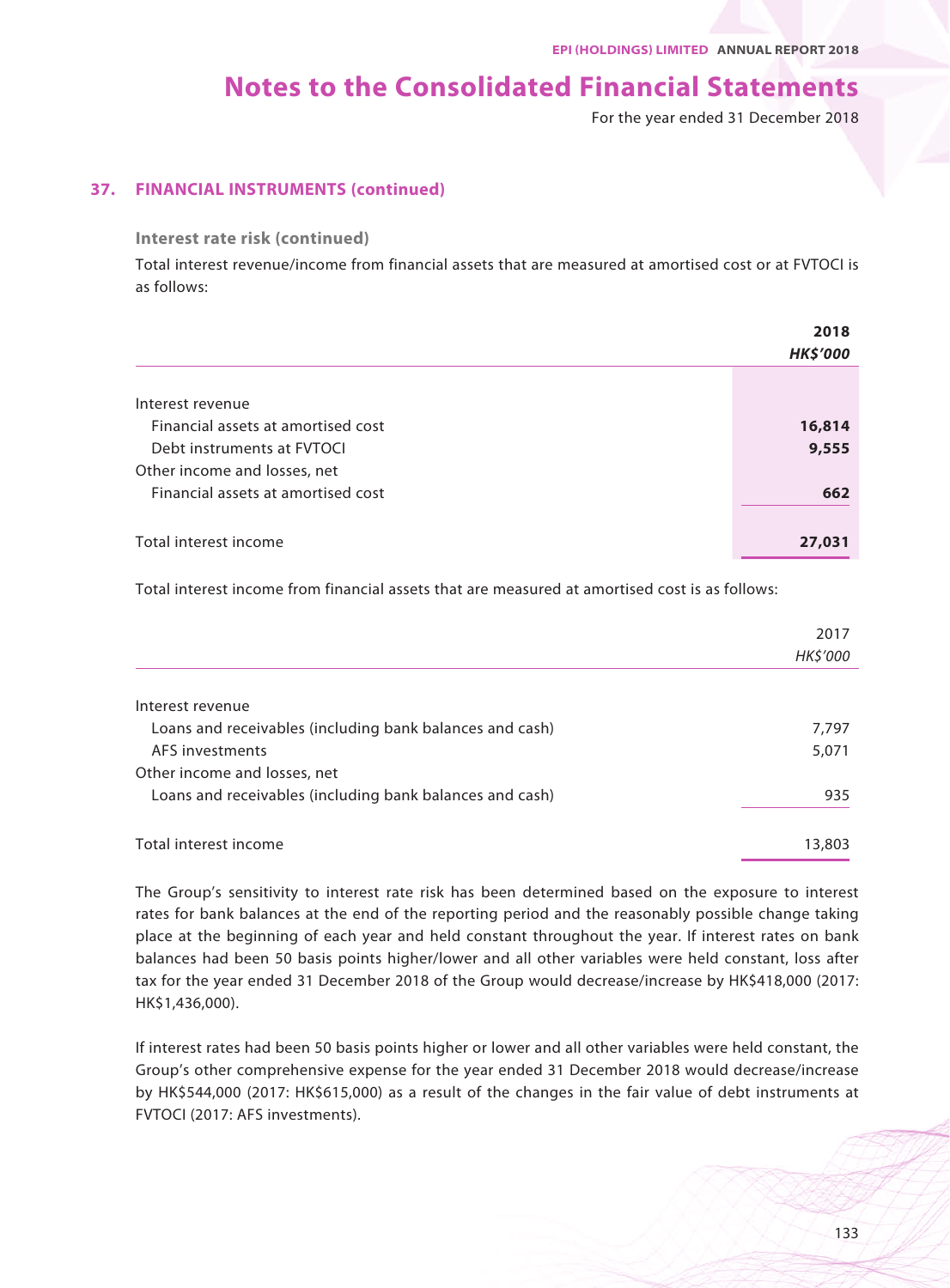For the year ended 31 December 2018

### **37. FINANCIAL INSTRUMENTS (continued)**

#### **Foreign currency risk management**

Several subsidiaries of the Company have assets and liabilities denominated in foreign currencies which expose the Group to foreign currency risk. During the year under review, the Group had not experienced any significant exchange rate exposure to US\$ as HK\$ and US\$ exchange rate is pegged. Besides, the Group continuously monitors foreign exchange exposure of RMB and will consider a formal foreign currency hedging policy for it should the needs arise. As for the Group's petroleum operation in Argentina, the oil selling proceeds are quoted at US\$ and converted into ARS for settlement at official exchange rate on a monthly basis, and a majority of the investment and operating costs including infrastructure and equipment, drilling costs, completion costs and workover jobs are based on US\$ and converted into ARS for payments. The Group currently does not have a formal foreign currency hedging policy for ARS, however, the management regularly monitors foreign exchange exposure of ARS and will undertake appropriate hedging measures should significant exposures arise.

The carrying amounts of the group entities' foreign currency denominated monetary assets and monetary liabilities, at the reporting date were as follows:

| <b>Liabilities</b> |  |  |
|--------------------|--|--|
| 2017               |  |  |
| HK\$'000           |  |  |
|                    |  |  |
| (6, 178)           |  |  |
| (111)              |  |  |
| -                  |  |  |
|                    |  |  |

#### *Foreign currency sensitivity*

The following table details the Group's sensitivity to 10% increase and decrease in HK\$ against the relevant foreign currencies. Under the pegged exchange rate system, the financial impact on exchange difference between HK\$ and US\$ will be immaterial as most US\$ denominated monetary assets are held by group entities having HK\$ as their functional currency, and therefore no sensitivity analysis has been prepared against US\$.

Sensitivity rate of 10% is used when reporting foreign currency risk internally to key management personnel and represents management's assessment of the reasonably possible change in foreign exchange rates. The sensitivity analysis includes only outstanding foreign currency denominated monetary items and adjusts their translation at the year end for a 10% change in foreign currency rates. The sensitivity analysis represents the trade payables, trade receivables and bank balances where the denomination are in ARS and RMB, the major foreign currencies. A positive number below indicates an increase in loss after tax where Hong Kong dollars strengthen 10% (2017: 10%) against the relevant currencies. For a 10% (2017: 10%) weakening of Hong Kong dollars against the relevant currency, there would be an equal and opposite impact on the loss after tax.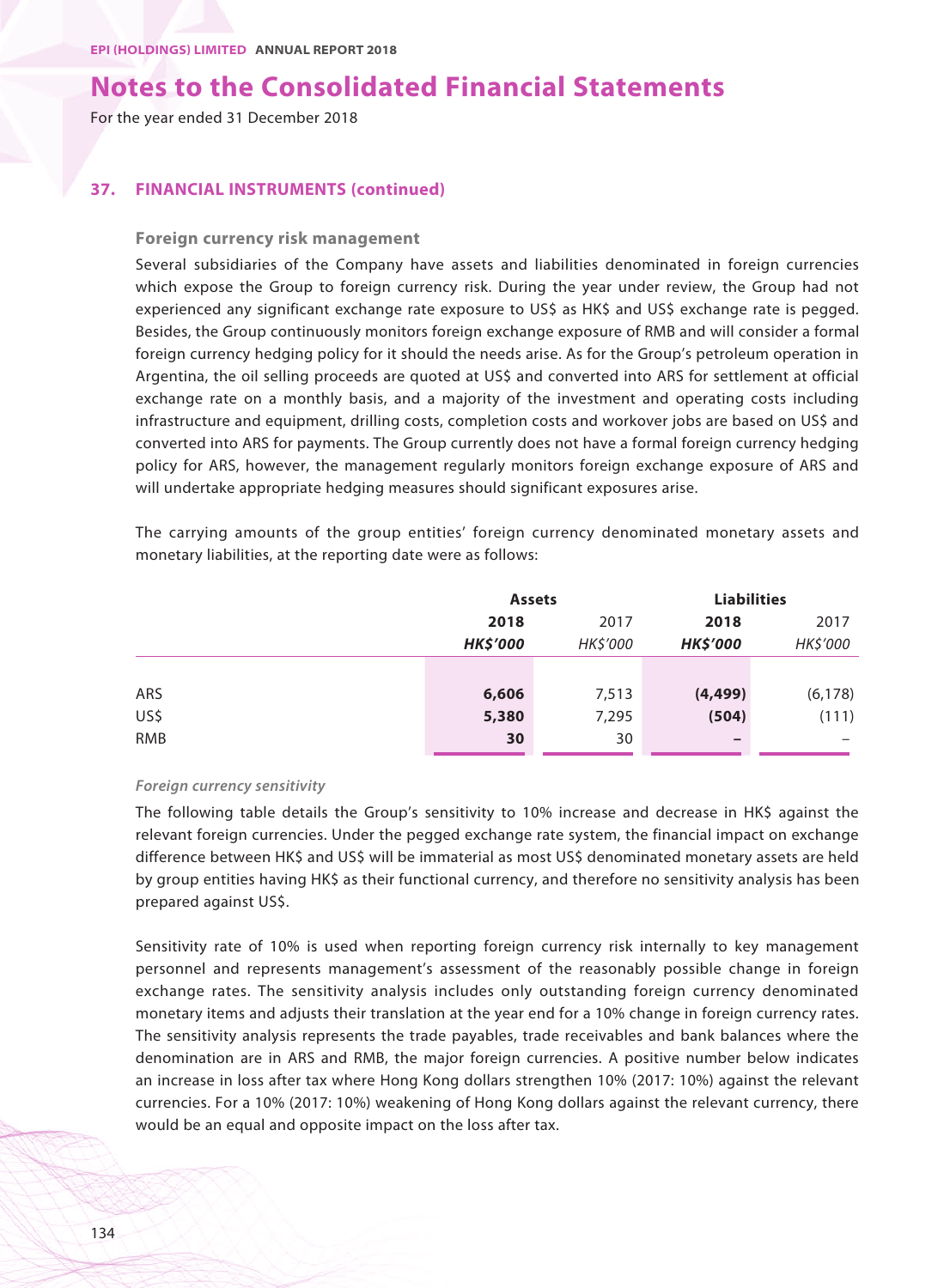For the year ended 31 December 2018

### **37. FINANCIAL INSTRUMENTS (continued)**

#### **Foreign currency risk management (continued)**

*Foreign currency sensitivity (continued)*

|                            |                                                    | <b>ARS</b> impact | <b>RMB</b> impact |                 |  |
|----------------------------|----------------------------------------------------|-------------------|-------------------|-----------------|--|
|                            | 2018<br>2017<br><b>HK\$'000</b><br><b>HK\$'000</b> |                   | 2018              | 2017            |  |
|                            |                                                    |                   | <b>HK\$'000</b>   | <b>HK\$'000</b> |  |
|                            |                                                    |                   |                   |                 |  |
| Increase in loss after tax | 137                                                | 87                | 3                 |                 |  |

In management's opinion, the sensitivity analysis reflects the exposure at the year end, but not the exposure during the year.

#### **Other price risk**

The Group is exposed to price risk from investments in listed equity securities. The management manages this exposure by maintaining a portfolio of investments with different risk profiles.

#### *Sensitivity analysis*

The sensitivity analysis below has been determined based on the exposure to equity price risk at the reporting date.

If equity prices had been 20% higher/lower, loss after tax for the year ended 31 December 2018 would decrease/increase by HK\$11,993,000 (2017: HK\$16,007,000) as a result of the change in fair value of financial assets at FVTPL.

#### **Credit risk and impairment assessment**

At 31 December 2018 and 2017, the Group's maximum exposure to credit risk which will cause a financial loss to the Group due to failure to discharge an obligation by the counterparties is arising from the carrying amount of the respective recognised financial assets except for equity securities as detailed in Note 24 as stated in the consolidated statement of financial position.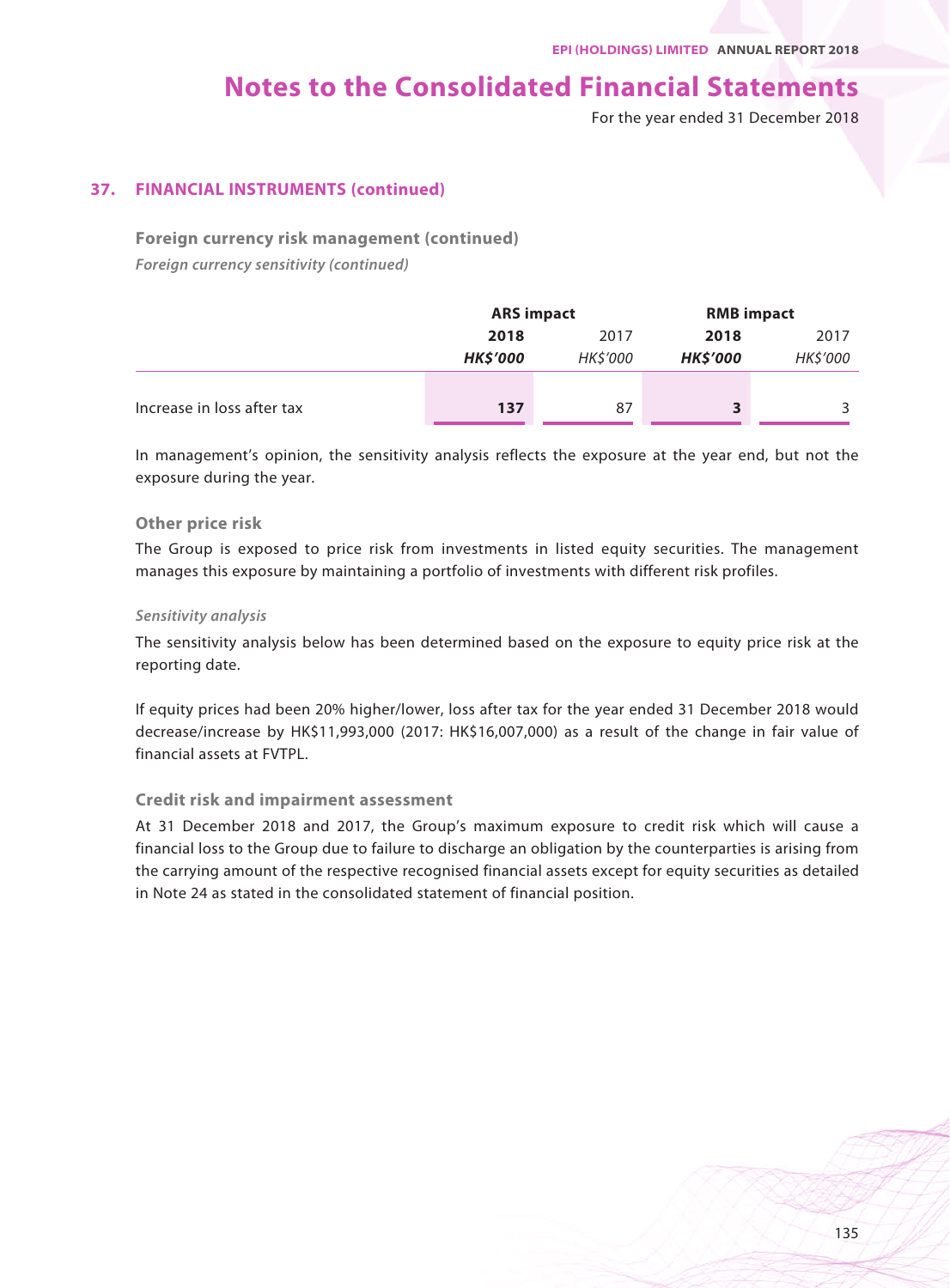For the year ended 31 December 2018

### **37. FINANCIAL INSTRUMENTS (continued)**

**Credit risk and impairment assessment (continued)** The Group's internal credit risk grading assessment comprises the following categories:

| <b>Internal</b><br>credit rating | <b>Description</b>                                                                                                                                     | <b>Trade</b><br>receivables           | <b>Financial assets</b><br>other than trade<br>receivables |
|----------------------------------|--------------------------------------------------------------------------------------------------------------------------------------------------------|---------------------------------------|------------------------------------------------------------|
| Low risk                         | The counterparty has a low risk of<br>default and does not have any past-due<br>amounts                                                                | Lifetime ECL - not<br>credit-impaired | 12m ECL                                                    |
| Medium risk                      | Debtor frequently settles after due dates                                                                                                              | Lifetime ECL - not<br>credit-impaired | 12m ECL                                                    |
| High risk                        | There have been significant increases<br>in credit risk since initial recognition<br>through information developed<br>internally or external resources | Lifetime ECL - not<br>credit-impaired | Lifetime ECL - not<br>credit-impaired                      |
| Loss                             | There is evidence indicating the asset is<br>credit-impaired                                                                                           | Lifetime ECL -<br>credit-impaired     | Lifetime ECL -<br>credit-impaired                          |
| Write-off                        | There is evidence indicating that the<br>debtor is in severe financial difficulty and<br>the Group has no realistic prospect of<br>recovery            | Amount is<br>written off              | Amount is<br>written off                                   |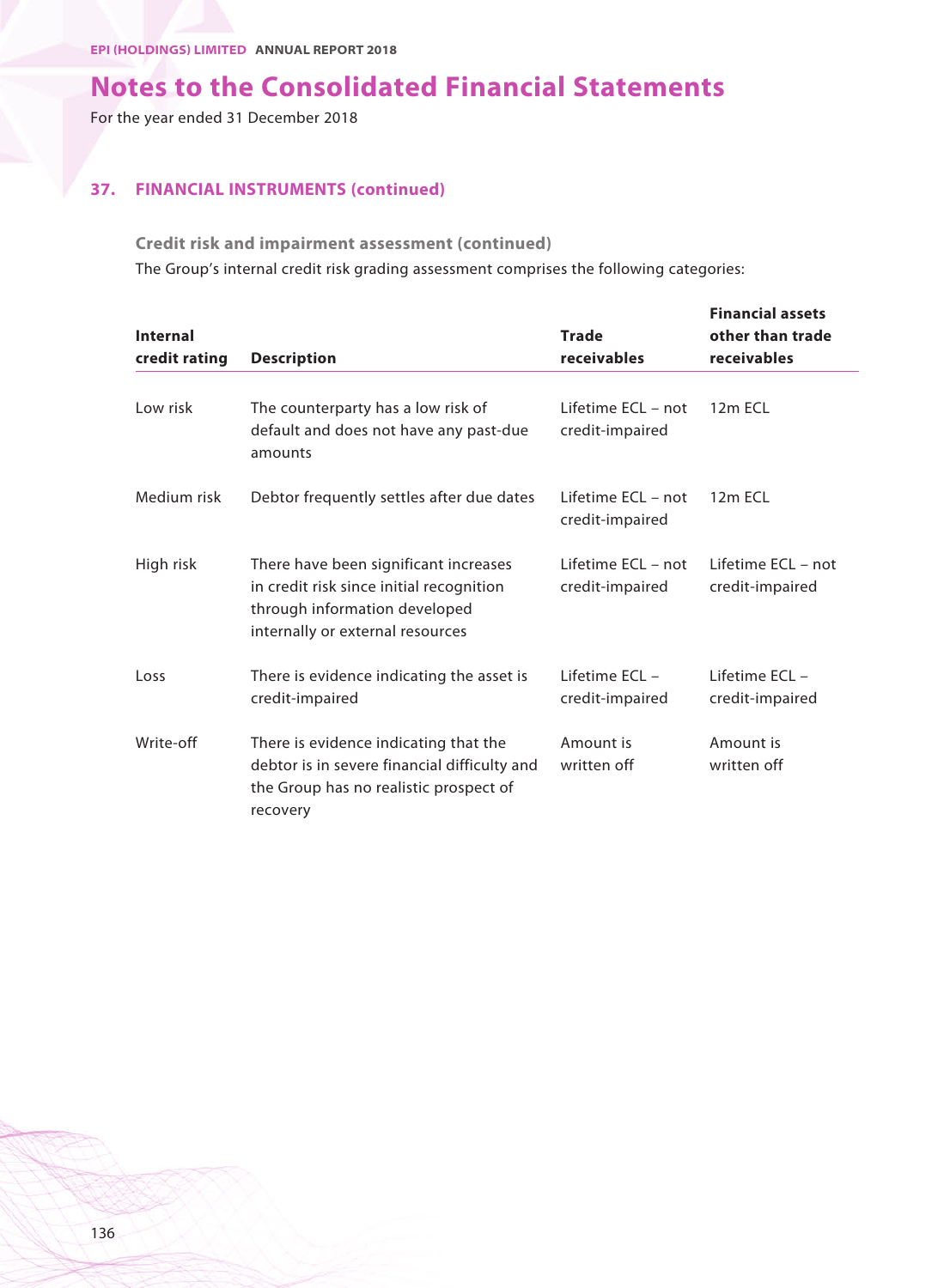For the year ended 31 December 2018

### **37. FINANCIAL INSTRUMENTS (continued)**

**Credit risk and impairment assessment (continued)**

The table below details the credit risk exposures of the Group's financial assets, which are subject to ECL assessment:

| 2018                                      | <b>Notes</b> | <b>External</b><br>credit<br>rating | <b>Internal</b><br>credit<br>rating | 12m or<br>lifetime<br><b>ECL</b>         | <b>Gross</b><br>carrying<br>amount<br><b>HK\$'000</b> |
|-------------------------------------------|--------------|-------------------------------------|-------------------------------------|------------------------------------------|-------------------------------------------------------|
|                                           |              |                                     |                                     |                                          |                                                       |
| <b>Debt instruments at FVTOCI</b>         |              |                                     |                                     |                                          |                                                       |
| Investments in listed bonds               | 20           | $B+$ to $BB-$                       | N/A                                 | 12m ECL                                  | 116,768                                               |
|                                           |              | N/A                                 | Low risk                            | 12m ECL                                  | 13,562                                                |
| <b>Financial assets at amortised cost</b> |              |                                     |                                     |                                          |                                                       |
| Loan and interest receivables             | 22           | N/A                                 | Low risk                            | 12m ECL                                  | 56,151                                                |
|                                           |              |                                     | Medium risk                         | 12m ECL                                  | 82,767                                                |
|                                           |              |                                     | High risk                           | Lifetime ECL                             | 119,786                                               |
| Other receivables                         | 23           | N/A                                 | (Note (i))                          | 12m ECL                                  | 8,743                                                 |
|                                           |              |                                     |                                     |                                          |                                                       |
| Trade receivables                         | 23           | N/A                                 | (Note (ii))                         | Lifetime ECL<br>(simplified<br>approach) | 1,060                                                 |
| <b>Bank balances</b>                      | 25           | BBB to AA-                          | N/A                                 | 12m ECL                                  | 83,505                                                |

*Notes:*

- *(i)* For the purpose of internal credit impairment, the Group considers if there is any past due record or other relevant information available without undue cost or effort to assess whether credit risk has increased significantly since initial recognition.
- *(ii)* The Group has applied the simplified approach in HKFRS 9 to measure the loss allowance for trade receivables on lifetime ECL basis.

#### *Trade receivables*

At 31 December 2018 and 2017, the Group had concentration of credit risk for its trade receivables as 100% of the amount was attributable to the Group's only trading customer in Argentina and it contributed to 62% (2017: 74%) of the Group's revenue. However, since the trade receivable is due from a state-owned enterprise oil company of good creditability, the management considers that the Group's credit risk is low and ECL is minimal at 31 December 2018.

There was no impairment provision made at 31 December 2017.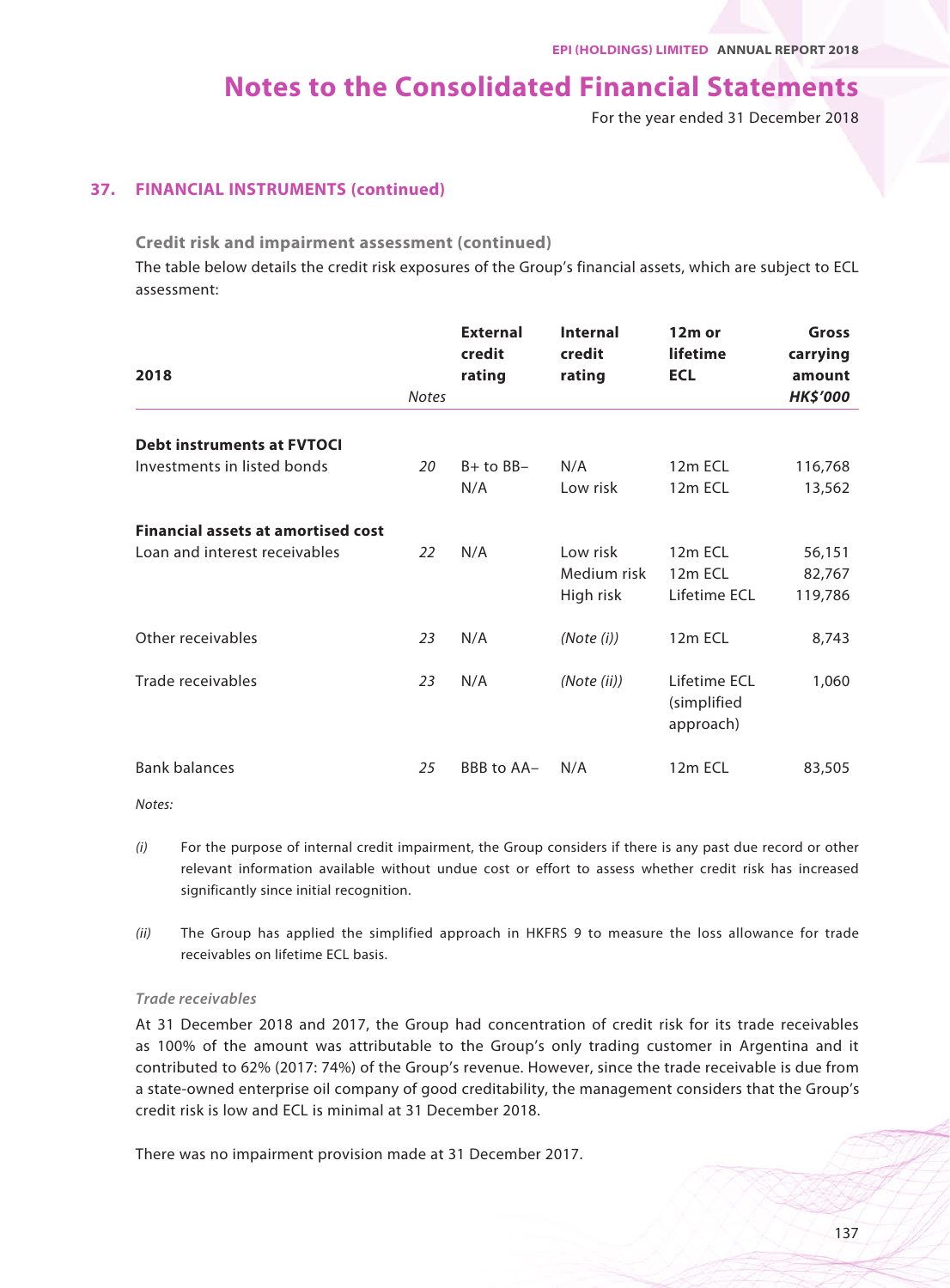For the year ended 31 December 2018

### **37. FINANCIAL INSTRUMENTS (continued)**

### **Credit risk and impairment assessment (continued)** *Loan and interest receivables*

At 31 December 2018, the carrying amount of loan and interest receivables was HK\$251,652,000 (2017: HK\$67,798,000). The Group had concentration of credit risk for its loan and interest receivables as 70% (2017: 100%) of the loans at 31 December 2018 was due from five (2017: two) borrowers. The balance due from these borrowers was in an aggregate amount of HK\$176,094,000 (2017: HK\$67,798,000) at 31 December 2018. The Group seeks to maintain strict control over its outstanding loan and interest receivables to minimise credit risk. The management has a credit policy in place and the exposures to the credit risk are monitored on an ongoing basis. Impairment allowances on outstanding loan and interest receivables are determined by an evaluation of financial background, financial condition and the historical settlement records, including past due rates and default rates, of the borrowers at the end of each reporting period. The borrowers are assigned different risk grading under internal credit ratings to calculate the ECL, taking into consideration of the estimates of expected cash shortfalls which are driven by estimates of possibility of default and the amount and timing of cash flows that are expected from foreclosure on the collaterals (if any) less the costs of obtaining and selling the collaterals. During the year ended 31 December 2018, expected credit loss on loan and interest receivables amounting to HK\$5,613,000 was recognised in profit or loss.

#### *Debt instruments at FVTOCI*

The Group assesses the credit risk of investments in debt securities at the end of each reporting period. The Group's debt instruments at FVTOCI mainly comprise listed bonds that are graded by credit-rating agencies as per globally understood definitions and some bonds without external credit rating that are assessed by internal credit rating. During the year ended 31 December 2018, expected credit loss on debt instruments at FVTOCI amounting to HK\$395,000 was recognised in profit or loss. At 31 December 2018, the impairment allowance for debt instruments at FVTOCI amounted to HK\$2,586,000.

|                                                                     | 12m ECL<br><b>HK\$'000</b> |
|---------------------------------------------------------------------|----------------------------|
| At 31 December 2017                                                 |                            |
| Impairment allowance recognised on transition to HKFRS 9 (Note 2.2) | 2,191                      |
| At 1 January 2018 (restated)                                        | 2,191                      |
| Changes due to debt instruments recognised at 1 January:            |                            |
| - Impairment allowance recognised                                   | 165                        |
| - Impairment allowance reversed (Note (i))                          | (535)                      |
| New debt instruments purchased (Note (ii))                          | 765                        |
| At 31 December 2018                                                 | 2,586                      |

*Notes:*

- *(i)* Debt instruments with gross carrying amount of HK\$40,381,000 was derecognised resulting in a reversal of impairment allowance amounting to HK\$535,000 during the year ended 31 December 2018.
- *(ii)* The gross carrying amount of the new debt instruments purchased during the year ended 31 December 2018 amounting to HK\$36,844,000.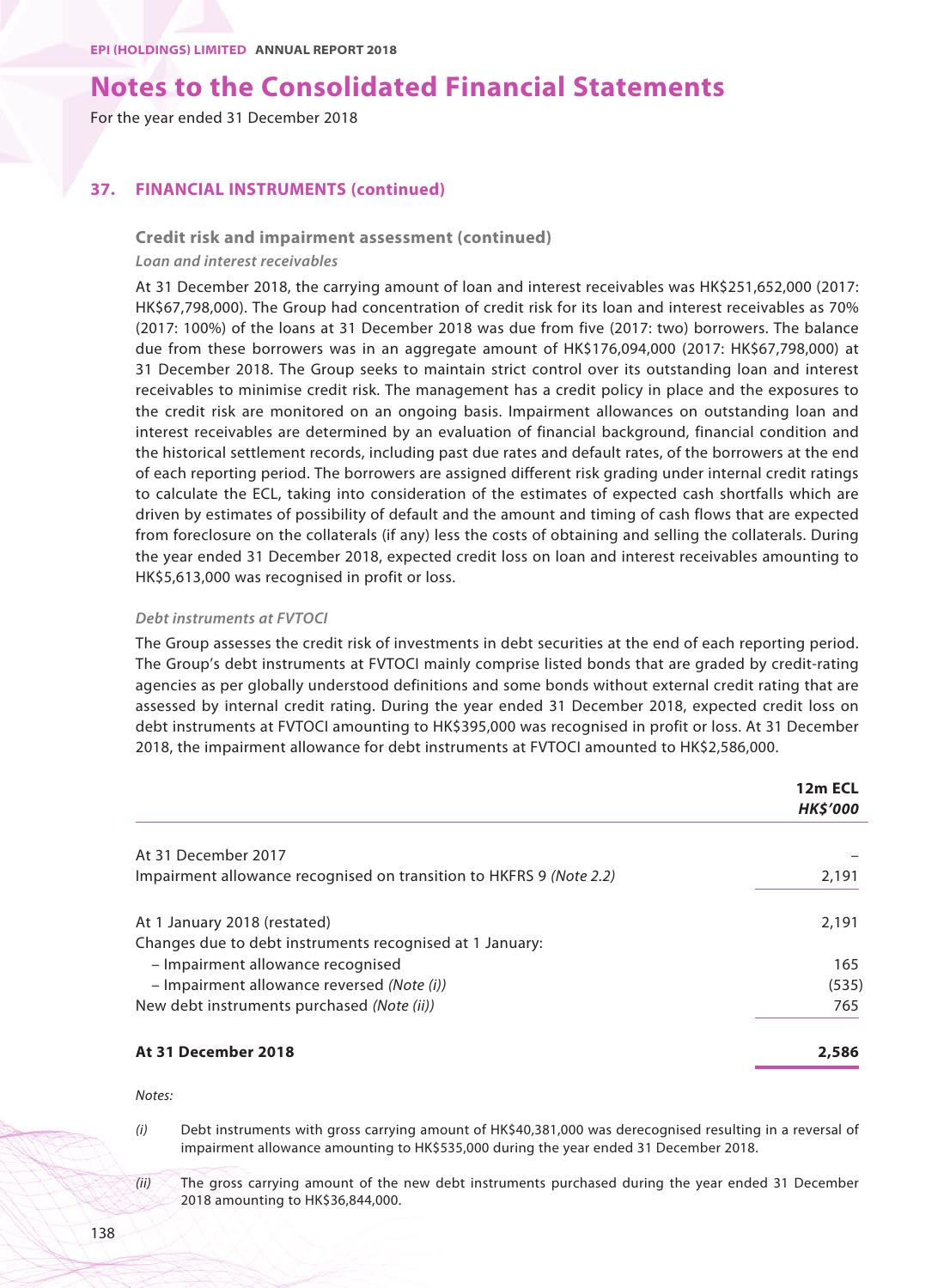For the year ended 31 December 2018

### **37. FINANCIAL INSTRUMENTS (continued)**

#### **Liquidity risk**

Liquidity risk reflects the risk that the Group will have insufficient resources to meet its financial liabilities as they fall due. In managing liquidity risk, the Group monitors and maintains sufficient funds to meet all its potential liabilities as they fall due, including shareholder distributions. It is applicable to normal market conditions as well as negative projections against expected outcomes, so as to avoid any risk of incurring contractual penalties or damaging the Group's reputation.

The following table details the Group's remaining contractual maturity for its financial liabilities based on the agreed repayment terms.

For non-derivative financial liabilities, the table has been drawn up based on the undiscounted cash flows of financial liabilities based on the earliest date on which the Group can be required to pay. The table includes both interest and principal cash flows. To the extent that interest flows are floating rate, the undiscounted amount is derived from interest in effect at the end of the reporting period.

|                                                                    | Weighted<br>average<br>interest rate<br>$\%$ | On demand<br>or less than<br>1 month<br><b>HK\$'000</b> | 1 to 6<br>months<br><b>HK\$'000</b> | 7 months<br>to 1 year<br><b>HK\$'000</b> | <b>Total</b><br>undiscounted<br>cash flows<br><b>HK\$'000</b> | <b>Carrying</b><br>amount<br><b>HK\$'000</b> |
|--------------------------------------------------------------------|----------------------------------------------|---------------------------------------------------------|-------------------------------------|------------------------------------------|---------------------------------------------------------------|----------------------------------------------|
| At 31 December 2018<br><b>Non-derivative financial liabilities</b> |                                              |                                                         |                                     |                                          |                                                               |                                              |
| Trade payables                                                     |                                              | 338                                                     |                                     |                                          | 338                                                           | 338                                          |
| Other payables                                                     | -                                            | 1,355                                                   |                                     |                                          | 1,355                                                         | 1,355                                        |
|                                                                    |                                              | 1,693                                                   |                                     |                                          | 1,693                                                         | 1,693                                        |
| At 31 December 2017                                                |                                              |                                                         |                                     |                                          |                                                               |                                              |
| <b>Non-derivative financial liabilities</b>                        |                                              |                                                         |                                     |                                          |                                                               |                                              |
| Trade payables                                                     |                                              | 552                                                     |                                     |                                          | 552                                                           | 552                                          |
| Other payables                                                     | $\overline{a}$                               | 1,585                                                   |                                     |                                          | 1,585                                                         | 1,585                                        |
| Convertible notes                                                  | 10.37                                        |                                                         | 1,197                               | 81,203                                   | 82,400                                                        | 76,145                                       |
|                                                                    |                                              | 2,137                                                   | 1,197                               | 81,203                                   | 84,537                                                        | 78,282                                       |

*Liquidity table*

At 31 December 2017, derivative financial liability of HK\$46,617,000 represented a conversion option which would not result in cash outflow. If the conversion option was exercised, then shares of the Company would be delivered for settlement of the convertible notes rather than cash payments of principal and accrued interest as shown in the above table relating to the convertible notes. At 31 December 2018, all the convertible notes had been converted by holders of the convertible notes.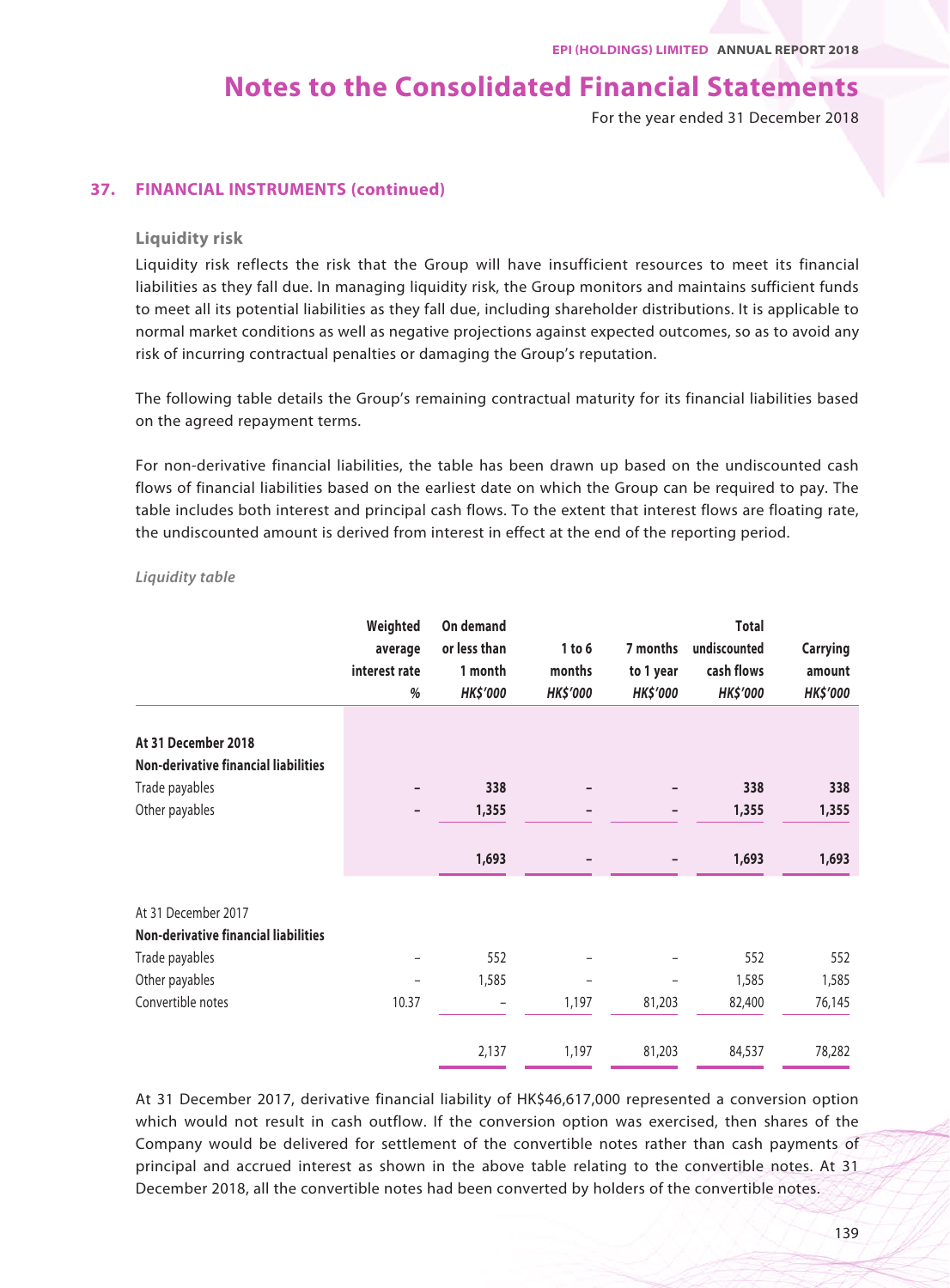For the year ended 31 December 2018

#### **37. FINANCIAL INSTRUMENTS (continued)**

#### **Fair value measurements of financial instruments**

*Fair value of the Group's financial assets and financial liabilities that are measured at fair value on a recurring basis*

Some of the Group's financial assets and financial liabilities are measured at fair value at the end of each reporting period. The following table gives information about how fair values of these financial assets and financial liabilities are determined (in particular, the valuation technique(s) and inputs used).

|                                                                    | <b>Fair value</b>       |                  | <b>Fair value</b><br>hierarchy | <b>Valuation technique(s)</b><br>and key input(s) | Significant<br>unobservable<br>inputs |
|--------------------------------------------------------------------|-------------------------|------------------|--------------------------------|---------------------------------------------------|---------------------------------------|
|                                                                    | 2018<br><b>HK\$'000</b> | 2017<br>HK\$'000 |                                |                                                   |                                       |
| <b>Financial assets</b>                                            |                         |                  |                                |                                                   |                                       |
| <b>AFS investments</b>                                             |                         |                  |                                |                                                   |                                       |
| Listed debt securities                                             | N/A                     | 147,406          | Level 1                        | Quoted bid prices in<br>active markets            | N/A                                   |
| <b>Debt instruments at FVTOCI</b>                                  |                         |                  |                                |                                                   |                                       |
| Listed debt securities                                             | 130,330                 | N/A              | Level 1                        | Quoted bid prices in<br>active markets            | N/A                                   |
| <b>Financial assets at FVTPL</b>                                   |                         |                  |                                |                                                   |                                       |
| Listed equity securities                                           | 71,816                  | 95,849           | Level 1                        | Quoted bid prices in<br>an active market          | N/A                                   |
| <b>Financial liability</b>                                         |                         |                  |                                |                                                   |                                       |
| Derivative financial liability in<br>relation to convertible notes |                         | 46,617           | Level 3                        | <b>Binomial option</b><br>pricing model           | Discount rate<br>(Note)               |

*Note:* For the derivative financial liability, the most significant unobservable input was the discount rate. For the year ended 31 December 2017, if the discount rate were 5.0% higher/lower while the other variables were held constant, the carrying amount of the derivative financial liability would increase/decrease by HK\$2,515,000 and HK\$2,723,000 respectively.

There were no transfers between Level 1, 2 and 3 in the current and prior years.

*Fair value of the Group's financial assets and financial liabilities that are not measured at fair value on a recurring basis*

The directors consider that the carrying amounts of financial assets and financial liabilities recognised in the consolidated financial statements approximate to their fair values.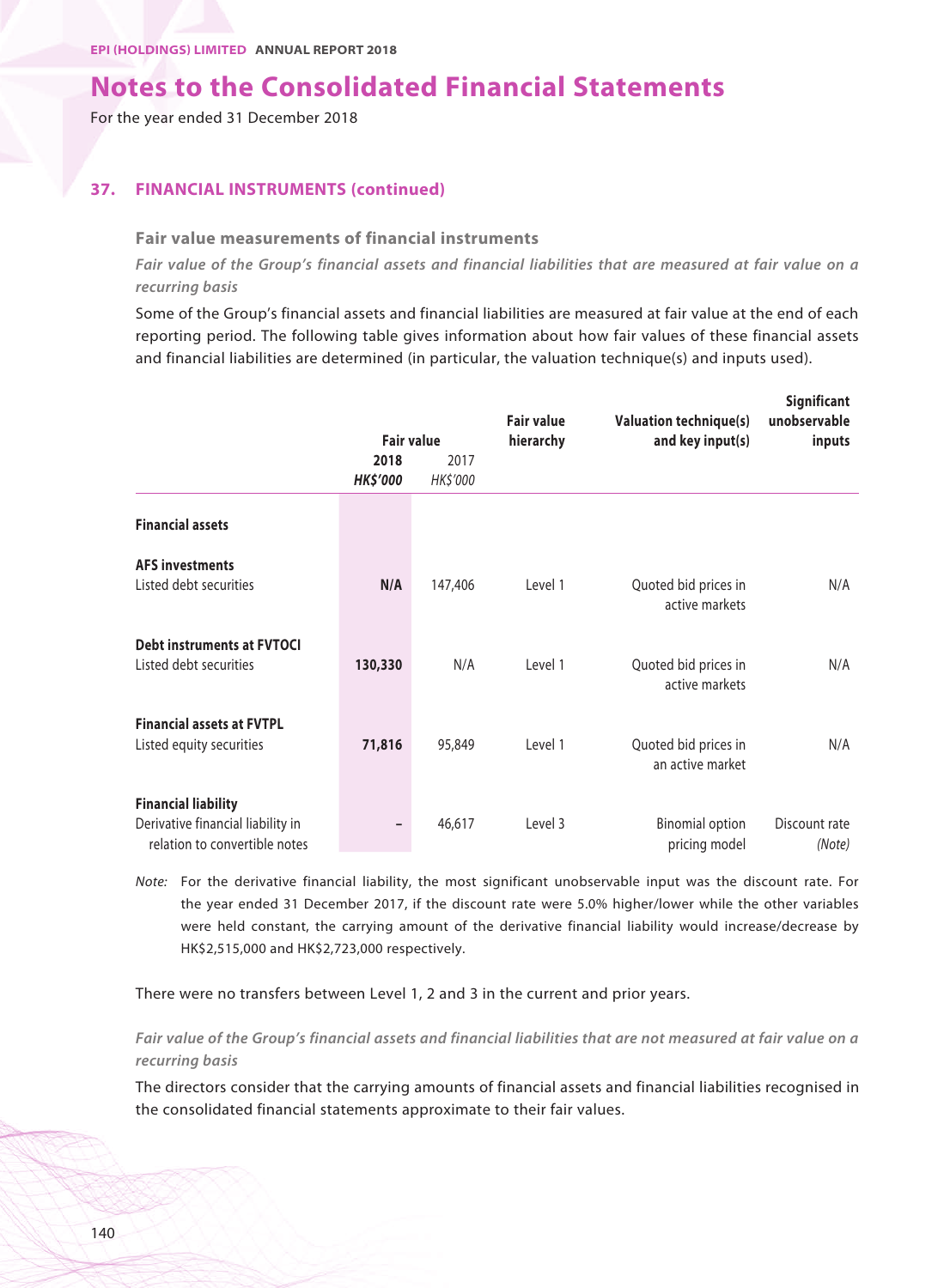For the year ended 31 December 2018

### **38. PARTICULARS OF PRINCIPAL SUBSIDIARIES**

Details of the Company's principal subsidiaries, which are limited liability companies, at 31 December 2018 and 2017, are as follows:

| Name of subsidiary                                                                                                                                                                          | Place of<br>incorporation/<br>operations | Nominal value<br>of issued<br>and fully paid<br>ordinary share/<br>registered capital | <b>Attributable proportion</b><br>of nominal value of issued/<br>registered capital<br>held by the Company<br><b>Directly</b><br>Indirectly |                        | <b>Principal activities</b>                |
|---------------------------------------------------------------------------------------------------------------------------------------------------------------------------------------------|------------------------------------------|---------------------------------------------------------------------------------------|---------------------------------------------------------------------------------------------------------------------------------------------|------------------------|--------------------------------------------|
| EP Energy S.A.                                                                                                                                                                              | Argentina                                | ARS303,600<br>(2017: ARS303,600)                                                      |                                                                                                                                             | 100%<br>$(2017:100\%)$ | Petroleum exploration<br>and production    |
| Have Result Investments Limited                                                                                                                                                             | British Virgin Islands/<br>Argentina     | US\$10,000<br>(2017: US\$10,000)                                                      |                                                                                                                                             | 100%<br>$(2017:100\%)$ | Petroleum exploration<br>and production    |
| Have Result Finance Limited                                                                                                                                                                 | Hong Kong                                | <b>HK\$100</b><br>(2017: HK\$100)                                                     |                                                                                                                                             | 100%<br>$(2017:100\%)$ | Money lending                              |
| <b>EPI Management Limited</b>                                                                                                                                                               | Hong Kong                                | HK\$1<br>(2017:HK\$1)                                                                 |                                                                                                                                             | 100%<br>$(2017:100\%)$ | Investment in securities<br>and management |
| Mobilewise (Hong Kong) Limited                                                                                                                                                              | Hong Kong                                | HK\$1<br>(2017: HK\$1)                                                                |                                                                                                                                             | 100%<br>$(2017:100\%)$ | Investment in securities<br>and management |
| Xiamen Mega Link Hengtian<br>Zhichuang Investment<br>Management Partners<br>Corporation (Limited<br>Partnership) (literal translation<br>of its Chinese name<br>廈門兆聯恒天智創投資<br>管理合夥企業(有限合夥)) | The PRC                                  | RMB60,824,578<br>(2017: RMB41,613,210)                                                |                                                                                                                                             | 100%<br>$(2017:100\%)$ | Investment holding and<br>money lending    |

The above table lists the subsidiaries of the Group which, in the opinion of the directors, principally affected the results of the Group. To give details of other insignificant subsidiaries which are mainly inactive or engaged in investment holding would, in the opinion of the directors, result in particulars of excessive length.

During the year ended 31 December 2018, the Group disposed of one (2017: two) inactive subsidiary(ies) by transfer of interest to an independent third party and the financial impact is insignificant.

None of the subsidiaries had any debt securities outstanding at the end of the year, or at any time during the year.

On 8 November 2017, two indirect wholly owned subsidiaries of the Company entered into a limited partnership agreement ("Limited Partnership Agreement") with two independent third parties in respect of, among other matters, the establishment of a limited partnership ("Limited Partnership") and the subscription of interest therein. Pursuant to the Limited Partnership Agreement, the total capital commitment to the Limited Partnership is RMB120,000,000 in which the Group has committed to contribute RMB61,510,000. Details of these were set out in the announcement of the Company dated 8 November 2017. At 31 December 2018, no capital had been injected by the Group to the Limited Partnership.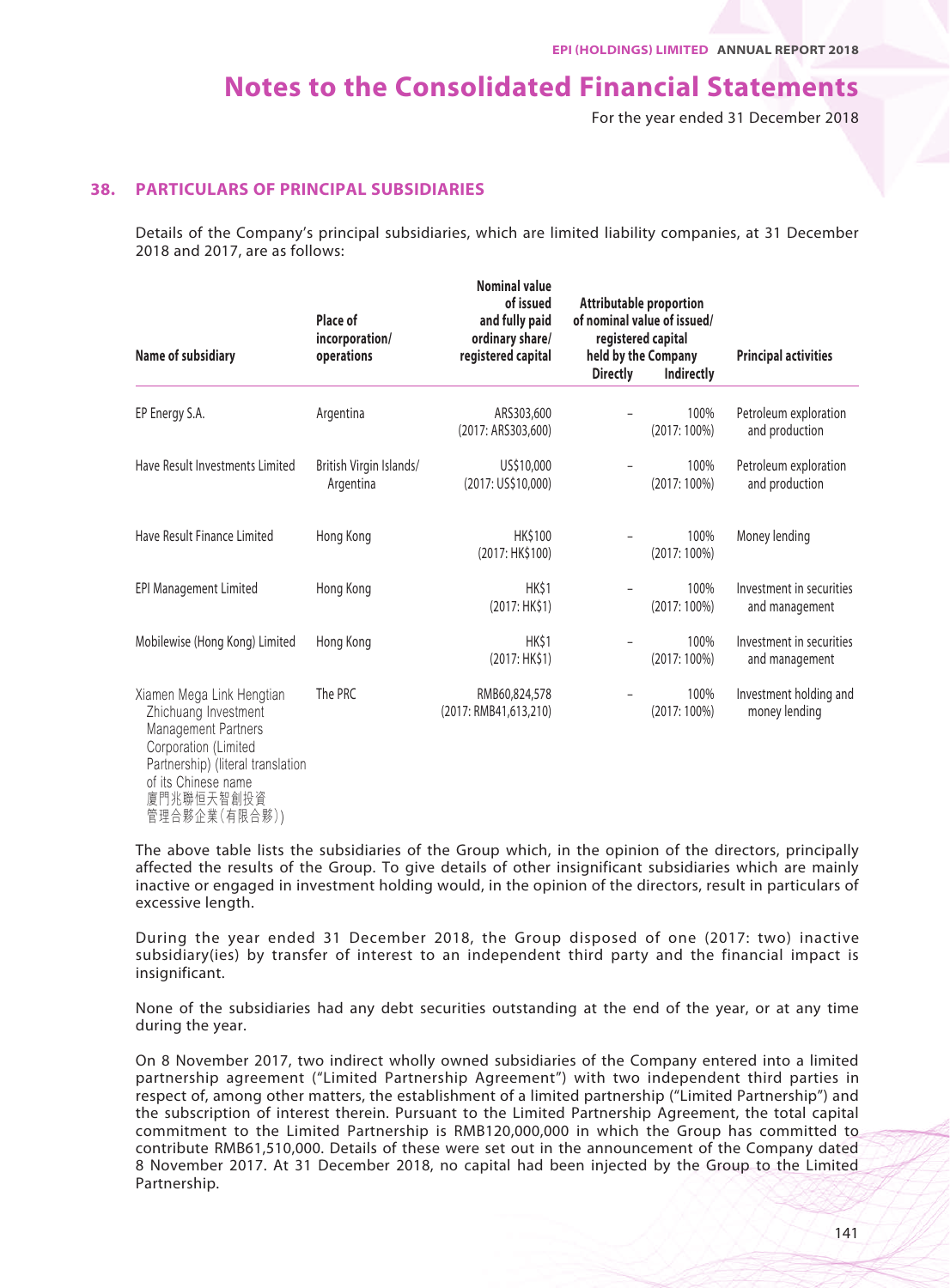For the year ended 31 December 2018

## **39. STATEMENT OF FINANCIAL POSITION OF THE COMPANY**

|                                              | 2018<br><b>HK\$'000</b> | 2017<br>HK\$'000 |
|----------------------------------------------|-------------------------|------------------|
|                                              |                         |                  |
| <b>Non-current assets</b>                    |                         |                  |
| Property, plant and equipment                | $\mathbf{1}$            | 12               |
| Interests in subsidiaries - unlisted         | 8                       | 8                |
| Amounts due from subsidiaries                | 185,853                 |                  |
| Total non-current assets                     | 185,862                 | 20               |
| <b>Current assets</b>                        |                         |                  |
| Other receivables, prepayment and deposits   | 449                     | 1,103            |
| Amounts due from subsidiaries                | 390,063                 | 487,972          |
| Bank balances and cash                       | 474                     | 135,636          |
|                                              |                         |                  |
| <b>Total current assets</b>                  | 390,986                 | 624,711          |
| <b>Current liabilities</b>                   |                         |                  |
| Other payables                               | 13,489                  | 13,616           |
| Amounts due to subsidiaries                  | 93,745                  | 95,398           |
| Tax payable                                  | 2,938                   |                  |
| Derivative financial liability               |                         | 46,617           |
| Convertible notes                            |                         | 76,145           |
| <b>Total current liabilities</b>             | 110,172                 | 231,776          |
|                                              |                         |                  |
| <b>Net current assets</b>                    | 280,814                 | 392,935          |
| <b>Total assets less current liabilities</b> | 466,676                 | 392,955          |
| <b>Capital and reserves</b>                  |                         |                  |
| Share capital                                | 52,403                  | 50,181           |
| Reserves (Note)                              | 414,273                 | 342,774          |
|                                              |                         |                  |
| <b>Total equity</b>                          | 466,676                 | 392,955          |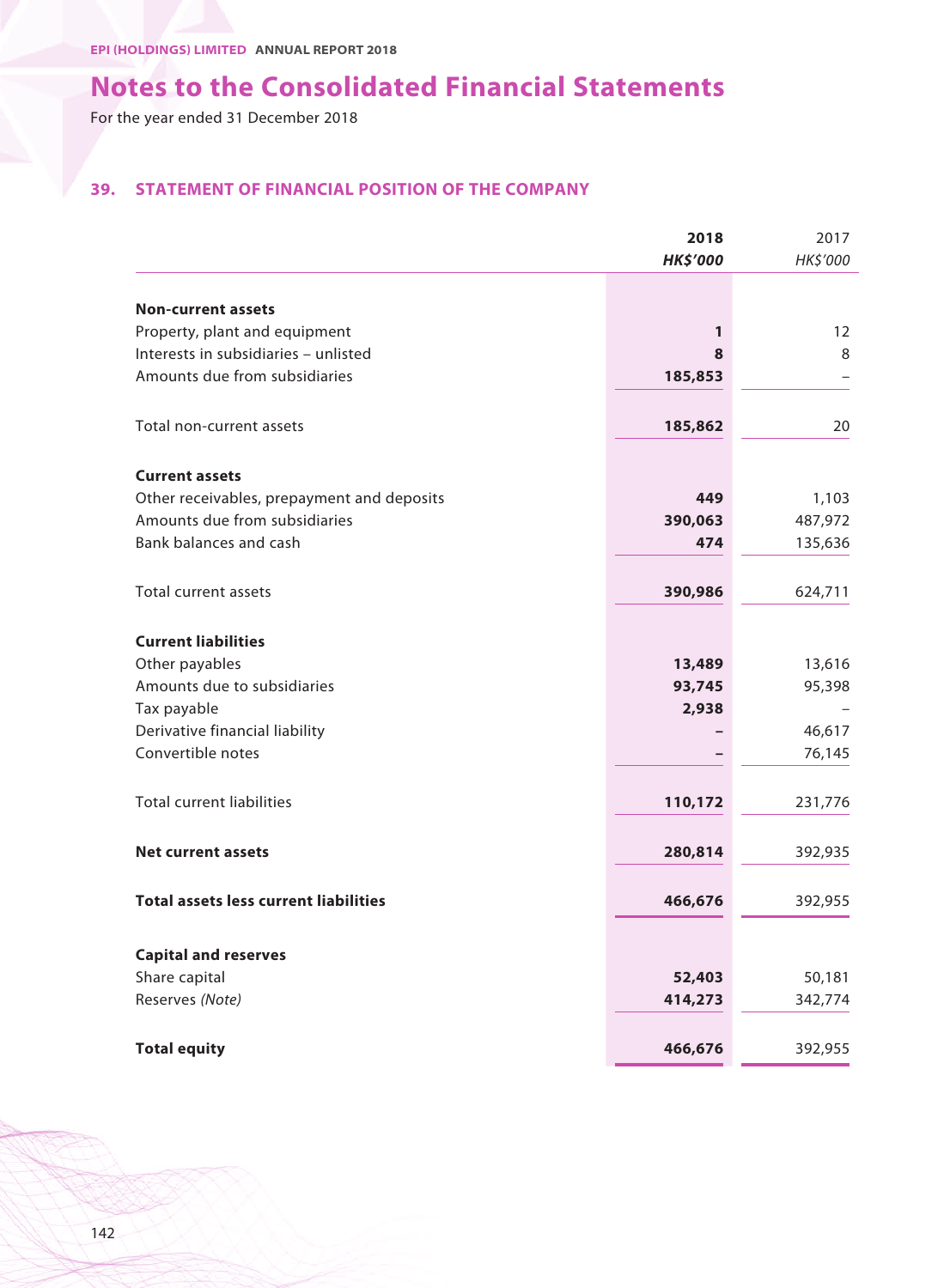For the year ended 31 December 2018

### **39. STATEMENT OF FINANCIAL POSITION OF THE COMPANY (continued)**

#### *Note:*

Movements of the Company's reserves are as follows:

|                 | <b>Share</b>    |                    |                          |
|-----------------|-----------------|--------------------|--------------------------|
| <b>Share</b>    | options         | <b>Accumulated</b> |                          |
| premium         | reserve         | losses             | <b>Total</b>             |
| <b>HK\$'000</b> | <b>HK\$'000</b> | <b>HK\$'000</b>    | <b>HK\$'000</b>          |
| 581,404         | 128,388         |                    | 185,923                  |
|                 |                 |                    |                          |
|                 |                 | (105, 287)         | (105, 287)               |
|                 |                 |                    |                          |
|                 | 73,257          |                    | 73,257                   |
| 193,998         |                 |                    | 193,998                  |
|                 |                 |                    |                          |
| (5, 117)        |                 |                    | (5, 117)                 |
|                 |                 |                    | 342,774                  |
|                 |                 |                    |                          |
|                 |                 | (76, 486)          | (76, 486)                |
|                 |                 |                    |                          |
| 147,985         |                 |                    | 147,985                  |
| 918,270         | 201,645         | (705, 642)         | 414,273                  |
|                 | 770,285         | 201,645            | (523, 869)<br>(629, 156) |

### **40. RECLASSIFICATION**

Certain comparative figures have been restated to conform with the current year's presentation.